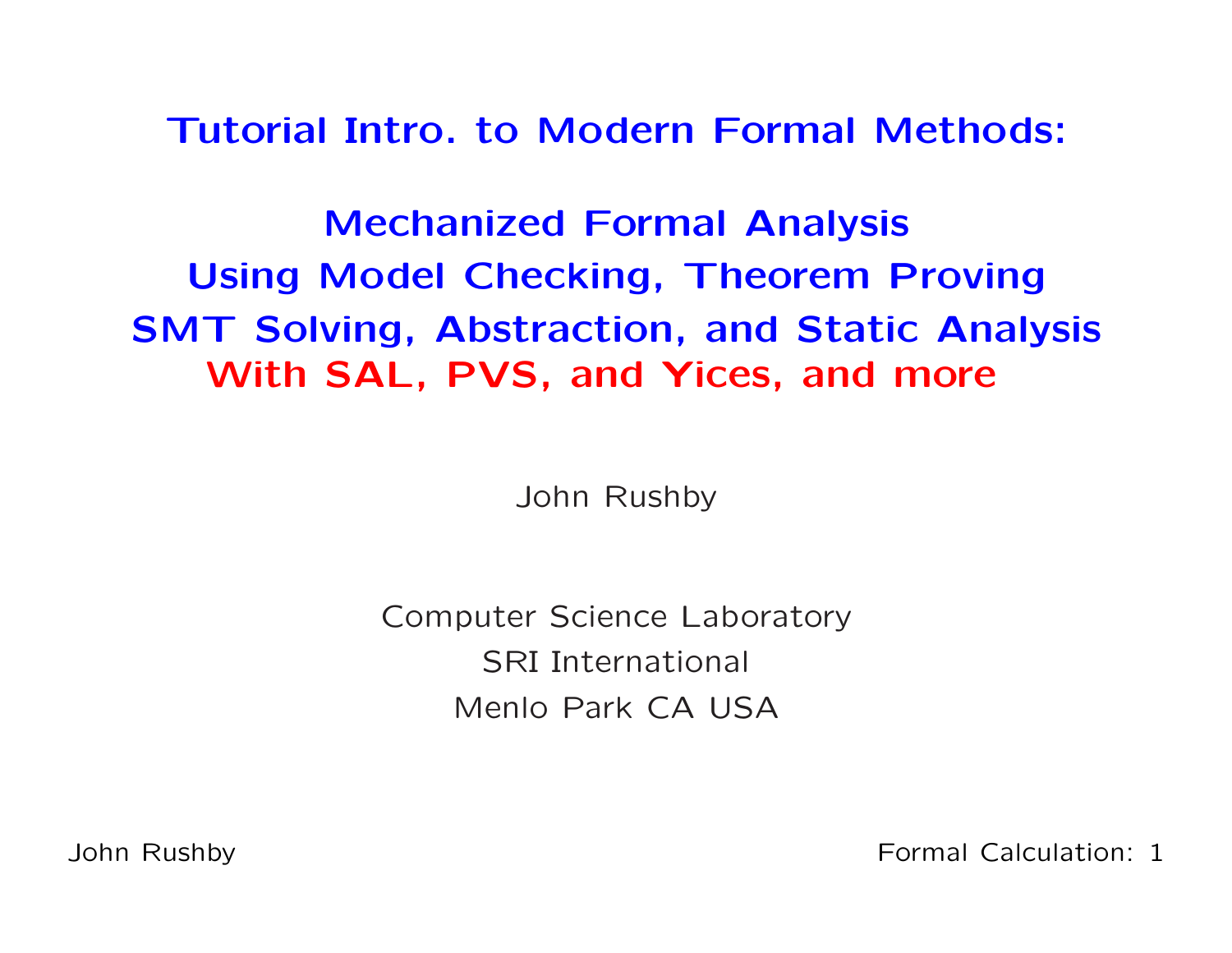# Some Different Approaches to Formal Analysis(of safety properties of concurrent systemsdefined as transition relations)

. . . to be demonstrated on <sup>a</sup> concrete example Namely, Lamport's Bakery Algorithm

- Explicit, symbolic, bounded model checking
- Deduction (theorem proving)
- Abstraction and model checking
- Automated abstraction (failure tolerant theorem proving)
- Bounded model checking (for infinite state systems )

Focus is on pragmatics and tools (many demos), not theory

If there is time and interest, will also look at test generation, static analysis, and timed systems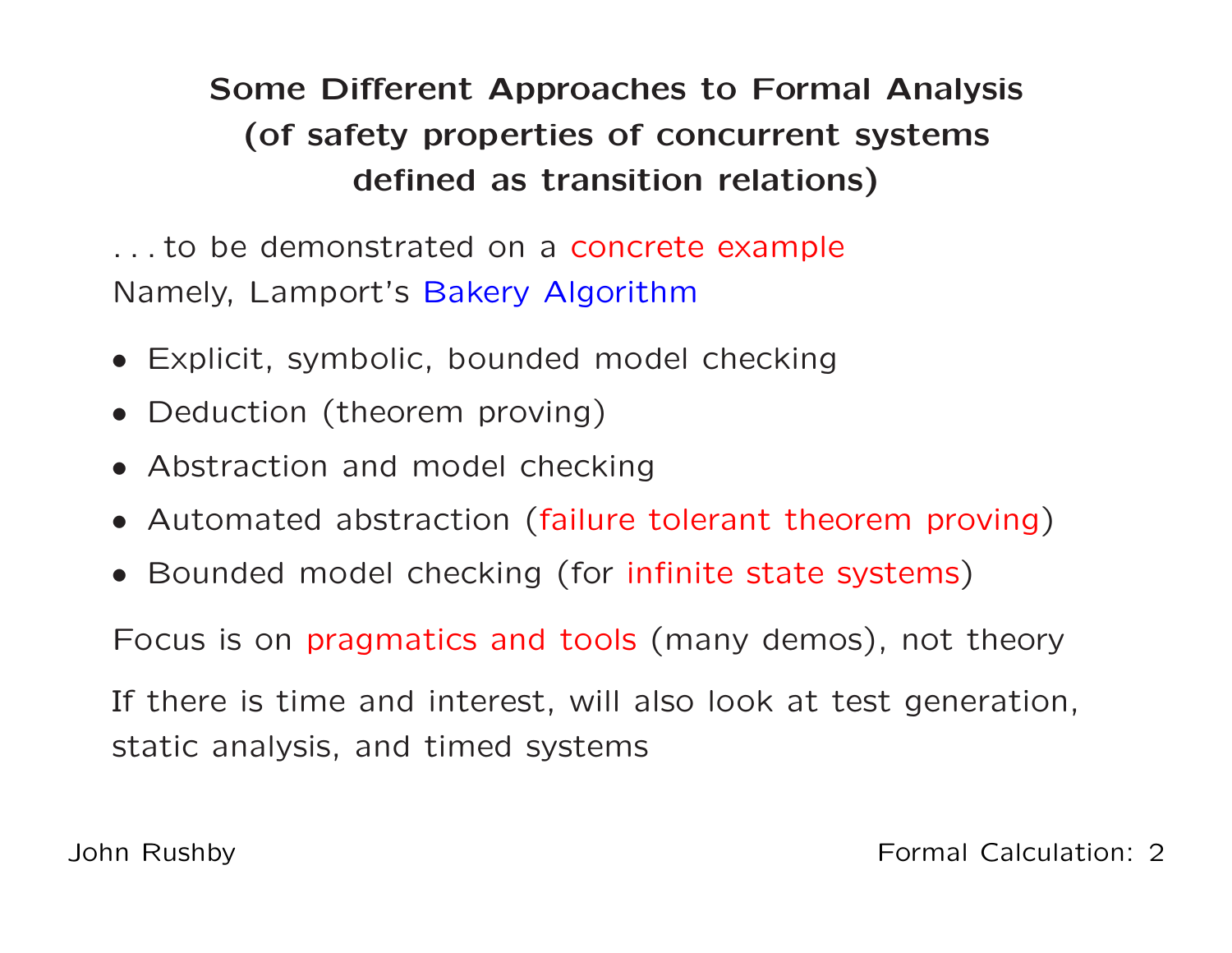## Formal Methods: Analogy with Engineering Mathematics

- Engineers in traditional disciplines build mathematical models of their designs
- And use calculation to establish that the design, in the context of <sup>a</sup> modeled environment, satisfies its requirements
- Only useful when mechanized (e.g., CFD)
- Used in the design loop (exploration, debugging)
	- Model, calculate, interpret, repeat
- Also used in certification
	- Verify by calculation that the modeled system satisfies certain requirements
- Need to be sure that model faithfully represents the design, design is implemented correctly, environment is modeledfaithfully, and calculations are performed without error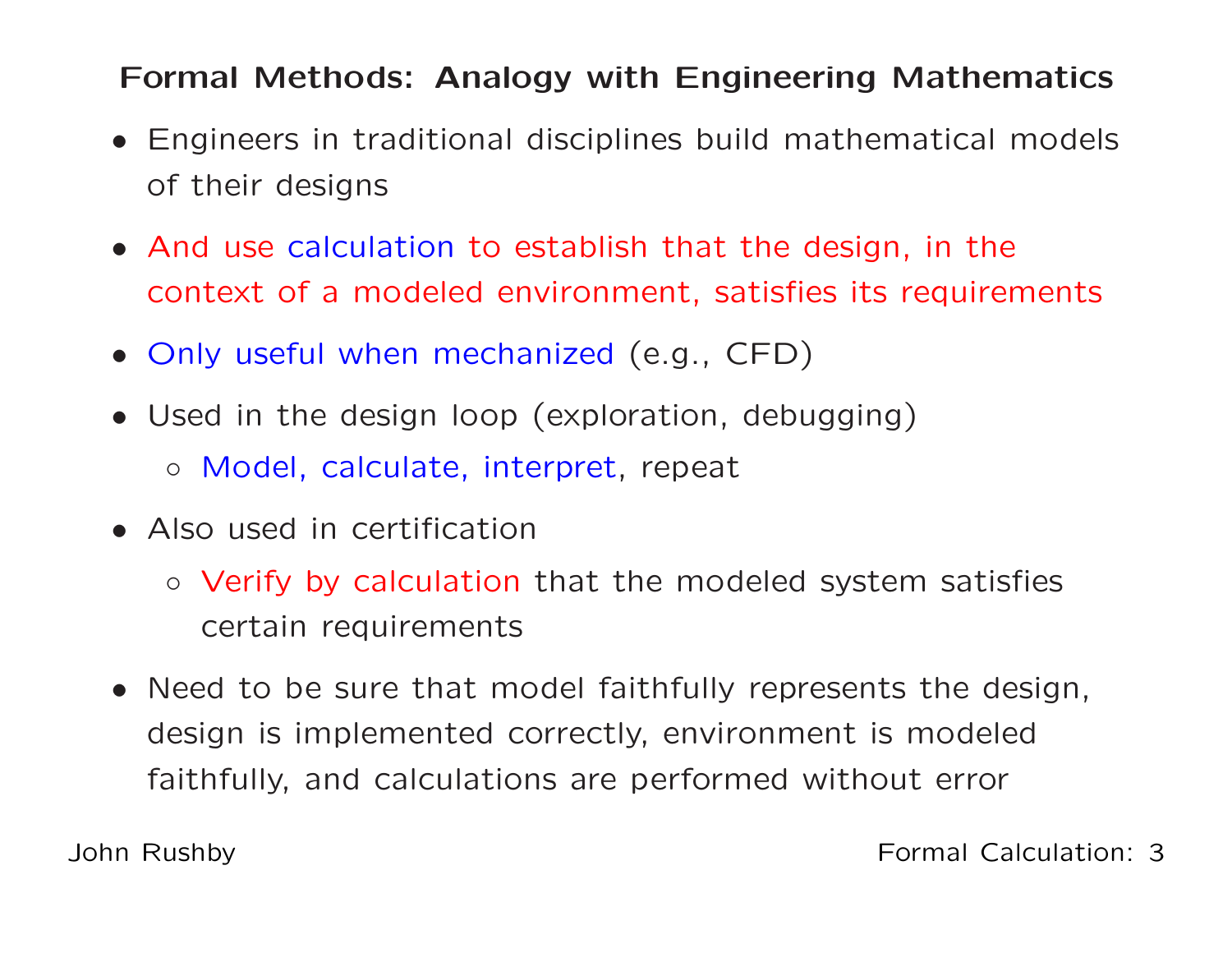## Formal Methods: Analogy with Engineering Math (ctd.)

- Formal methods: same idea, applied to computational systems
- The applied math of Computer Science is formal logic
- So the models are formal descriptions in some logical system
	- E.g., <sup>a</sup> program reinterpreted as <sup>a</sup> mathematical formularather than instructions to <sup>a</sup> machine
- And calculation is mechanized by automated deduction: theorem proving, model checking, static analysis, etc.
- Formal calculations (can) cover all modeled behaviors
- If the model is accurate, this provides verification
- If the model is approximate, can still be good for debugging(aka. refutation)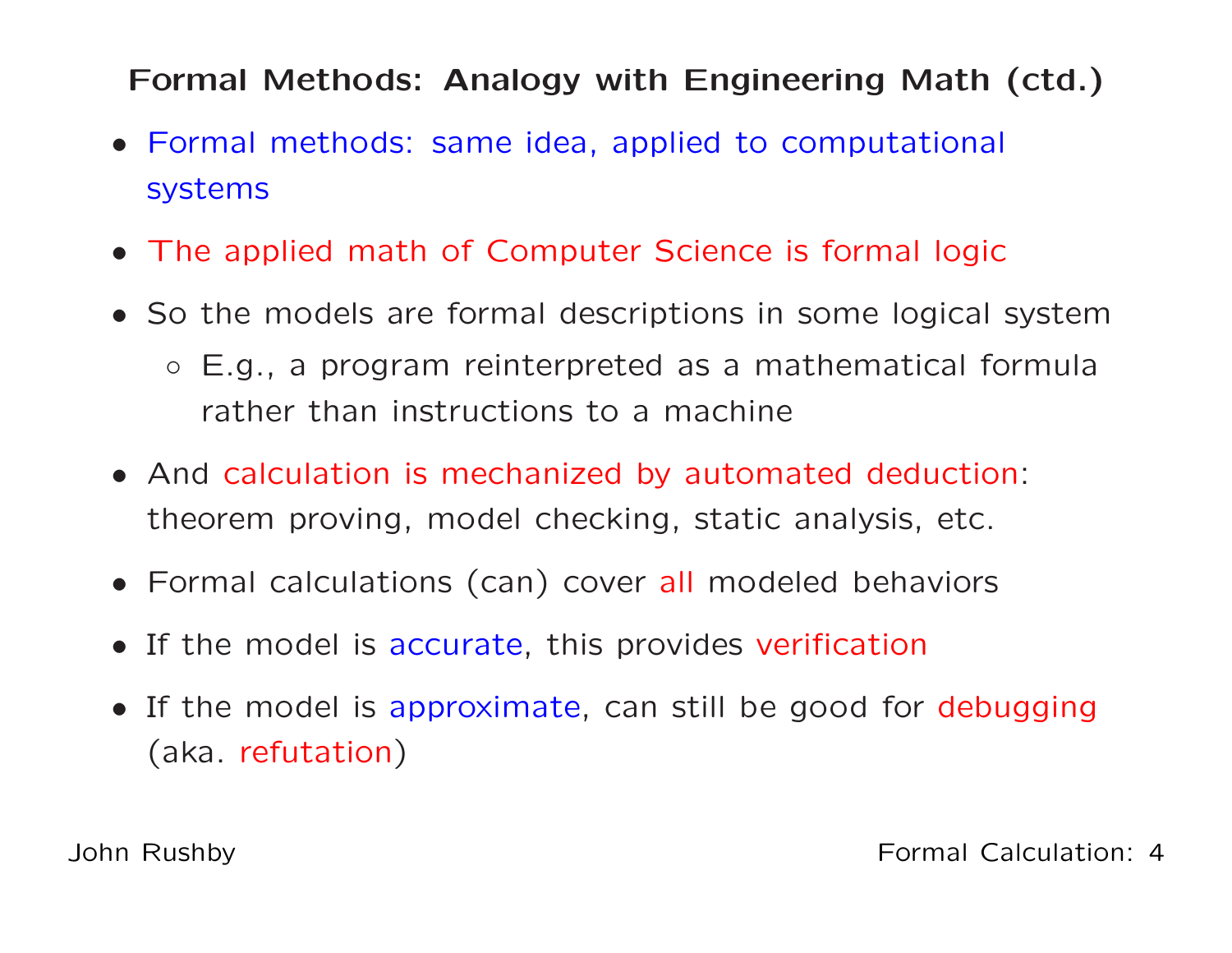## Formal Methods: In Pictures

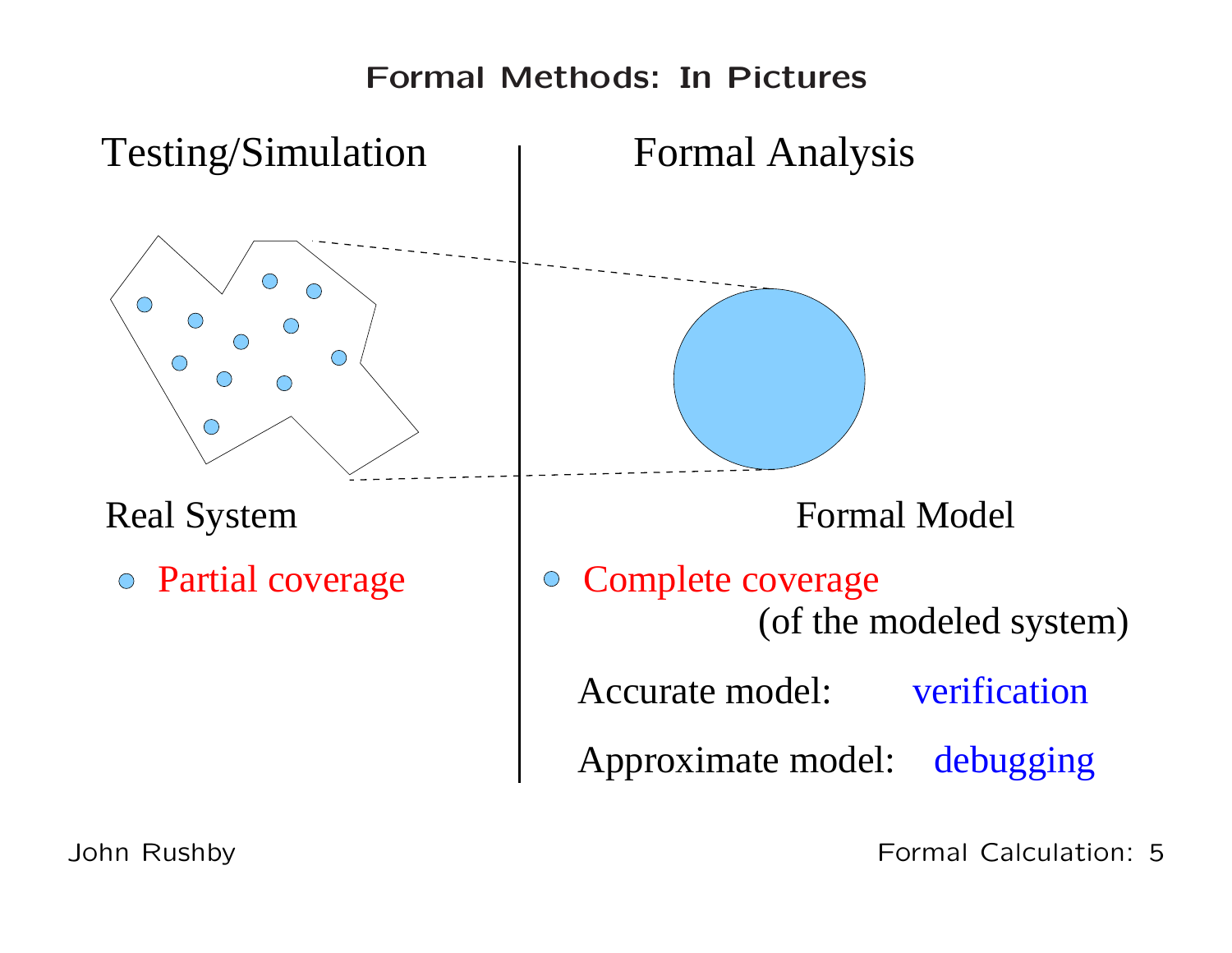#### Comparison with Simulation, Testing etc.

- Simulation also considers <sup>a</sup> model of the system(designed for execution rather than analysis)
- Testing considers the real thing
- Both differ from formal methods in that they examine onlysome of the possible behaviors
- For continuous systems, verification by extrapolation frompartial tests is valid, but for discrete systems, it is not
- Can make only statistical projections, and it's expensive $\circ$  114,000 years on test for  $10^{-9}$ Limit to evidence provided by testing is about  $10^{{\rm -}4}$
- In most applications, testing is used for debugging rather than verification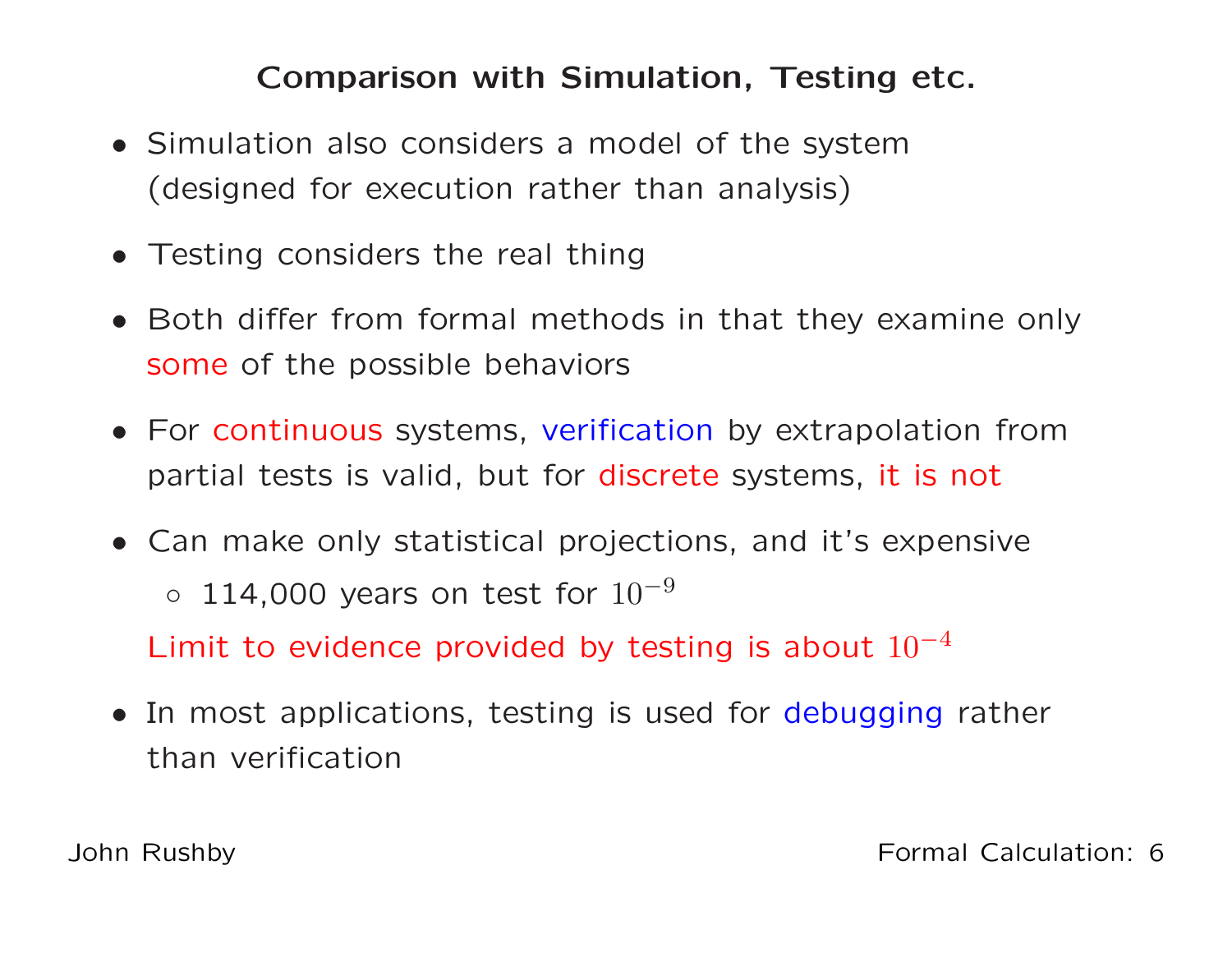## Comparison with Simulation, Testing etc. (ctd)

- Debugging depends on choosing right test cases
	- Can be improved by explicit coverage measures
	- $\circ$  Good coverage is almost impossible when the environment can introduce huge numbers of different behaviors(e.g., fault arrivals, real-time, asynchronous interactions)So depends on skill, luck
- Since formal methods can consider all behaviors, certain to find the bugs
	- Provided the model, environment, and the properties checked are sufficiently accurate to manifest them

So depends on skill, luck

• Experience is you find more bugs (and more high-value bugs) by exploring all behaviors of an approximate model than by exploring some behaviors of <sup>a</sup> more accurate one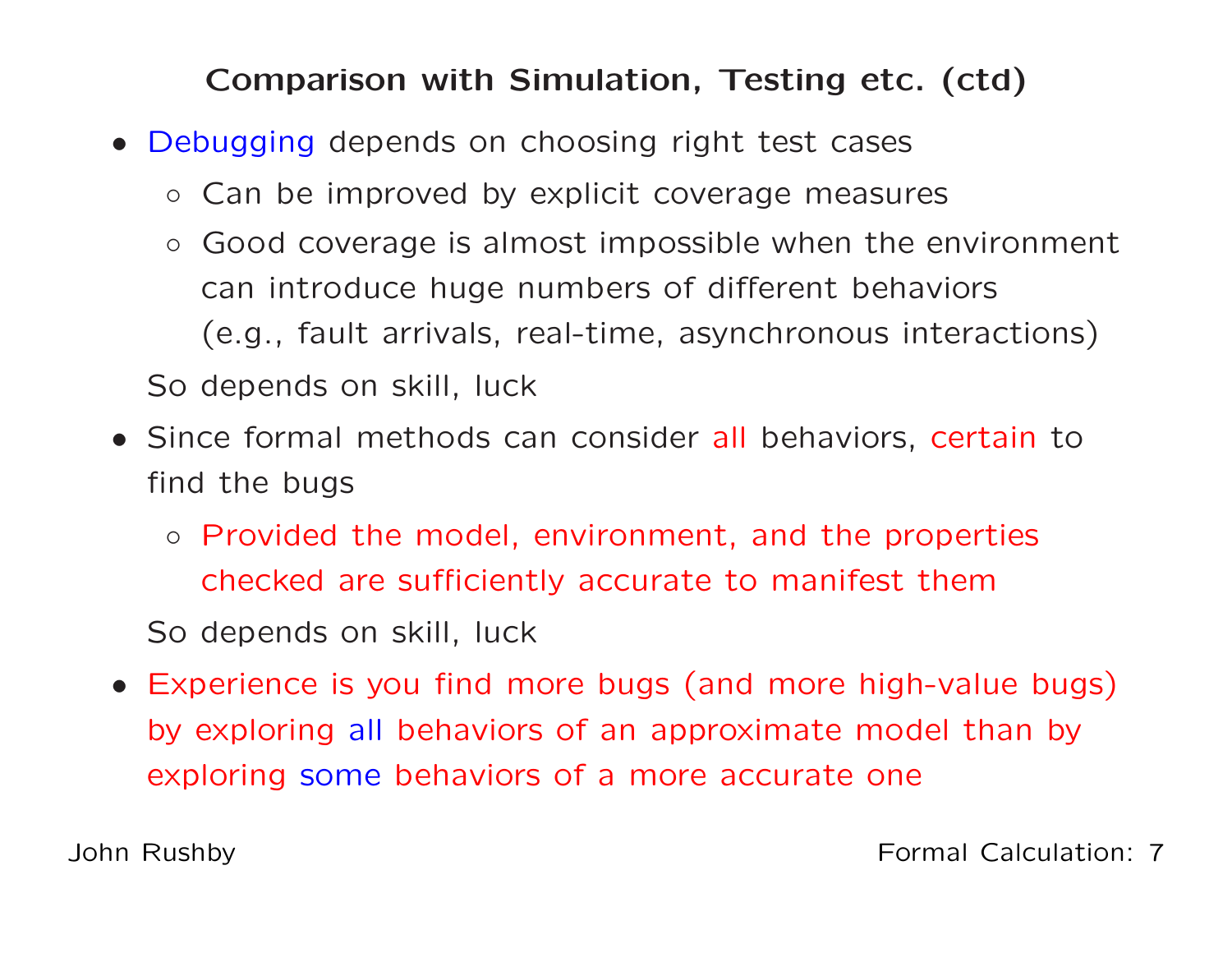## Formal Calculations: The Basic Challenge

- Build mathematical model of system and deduce properties by calculation
- The applied math of computer science is formal logic
- So calculation is done by automated deduction
- Where all problems are NP-hard, most are superexponential  $(2^2$  $^{n}$ ), nonelementary ( $2^{\mathrm{2}}$ 2.  $\begin{bmatrix} 1 & 1 \\ 1 & 1 \end{bmatrix}$  $\pmb{n}$ ), or undecidable
- Why? Have to search <sup>a</sup> massive space of discrete possibilities
- Which exactly mirrors why it's so hard to provide assurancefor computational systems
- But at least we've reduced the problem to <sup>a</sup> previouslyunsolved problem!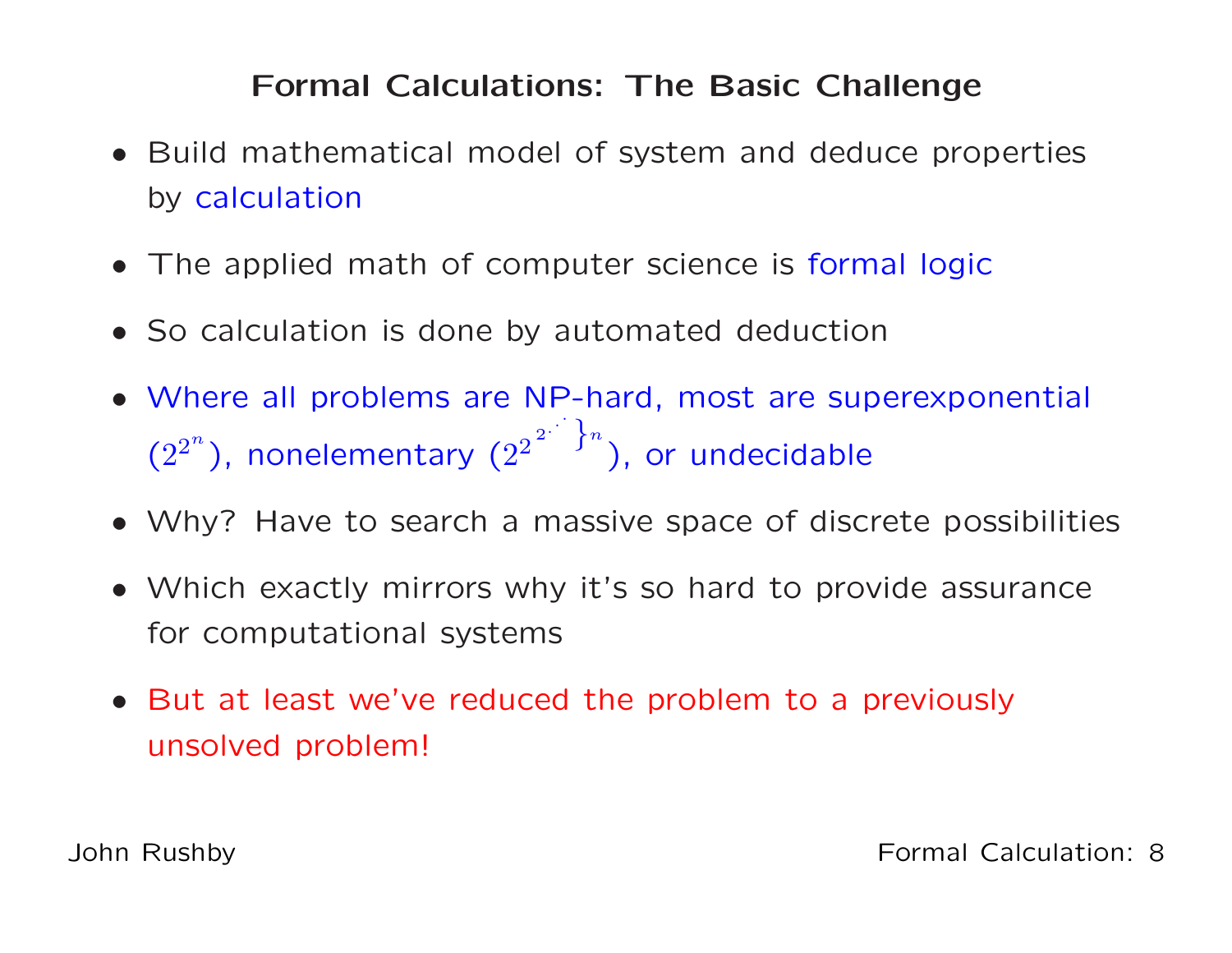#### Formal Calculations: Meeting The Basic Challenge

Ways to cope with the massive computational complexity

- Use human guidance
	- That's interactive theorem proving—e.g., PVS
- Restrict attention to specific kinds of problems
	- E.g., model checking—focuses on state machines etc.
- Use approximate models, incomplete search◦ model checkers are often used this way
- Aim at something other than verification
	- E.g., bug finding, test case generation
- Verify weak properties
	- That's what static analysis typically does
- Give up soundness and/or completeness
	- Again, that's what static analysis typically does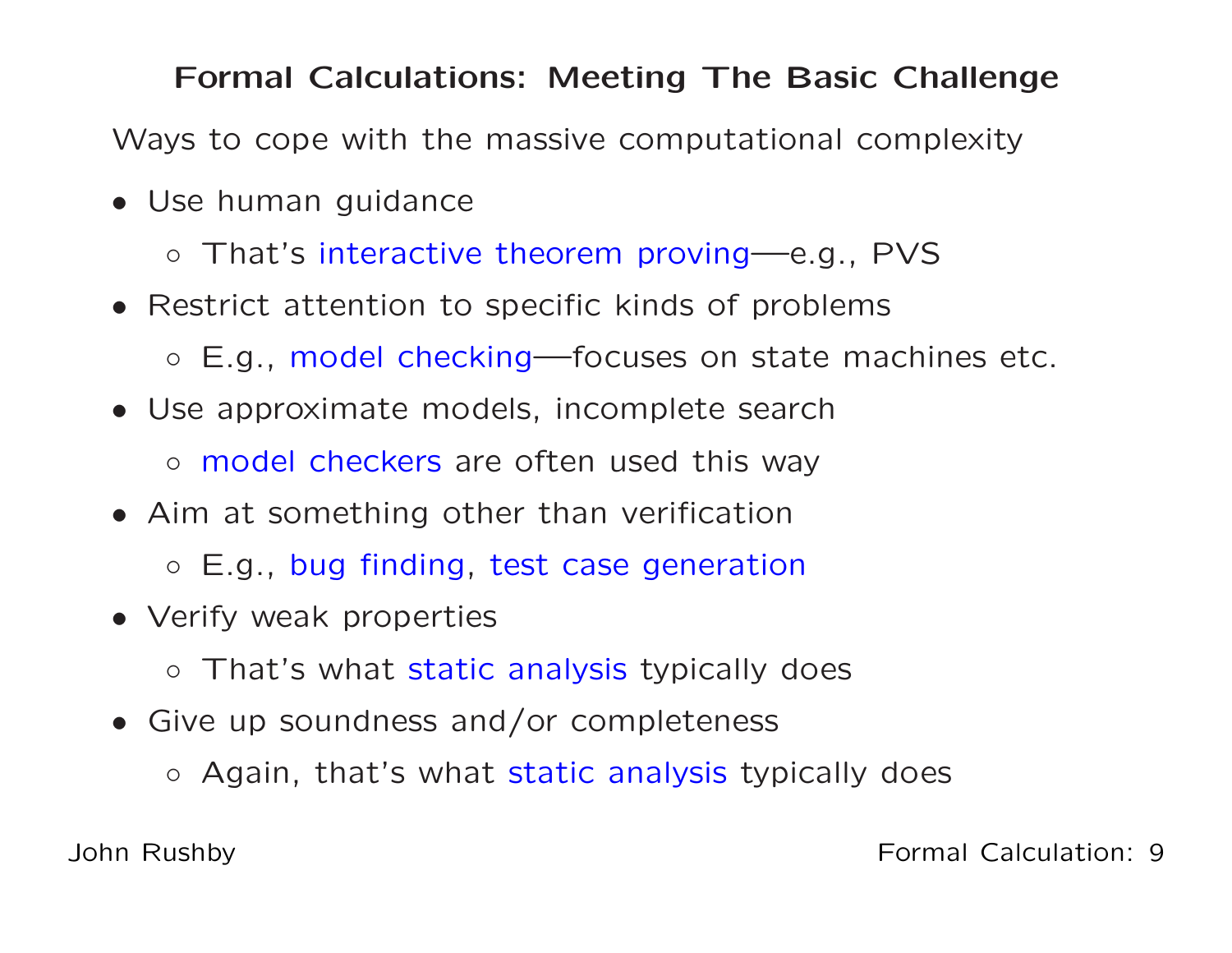Let's do an example: Bakery

John Rushby

Formal Calculation: <sup>10</sup>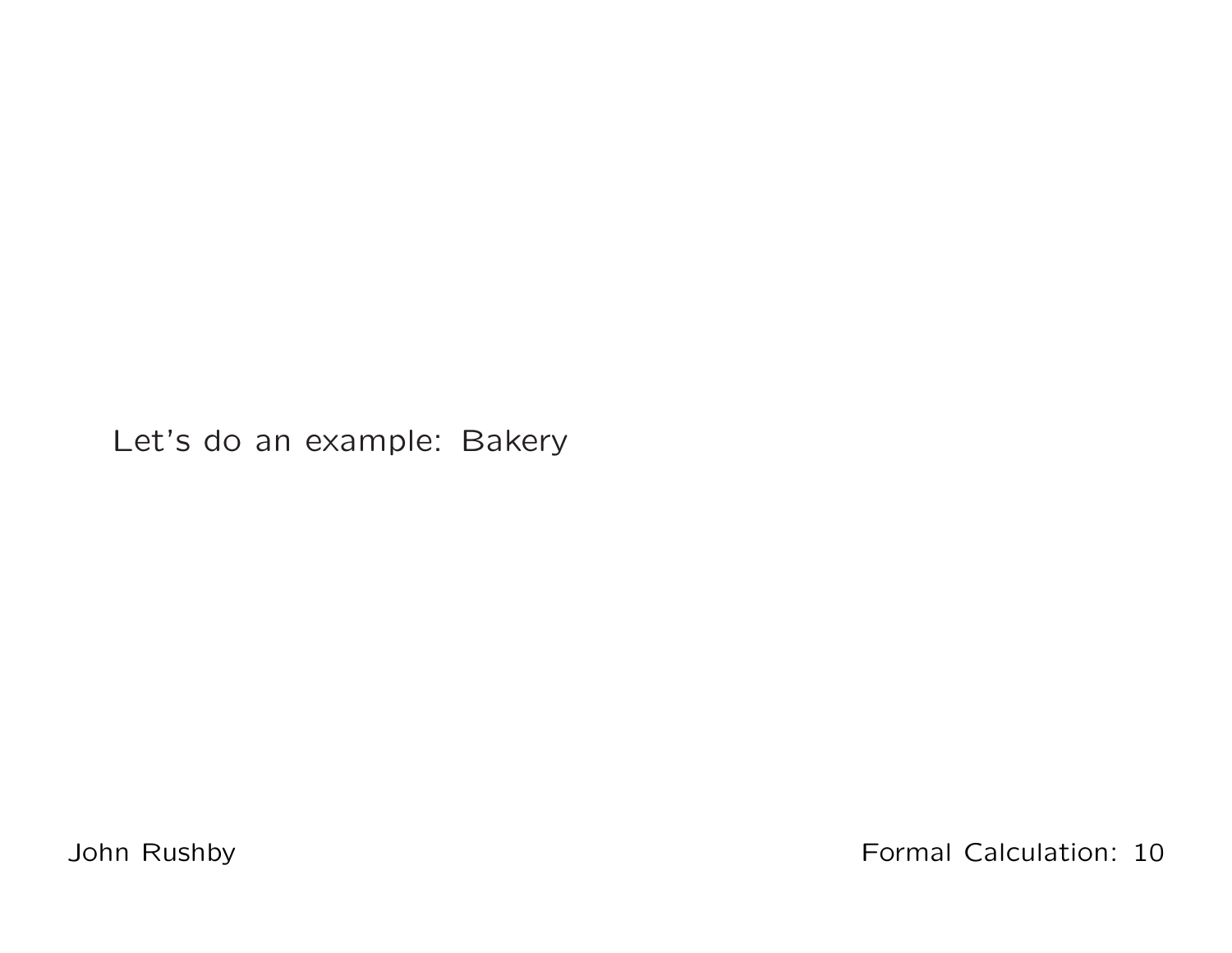## The Bakery Algorithm for Distributed Mutual Exclusion

- Idea is based on the way people queue for service in USdelicatessens and bakeries (or Vietnam Airlines in HCMC)
- <sup>A</sup> machine dispenses tickets printed with numbers that increase monotonically
- People who want service take <sup>a</sup> ticket
- The unserved person with the lowest numbered ticket is served next
	- Safe: at most one person is served(i.e., is in the "critical section") at <sup>a</sup> time
	- Live: each person is eventually served
- Preserve the idea without centralized ticket dispenser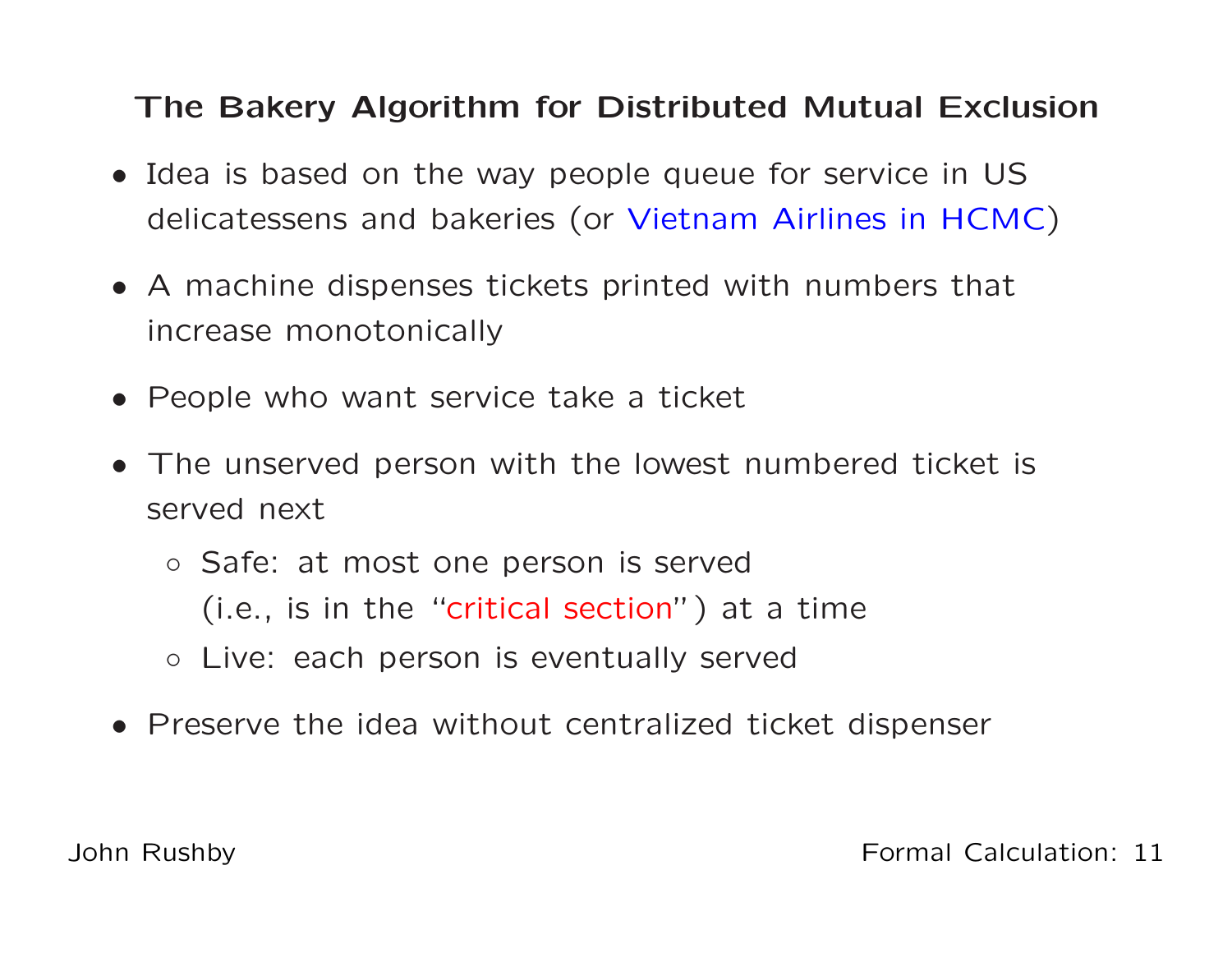## Informal Protocol Description

- Works for  $n \geq 1$  processes
- Each process has <sup>a</sup> ticket register, initially zero
- When it wants to enter its critical section, <sup>a</sup> process sets its ticket greater than that of any other process
- Then it waits until its ticket is smaller than that of any other process with <sup>a</sup> nonzero ticket
- At which point it enters its critical section
- Resets its ticket to zero when it exits its critical section
- Show that at most one process is in its critical section at anytime (i.e., mutual exclusion)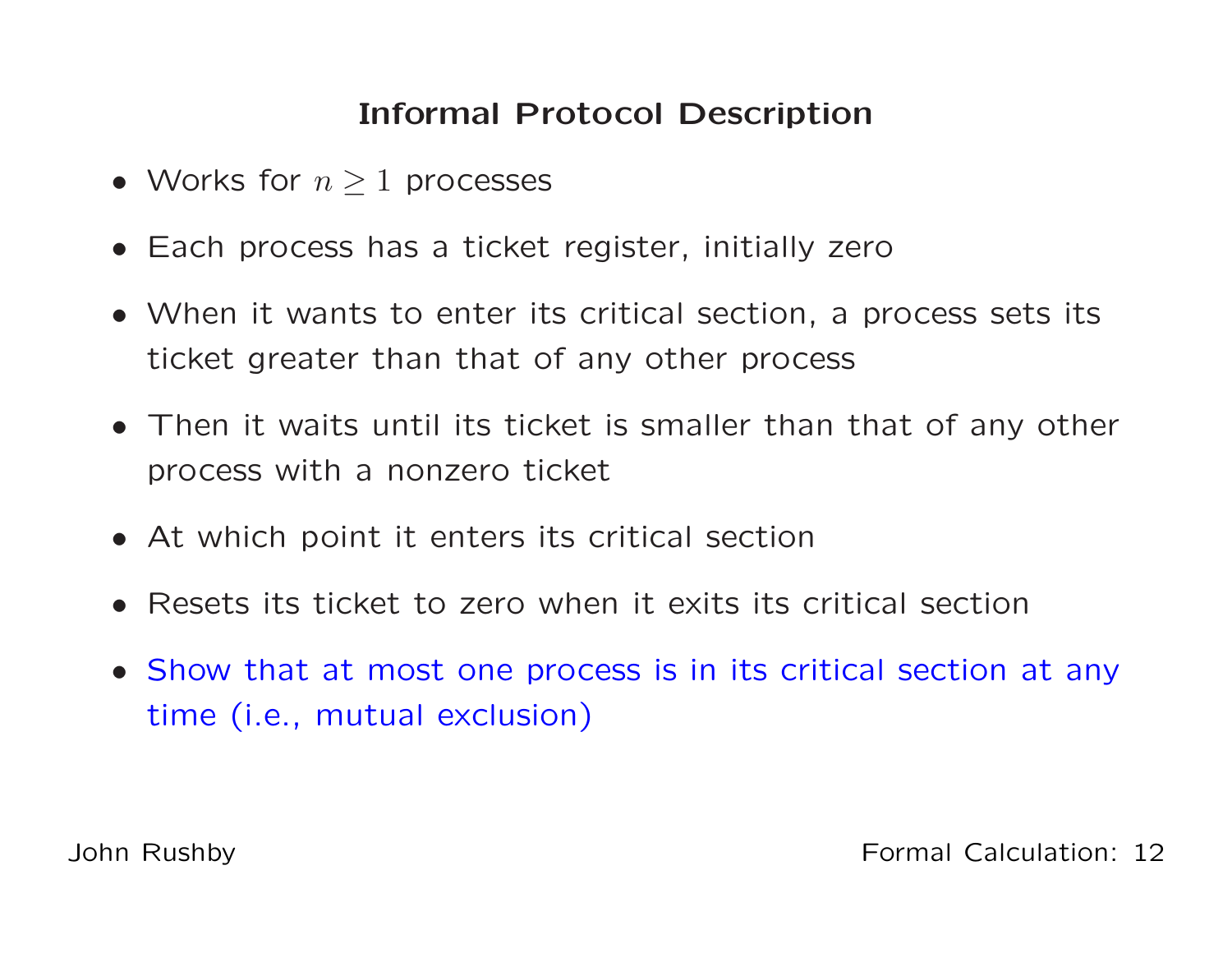## Formal Modeling and Analysis

- Build <sup>a</sup> mathematical model of the protocol
- Analyze it for <sup>a</sup> desired property
- Must choose how much detail to include in the model
	- Too much detail: analysis may be infeasible
	- Too little detail: analysis may be inaccurate(i.e., fail to detect bugs, or report spurious ones)
	- Must also choose <sup>a</sup> modeling style that supports intendedform of analysis
- Requires judgment (skill, luck) to do this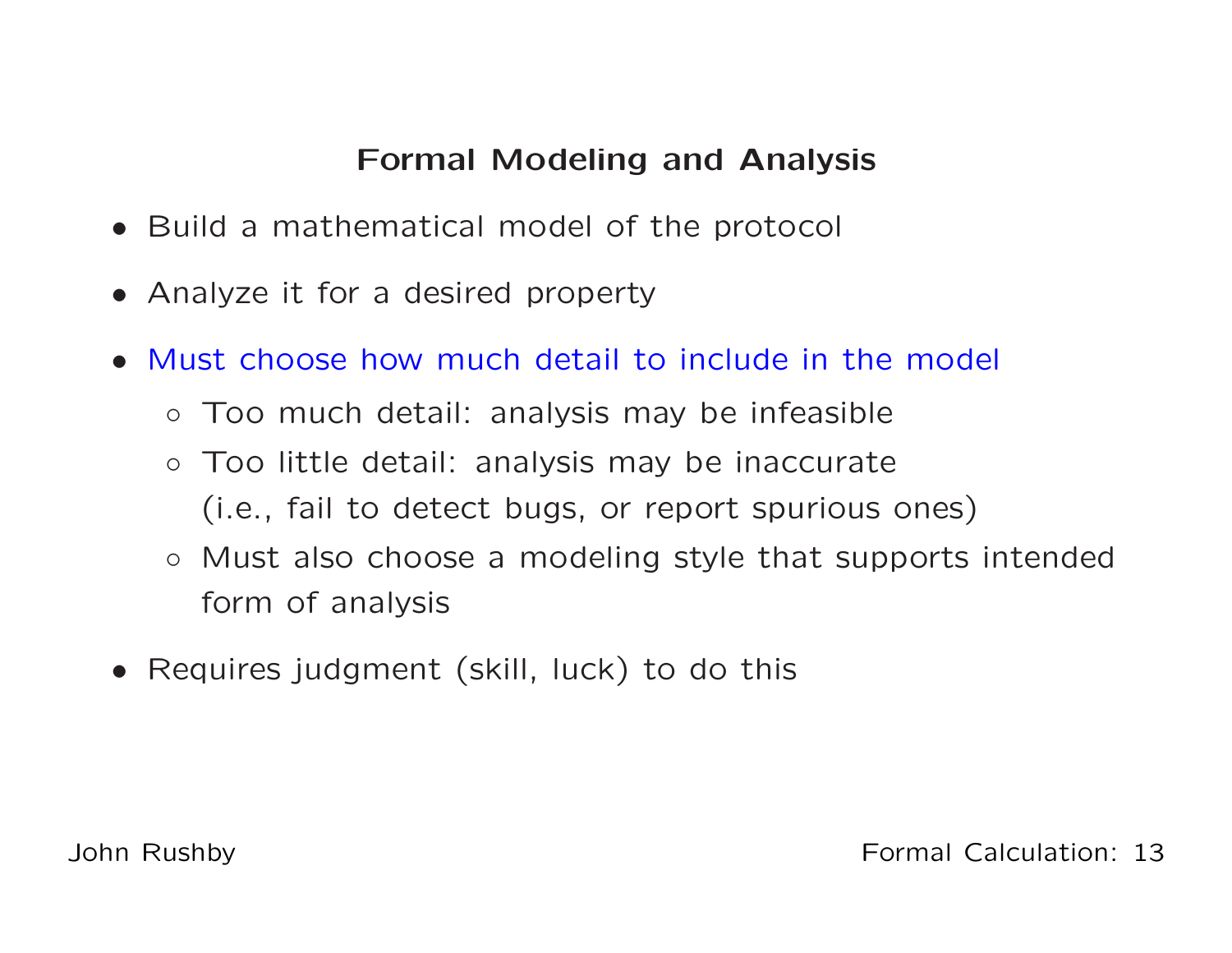## Modeling the Example System and its Properties: Accuracy and Level of Detail

- The protocol uses shared memory and is sensitive to the atomicity of concurrent reads and writes
- And to the memory model (on multiprocessors with relaxed memory models, reads and writes from different processorsmay be reordered)
- And to any faults the memory may exhibit
- If we wish to examine the mutual exclusion property of <sup>a</sup>particular implementation of the protocol, we will need torepresent the memory model, fault model, and atomicityemployed—which will be quite challenging
- Abstractly (or at first), we may prefer to focus on thebehavior of the protocol in an i<mark>deal</mark> environment with fault-free sequentially consistent atomic memory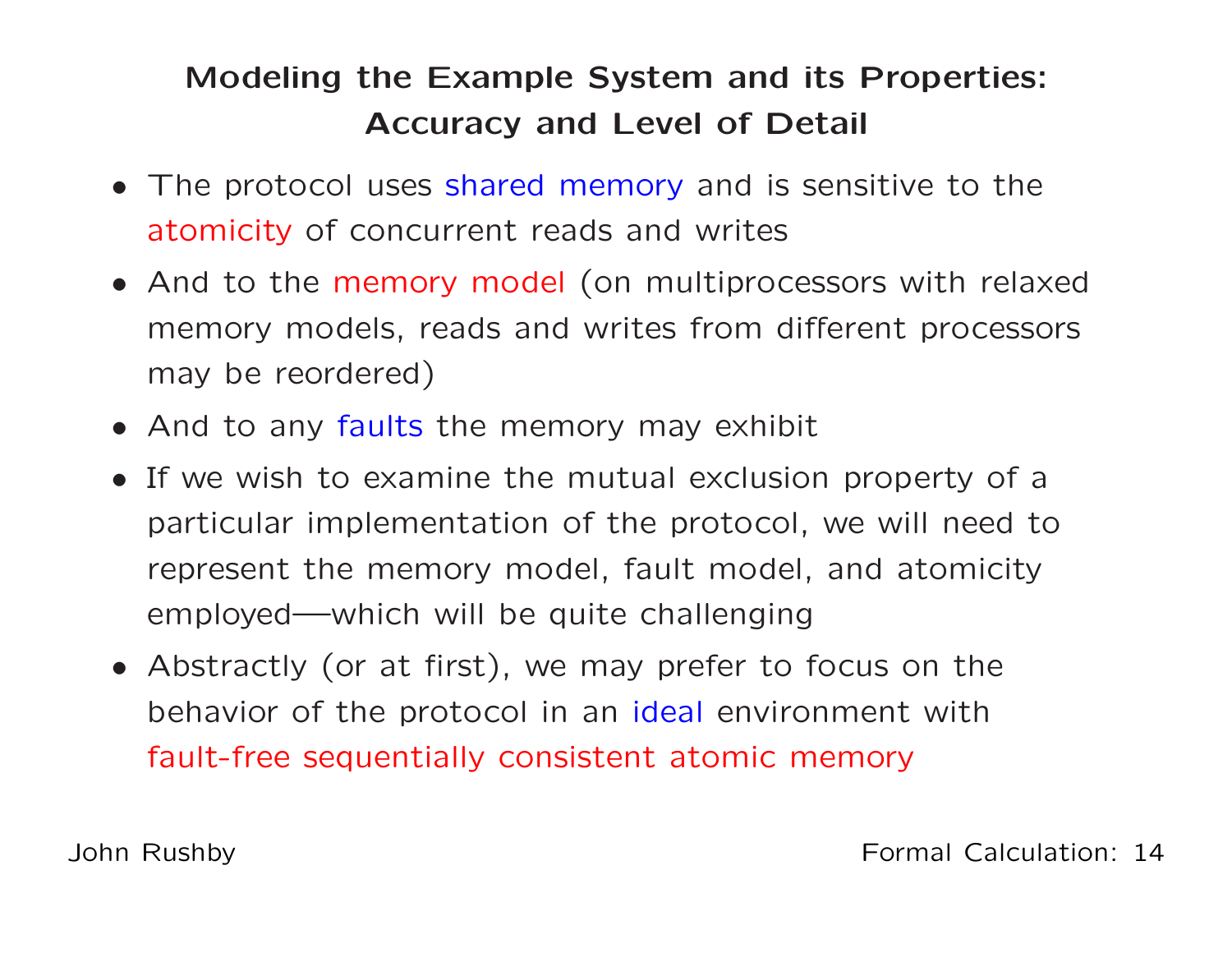## Modeling the Example System and its Properties (ctd.)

- Also, although the protocol is suitable for  $n$  processes, we may prefer to focus on the important special case  $n = 2$
- And although each process will perform activities other thanthe given protocol, we will abstract these details away andassume each process is in one of three <mark>phases</mark> idle: performing work outside its critical section trying: to enter its critical sectioncritical: performing work inside its critical section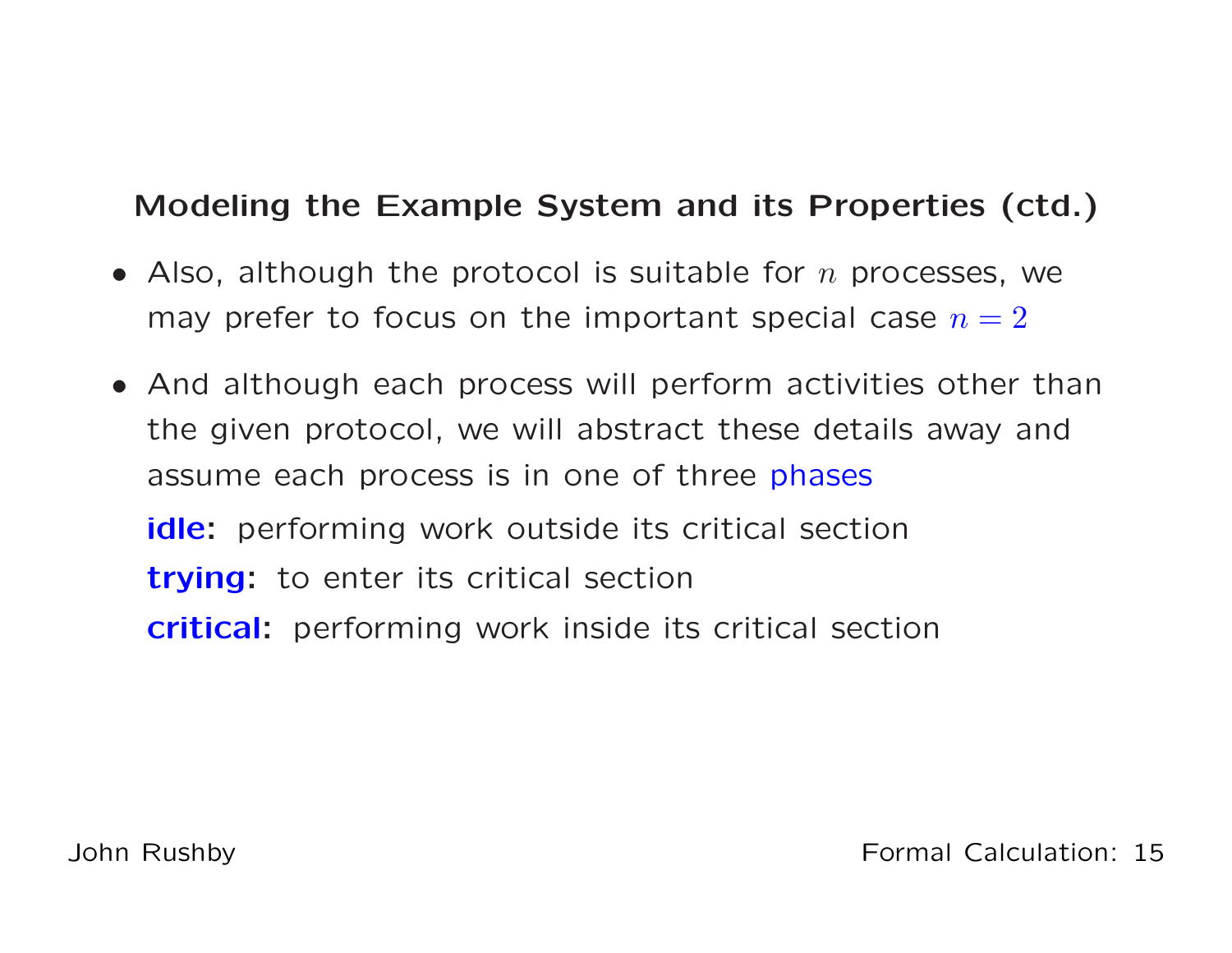## Formalizing the Model (continued)

- We will need to model <sup>a</sup> system state comprisingFor each process:
	- The value of its ticket, which is <sup>a</sup> natural number
	- The phase it is in—recorded in its "program counter"which takes values idle, trying, critical
- Then we model the (possibly nondeterministic) transitions <sup>i</sup> nthe system state produced by each protocol step
- And check that the desired property is always preserved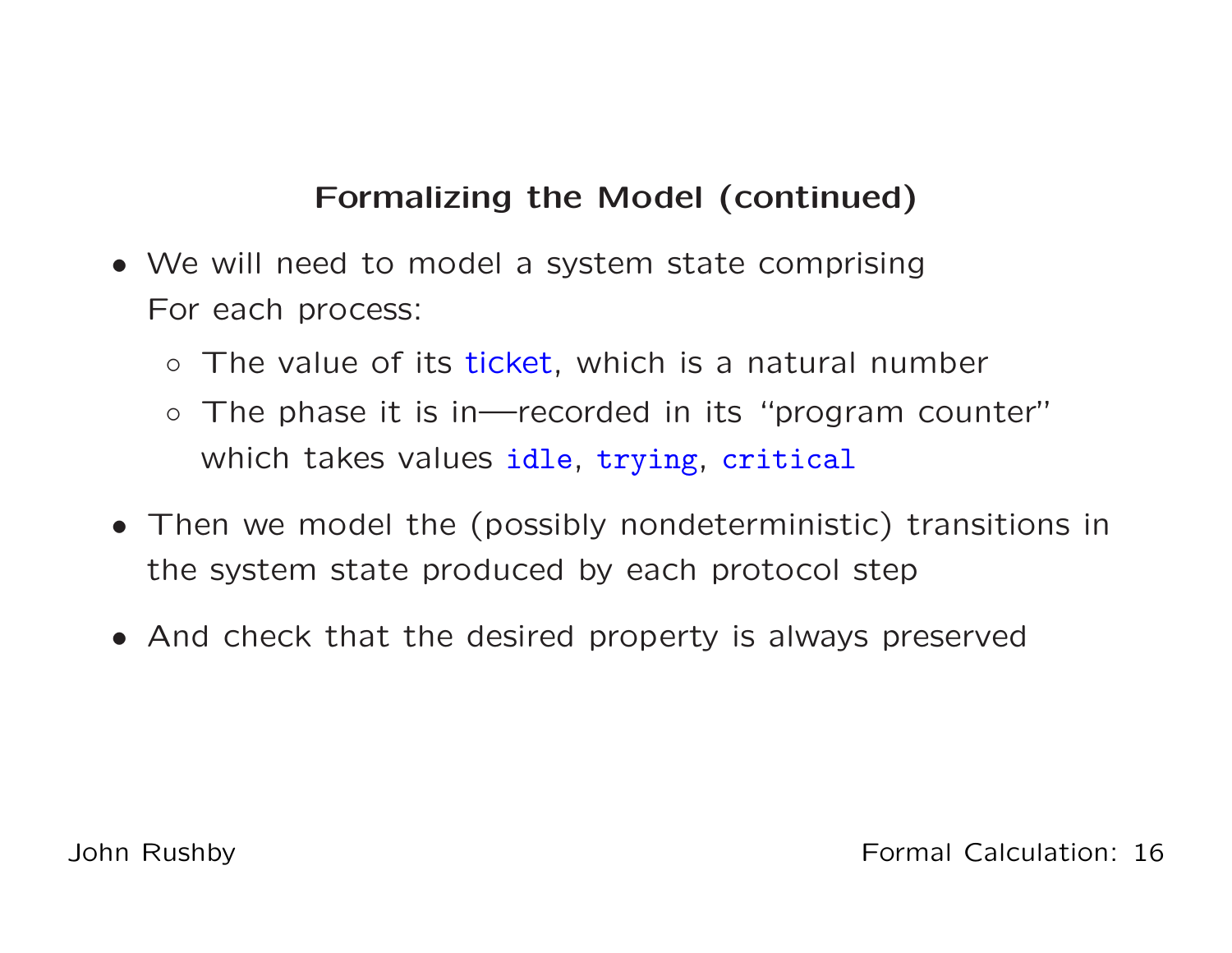#### <sup>A</sup> Formal Description of the Protocol (in SAL)

```
bakery : CONTEXT =
BEGIN{\tt phase\ :\ TYPE\ =\ \{idle,\ trying,\ critical\}};ticket: TYPE = NATURAL;
process : MODULE =
BEGININPUT other_t: ticket
 OUTPUT my_t: ticket
 OUTPUT pc: phase
INITIALIZATIONpc = idle;
```
 $my_t = 0$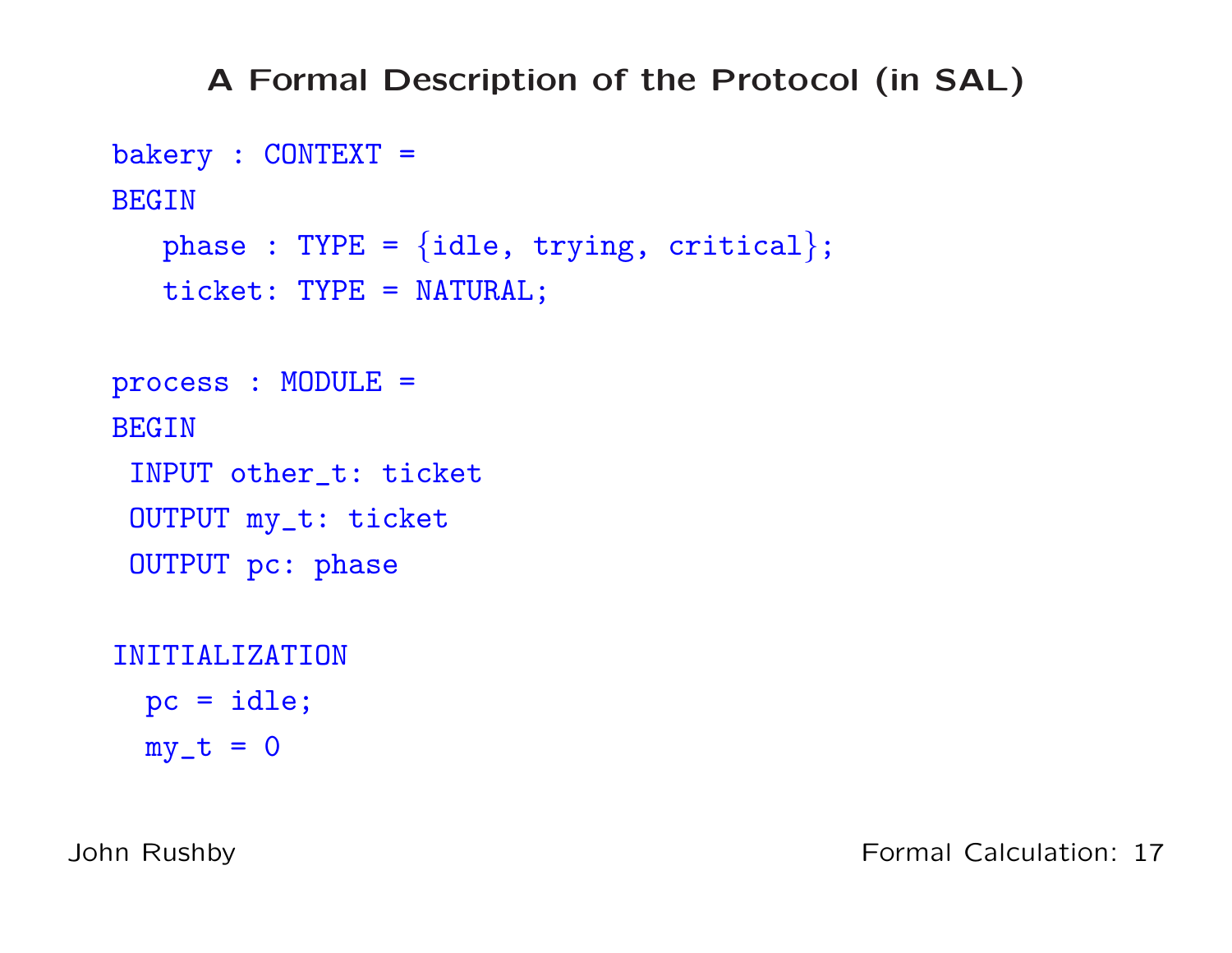#### More Formal Protocol Description (continued)

```
TRANSITION\Gammatry: pc = idle -->
          my_t' = other_t + 1;pc' = trying[]enter: pc = trying AND (other_t = 0 OR my_t < other_t) \rightarrowpc' = critical
\Boxleave: pc = critical -->
          my_t' = 0;pc' = idle]END;
```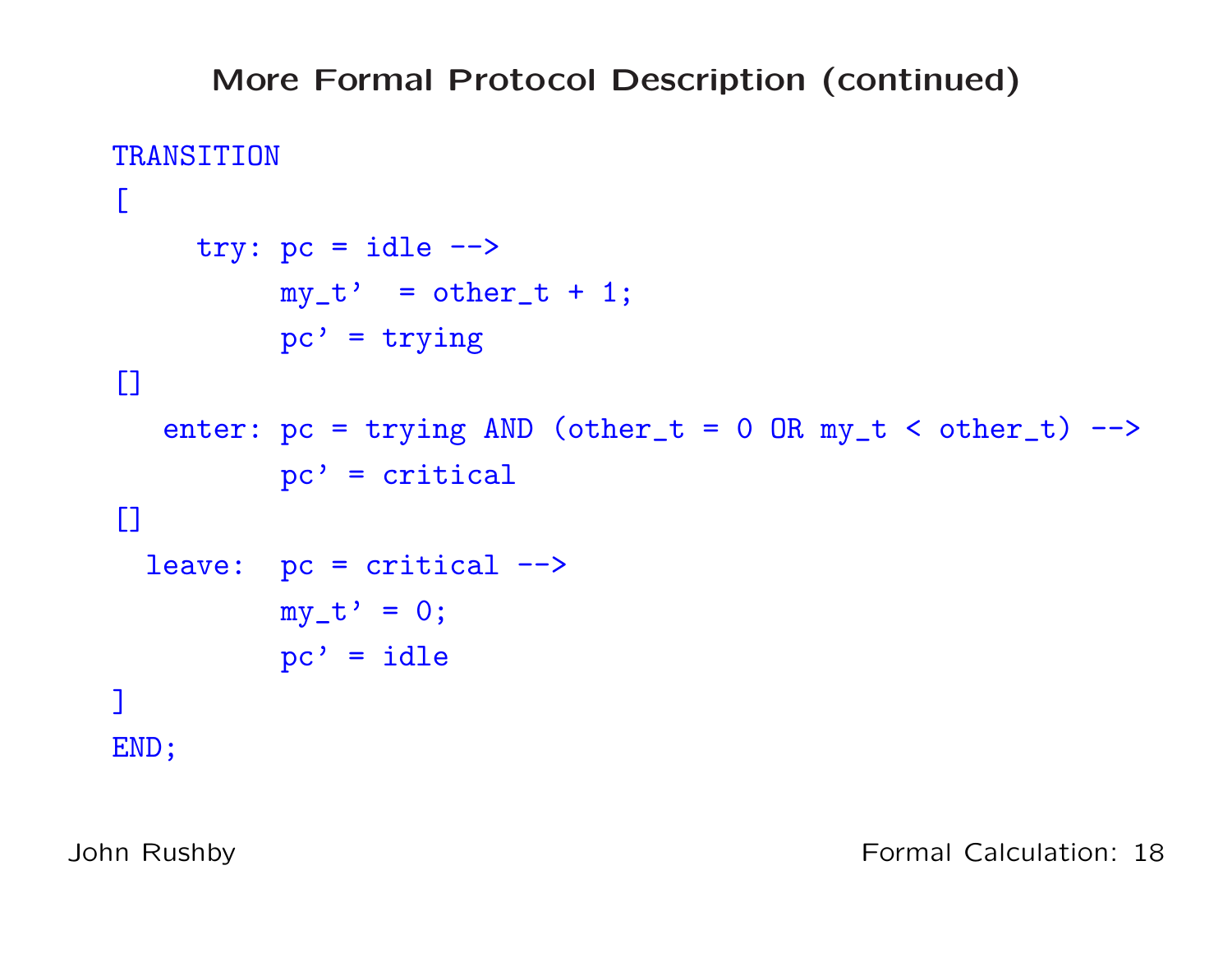More Formal Protocol Description (continued again)

```
P1 : MODULE = RENAME pc TO pc1 IN process;
```

```
P2 : MODULE = RENAME other_t TO my_t,
                     my_t TO other_t,
                     pc TO pc2 IN process;
```

```
system : MODULE = P1 [] P2;
```

```
safety: THEOREM
    system |- G(NOT (pc1 = critical AND pc2 = critical));
```
END

John Rushby

Formal Calculation: <sup>19</sup>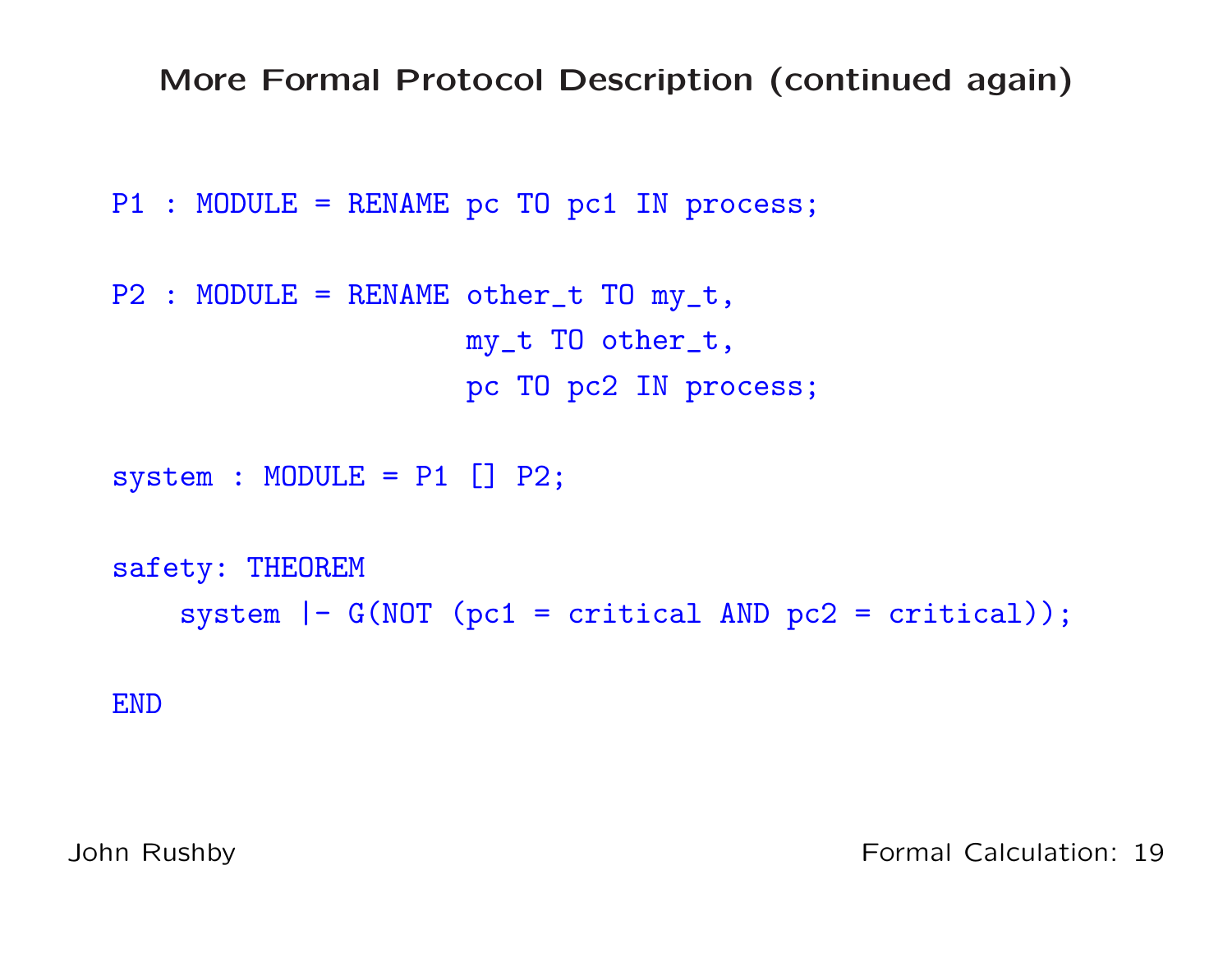#### Analyzing the Specification Using Model Checking

- They are called model checkers because they check whether a system, interpreted as an automaton, is <sup>a</sup> (Kripke) model of <sup>a</sup> property expressed as <sup>a</sup> temporal logic formula
- The simplest type of model checker is one that does explicit state exploration
	- Basically, <sup>a</sup> simulator that remembers the states it's seenbefore and backtracks to explore all of them (eitherdepth-first, breadth-first, or <sup>a</sup> combination)
	- Defeated by the state explosion problem at around <sup>a</sup> few tens of millions of states
- To get further, need symbolic representations (a short formula can represent many explicit states)
	- Symbolic model checkers use BDDs
	- Bounded model checkers use SAT and SMT solvers

John Rushby

Formal Calculation: <sup>20</sup>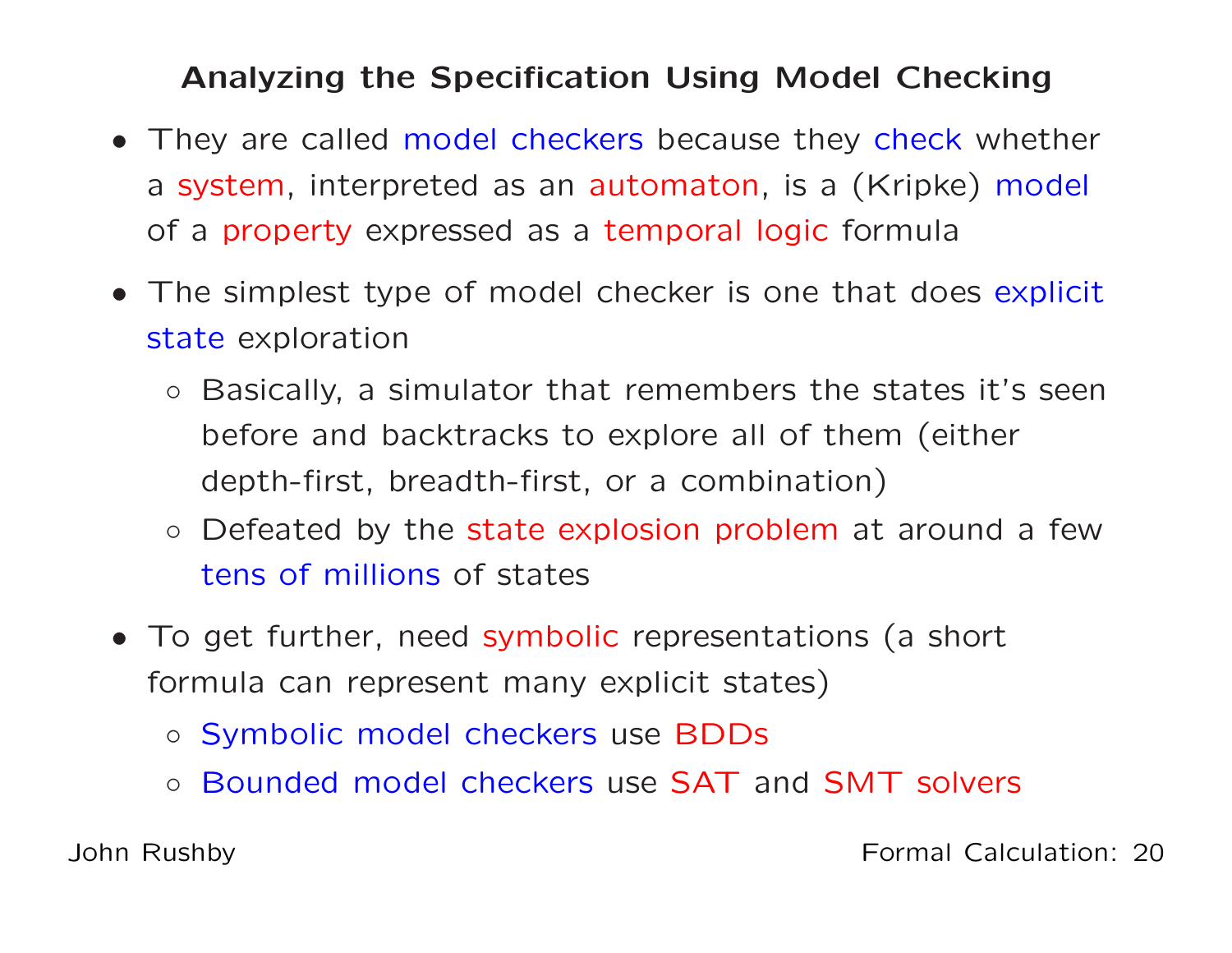#### Explicit State Reachability Analysis

- Keep <sup>a</sup> set of all states visited so far, and <sup>a</sup> list of all states whose successors have not yet been calculated◦ Initialize both with the initial states
- Pick <sup>a</sup> state off the list and calculate all its successors ◦ i.e., run all possible one-step simulations from that stateThrow away those seen before
- Add new ones to the set and the list
- Check each new state for the desired (invariant) properties
	- More complex properties use Büchi automaton in parallel
- Iterate to termination, or some state fails <sup>a</sup> property
	- Or run out of memory, time, patience
- On failure, counterexample (backtrace) manifests problem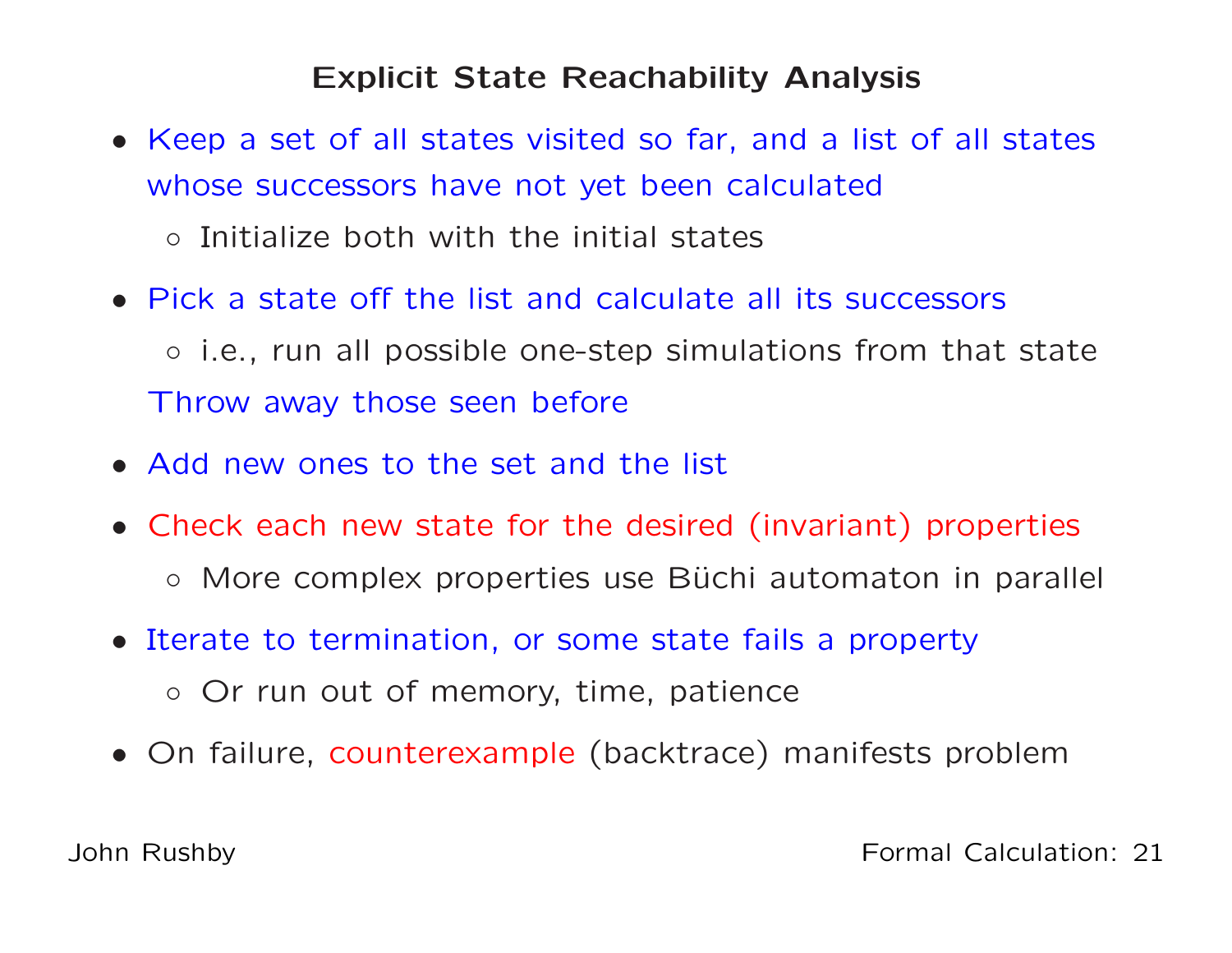#### Analyzing the Spec'n Using Explicit State Model Checking

- We'll use sal-esmc
	- An explicit-state LTL model checker for SAL

◦ Not part of the SAL distribution, just used for demos Later, we'll look at symbolic and bounded model checking

• This is an infinite-state specification, so cannot enumerate the whole state space, but sal-esmc will do its best...

```
sal-esmc -v 3 bakery safety
building execution engine...
 num. bits used to encode a state: 44
verifying property using depth-first search...
  computing set of initial states...
  number of initial states: 1
  number of visited states: 1001, states to process: 1001, depth: 749
  number of visited states: 10001, states to process: 10001, depth: 7499
  number of visited states: 20001, states to process: 20001, depth: 14999
...
```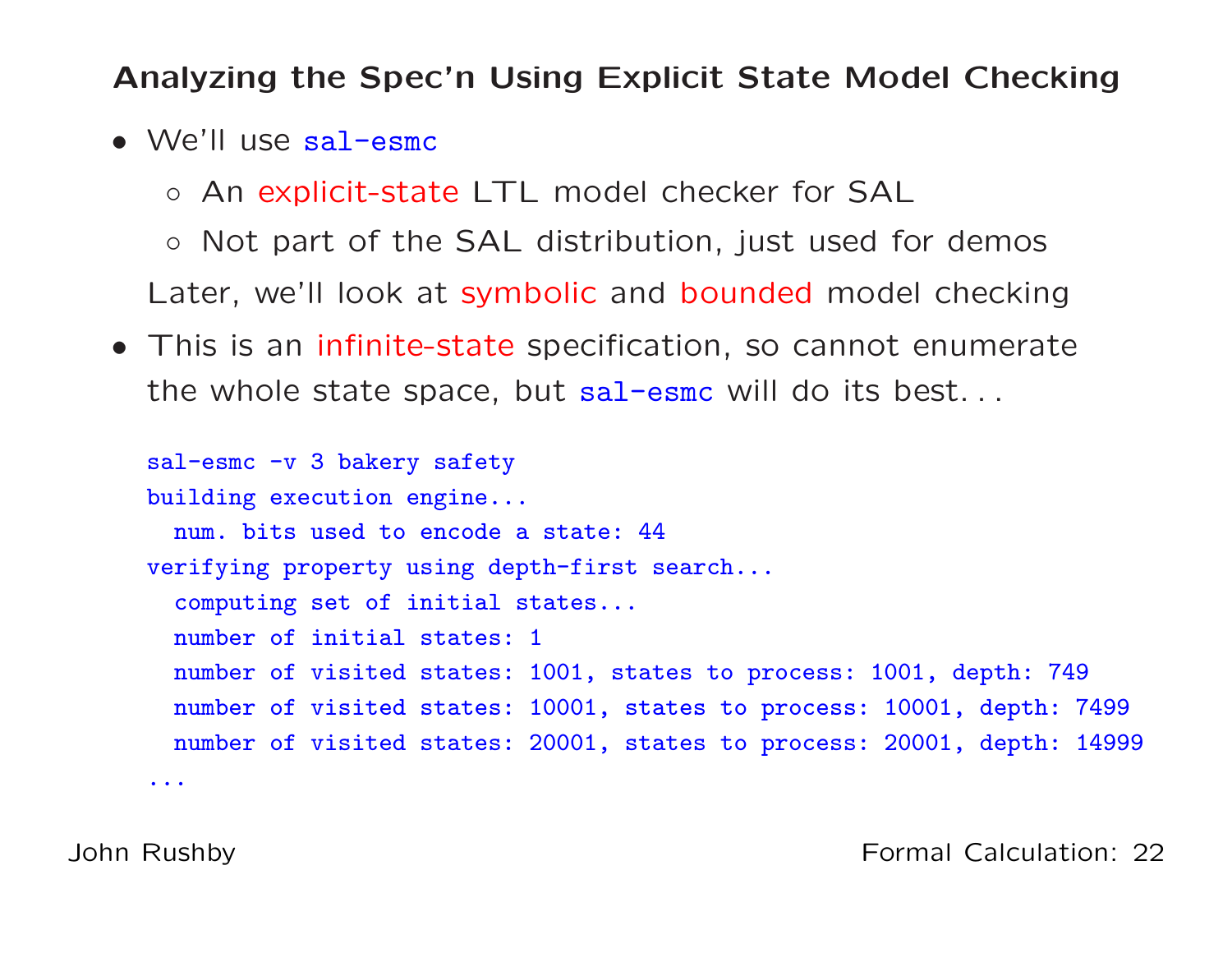#### Bug Finding Using Explicit State Model Checking

- So verification will take forever
- But can be useful for finding bugs: if we remove the +1 adjustment to the tickets, we get a counterexample

```
INVALID, generating counterexample...
number of visited states: 7, verification time: 0.02 secs ------------------------my_t = 0 other<sub>_t</sub> = 0
pc1 = idle pc2 = idle------------------------pc2 = trying------------------------pc2 = critical ------------------------pc1 = trying------------------------my_t = 0 other<sub>_t</sub> = 0
pc1 = critical pc2 = critical
```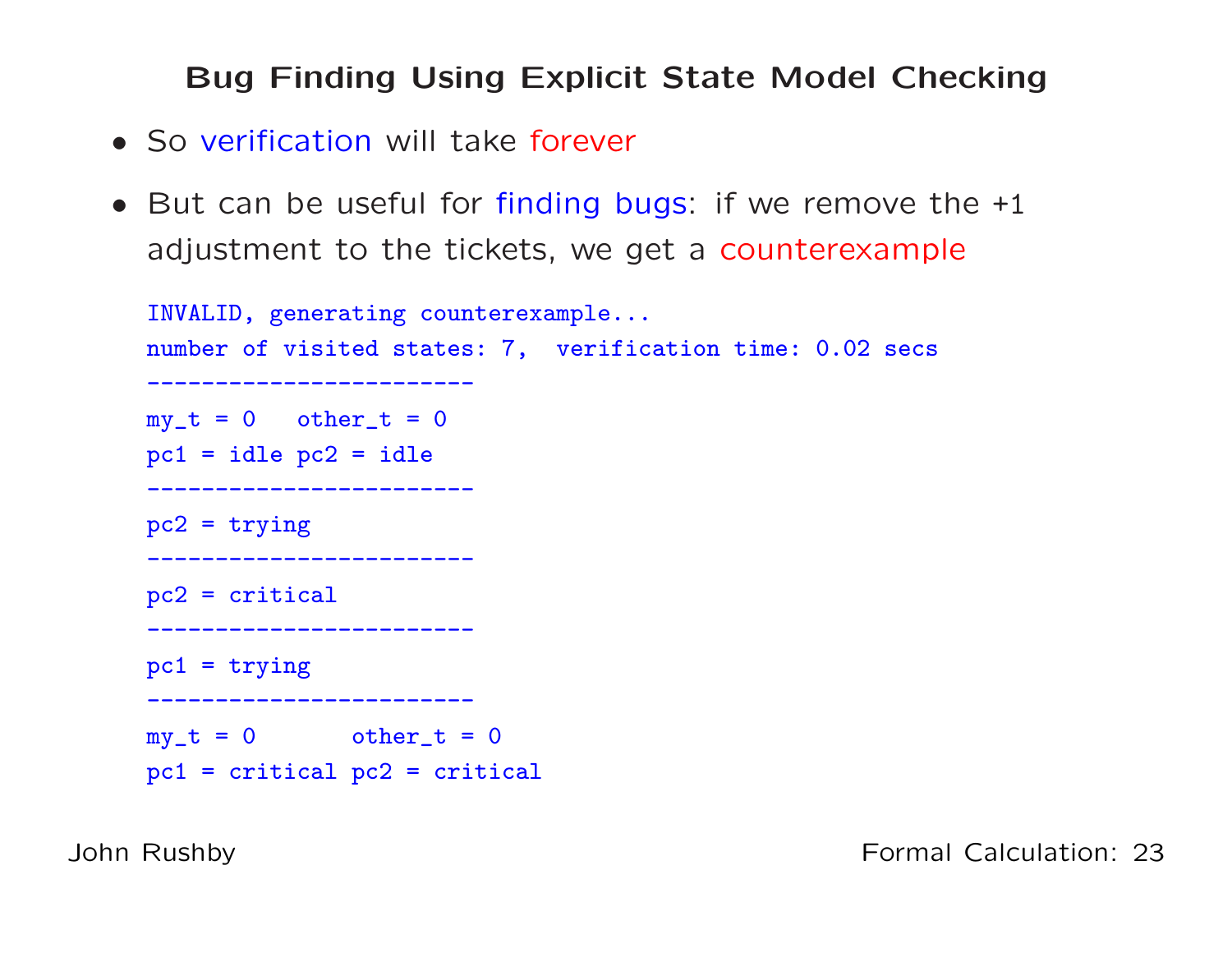# Verification by Fi<mark>nite State</mark> Model Checking

- For traditional methods of model checking, we need to makethe state space finite
- Use property preserving abstractions (later)
- Or drastic simplification ("downscaling")
	- We've already done this to some extent, by fixing thenumber of processors,  $n$ , as 2
	- We also need to set an upper bound on the tickets
- We'll start at 8, then raise the limit to 80, 800, . . . until thesearch becomes too slow
- We have to modify the protocol to bound the tickets
	- So it's not the same protocol
	- May miss some bugs, or get spurious ones
	- But it's <sup>a</sup> useful check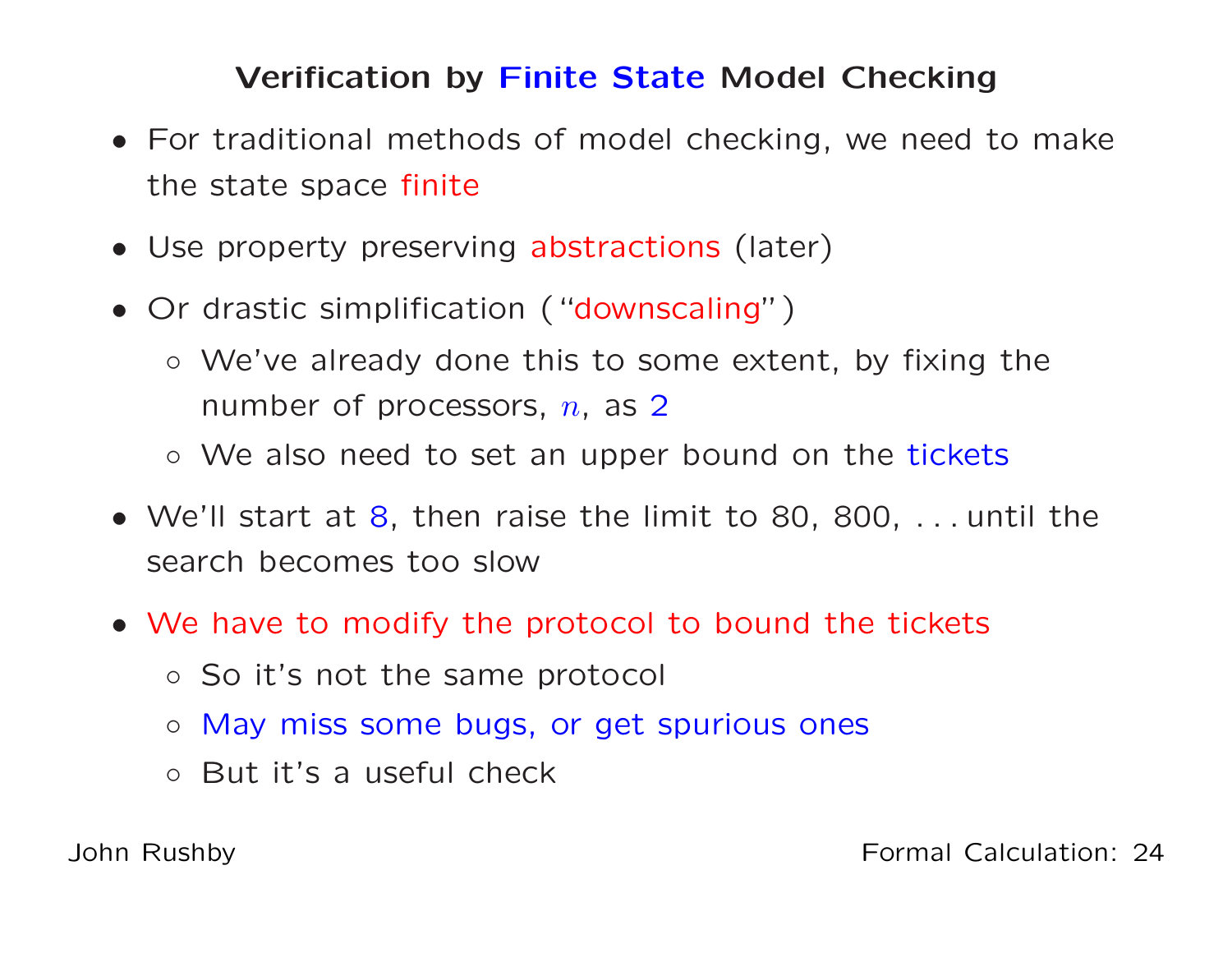```
The Bounded Specification in SALbakery : CONTEXT =
BEGIN{\tt phase\ :\ TYPE\ =\ \{idle,\ trying,\ critical\}};max: NATURAL = 8;
   ticket: TYPE = [0..max];
process : MODULE =
BEGININPUT other_t: ticket
 OUTPUT my_t: ticket
 OUTPUT pc: phase
INITIALIZATIONpc = idle;
```
 $my_t = 0$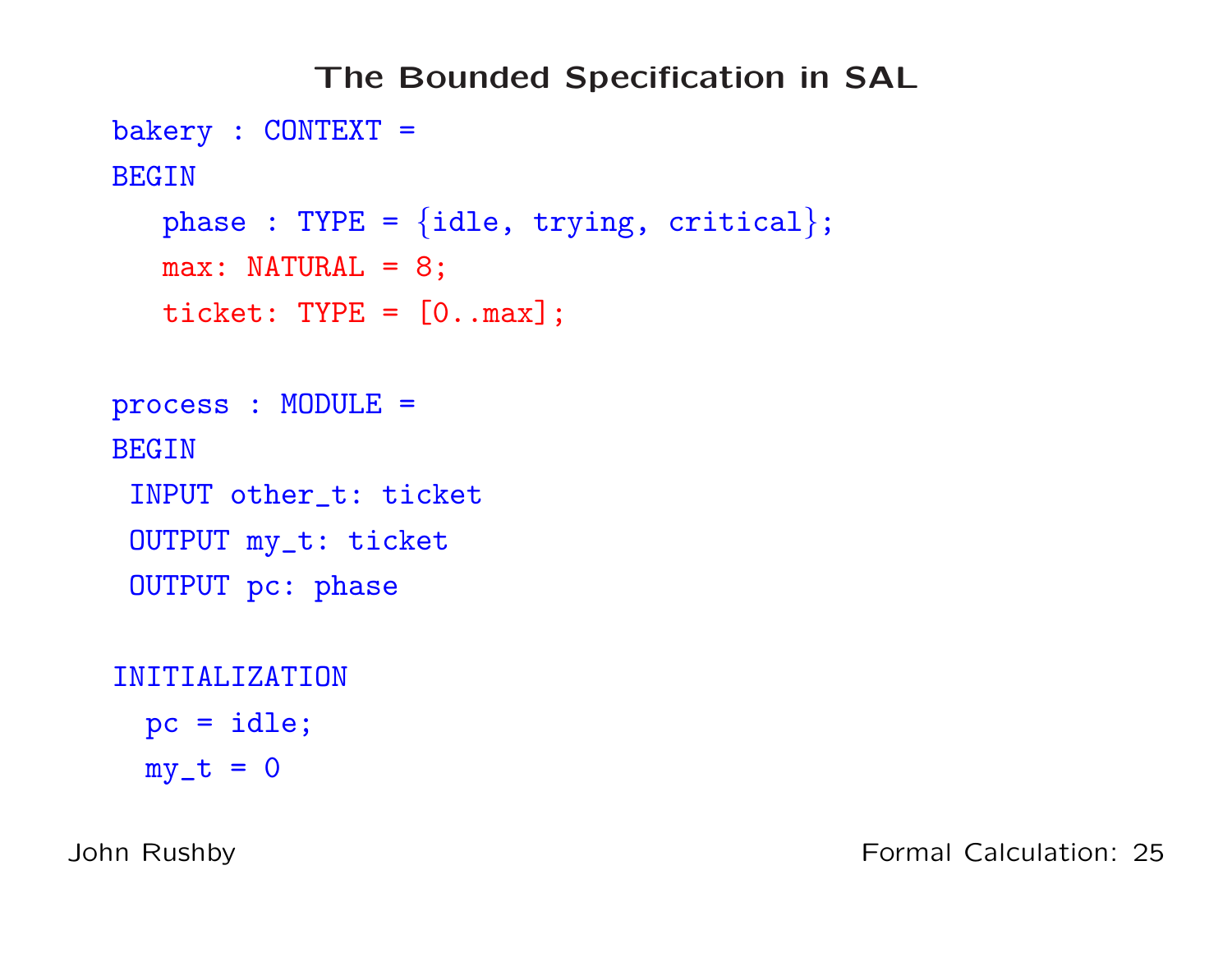## The Bounded Specification in SAL (continued)

```
TRANSITION\Gammatry: pc = idle AND other_t < max -->my_t' = other_t + 1;pc' = trying[]enter: pc = trying AND (other_t = 0 OR my_t < other_t) \rightarrowpc' = critical
\Boxleave: pc = critical -->
          my_t' = 0;pc' = idle]END;
```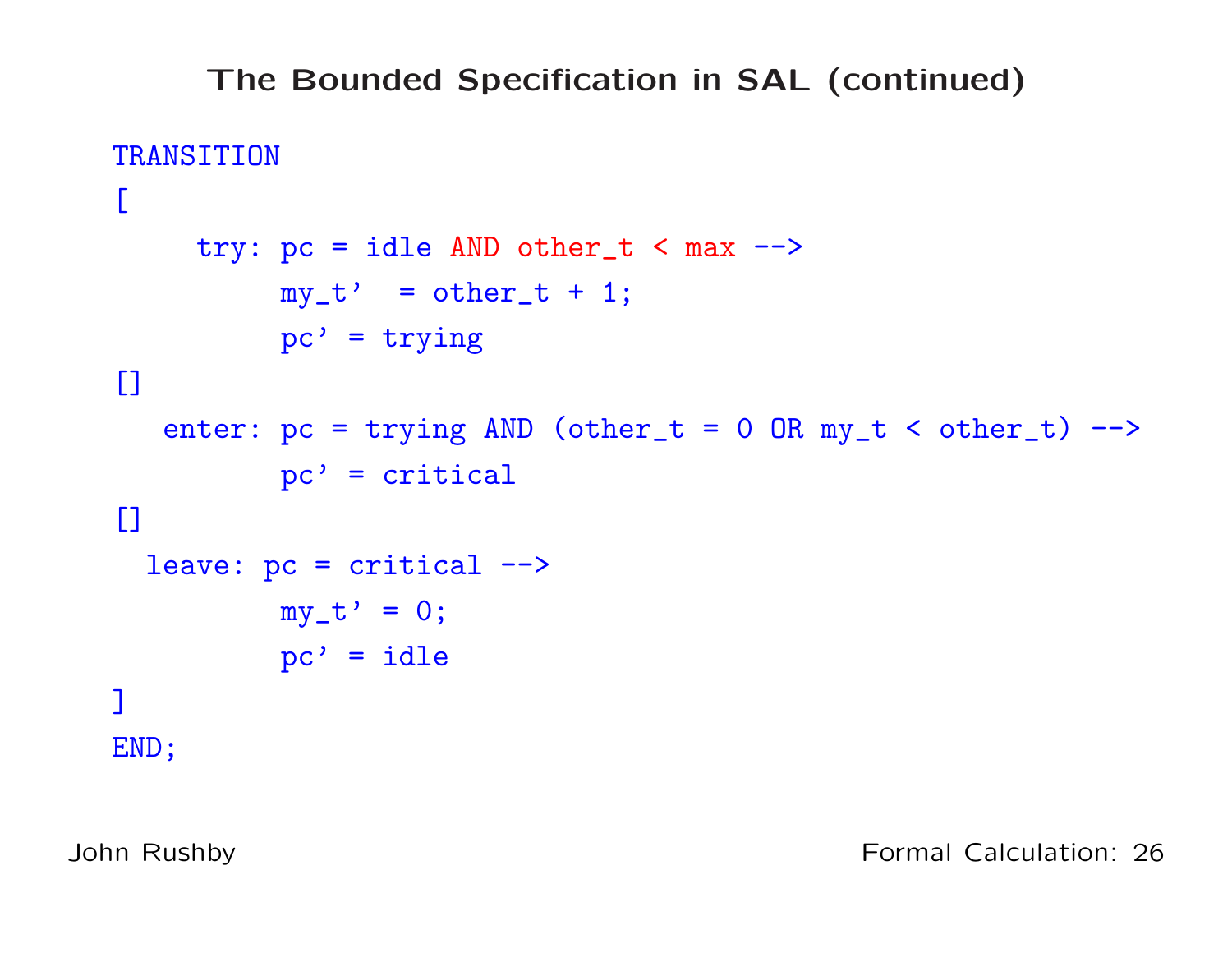The Bounded Specification in SAL (continued again)

```
P1 : MODULE = RENAME pc TO pc1 IN process;
```

```
P2 : MODULE = RENAME other_t TO my_t,
                     my_t TO other_t,
                     pc TO pc2 IN process;
```

```
system : MODULE = P1 [] P2;
```

```
safety: THEOREM
    system |- G(NOT (pc1 = critical AND pc2 = critical));
```
END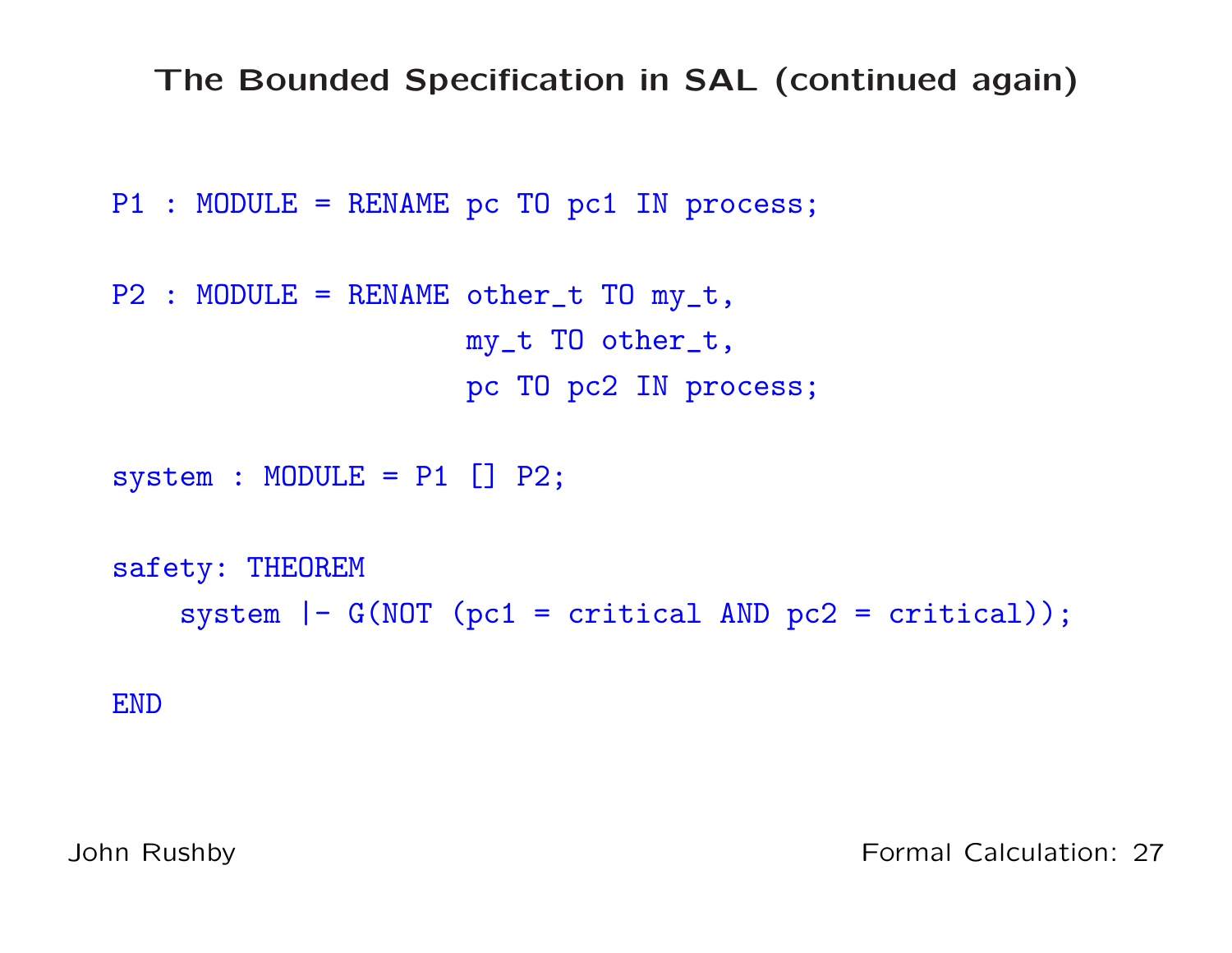#### Results of Model Checking

# • For max <sup>=</sup> <sup>800</sup>, sal-esmc reports

```
sal-esmc -v 3 smallbakery safety
  num. bits used to encode a state: 24
verifying property using depth-first search...
  computing set of initial states...
  number of initial states: 1
  number of visited states: 1001, states to process: 1001, depth: 749
  number of visited states: 2001, states to process: 2001, depth: 1499
  number of visited states: 3001, states to process: 3001, depth: 2249
  number of visited states: 4002, states to process: 804, depth: 602
  number of visited states: 5002, states to process: 1804, depth: 1352
  number of visited states: 6002, states to process: 2804, depth: 2102
  number of visited states: 6397
  verification time: 0.54 secs
proved.
```
• For max <sup>=</sup> <sup>8000</sup>, number of visited states grows to 63,997, and time to 23.86 secs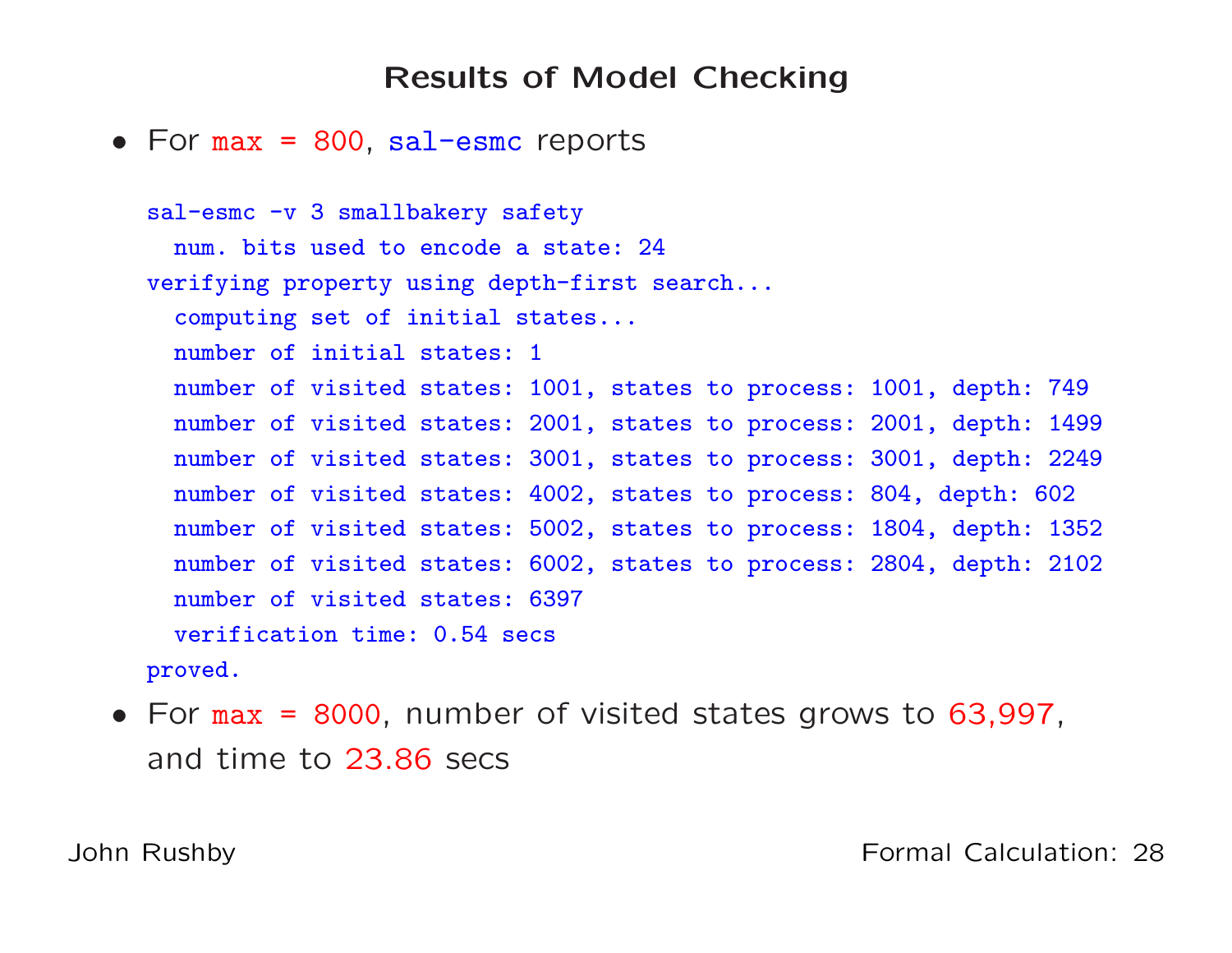## More Explicit State Checks

- Sometimes properties are true for the wrong reason
- It is prudent to introduce <sup>a</sup> bug and make sure it is detectedbefore declaring victory
	- We can remove the +1 adjustment to tickets and get <sup>a</sup>counterexample as before
- We can check that the counters are capable of increasingindefinitely by adding the invariant unbounded: THEOREM system |- G(my\_t <sup>&</sup>lt; max); (After undoing the deliberate errors just introduced)
- We get another counterexample
- The pattern is: P1 tries, then the following sequence repeats P1 enters, P2 tries, P1 quits, P2 enters, P1 tries, P2 quits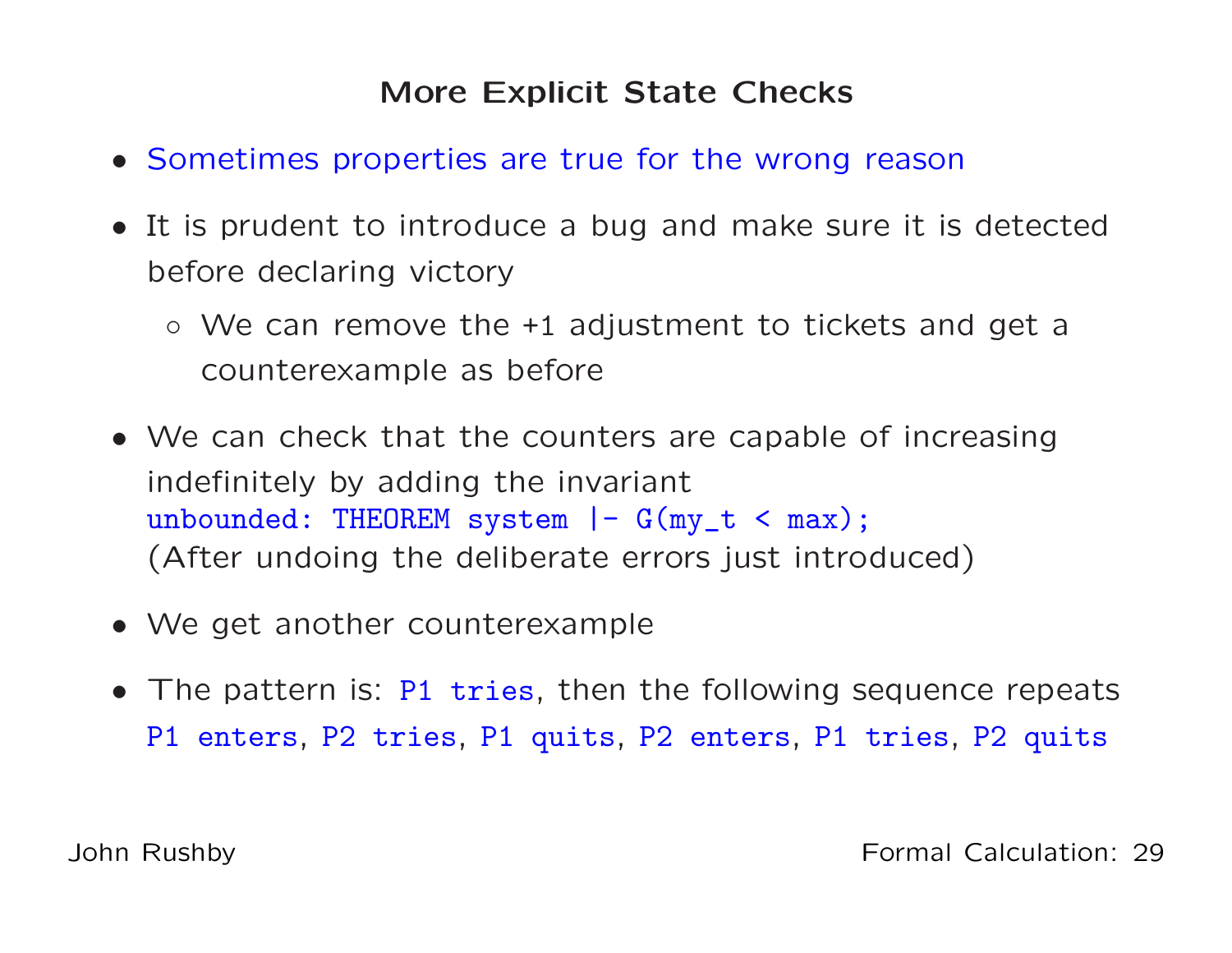#### Benefits of Explicit State Model Checking

- Can only explore <sup>a</sup> few million states, but that's enoughwhen there are plenty of bugs to find
- Can use hashing (supertrace) to go further
- Can have arbitrarily complex transition relation
	- Language can include any datatypes and operations supported by the API
- Breadth first search finds short counterexamples
	- Can write special search strategies to target specificcases, or to ignore others (symmetry, partial order)
- LTL is handled via Büchi automata
- Can evaluate functions, not just predicates, on the reachablestates: can calculate worst-cases, do optimization

But it runs out of steam on big examples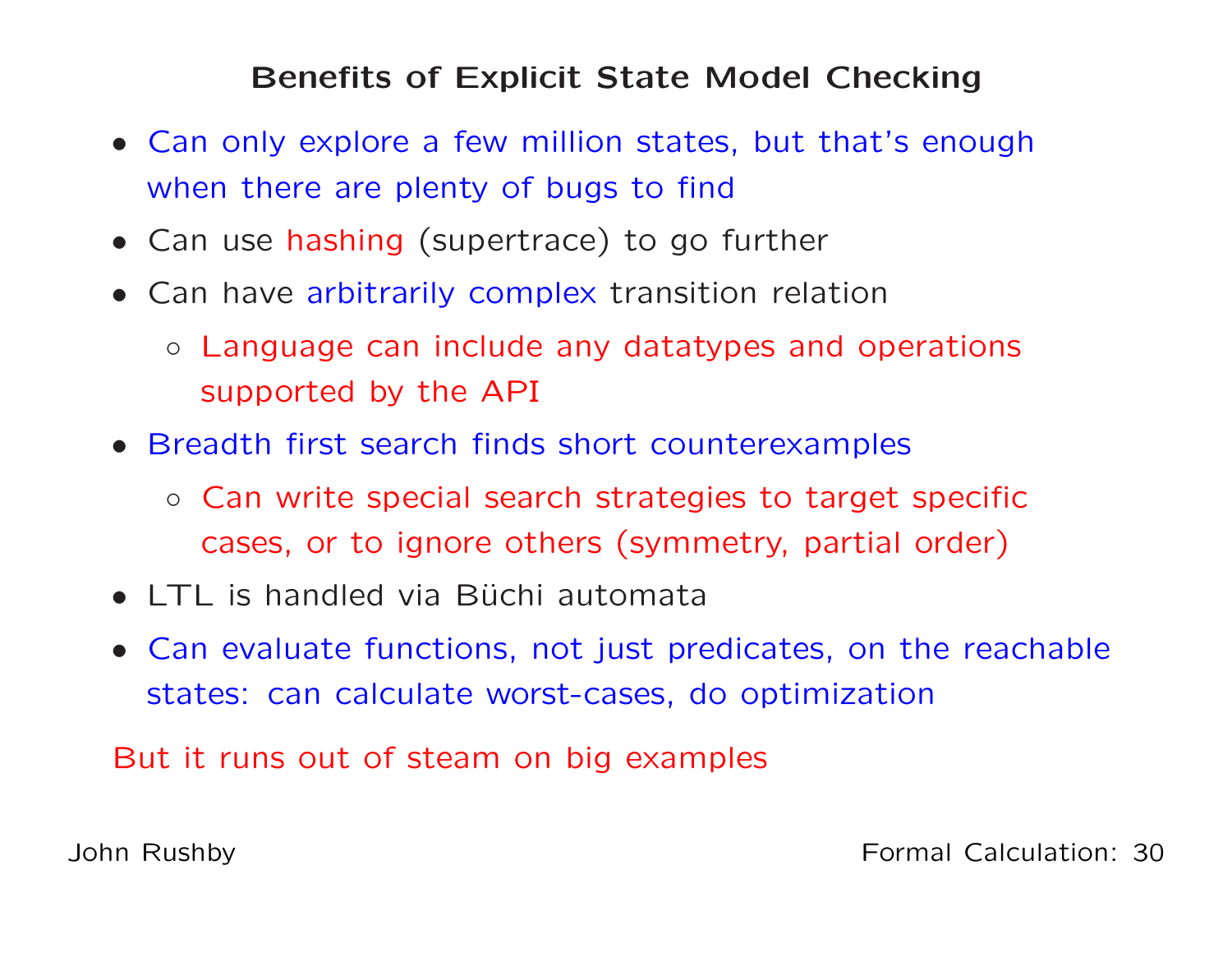## Analysis by Symbolic Model Checking (SMC)

- We could take <sup>a</sup> symbolic representation of the transitionrelation and repeatedly compose it with itself until it reaches a fixpoint (must exist for finite systems)
- That would give us <sup>a</sup> representation of the reachable states, from which we could check safety properties directly
	- Again, LTL is handled via Büchi automata
- Reduced Ordered Binary Decision Diagrams (BDDs) are <sup>a</sup>suitable representation for doing this
- This is the basic idea of symbolic model checking
	- In practice, use different methods of calculation, depending on the type of property being checked
- Can construct counterexamples for false properties
- Can (sometimes) handle huge statespaces very efficiently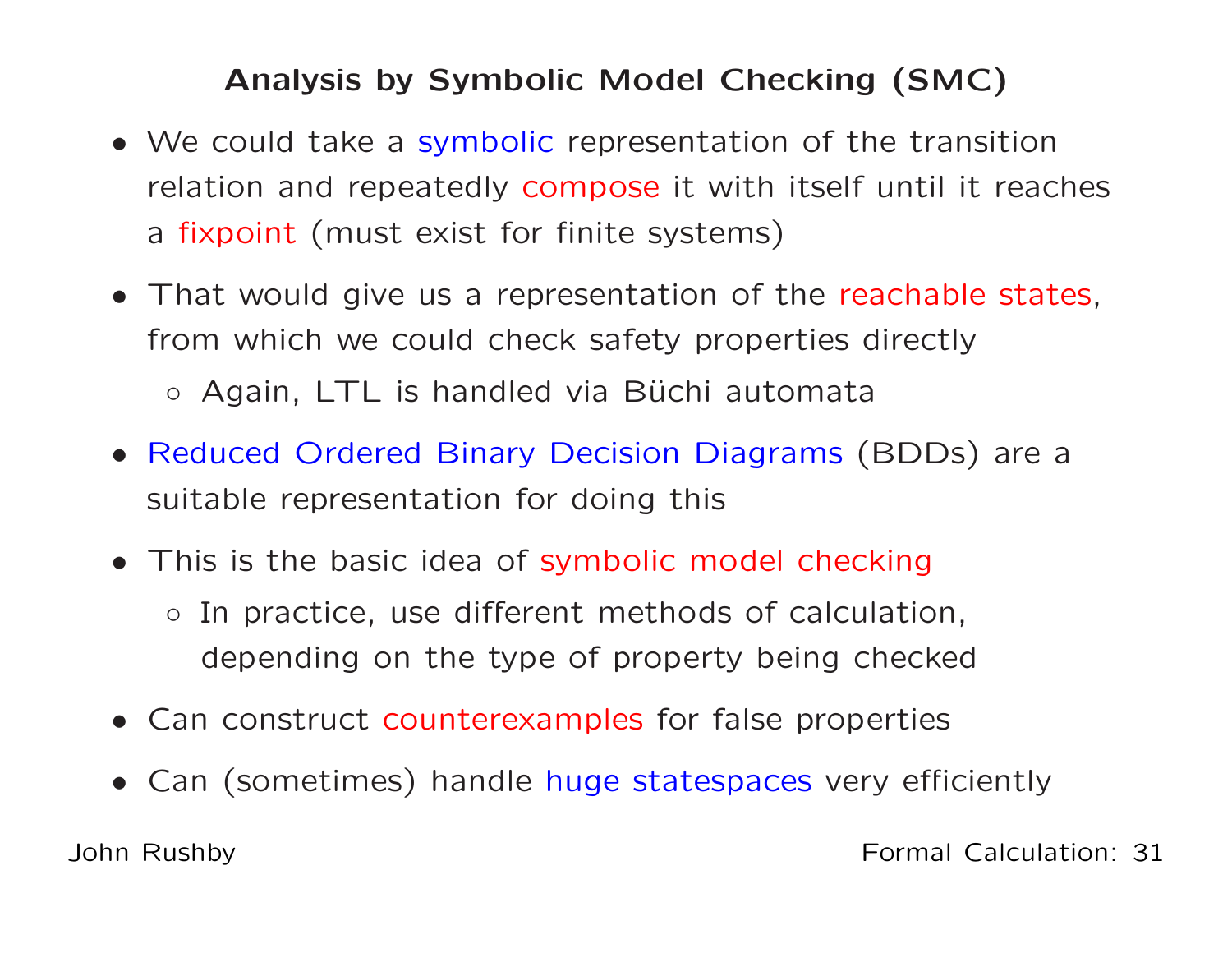## Symbolic Model Checking (ctd)

- Our symbolic representation is <sup>a</sup> purely Boolean one
- So we have to compile the transition relation down to what is essentially <sup>a</sup> circuit
	- $\circ$ o Bounded integers represented by bitvectors of suitable size
	- $\circ$ o Addition requires the circuit for a boolean adder
	- Similarly for other datatypes and operations
- We are doing <sup>a</sup> kind of circuit synthesis
- May fail for large or complex transition relations
- BDD operations depend on finding <sup>a</sup> good variable ordering
- Automated heuristics usually effective to about <sup>600</sup> state bits
- After that, manual ordering, special tricks are needed
- Seldom get beyond 1,000 state bits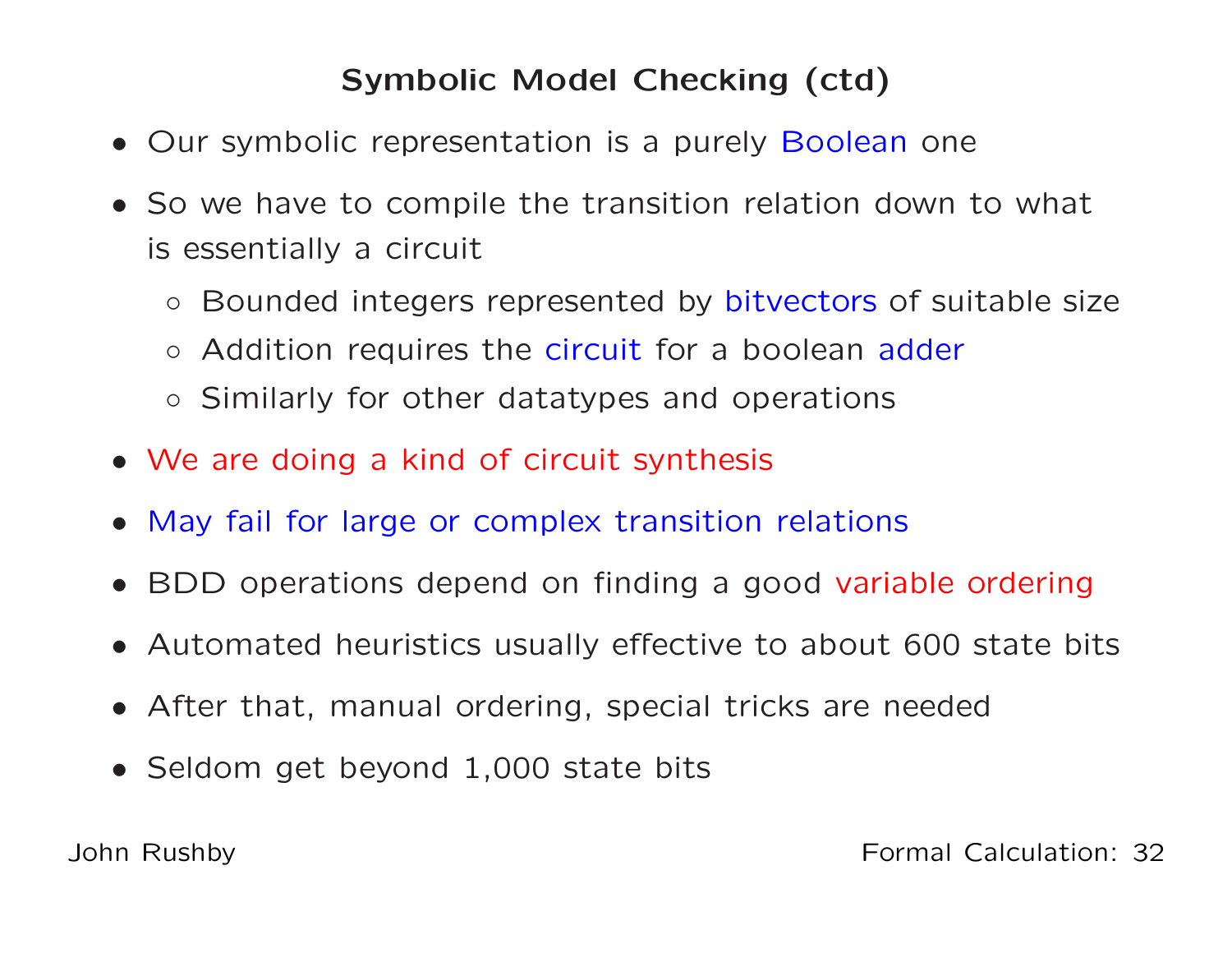## Symbolic Model Checking with SAL

- We'll use sal-smc, uses CUDD for its BDD operations
- For  $max = 80$

sal-smc smallbakery safety Requires <sup>46</sup> BDD variables, <sup>240</sup> iterations, <sup>637</sup> states, 2.9 seconds to get to <mark>proved</mark>

- For max <sup>=</sup> <sup>8000</sup>, it'd be tedious doing as above, but sal-smc smallbakery safety --backward Requires <sup>70</sup> BDD variables, 5 iterations, 131,180,871 states, 0.5 seconds to get to proved
- Symbolic model checking is "automatic"
- But requires dial twiddling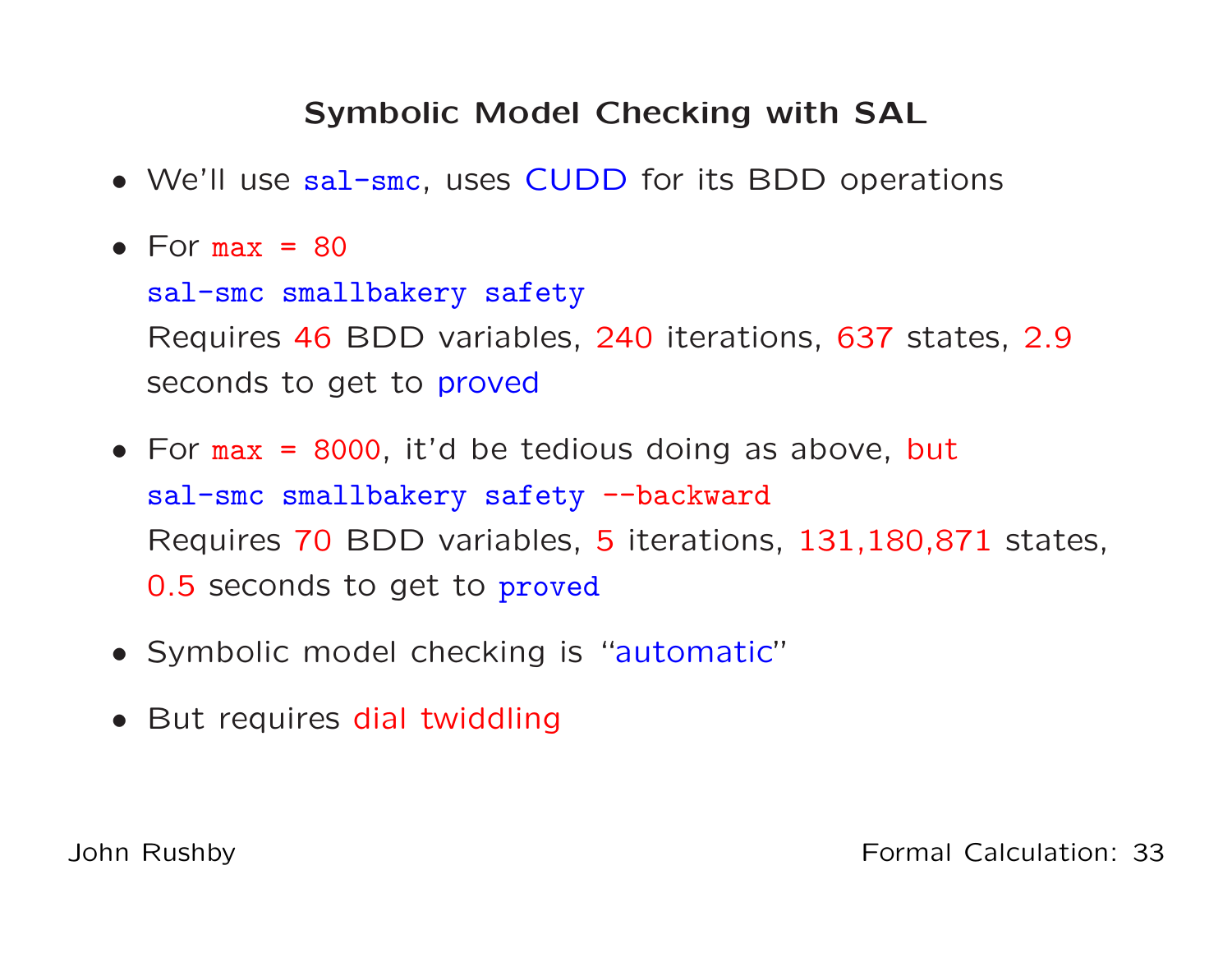## More Checks With Symbolic Model Checking

- Do the tickets always increase without bound?bounded: LEMMA system  $|-$  F(my\_t > 3);
- The counterexample to this liveness property is a prefix, followed by <sup>a</sup> loop (lasso)
- The pattern is P1 tries, enters, leaves, and then repeats
- Does P1 ever get into the critical region? liveness: THEOREM system |- F(pc1 = critical); Same counterexample as above (with P2 rather than P1)

```
• If it tries, does it always succeed?response: THEOREM system |-
     G(pc1 = trying \implies F(pc1 = critical));Proved
```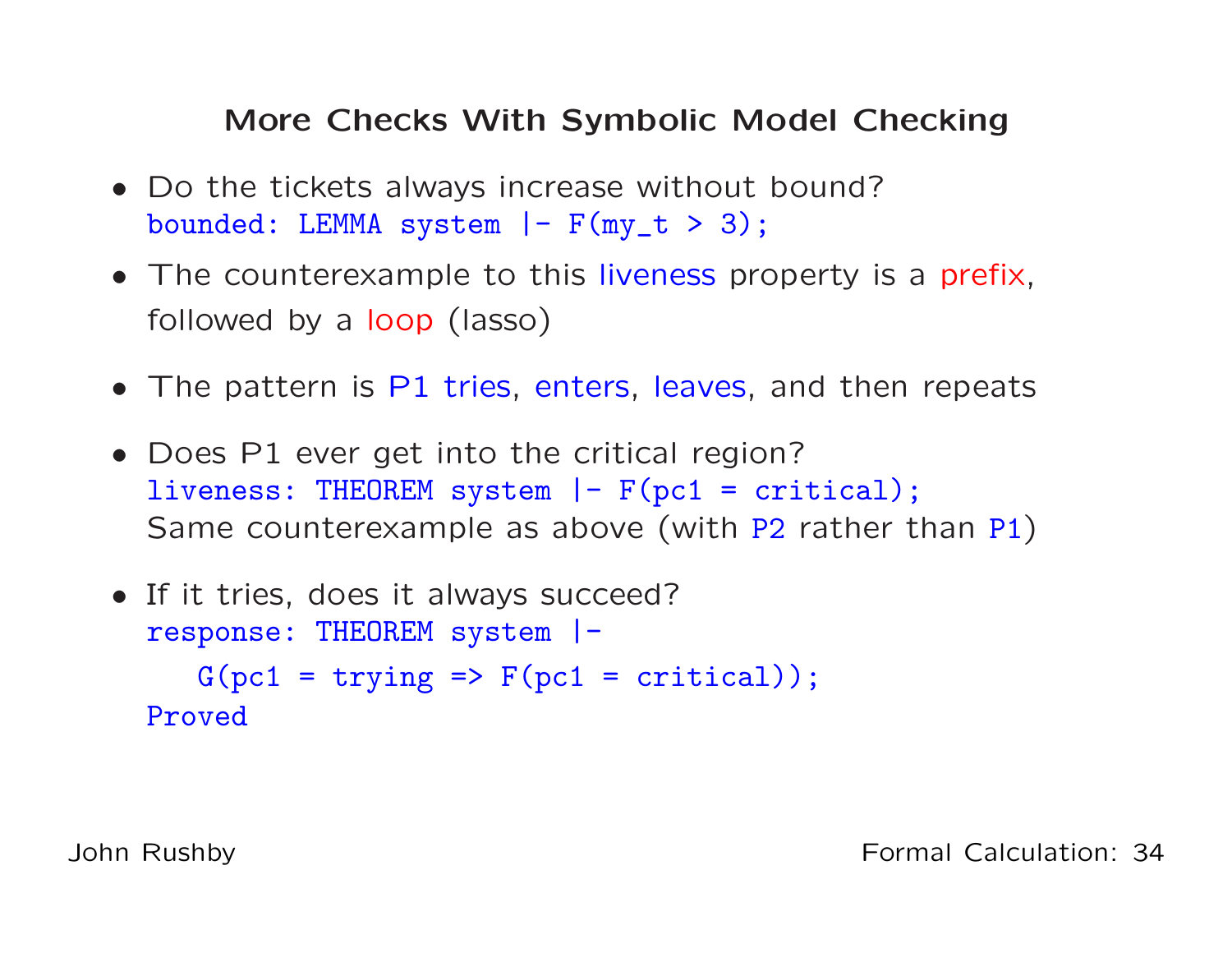## Yet More Checks With Symbolic Model Checking

- If it tries infinitely often, does it eventually succeed infinitelyoften? weak\_fair: THEOREM system |-  $F(G(pc1 = trying)) \Rightarrow G(F(pc1 = critical))$ Proved
- If it tries continuously, does it eventually succeed infinitel yoften? strong\_fair: THEOREM system |-  $G(F(pc1 = trying)) \Rightarrow G(F(pc1 = critical))$ Proved
- These properties are getting complicated
- We should look at LTL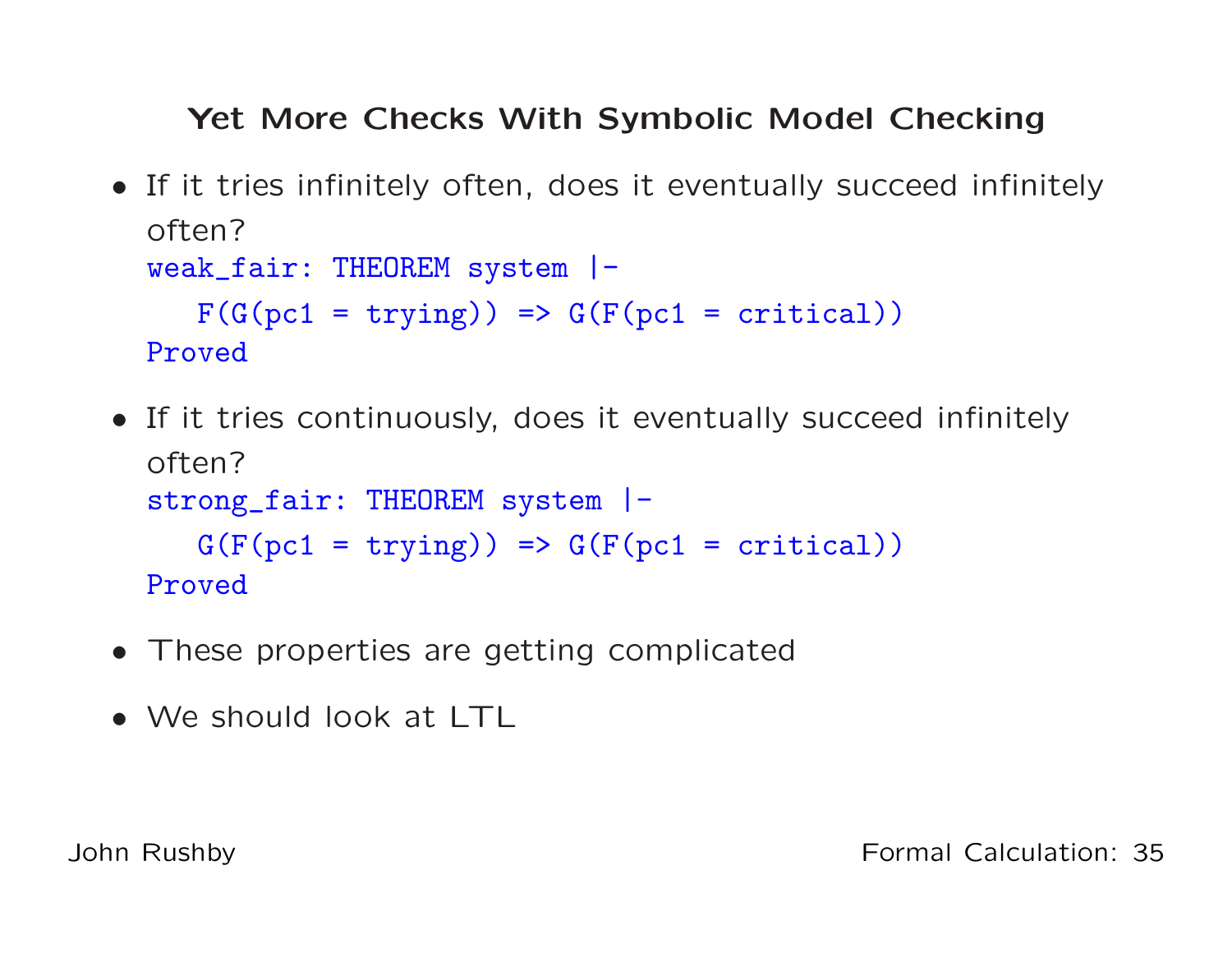## Linear Temporal Logic

- <sup>A</sup> language for specifying properties of the execution traces of <sup>a</sup> system
- Given a system specified by initiality predicate  $I$  and transition relation  $T$ , a trace is an infinite sequence of states  $s = s_0, s_1, \ldots, s_i, \ldots$  where  $I(s_0)$  and  $T(s_i, s_{i+1})$
- The semantics of LTL defines whether a trace  $s$  satisfies a formula  $p$  (written as  $s\models p$ )
- The base cases are when <sup>p</sup> is <sup>a</sup> predicate on states, and theoperators  $X$  (next), and  $U$  (strong until)
- $s \models \phi$ , where  $\phi$  is a predicate on states, iff  $\phi$  is true on the initial state, i.e.,  $\phi(s_0)$
- $s \models X(p)$  iff  $w \models p$  where  $w = s_1, \ldots, s_i, \ldots$
- $\bullet \ \ s \models U(p,q) \ \ \mathsf{iff} \ \ \exists n: s=s_0, s_1, \ldots s_n. w,$  $\forall i \in \{0, ..., n\} : s_i, \ldots s_n.w \models p$ , and  $w \models q$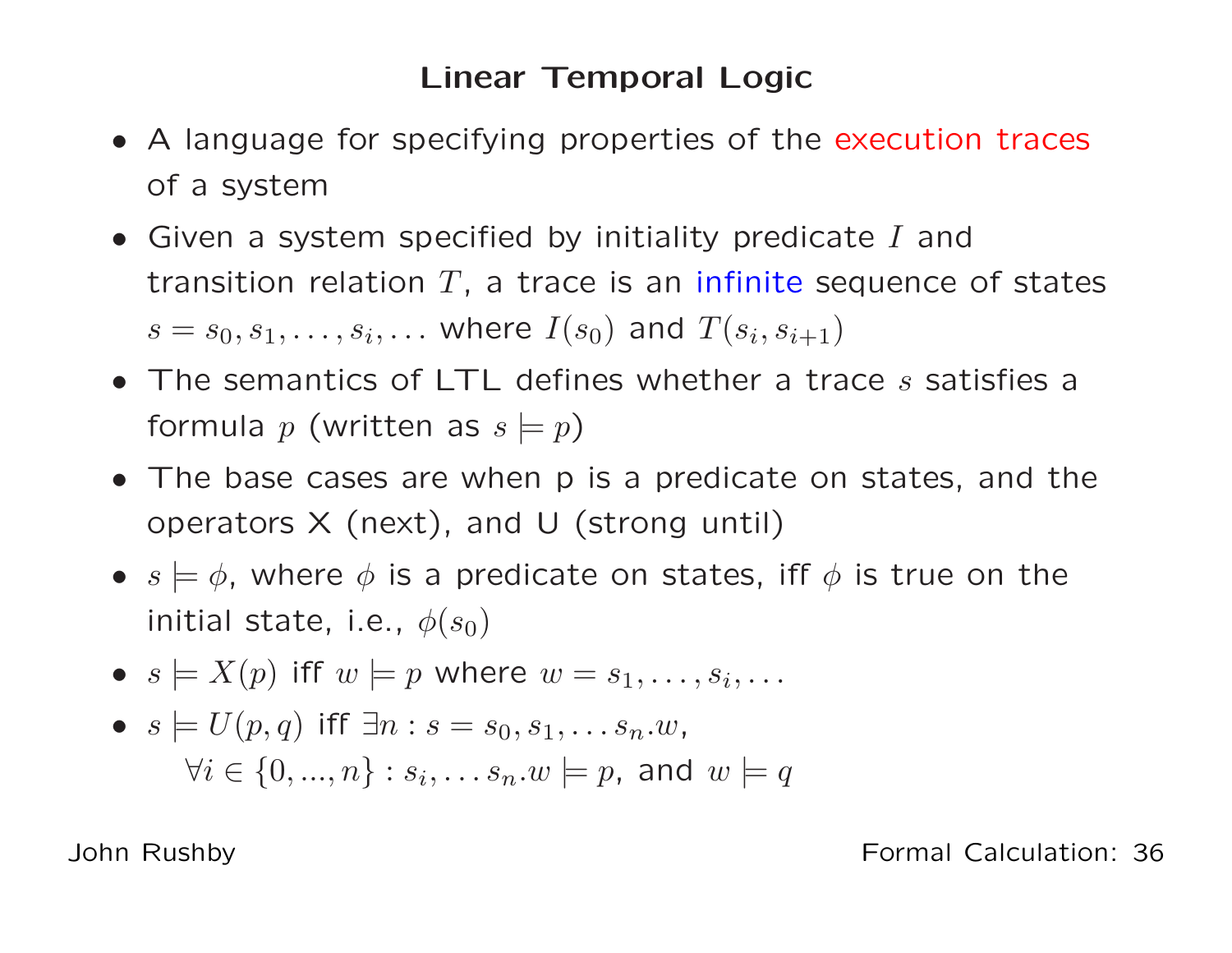# Linear Temporal Logic (ctd)

• <sup>R</sup> (release), <sup>G</sup> (always), <sup>F</sup> (eventually), <sup>B</sup> (before), and <sup>W</sup>(weak until) are defined in terms of these

```
R(p, q) = NOT U(NOT p, NOT q)G(p) = R(FALSE, p)F(p) = U(\text{TRUE}, p)B(p, q) = R(p, NOT q)W(p, q) = G(p) OR U(p, q)
```

```
• Iterated next state can be defined in SAL
   XXX(X(X(\lambda:boolean): boolean = X(X(X(X(\lambda)))));Or even\texttt{posnat:}\;\;\texttt{TYPE}\;=\;\left\{\texttt{x:}\;\;\texttt{natural}\;\;\mid\;\;\texttt{x}\texttt{>0}\right\};Xn(a: boolean, n: posnat): boolean =
       IF n = 1 THEN X(a) ELSE Xn(X(a), n-1) ENDIF;
  X24(a: boolean): boolean = Xn(a, 24);
```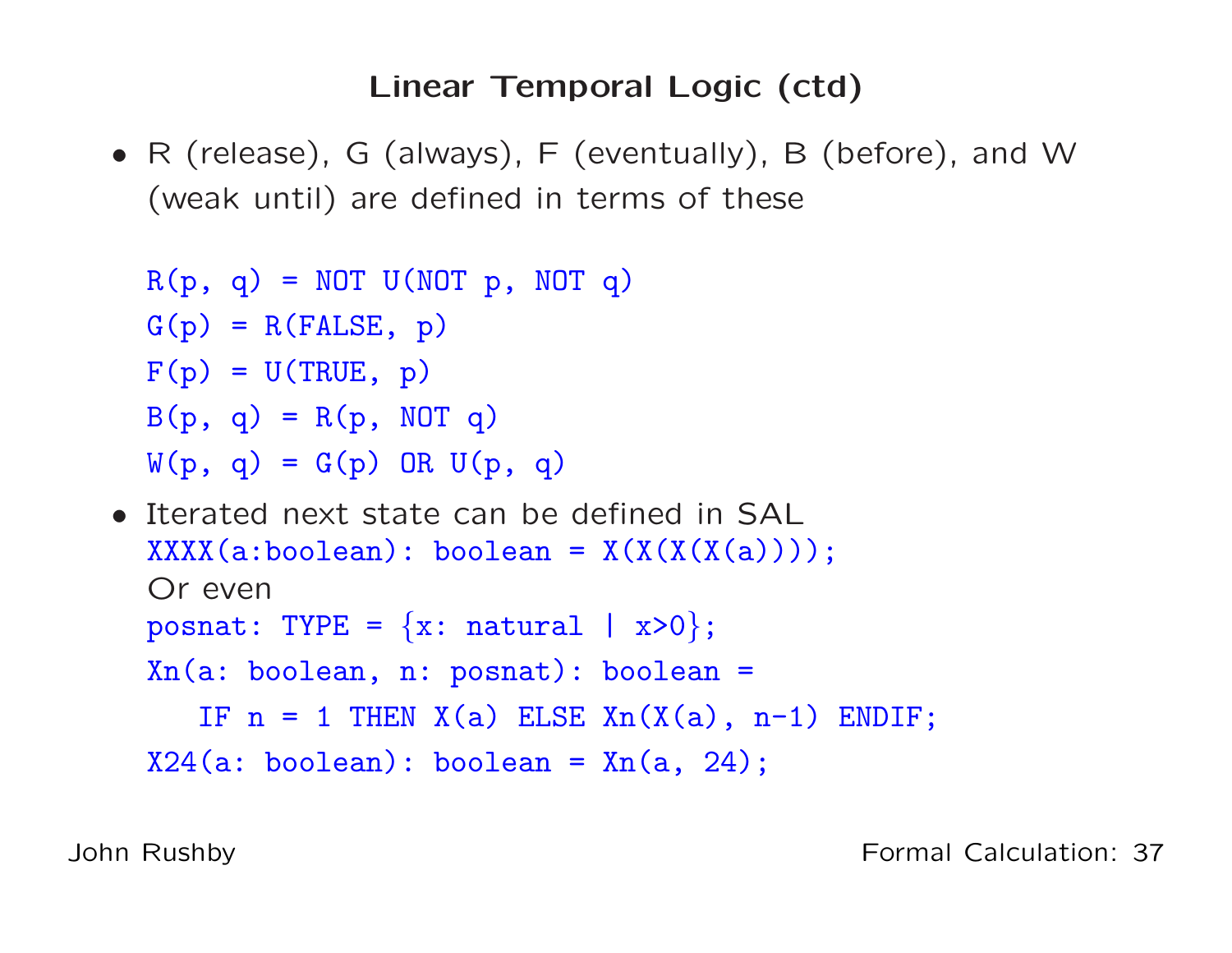# Fairness etc.

- G(F(expr)): expr is true infinitely often
- G(F(NOT en OR oc)): if en is enabled continuously, then oc will occur infinitely often
	- Weak fairness, often sufficient for progress inasynchronous systems
	- $\circ$  Easier as  $G(F(NOT \text{ en}) \text{ OR } F(\text{oc}))$  or  $G(G(\text{ en}) \Rightarrow F(\text{oc}))$
- $G(F(en)) \Rightarrow G(F(oc))$ : if en is enabled infinitely often, then oc will occur infinitely often
	- Strong fairness, often necessary for synchronous interaction
- G(en => F(oc)): everytime en is true, eventually oc will alsobe true; this is <sup>a</sup> response formula
- init => G(expr): expr is always true in any trace that begins with a state satisfying <mark>init</mark>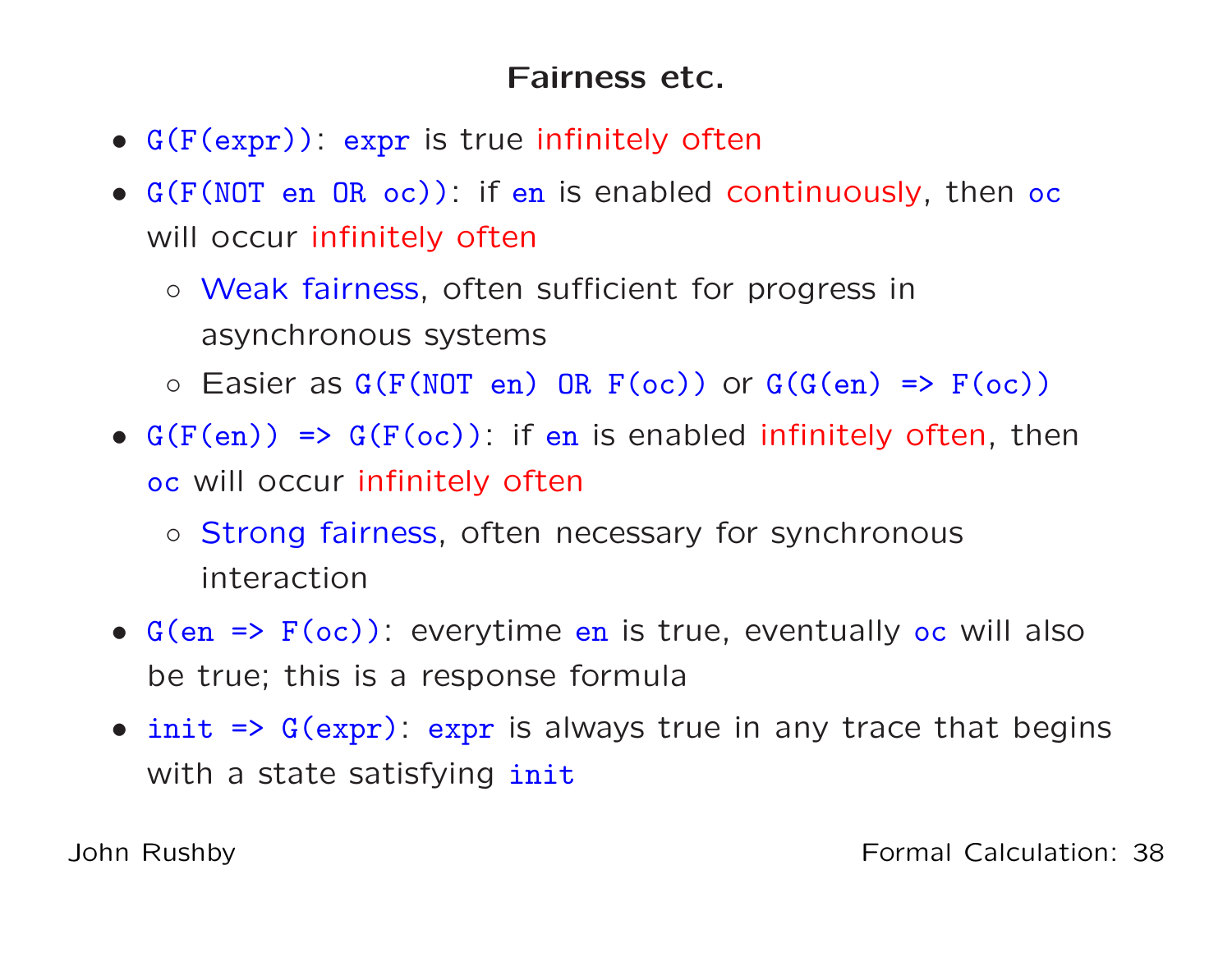# Complex LTL Formulas

• Can vizualize complex LTL formulas as Büchi automata

ltl2buchi smallbakery response -dotty dotty is broken in Ubuntu 8.04, so we have to doltl2buchi smallbakery response <sup>|</sup> neato -tps <sup>|</sup> gv -

- There are web pages giving LTL for common requirements
- Other property languages
	- CTL: computation tree logic is <sup>a</sup> branching time logic
		- $\star$  LTL and CTL are incomparable
		- $\star$  SAL accepts CTL syntax on the common fragment
		- PSL: Accellera Property Specification Language is <sup>a</sup> language developed by industry
- For safety properties, may prefer <sup>a</sup> synchronous observer
	- Module that observes the system, sets error flag when it sees <sup>a</sup> violation
	- Model check for G(NOT error)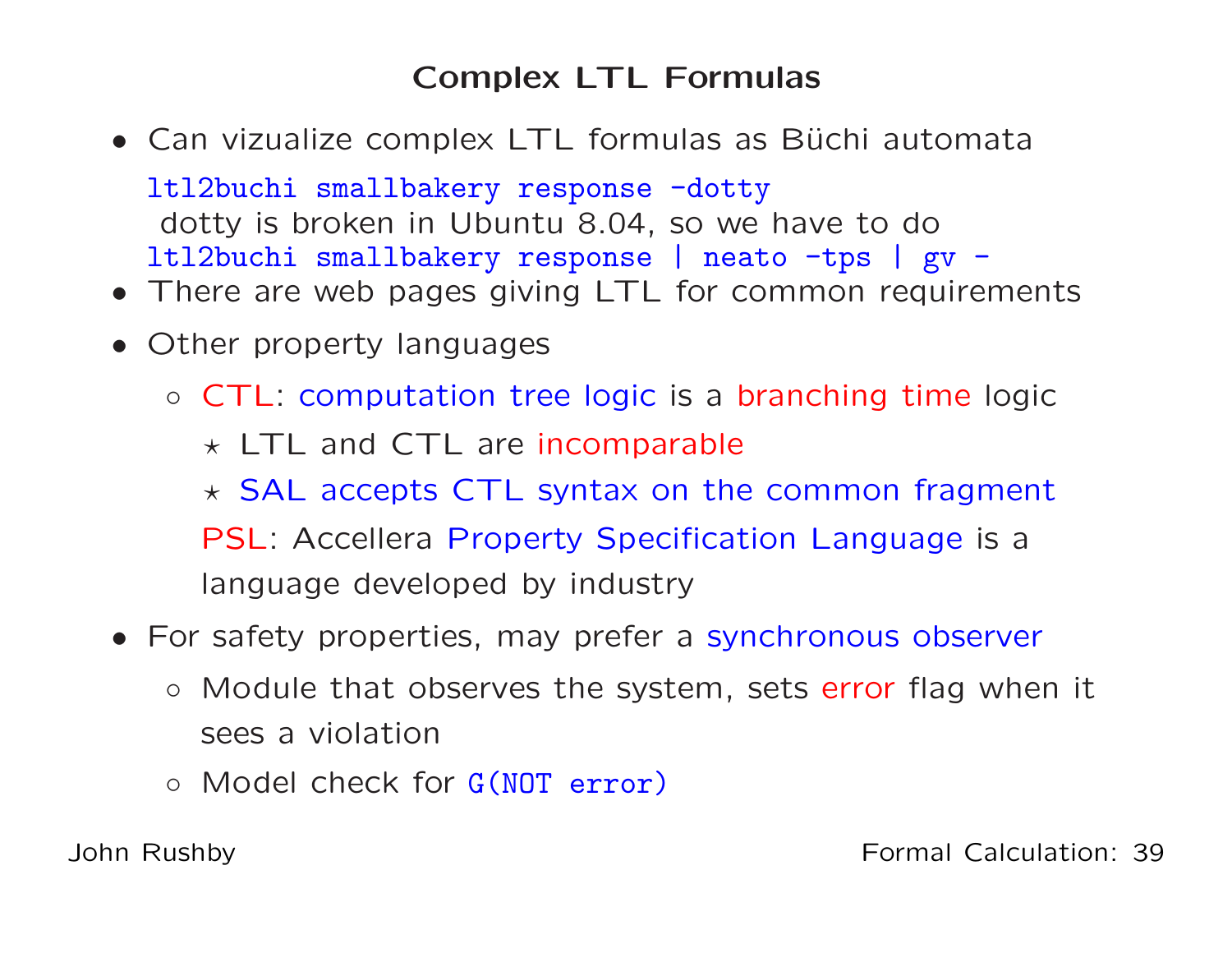## From Symbolic to Bounded Model Checking

- Using <sup>a</sup> different example, sal-smc -v <sup>3</sup> om1 validity  $\circ$  Oral Messages algorithm with  $n$  "relays"
- With <sup>3</sup> relays, 10,749,517,287 reachable states
- With <sup>4</sup> relays, 66,708,834,289,920 reachable states
- With <sup>5</sup> relays, run out of patience waiting for counterexample
- Bounded model checkers are specialized to finding counterexamples
- Sometimes can handle bigger problems than SMC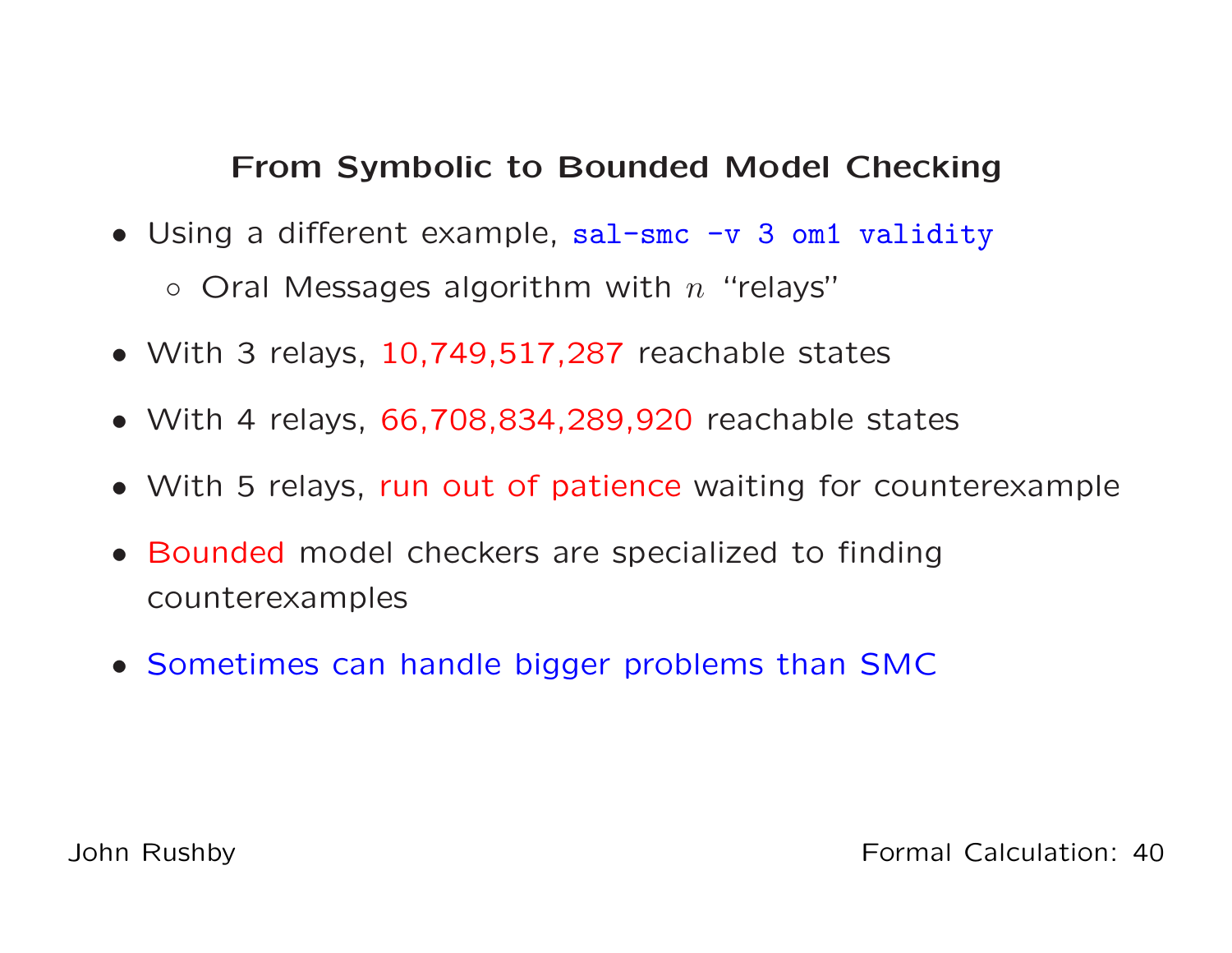# Analysis by Bounded Model Checking (BMC)

- Given system specified by initiality predicate  $I$  and transition relation  $T$  on states  $S$
- Is there a counterexample to property  $P$  in  $k$  steps or less?
- Can try  $k = 1, 2, \ldots$
- Find assignment to states  $s_0, \ldots, s_k$  satisfying  $I(s_0) \wedge T(s_0,s_1) \wedge T(s_1,s_2) \wedge \cdots \wedge T(s_{k-1},s_k) \wedge \neg (P(s_1) \wedge \cdots \wedge P(s_k))$
- Given a Boolean encoding of  $I, T$ , and  $P$  (i.e., circuit), this is a propositional satisfiability (SAT) problem
- SAT solvers have become amazingly fast recently (see later)
- BMC uses same front end reduction to <sup>a</sup> Booleanrepresentation as SMC, but <sup>a</sup> different back end
- BMC generally needs less tinkering than SMC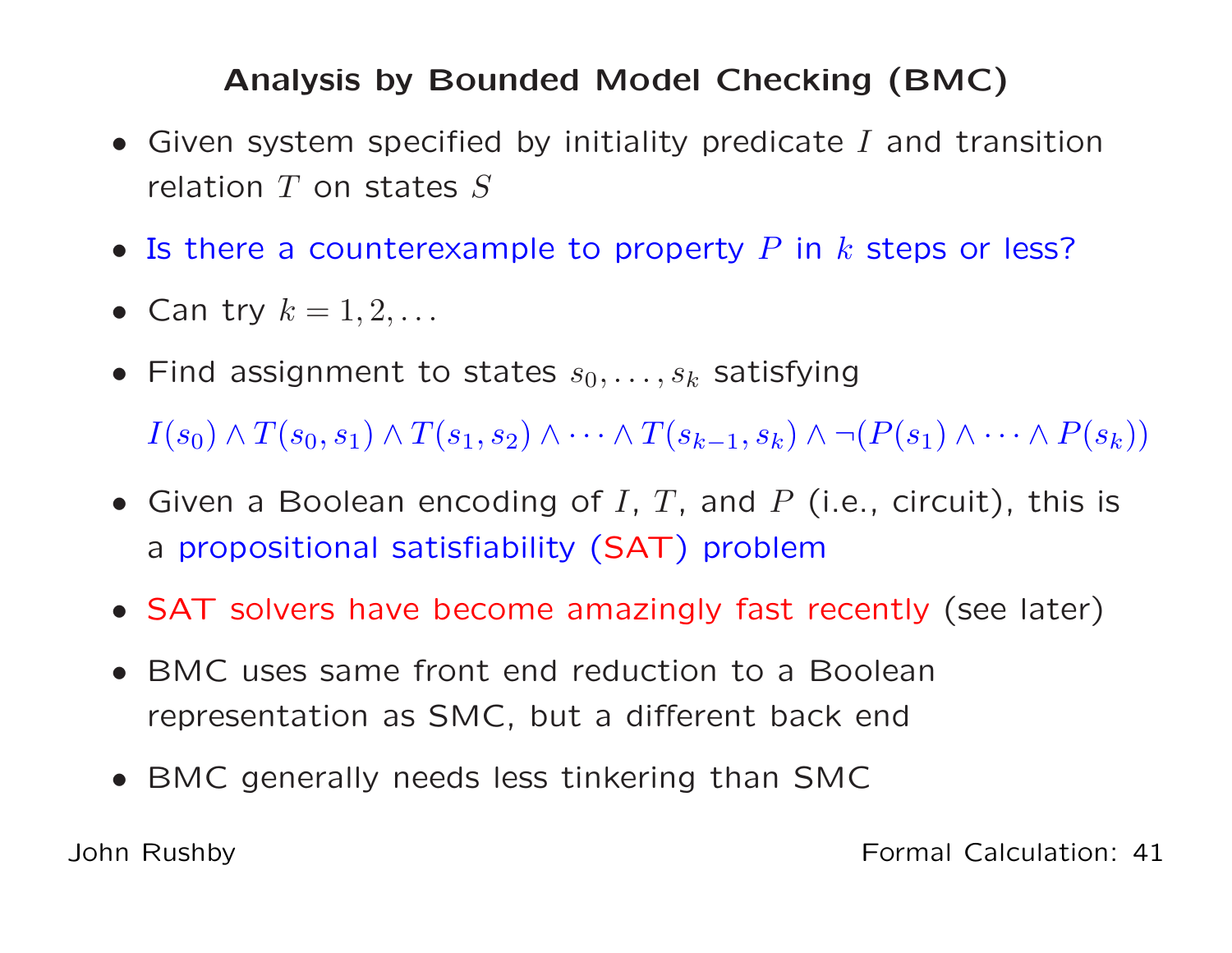## Bounded Model Checking with SAL

- We'll use sal-bmc, Yices as its SAT solver (can use many others); the depth <sup>k</sup> defaults to <sup>10</sup>
- Finds the counterexample in the OM1 example in <sup>a</sup> fewsecondssal-bmc -v <sup>3</sup> om1 validity -d <sup>3</sup>
- And also all these examples sal-bmc -v 3 smallbakery liveness sal-bmc -v 3 smallbakery bounded sal-bmc -v 3 smallbakery unbounded -d 20
- But what about the true property? sal-bmc -v <sup>3</sup> smallbakery safety -d <sup>20</sup> Can keep increasing the depth, but what does that tell us?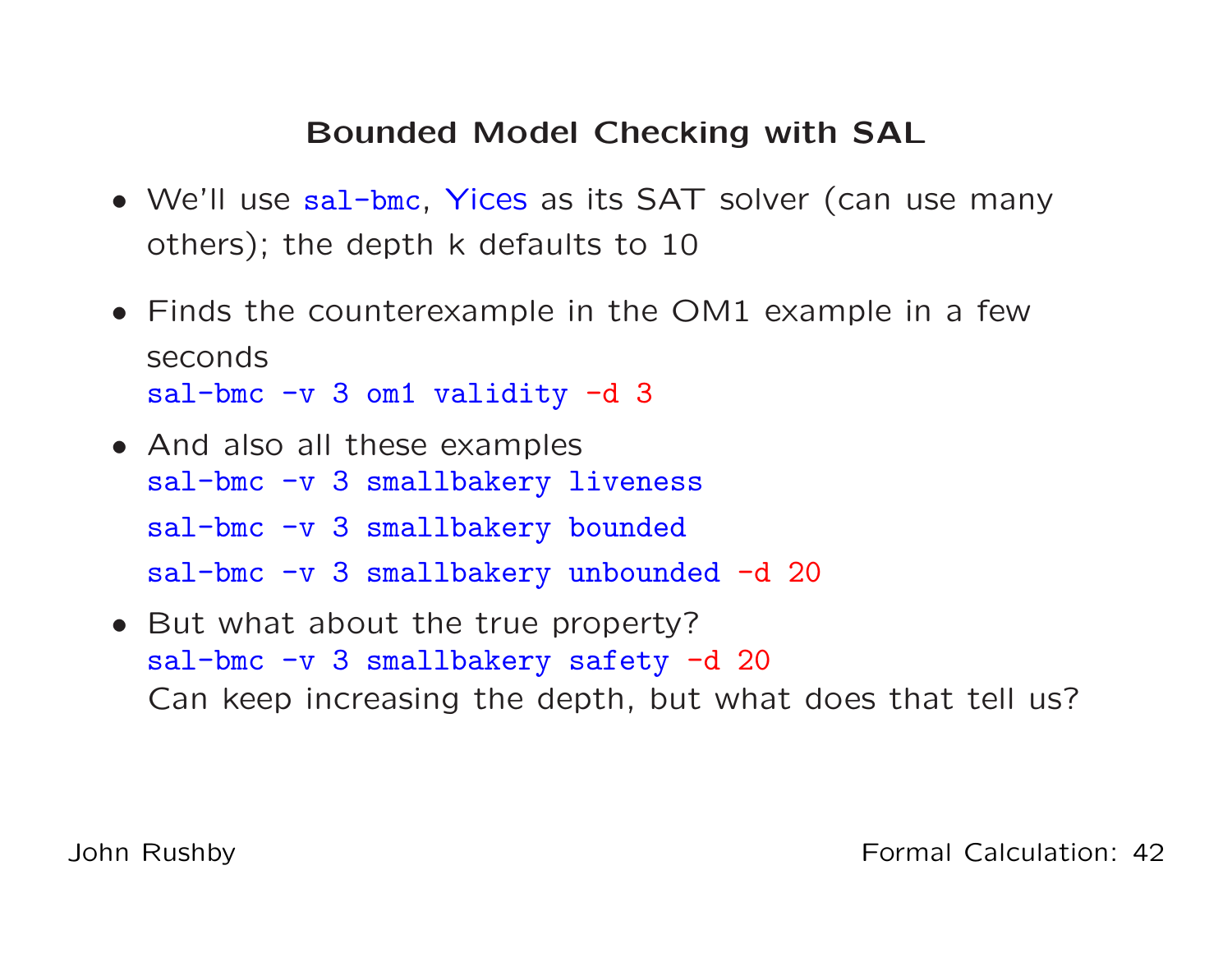# Extending BMC to Verification

- We should require that  $s_0, \ldots, s_k$ a are distinct
	- Otherwise there's <sup>a</sup> shorter counterexample
- $\bullet$  And we should not allow any but  $s_0$  to satisfy I
	- Otherwise there's <sup>a</sup> shorter counterexample
- If there's no path of length  $k$  satisfying these two constraints, and no counterexample has been found of length less than  $k$ , then we have verified  $P$ 
	- By finding its finite diameter
- Seldom feasible in practice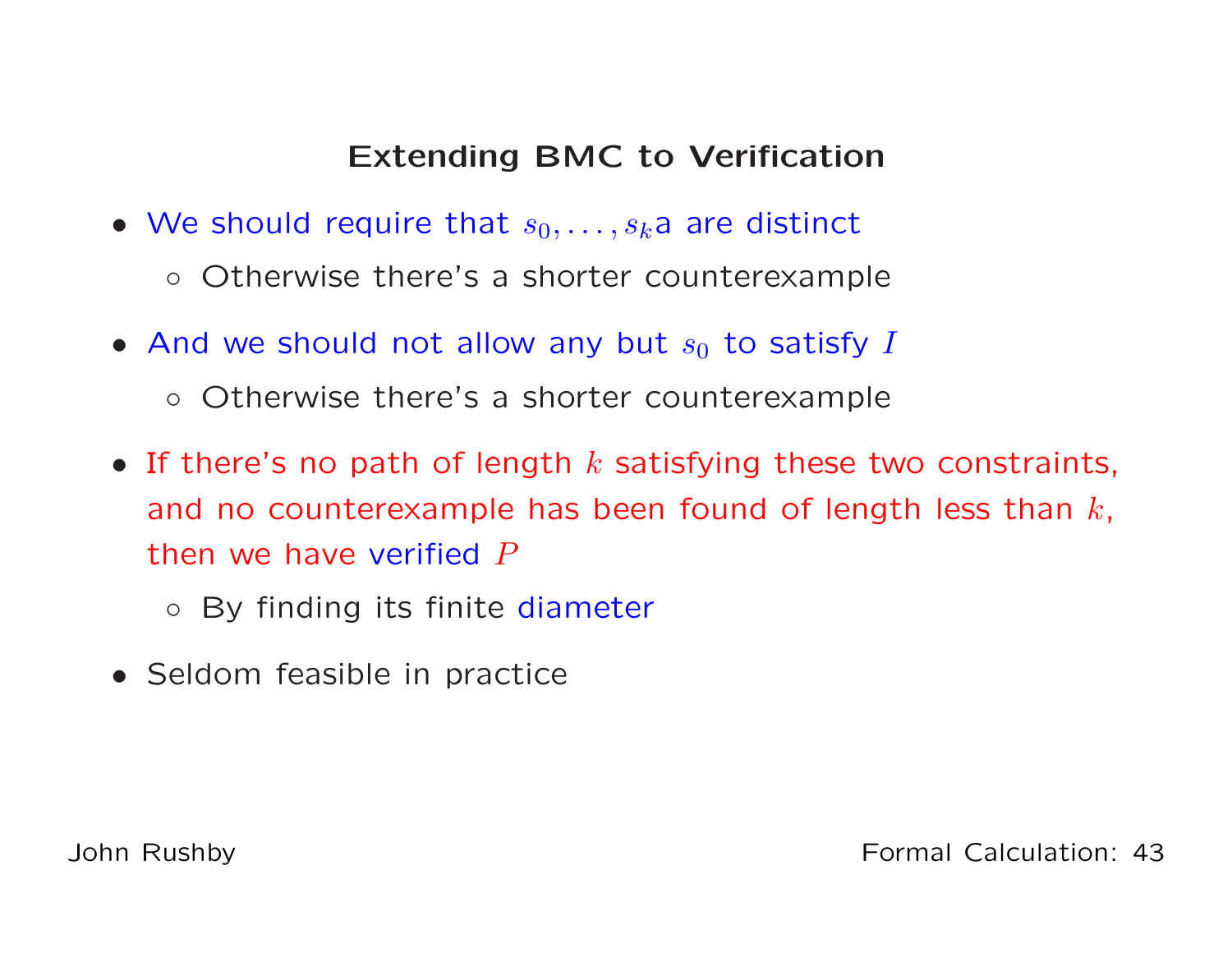## Alternatively, Automated Induction via BMC

- Ordinary inductive invariance (for  $P$ ): Basis:  $I(s_0)\supset P(s_0)$ Step:  $P(r_0) \wedge T(r_0, r_1) \supset P(r_1)$
- Extend to induction of depth  $k$ :

**Basis:** No counterexample of length  $k$  or less Step:  $P(r_0) \wedge T(r_0, r_1) \wedge P(r_1)$  $) \wedge \cdots \wedge P(r_{k-1}) \wedge T(r_{k-1}, r_k) \supset P(r_k)$ These are close relatives of the BMC formulas

- Induction for  $k = 2, 3, 4...$  may succeed where  $k = 1$  does not
- Note that counterexamples help debug invariant
- Can easily extend to use lemmas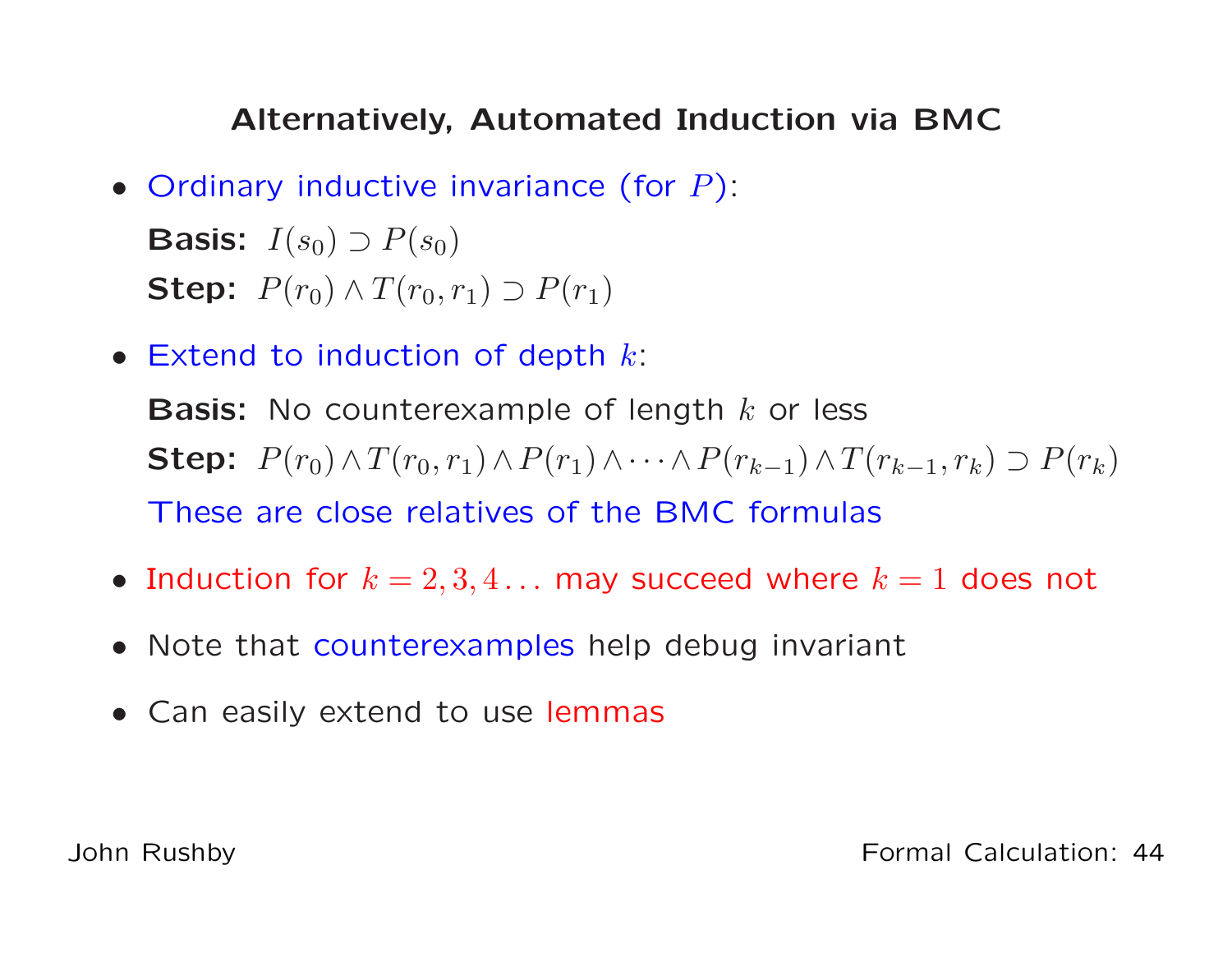### <sup>k</sup>-Induction is Powerful

Violations get harder as <sup>k</sup> grows



John Rushby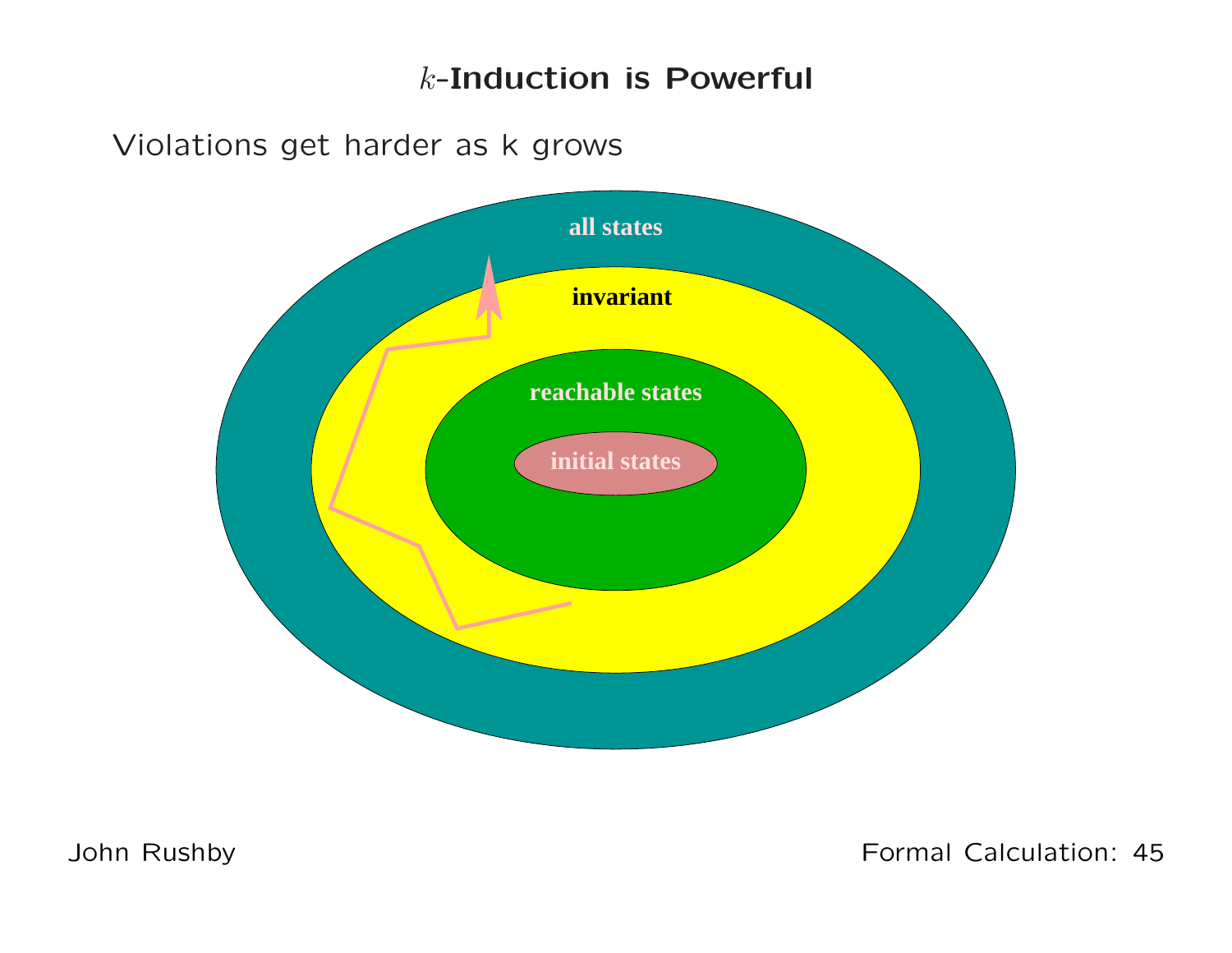# Verification by  $k$ -Induction

- Looking at an inductive counterexample can help suggest lemmas (idea is to make the initial state infeasible)sal-bmc  $-v$  3  $-d$  2  $-i$  smallbakery safety  $-ice$
- Here's <sup>a</sup> simple lemma

aux: LEMMA system  $|- G((my_t = 0 \Rightarrow pc1 = idle)$ AND  $(\text{other}_t = 0 \implies pc2 = idle)$ ;

• Can prove with sal-smc, or with 1-induction

sal-bmc  $-v$  3 -d 1 -i smallbakery aux

• Can then verify safety with 2-induction using this lemma

sal-bmc  $-v$  3 -d 2 -i smallbakery safety -l aux

John Rushby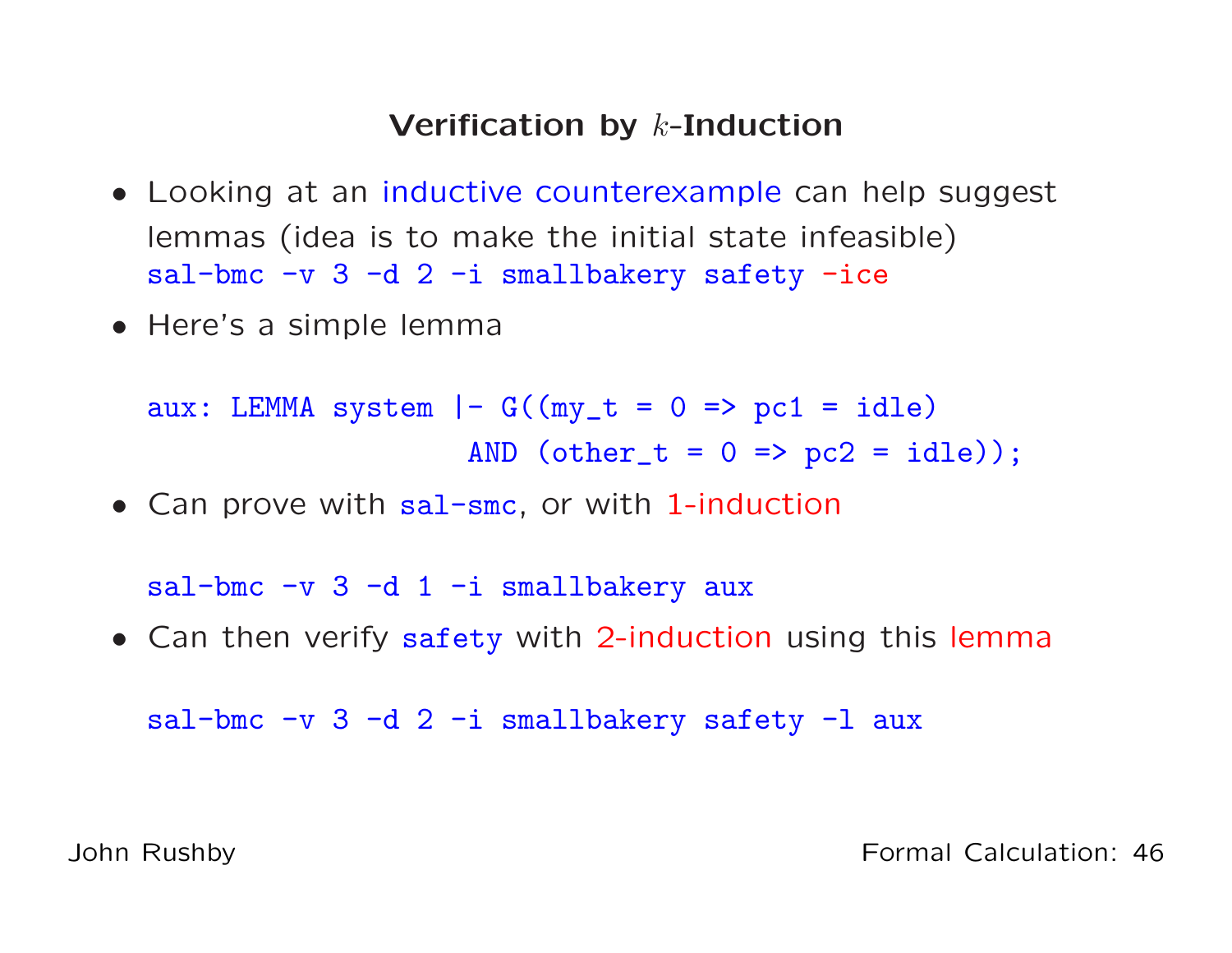## Aside: BMC Can Also Solve Sudoku

John Rushby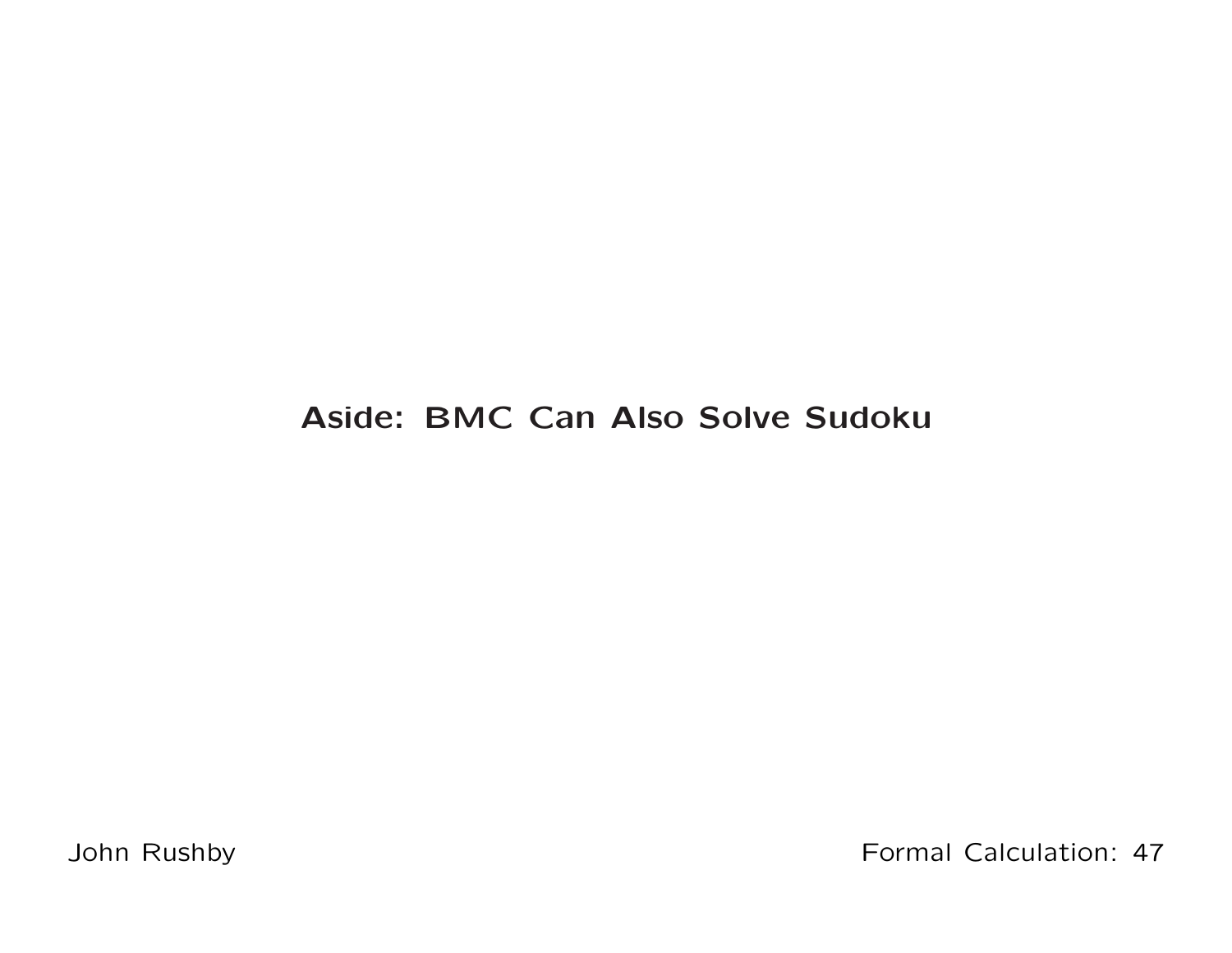## Bounded Model Checking for Infinite State Systems

- We can discharge the BMC and k-induction efficiently for Boolean encodings of finite state systems because SATsolvers do efficient search
- If we could discharge these formulas over richer theories, wecould do BMC and k-induction for state machines over thesetheories
- So how about if we combine <sup>a</sup> SAT solver with decisionprocedures for useful theories like arithmetic?
- That's what an SMT solver does (details later)
	- Satisfiability Modulo Theories
- BMC using an SMT solver yields an infinite bounded model checker
	- i.e., <sup>a</sup> bounded model checker for infinite state systems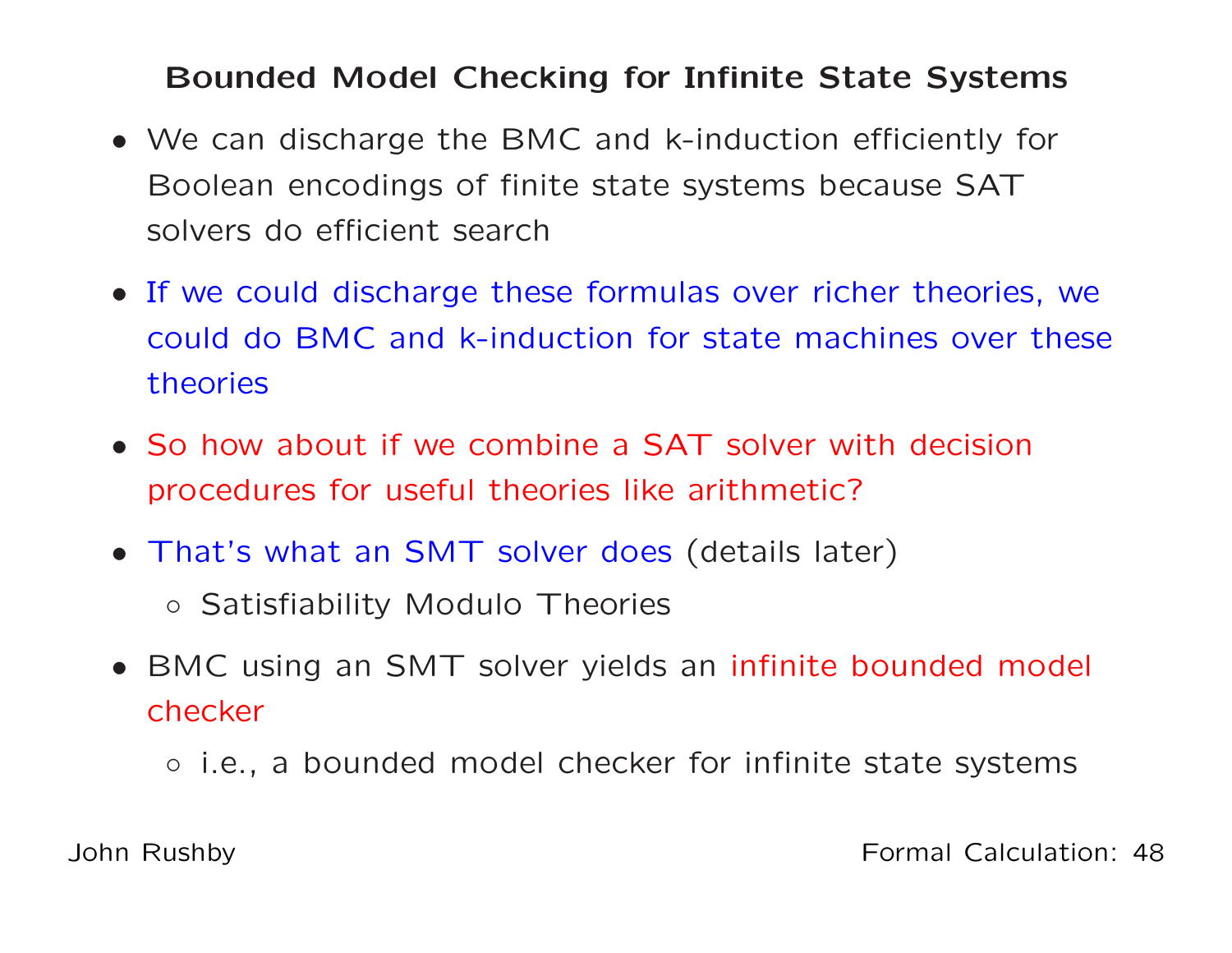# SMT Solvers

- Ours is called Yices
	- Typically does very well in the annual SMT competition
- Yices decides formulas in the combined theories of linear arithmetic over integers and reals (including mixed forms), fixed size bitvectors, equality with uninterpreted functions, recursive datatypes (such as lists and trees), extensional arrays, dependently typed tuples and records of all these, lambda expressions, and some quantified formulas
- Decides whether formulas are unsatisfiable or satisfiable; inthe latter case it can construct an explicit satisfying instance
- For unsatisfiable formulas, it can optionally find anassignment that maximizes the weight of satisfied clauses(i.e.,  $\mathsf{MaxSMT}$ ) or, dually, find a minimal set of unsatisfiable clauses (the unsat core)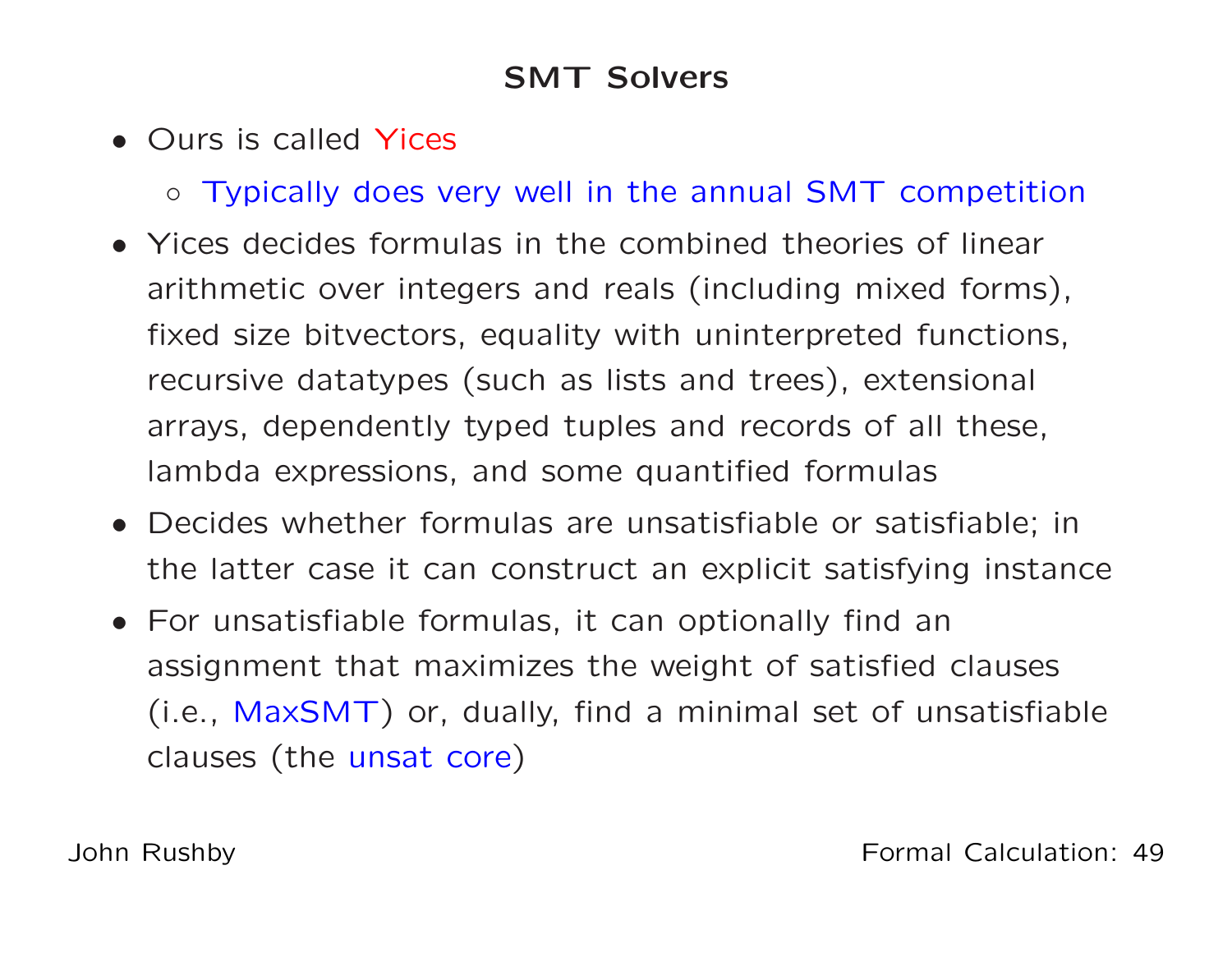# Infinite Bounded Model Checking with SAL

- We'll use sal-inf-bmc
- Can repeat the examples we did with BMC using the original specification
- sal-inf-bmc -v <sup>3</sup> bakery bounded -d <sup>3</sup> sal-inf-bmc -v 3 bakery liveness sal-inf-bmc -v 3 bakery liveness -it sal-inf-bmc -v 3 bakery unbounded -d 20

sal-inf-bmc  $-v$  3 -d 1 -i bakery aux sal-inf-bmc -v 3 -d 2 -i bakery safety -l aux

• Infinite BMC and k-induction blur the line between model checking and theorem proving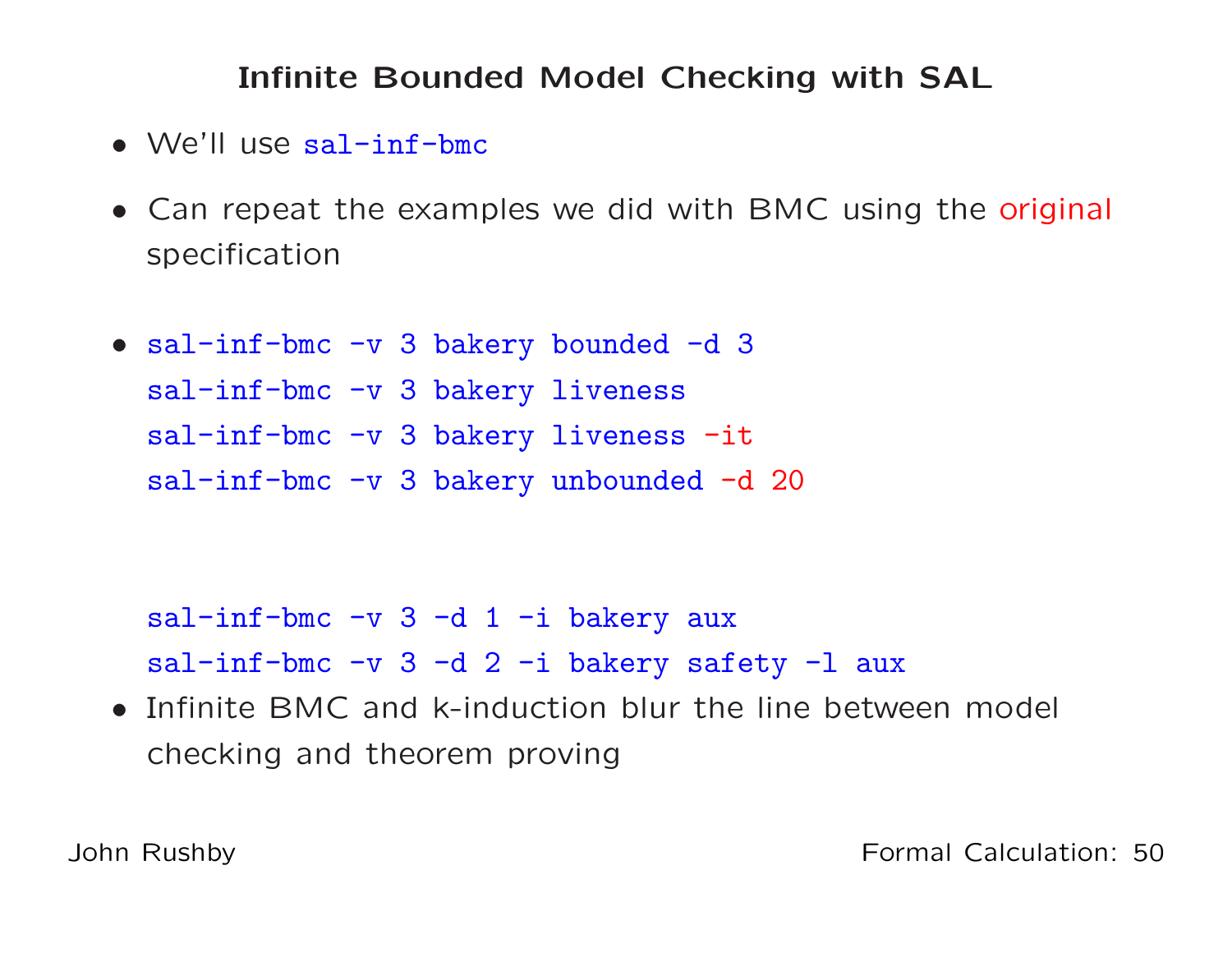### Analyzing the Specification Using Theorem Proving

- We'll use PVS
- PVS is <sup>a</sup> logic, it does not have <sup>a</sup> notion of state, nor of concurrent programs, built in—we must specify the programusing the transition relation semantics of SAL

```
bakery: THEORY
BEGIN
  {\tt phase\ :\ TYPE\ =\ \{idle,\ trying,\ critical\}}state: TYPE = [# pc1, pc2: phase, t1, t2: nat #]s, pre, post: VAR state
```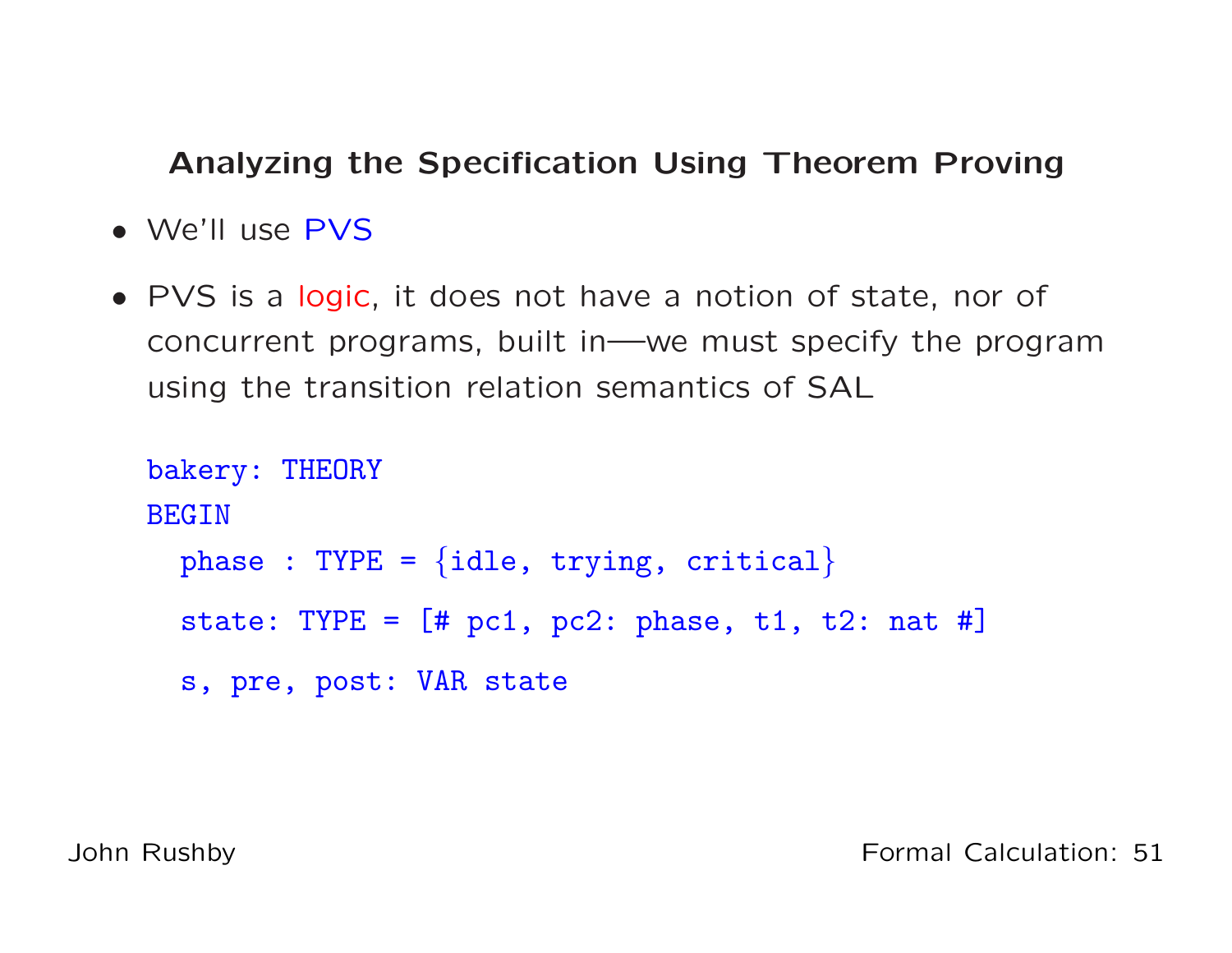## The Transitions in PVS

```
P1_transition(pre, post): bool =
 IF pre'pc1 = idle
   THEN post = pre WITH [(t1) := pre't2 + 1, (pc1) := trying]ELSIF pre'pc1 = trying AND (pre't2 = 0 OR pre't1 < pre't2)
   THEN post = pre WITH [(pc1) := critical]
 ELSIF pre'pc1 = critical
   THEN post = pre WITH [(t1) := 0, (pc1) := idle]ELSE post = pre
 ENDIFP2_transition(pre, post): bool = ... similar
transitions(pre, post): bool =
 P1_transition(pre, post) OR P2_transition(pre, post)
```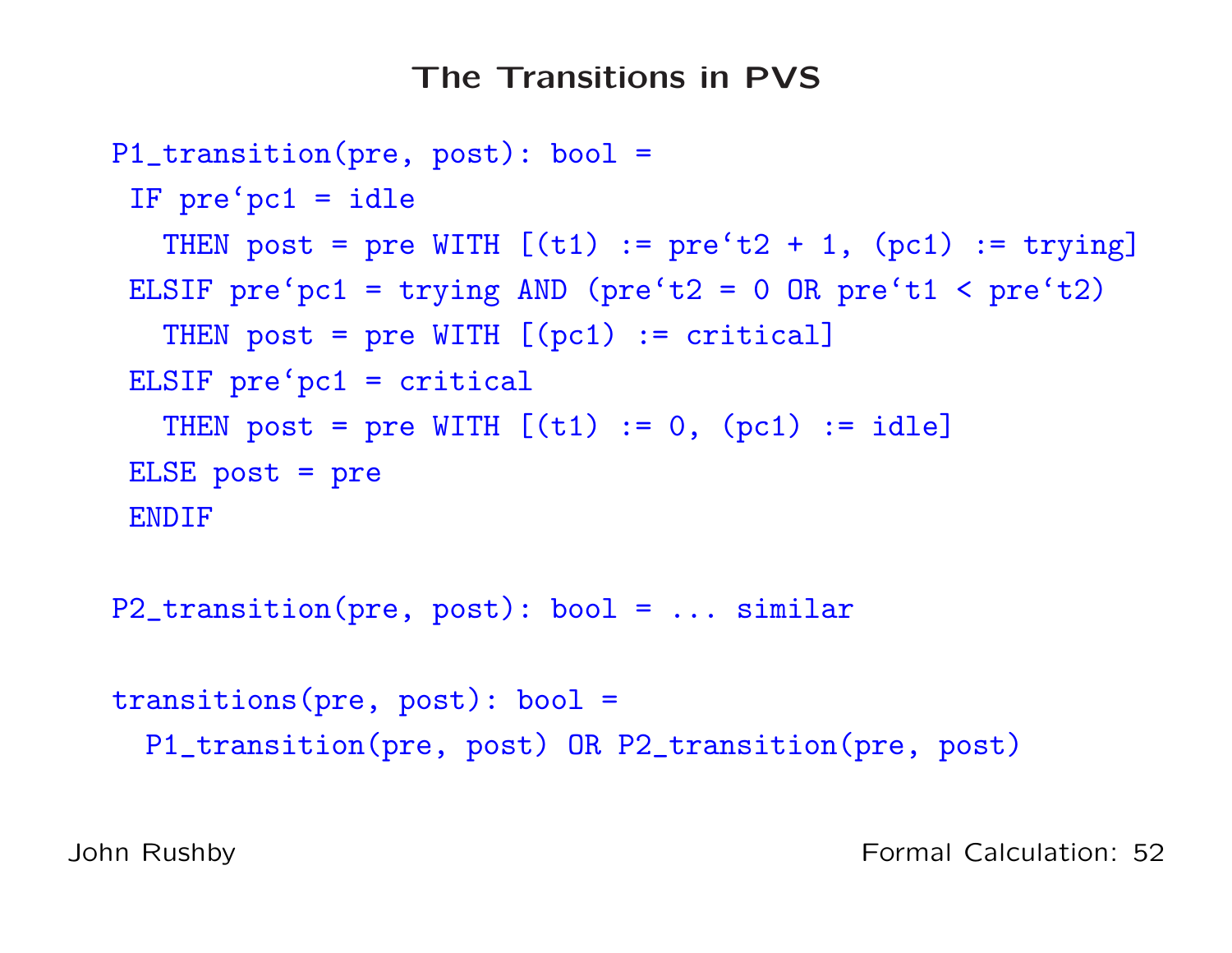#### Initialization and Invariant in PVS

 $init(s)$ : bool = s'pc1 = idle AND s'pc2 = idle AND  $s't1 = 0$  AND  $s't2 = 0$ 

```
safe(s): bool = NOT(s'pc1 = critical AND s'pc2 = critical)
```
% To prove that a property P is an invariant, we prove it is \*inductive\* % This is similar to Amir Pnueli's rule for Universal Invariance % Except we strengthen the actual property rather than have an auxiliary

```
indinv(inv: pred[state]): bool =
FORALL s: init(s) \Rightarrow inv(s)AND FORALL pre, post:
     inv(pre) AND transitions(pre, post) => inv(post)
```

```
first_try: LEMMA indinv(safe)
```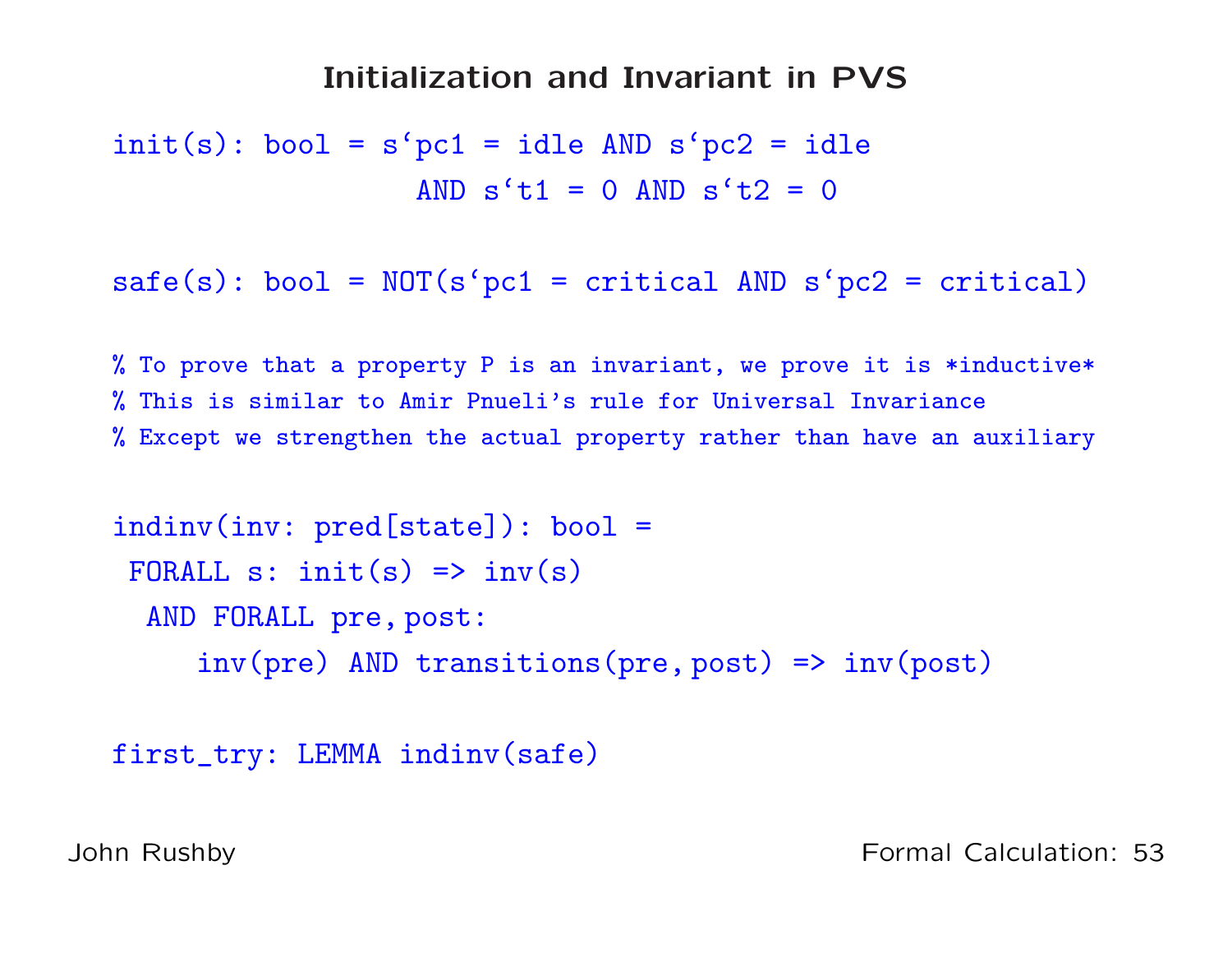# First Attempted Proof: Step <sup>1</sup>

• Starting the PVS theorem prover gives us this sequent first\_try :

```
|-------\{1\} indinv(safe)
```
- Rule?
- The proof commands (EXPAND "indinv") and (GROUND) open up the definition of i<mark>nvariant</mark> and split it into cases
- We are then presented with the first of the two cases This <sup>y</sup>ields <sup>2</sup> subgoals: first\_try.1 : |------- $\{1\}$  FORALL s: init(s) => safe(s)
- This is discharged by the proof command (GRIND), which expands definitions and performs obvious deductions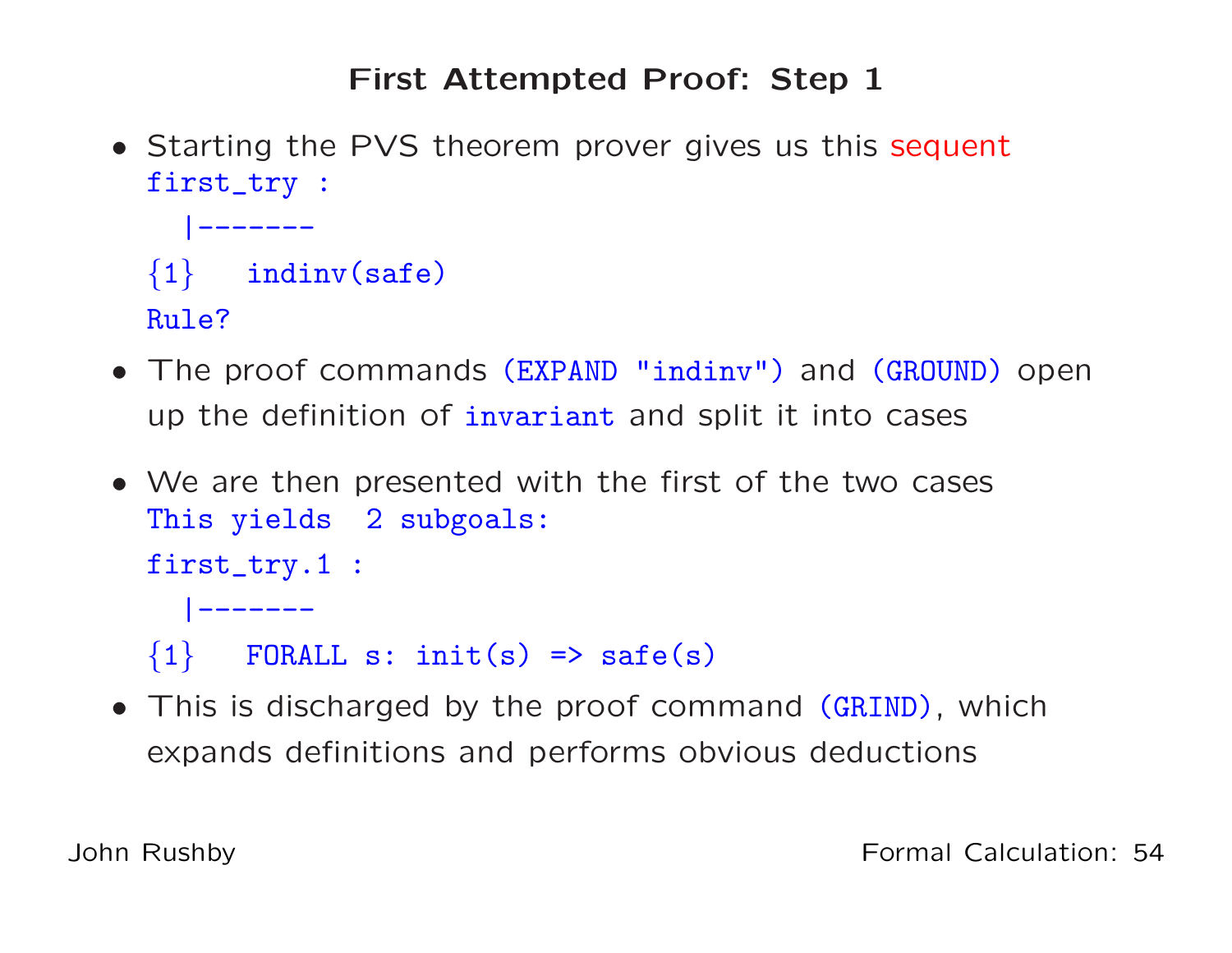First Attempted Proof: Step <sup>2</sup>

• This completes the proo<sup>f</sup> of first\_try.1.

```
first_try.2 :
```

```
|-------
```
# $\{1\}$  FORALL pre, post:

```
safe(pre) AND transitions(pre, post) => safe(post)
```
- The commands (SKOSIMP), (EXPAND "transitions"), and (GROUND) eliminate the quantification and split transitions into separate cases for processes <sup>1</sup> and <sup>2</sup>first\_try.2.1 :
	- $\{-1\}$  P1\_transition(pre!1, post!1)
	- $[-2]$  safe(pre!1)
		- |-------
	- [1] safe(post!1)
- (EXPAND "P1 transition") and (BDDSIMP) split the proof into four cases according to the kind of step made by the process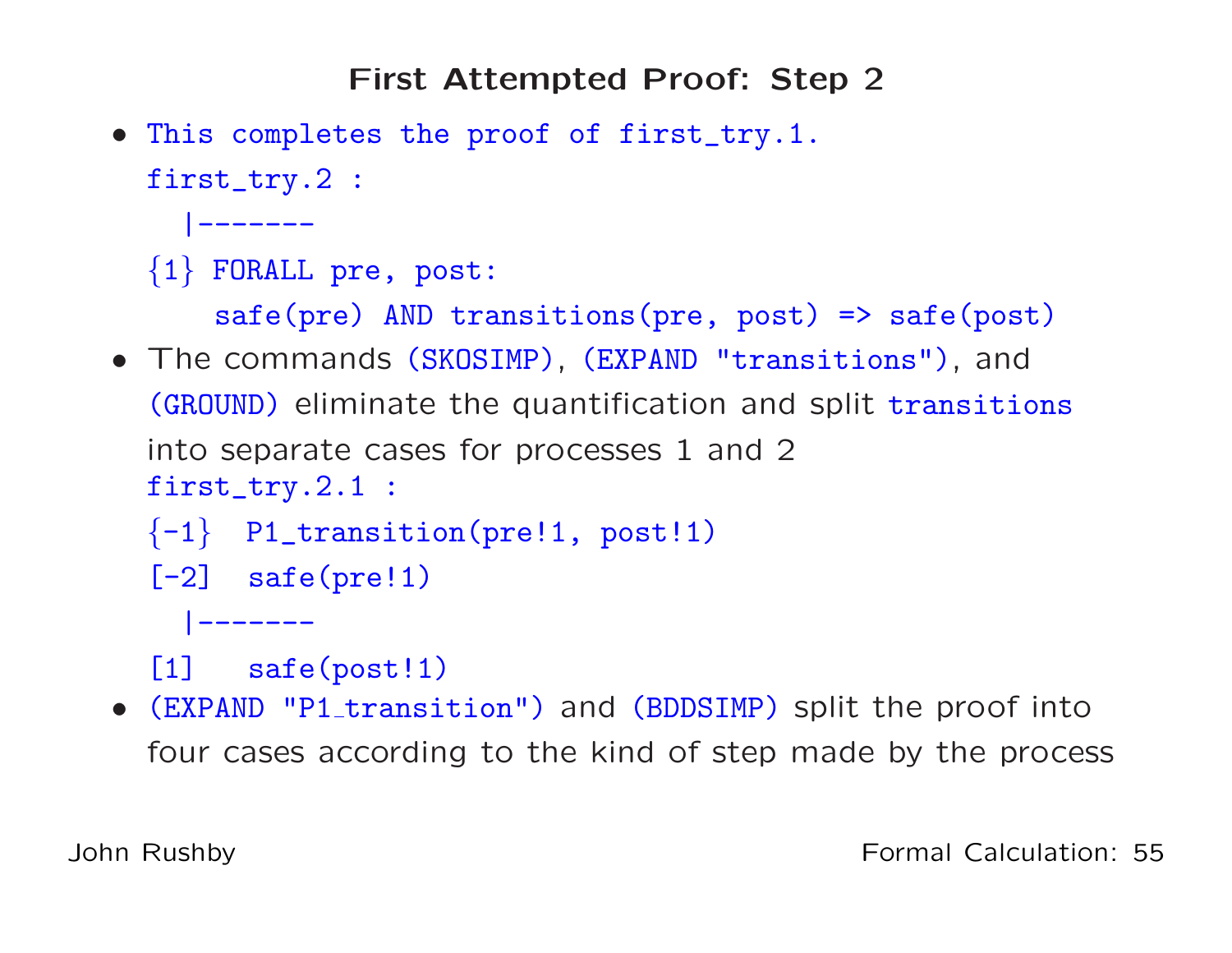# First Attempted Proof: Step <sup>3</sup>

• The first one is discharged by (GRIND), but the second is not and we are presented with the sequentfirst\_try.2.1.2 :

```
[-1] pre!1't2 = 0
{-2} trying?(pre!1'pc1)
[-3] post!1 = pre!1 WITH [(pc1) := critical]
[-4] safe(pre!1)
\{-5\} critical?(pre!1'pc2)
  |-------
```
- When there are no formulas below the line, <sup>a</sup> sequent is trueif there is <sup>a</sup> contradiction among those above the line
- Here, Process <sup>1</sup> enters its critical section because Process 2' sticket is zero—but Process <sup>2</sup> is already in its critical section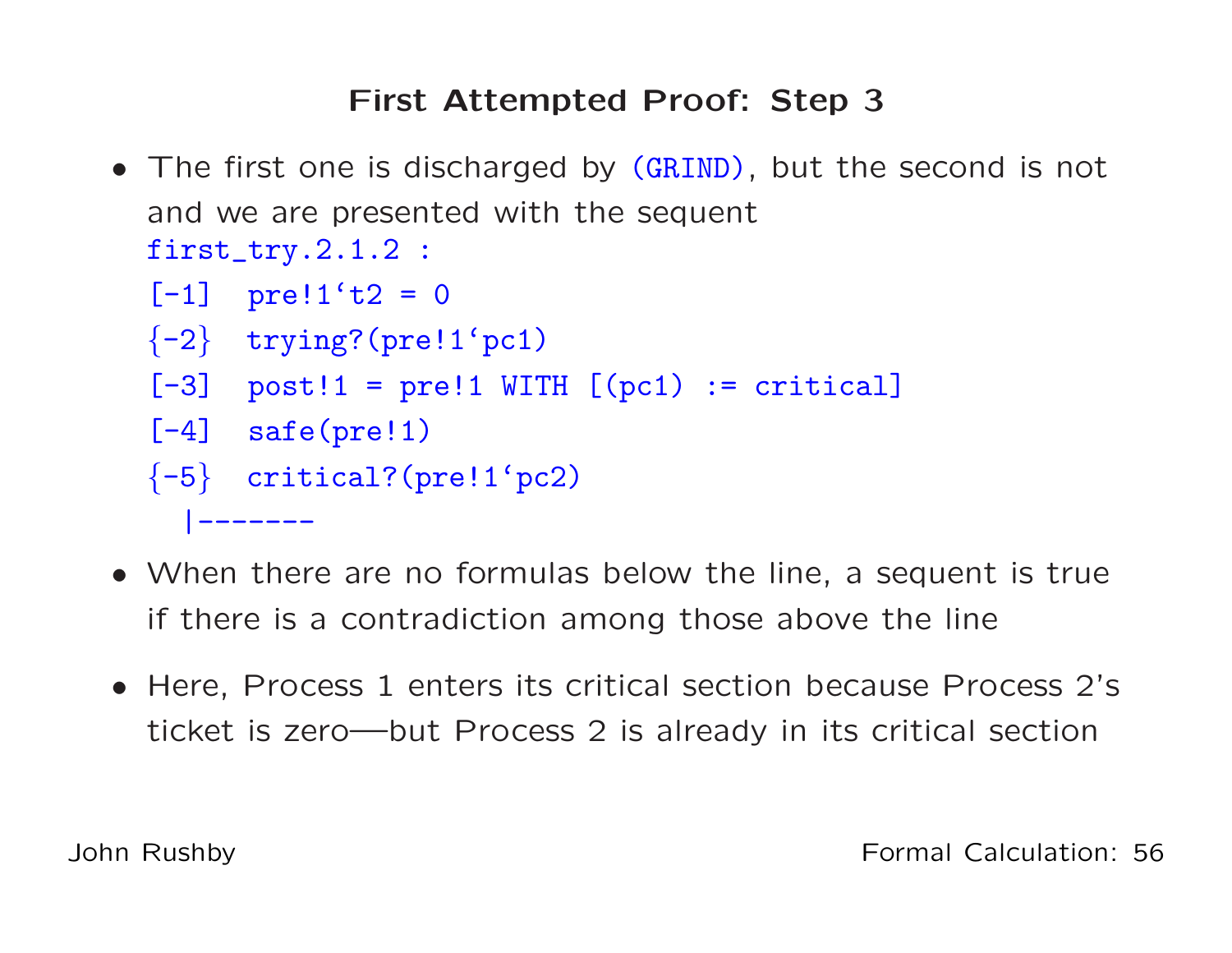# First Attempted Proof: Aha!

- This is <sup>a</sup> contradiction because Process <sup>2</sup> must haveincremented its ticket (making it nonzero) when it enteredits trying phase
- But contemplation, or experimentation with the prover, should convince you that this fact is not provable from theinformation provided
- Similarly for the other unprovable subgoals
- The problem is not that safe is untrue, but that it is not inductive
	- It does not provide <sup>a</sup> strong enough antecedent tosupport the proof of its own invariance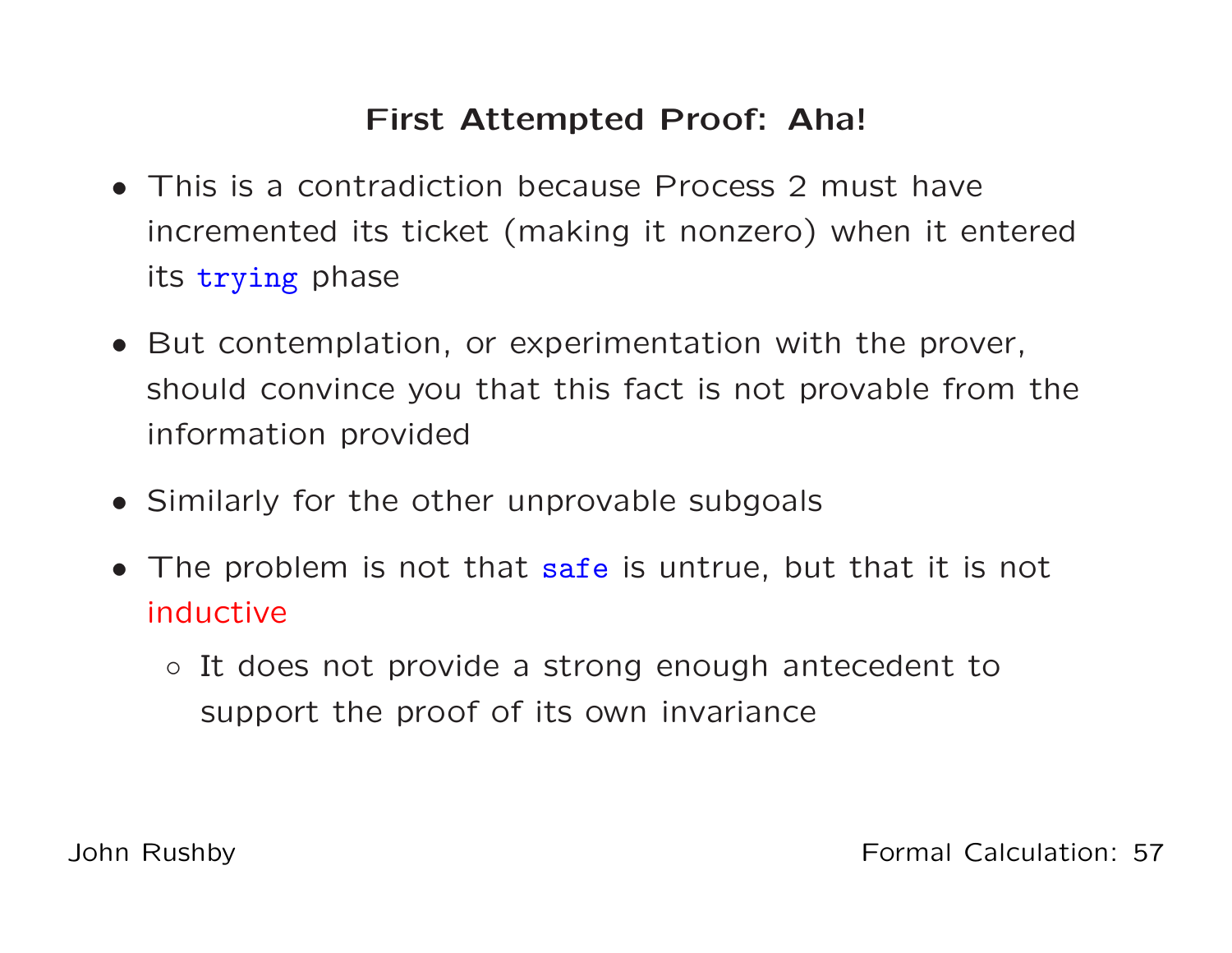## Second Attempted Proof

• The solution is to prove <sup>a</sup> stronger property than the one weare really interested in

```
strong\_safe(s): bool = safe(s)AND (s't1 = 0 \Rightarrow s'pc1 = idle)AND (s't2 = 0 \Rightarrow s'pc2 = idle)
```
second\_try: LEMMA indinv(strong\_safe)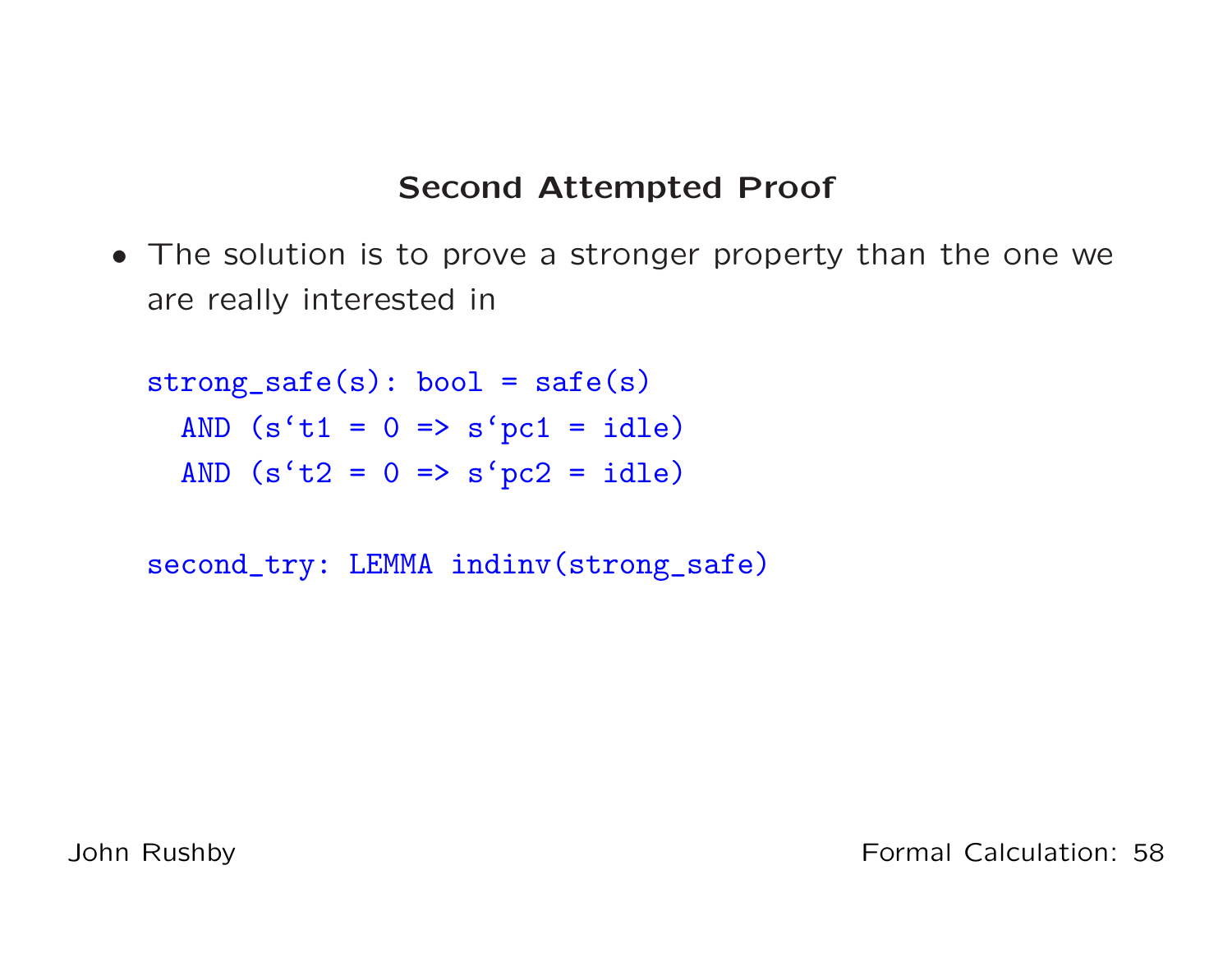# Second Attempted Proof: Aha! Again

 • The stronger formula deals with the case we just examined, and the symmetric case for Process 2, but still has twounproved subgoals; here's one of themsecond\_try.2 :

```
\{-1\} trying?(pre!1'pc1)
{-2} pre!1't1 < pre!1't2
{-3} post!1 = \text{pre}!1 WITH [(\text{pc}1) := critical]
\{-4\} critical?(pre!1'pc2)
  |-------
```
 ${1}$  (pre!1't1 = 0)

- • The situation here is that Process <sup>1</sup> has <sup>a</sup> smaller ticket thanProcess <sup>2</sup> and is entering its critical section—even thoughProcess <sup>2</sup> is already in its critical section
- But this cannot happen because Process <sup>2</sup> must have hadthe smaller ticket when it entered (because Process <sup>1</sup> has <sup>a</sup>nonzero ticket), contradicting formula -2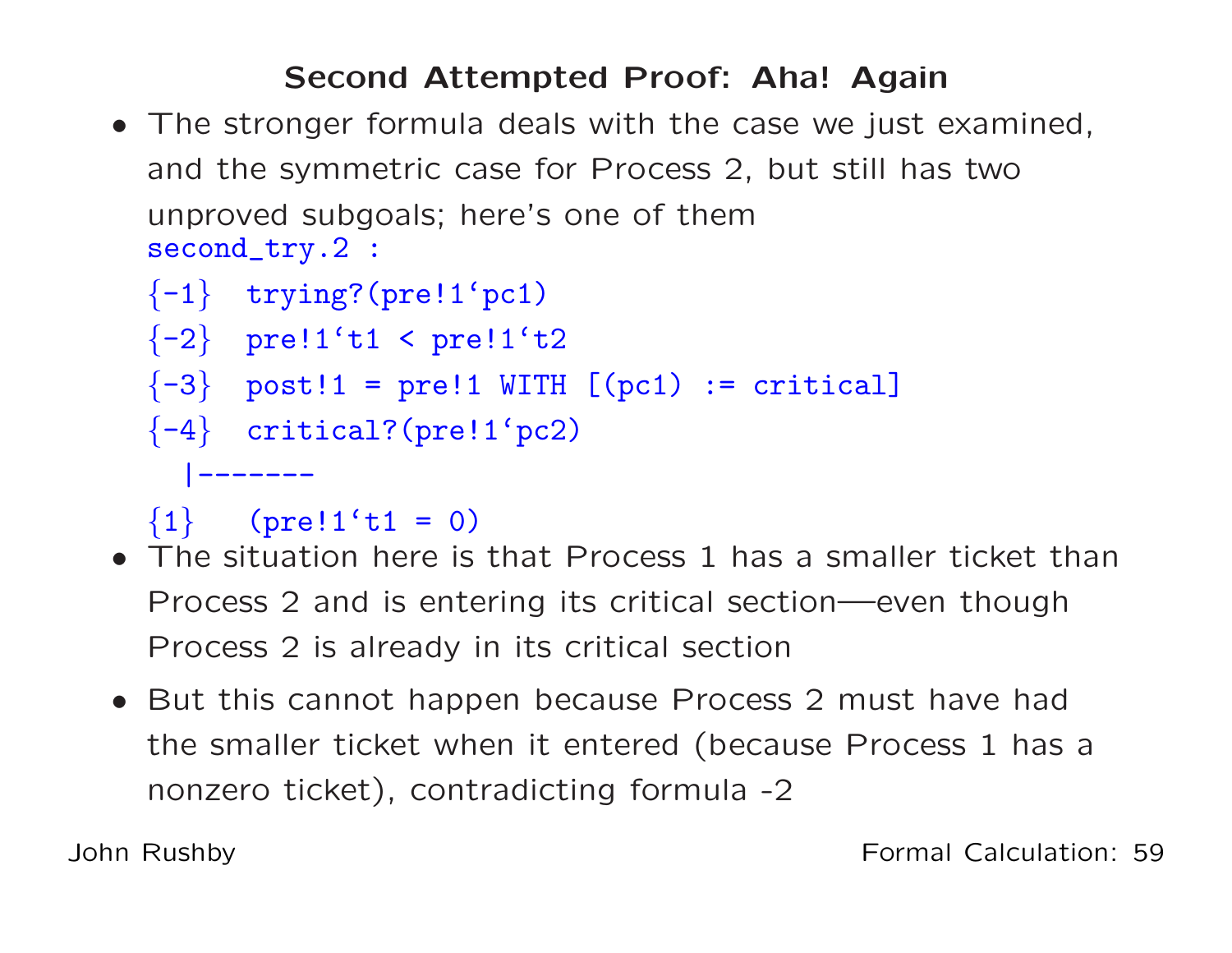# Third Attempted Proof

- Again we need to strengthen the invariant to carry along this fact
- inductive\_safe(s):bool <sup>=</sup> strong\_safe(s) AND  $((s'pc1 = critical AND s'pc2 = trying) \Rightarrow s't1 < s't2)$ AND  $((s'pc2 = critical AND s'pc1 = trying) \Rightarrow s't1 > s't2)$

third\_try: LEMMA indinv(inductive\_safe)

• Finally, we have <sup>a</sup> invariant that is inductive—and is provedwith (GRIND)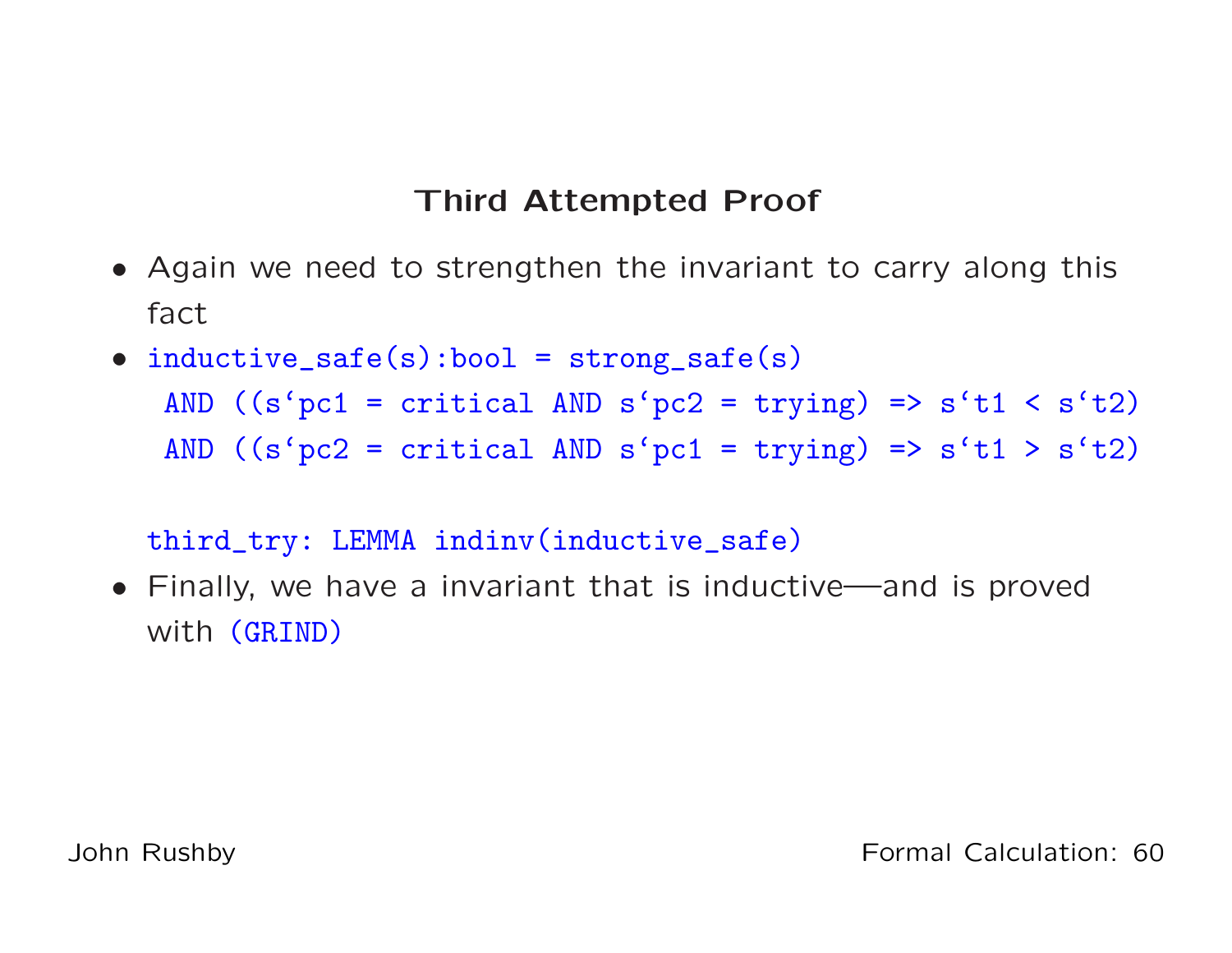# Inductive Invariants

- To establish an invariant or safety property  $S$  (one true of all reachable states) by theorem proving, we invent anotherproperty  $P$  that implies  $S$  and that is inductive (on transition relation  $T$ , with initial states  $I$ )
	- Includes all the initial states:  $I(s) \supset P(s)$
	- Is closed on the transitions:  $P(s) \land T(s,t) \supset P(t)$
- The reachable states are the smallest set that is inductive, soinductive properties are invariants
- Trouble is, naturally stated invariants are seldom inductive◦ The second condition is violated
- Need to make them smaller (stronger) to exclude the states that take you outside the invariant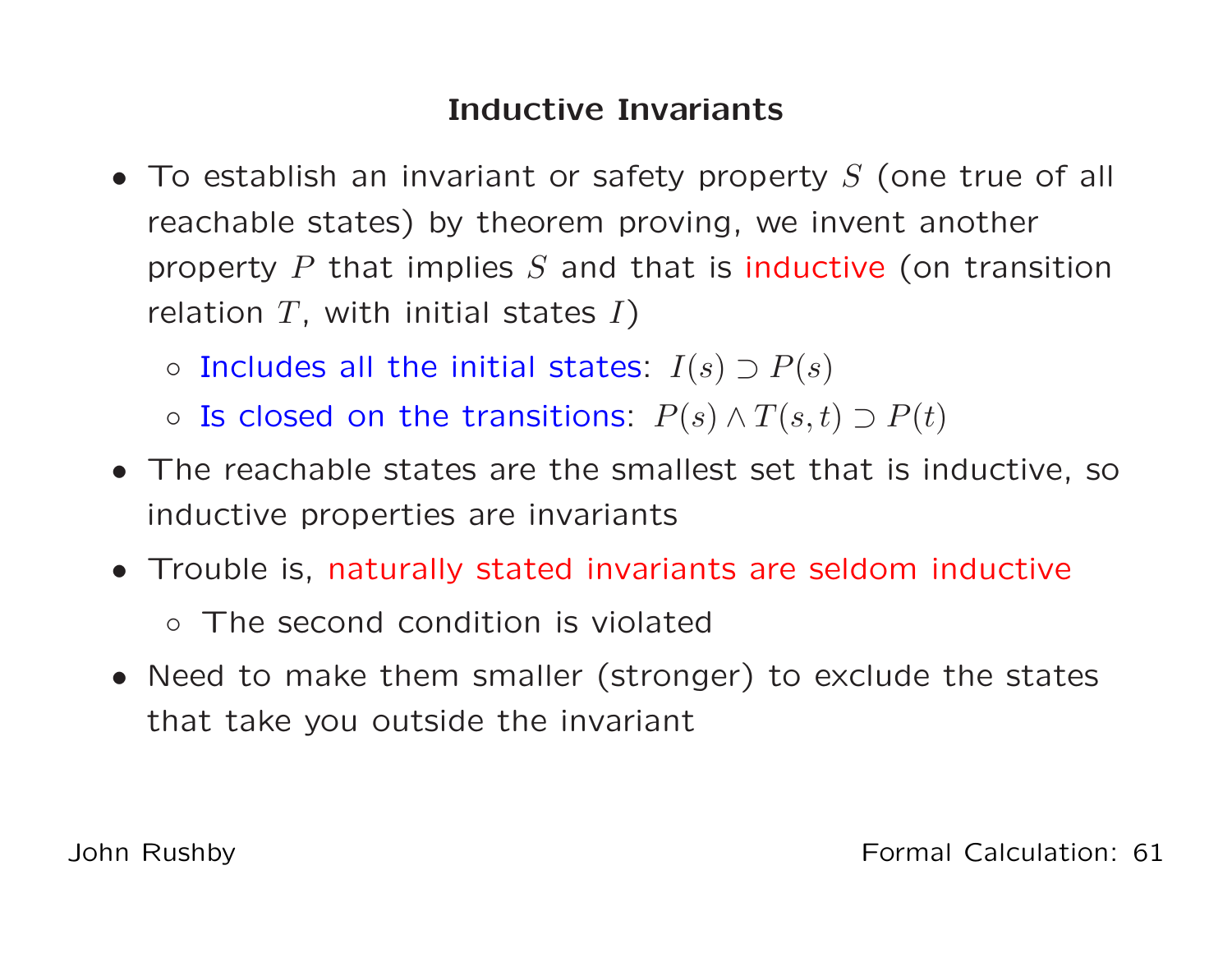# Noninductive Invariants In Pictures



John Rushby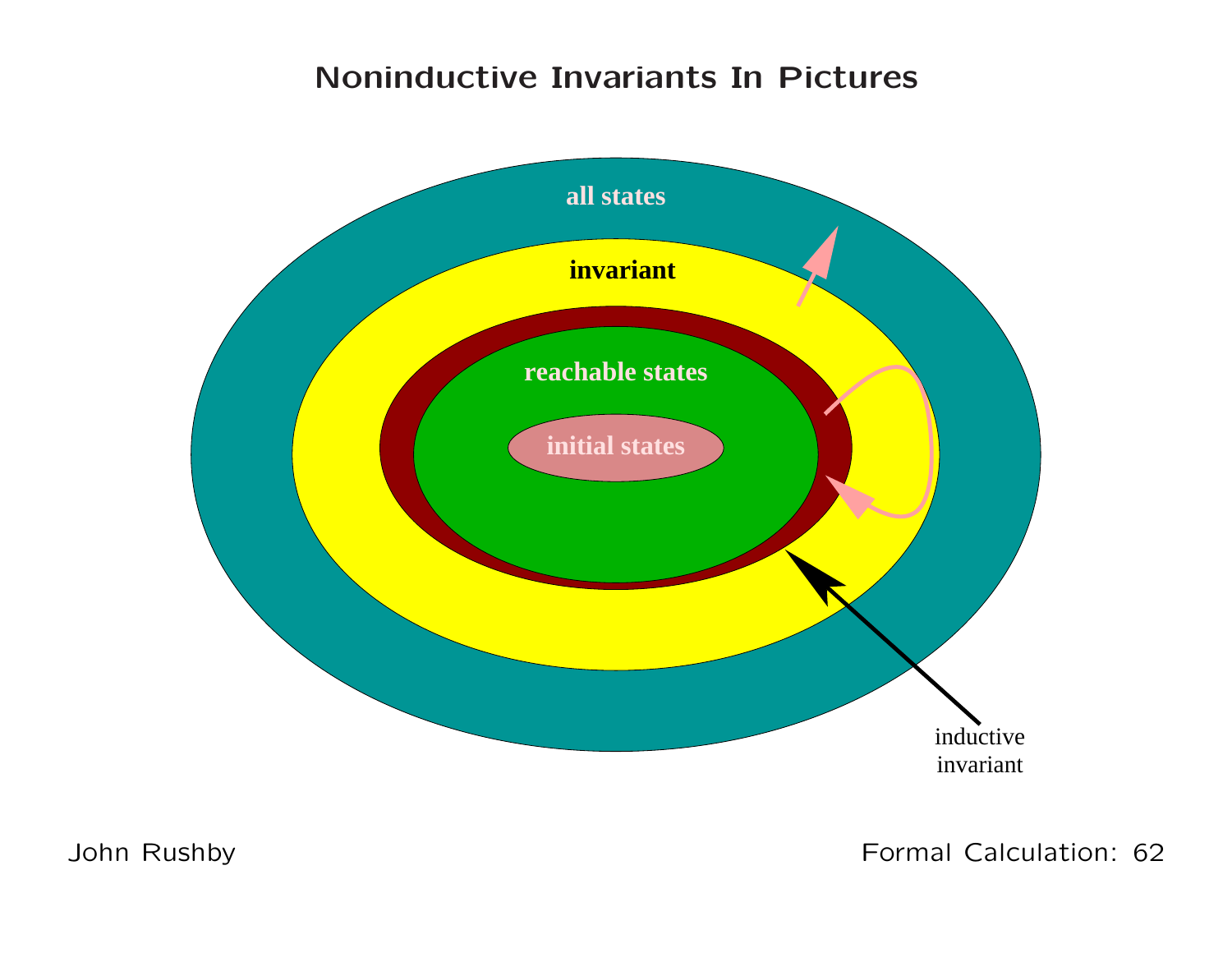# Strengthening Invariants To Make Them Inductive

- Postulate <sup>a</sup> new invariant that excludes the states (so far discovered) that take you outside the desired invariant
- Show that the conjunction of the new and the desired invariant is inductive
- Iterate until success or exasperation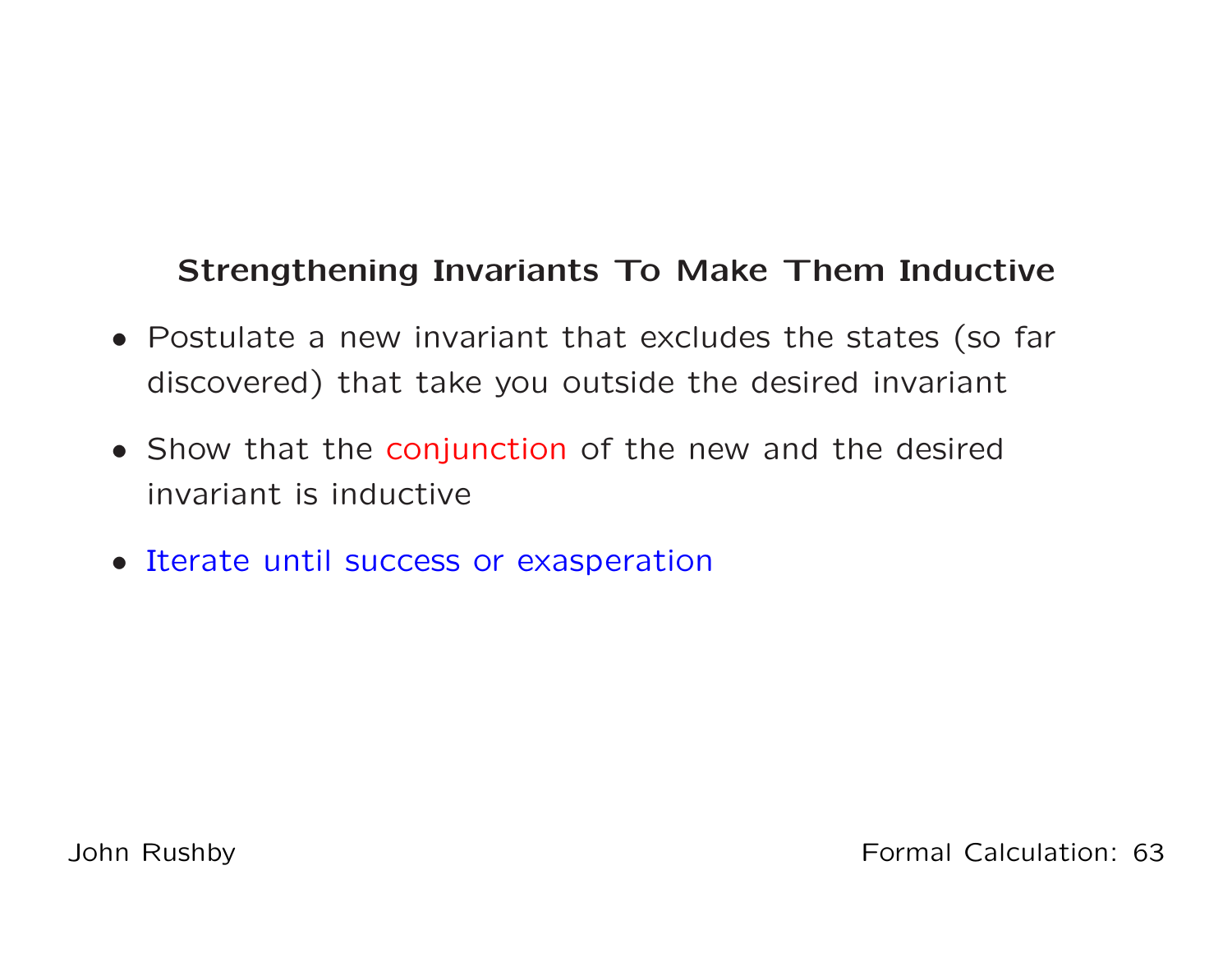# Inductive Invariants In Pictures



John Rushby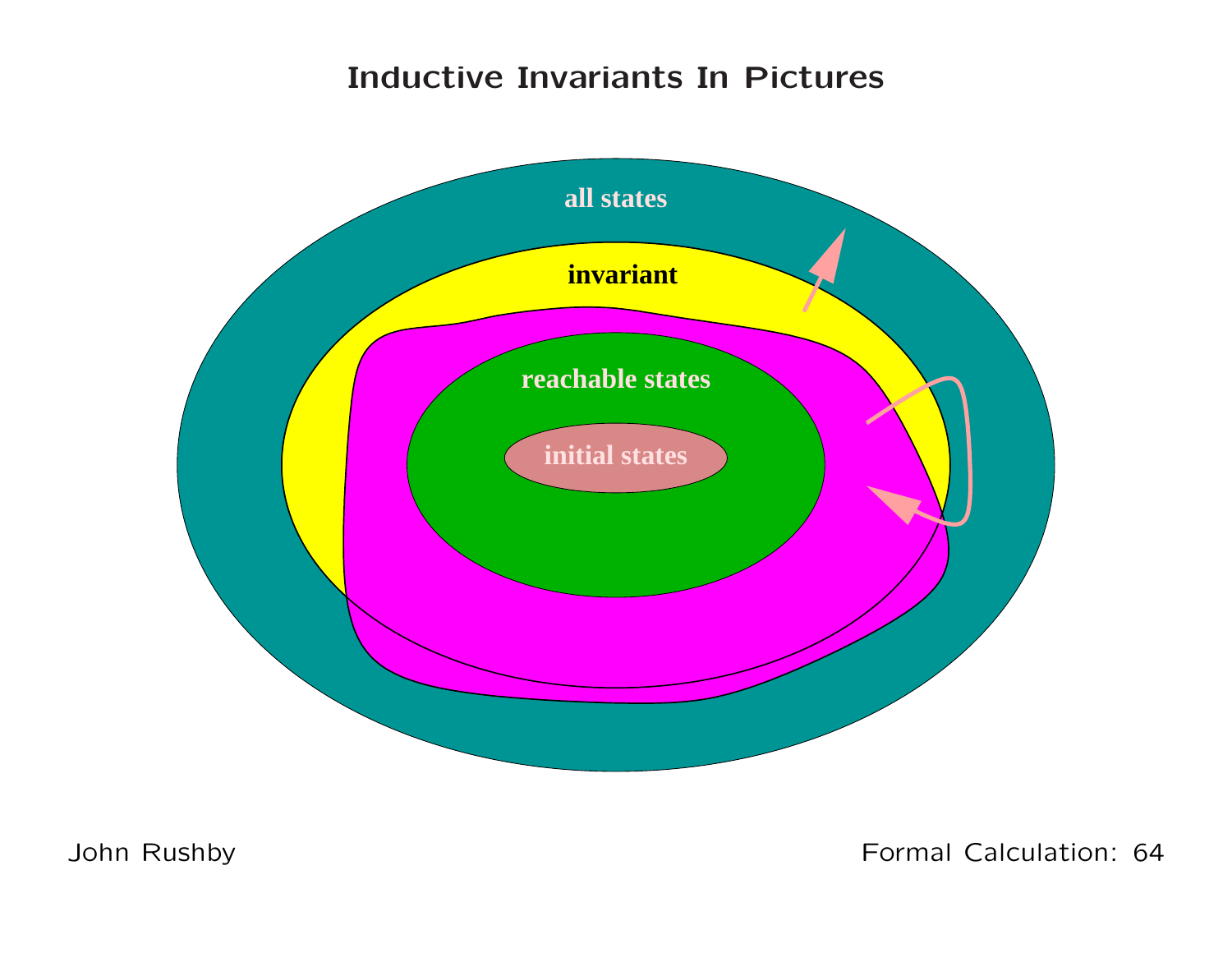# Strengthening Invariants To Make Them Inductive

- Iterate until success or exasperation
- Process can be made systematic

◦ Each strengthening was suggested by <sup>a</sup> failed proof But is always tedious

- Bounded retransmission protocol required <sup>57</sup> such iterations
	- Took <sup>a</sup> couple of months to complete(Havelund and Shankar)
- Notice that each conjunct must itself be an invariant (the very property we are trying to establish)
- Disjunctive invariants are an alternative for some problems (see my CAV <sup>2000</sup> paper)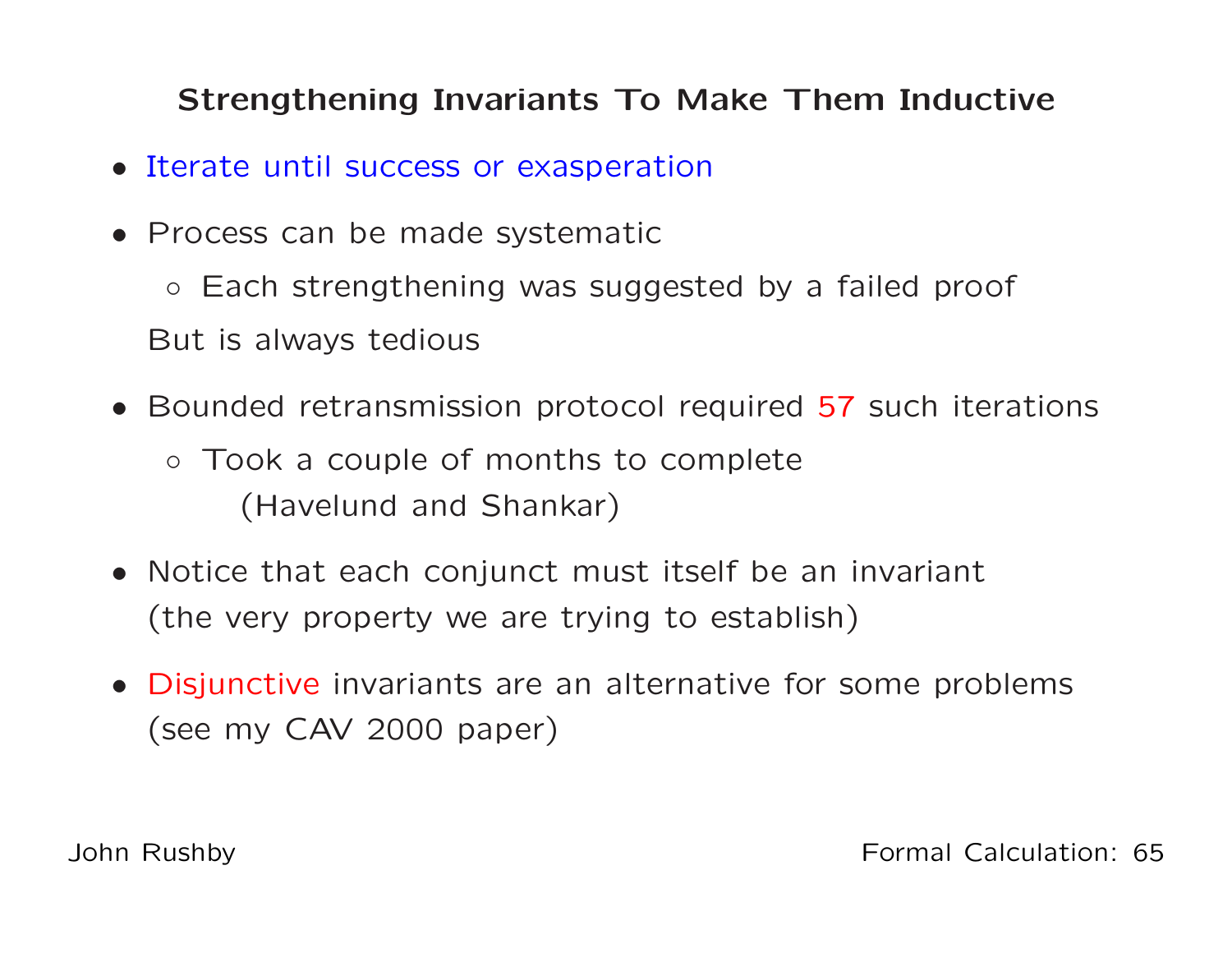# Pros and Cons of Theorem Proving

- Theorem proving can handle infinite state systems
- And accurate models
	- Sometimes less says more–e.g., fault tolerance
- And general properties (not just those expressible in temporal logic)
- But it's hard (and not everyone finds it fun)
	- Everything is possible but nothing is easy
	- Especially strengthening of invariants
- Interaction focuses on proof, and idiosyncrasies of the prover, not on the design being evaluated
	- ◦"Interactive theorem proving is <sup>a</sup> waste of human talent"
- It's all or nothing
	- No incremental return for incremental effort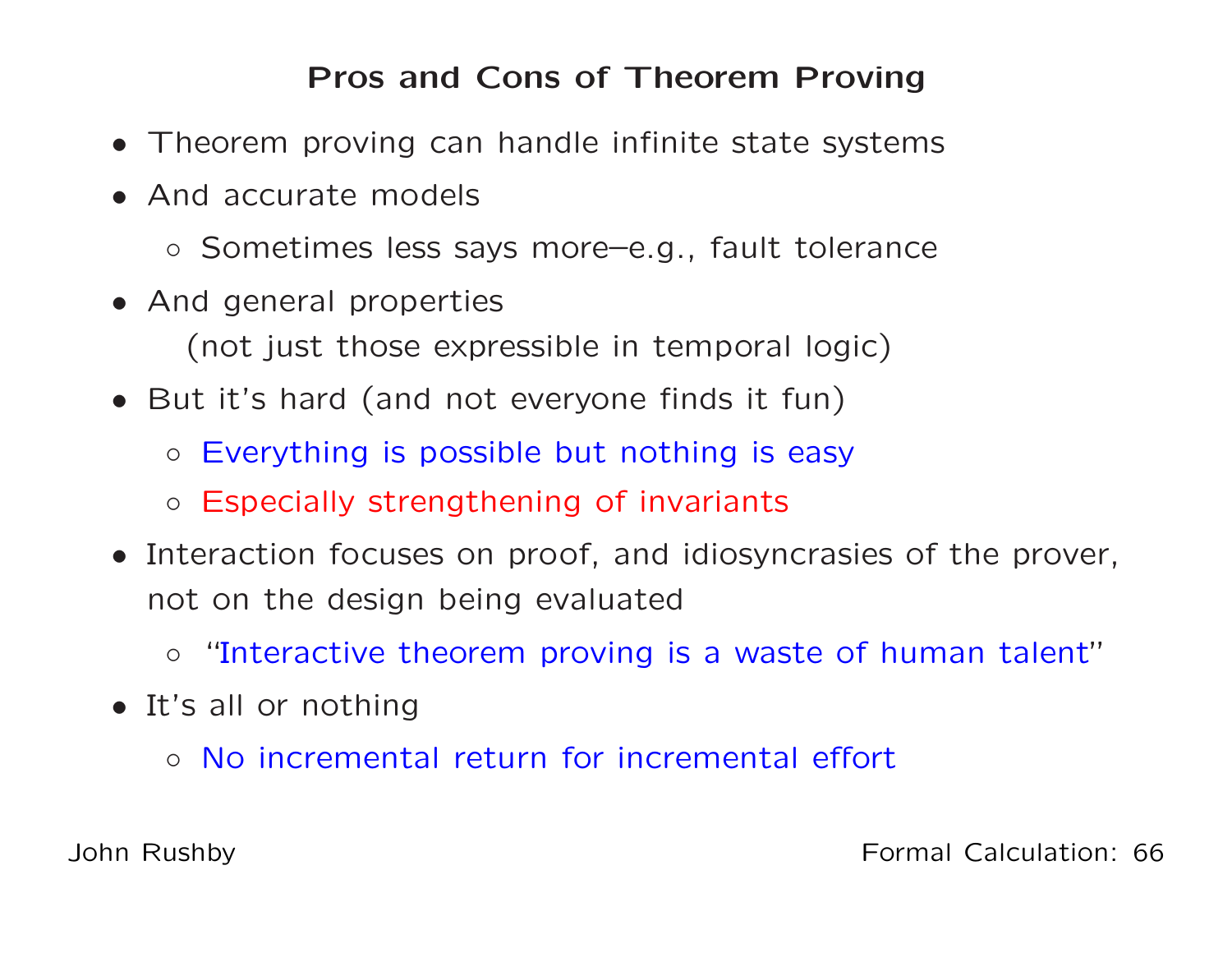Formal Verification by Theorem Proving: The Wall



John Rushby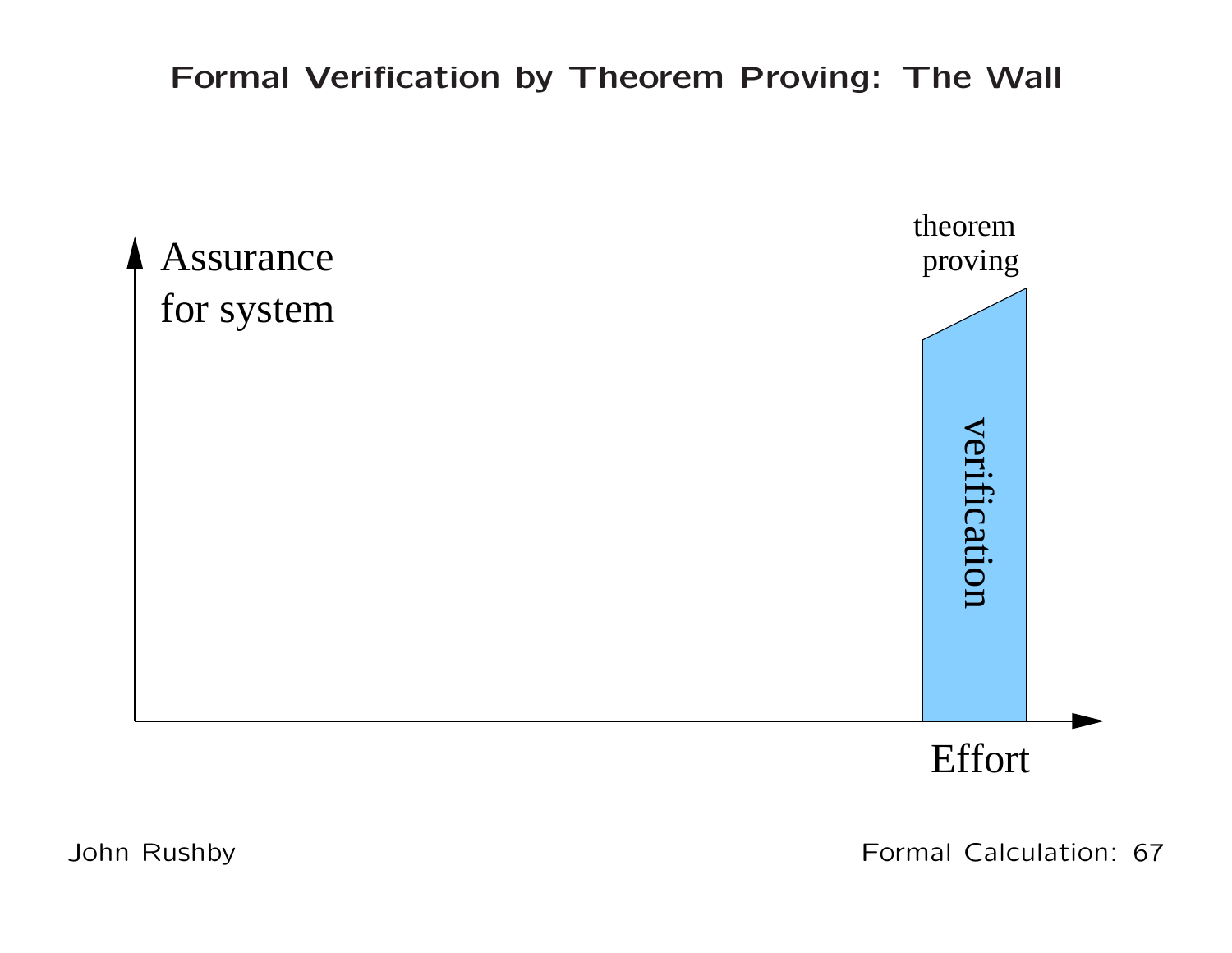## Aside: Design Choices in PVS

- Aside from the need to strengthen the invariant, PVS did OKon this example (and does so on many more)
- We only used <sup>a</sup> fraction of its linguistic resources
	- Higher-order logic with dependent predicate subtyping
	- Recursive abstract data types and inductive types
	- Parameterized theories and interpretations
	- . . . and most of it is efficiently executable
- It automatically discharged subgoals by deciding properties over abstract data types (enumeration types are <sup>a</sup> degeneratecase), integer arithmetic, record updates, prop'nl calculus
- In larger examples, it also has to choose when to open up <sup>a</sup>definition, and when to apply <sup>a</sup> rewrite
- What makes PVS (and other verification systems) effective is that it has tightly integrated automation for all of these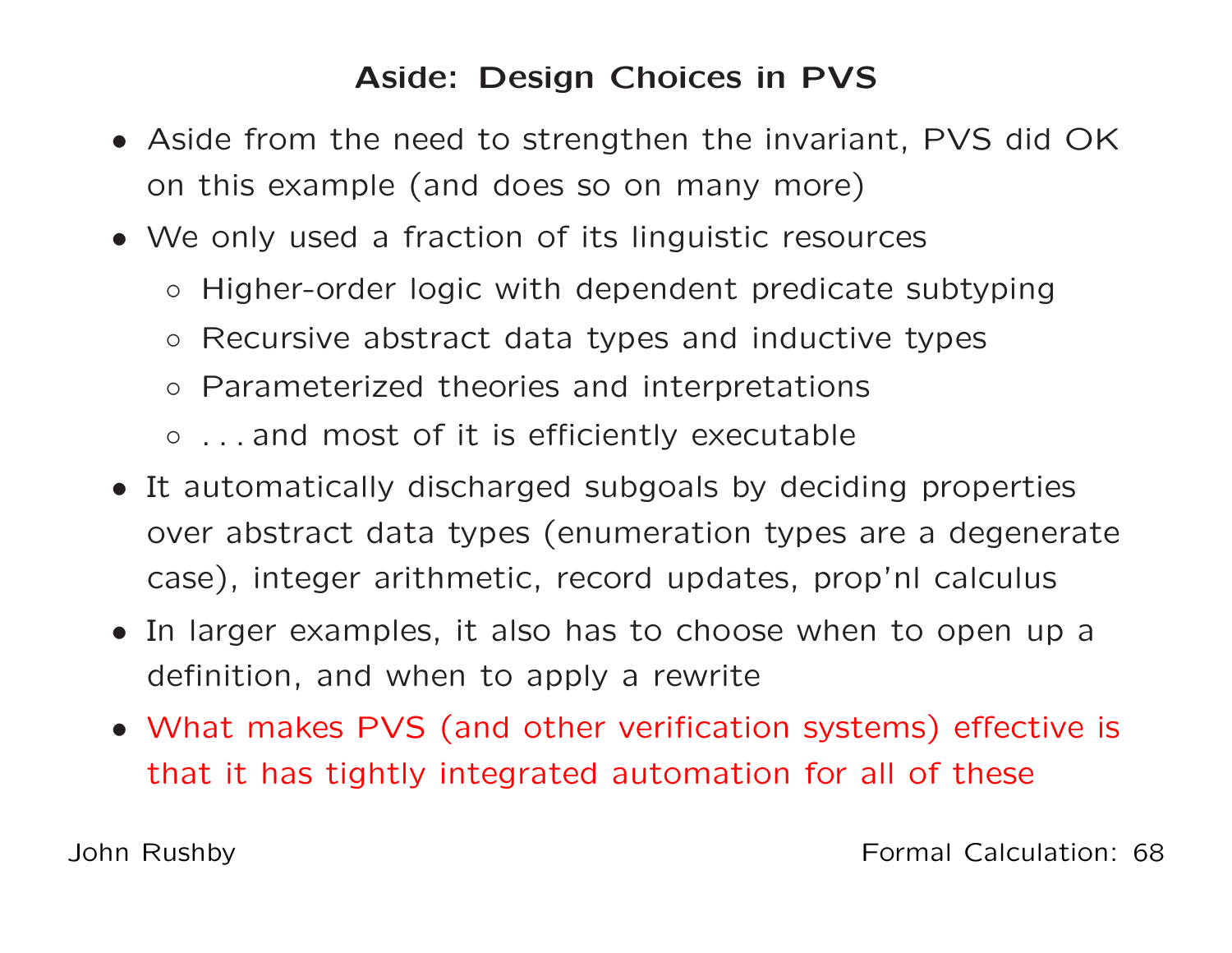# Top-Level Design Choices in PVS

- Specification language is <sup>a</sup> higher-order logic with subtyping
	- Typechecking is undecidable: uses theorem proving
- User supplies top-level strategic guidance to the prover
	- Invoking appropriate proof methods (induction etc.)
	- Identifying necessary lemmas
	- Suggesting case-splits
	- Recovering when automation fails
- Automation takes care of the details, through <sup>a</sup> hierarchy of techniques
	- 1. Decision procedures
	- 2. Rewriting (automates application of lemmas)
	- 3. Heuristics (guess at case-splits, instantiations)
	- 4. User-supplied strategies (cf. tactics in HOL)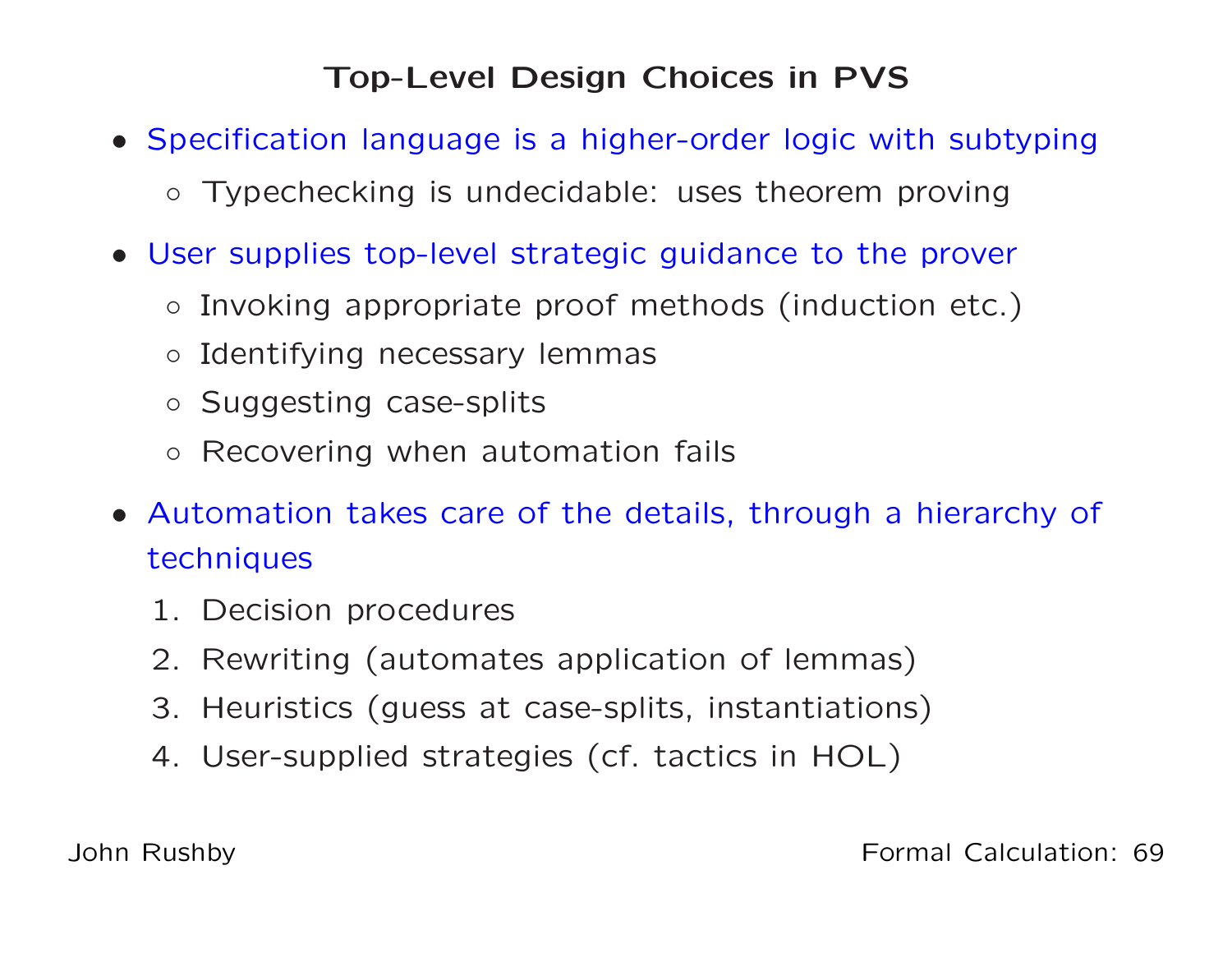## Decision Procedures

Many important theories are decidable

- Propositional calculus  $(a \wedge b) \vee \neg a = a \supset b$
- Equality with uninterpreted function symbols  $x = y \wedge f(f(f(x))) = f(x) \supset f(f(f(f(f(y)))))) = f(x)$
- Function, record, and tuple updates f with  $[(x) := y](z) \stackrel{\text{def}}{=}$  if  $z = x$  then  $y$  else  $f(z)$
- Linear Arithmetic (over integers and rationals)  $x \leq y \wedge x \leq 1 - y \wedge 2 \times x \geq 1 \supset 4 \times x = 2$

But we need to decide combinations of theories

$$
2 \times car(x) - 3 \times cdr(x) = f(cdr(x)) \supset
$$
  

$$
f(cons(4 \times car(x) - 2 \times f(cdr(x)), y)) = f(cons(6 \times cdr(x), y))
$$

John Rushby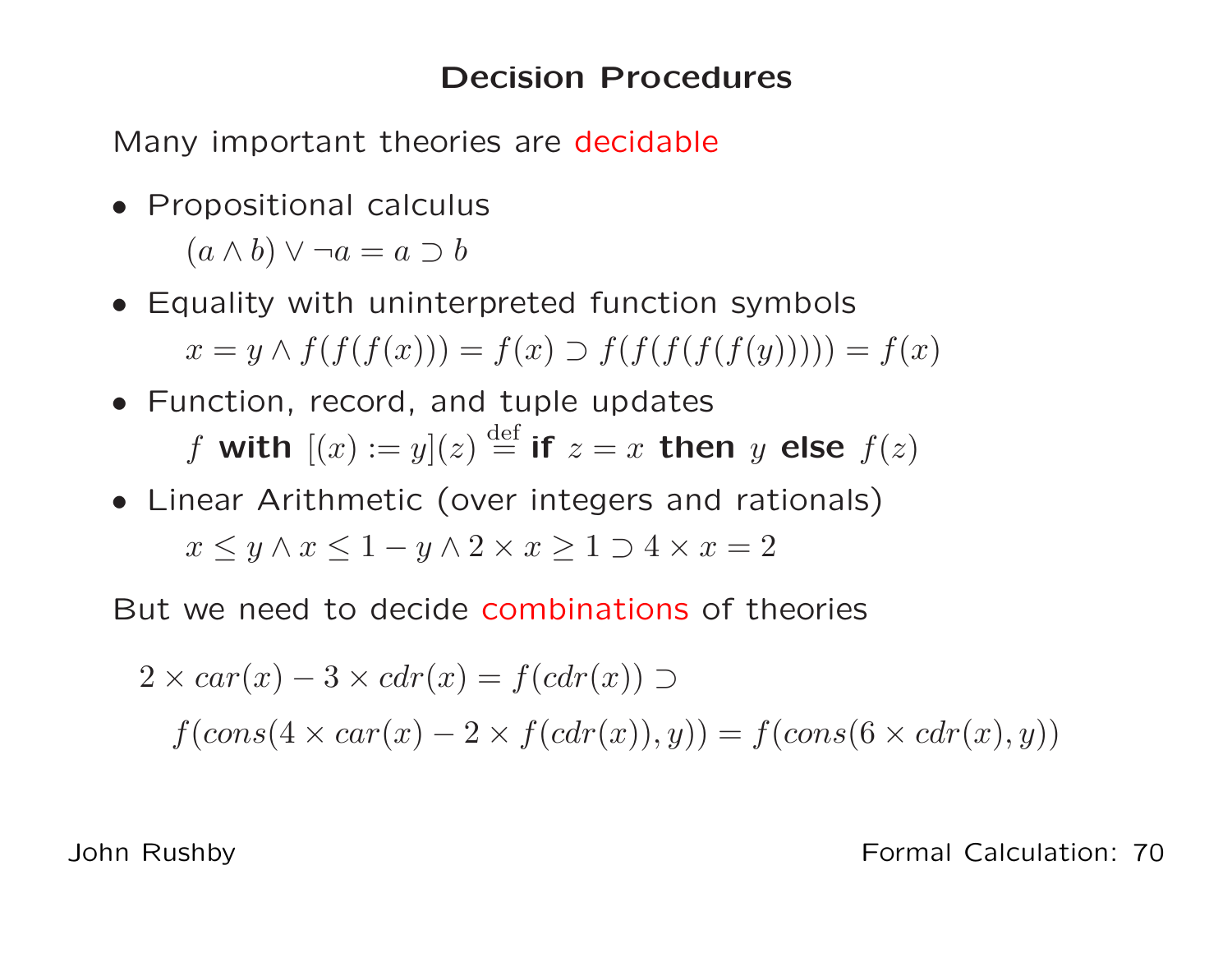# Combined Decision Procedures

- Some combinations of decidable theories are not decidable
	- E.g., quantified theory of integer arithmetic (Presburger) and equality over uninterpreted function symbols
- Need to make pragmatic compromises
	- E.g., stick to ground (unquantified) theories and leavequantification to heuristics at <sup>a</sup> higher level
- Two basic methods for combining decision procedures
	- Nelson-Oppen: fewest restrictions
	- Shostak: faster, yields <sup>a</sup> canonizer for combined theory
- Shostak's method is used in PVS
	- Over <sup>20</sup> years from first paper to fully correct treatment
	- $\circ$  Now formally verified (in PVS) by Jonathan Ford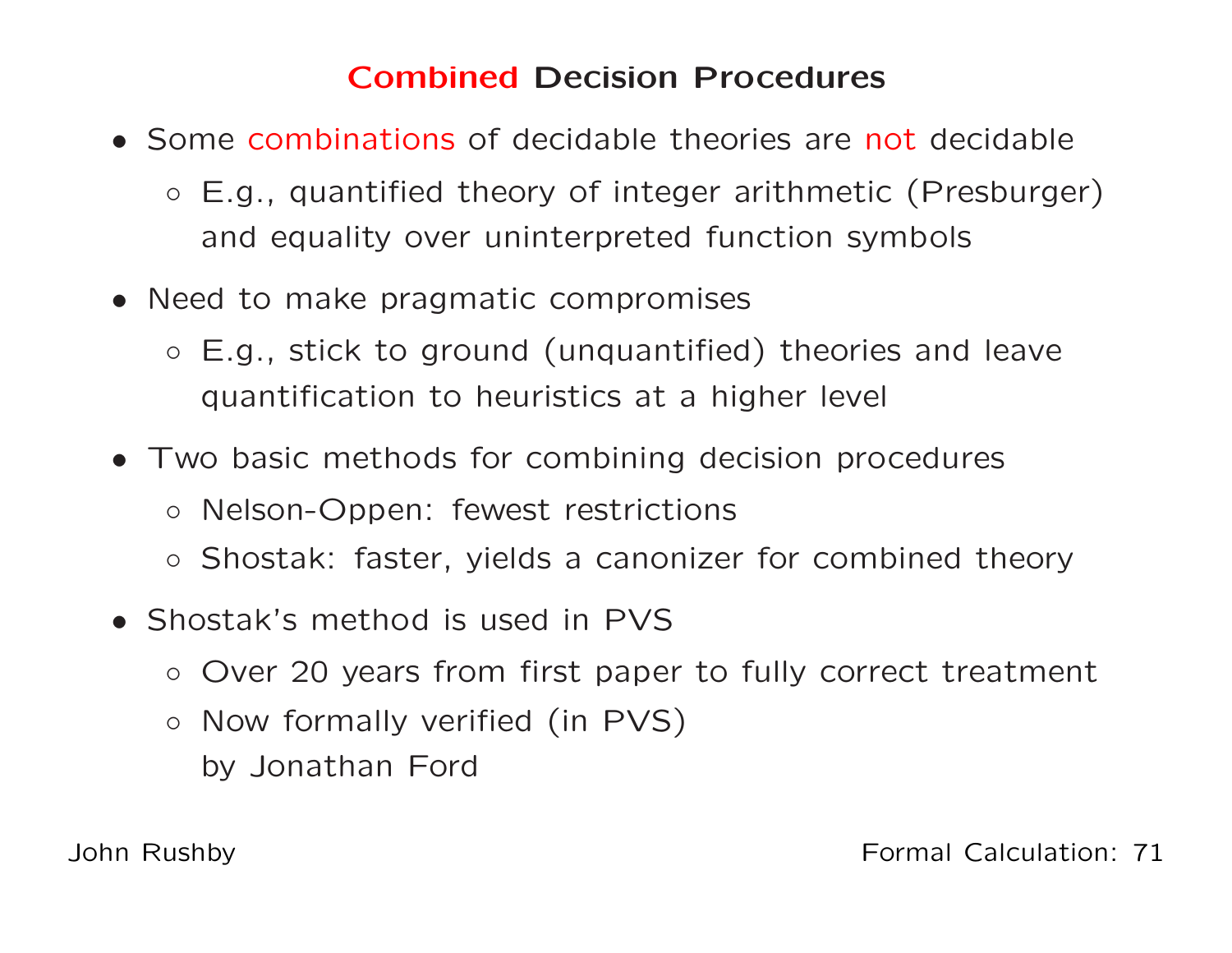# Integrated Decision Procedures

- It's not enough to have good decision procedures available todischarge the leaves of <sup>a</sup> proof
	- The endgame: PVS can use Yices for that
- They need to be used in simplification, which involves recursive examination of subformulas: repeatedly adding, subtracting, asserting, and denying subformulas
- And integrated with rewriting, where they used in matchingand (recursively) to decide conditions or top-level if-then-else's
- So the API to the decision procedures must be quite rich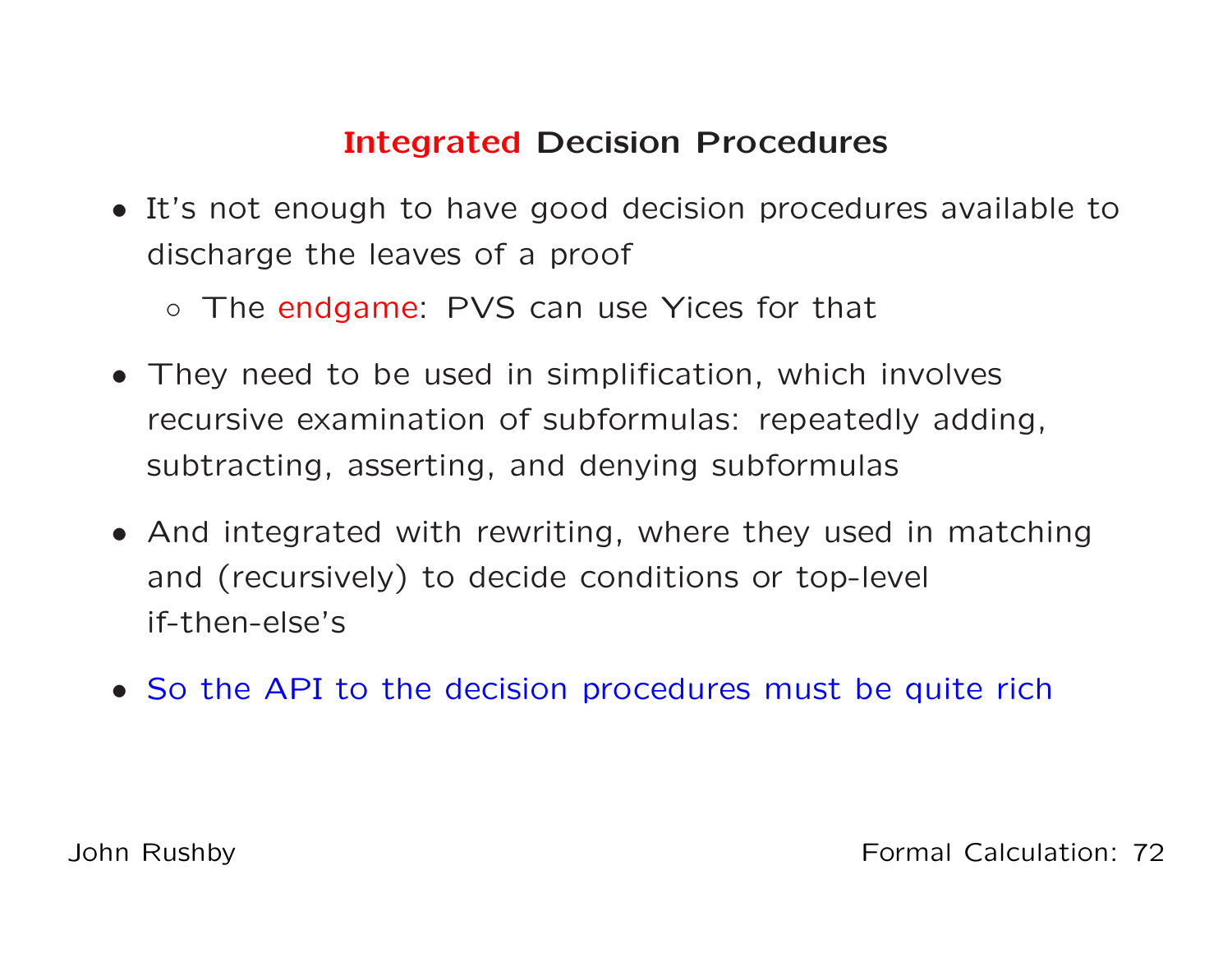### Disruptive Innovation



Low-end disruption is when low-end technology overtakes theperformance of high-end (Christensen)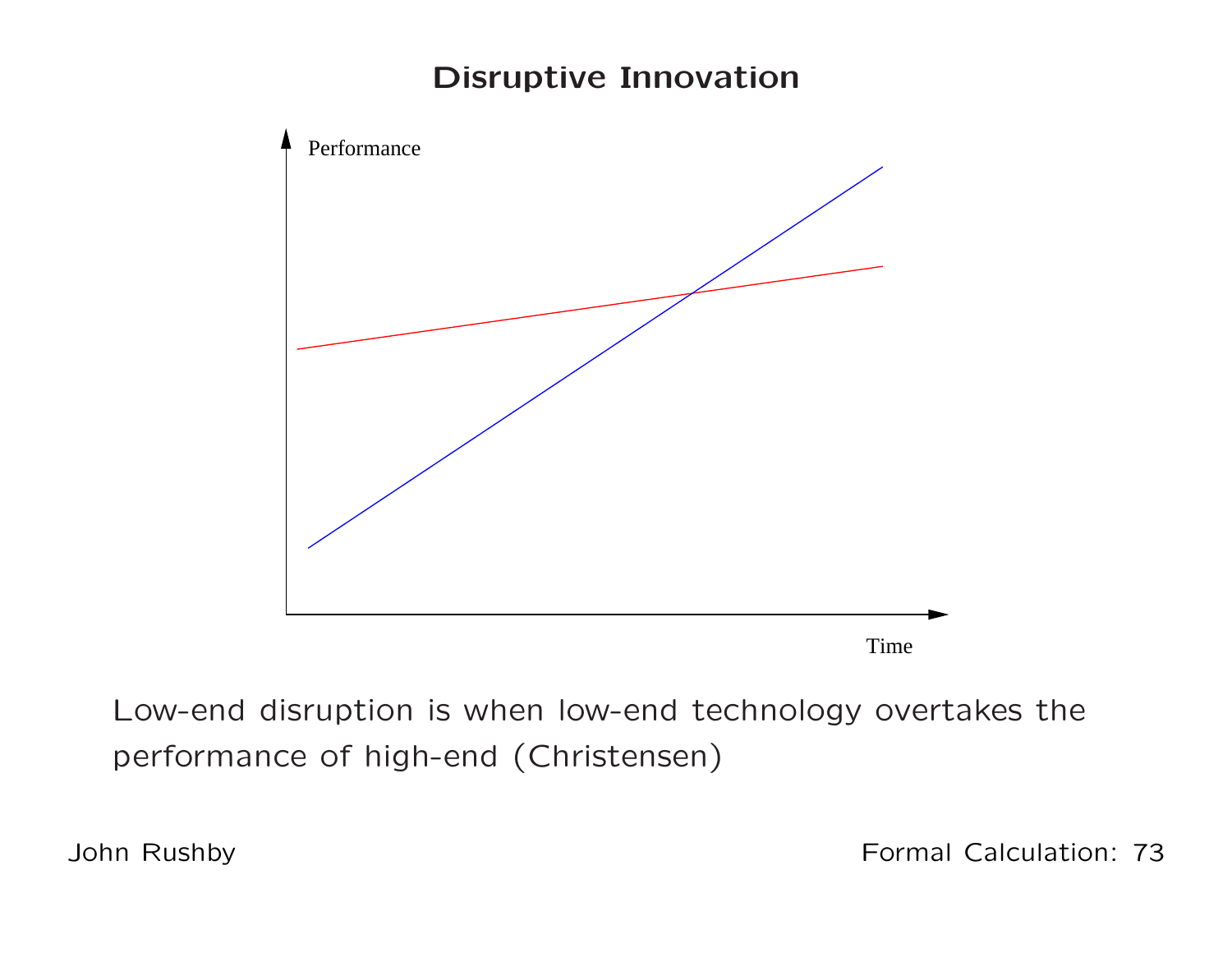### SMT Solvers: Disruptive Innovation in Theorem Proving

- SMT stands for Satisfiability Modulo Theories
- SMT solvers extend decision procedures with the ability tohandle arbitrary propositional structure
	- Traditionally, case analysis is handled heuristically in thetheorem prover front end
		- $\star$  Have to be careful to avoid case explosion
	- SMT solvers use the brute force of modern SAT solving
- Or, dually, they generalize SAT solving by adding the abilityto handle arithmetic and other decidable theories
- Application to verification
	- $\circ$  Via bounded model checking and  $k$ -induction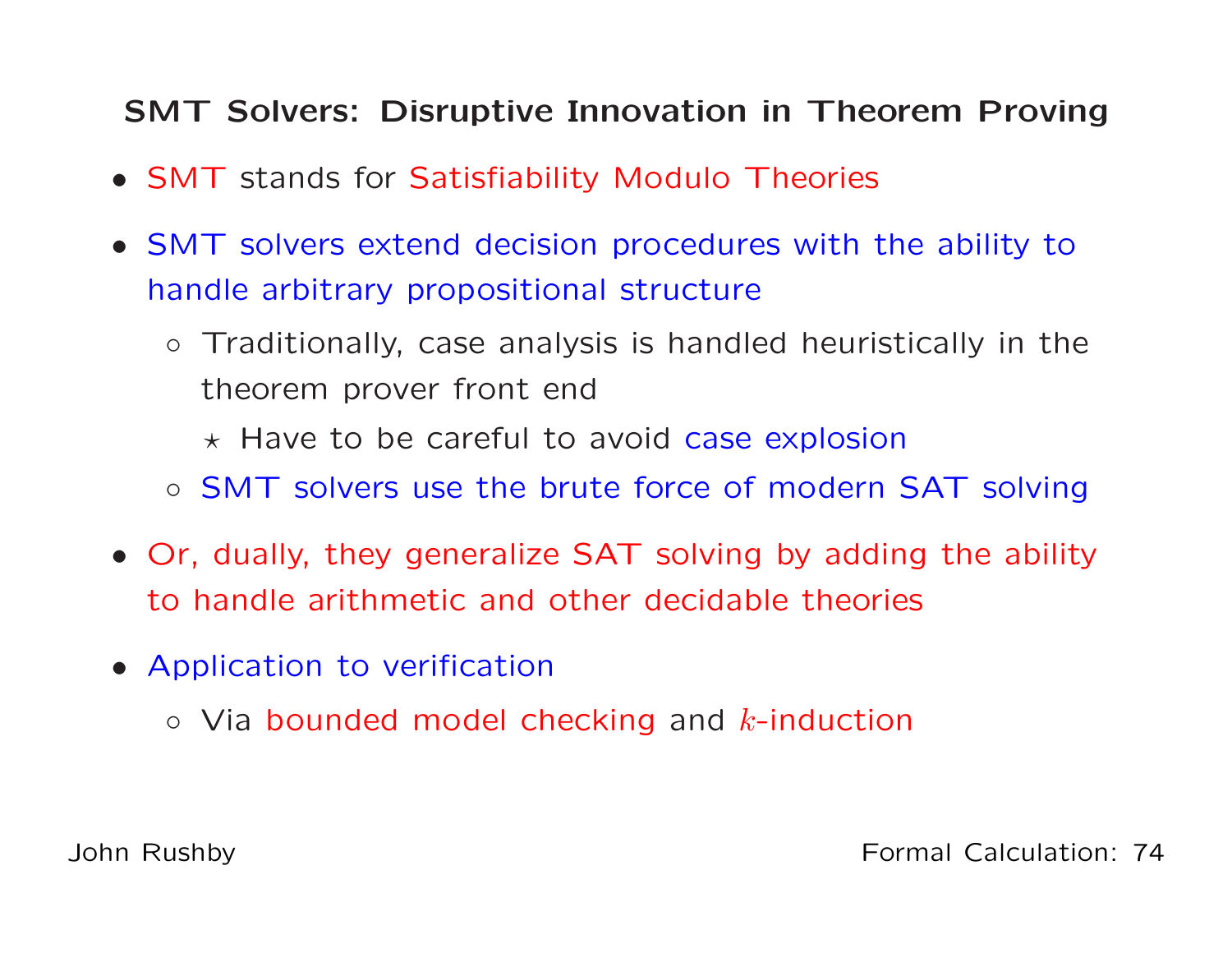## SAT Solving

- Find satisfying assignment to <sup>a</sup> propositional logic formula
- Formula can be represented as <sup>a</sup> set of clauses
	- In CNF: conjunction of disjunctions
	- $\circ$  Find an assignment of truth values to variable that makes at least one literal in each clause TRUE
	- $\circ$  Literal: an atomic proposition  $A$  or its negation  $\bar{A}$
- Example: given following <sup>4</sup> clauses
	- $\circ\; A,B$
	- $\circ$   $C, D$
	- $\circ$   $E$
	- ◦ $\circ \bar{A}, \bar{D}, \bar{E}$

One solution is  $A,C,E,\bar D$ 

 $(A, D, E$  is not and cannot be extended to be one)

• Do this when there are 1,000,000s of variables and clauses

John Rushby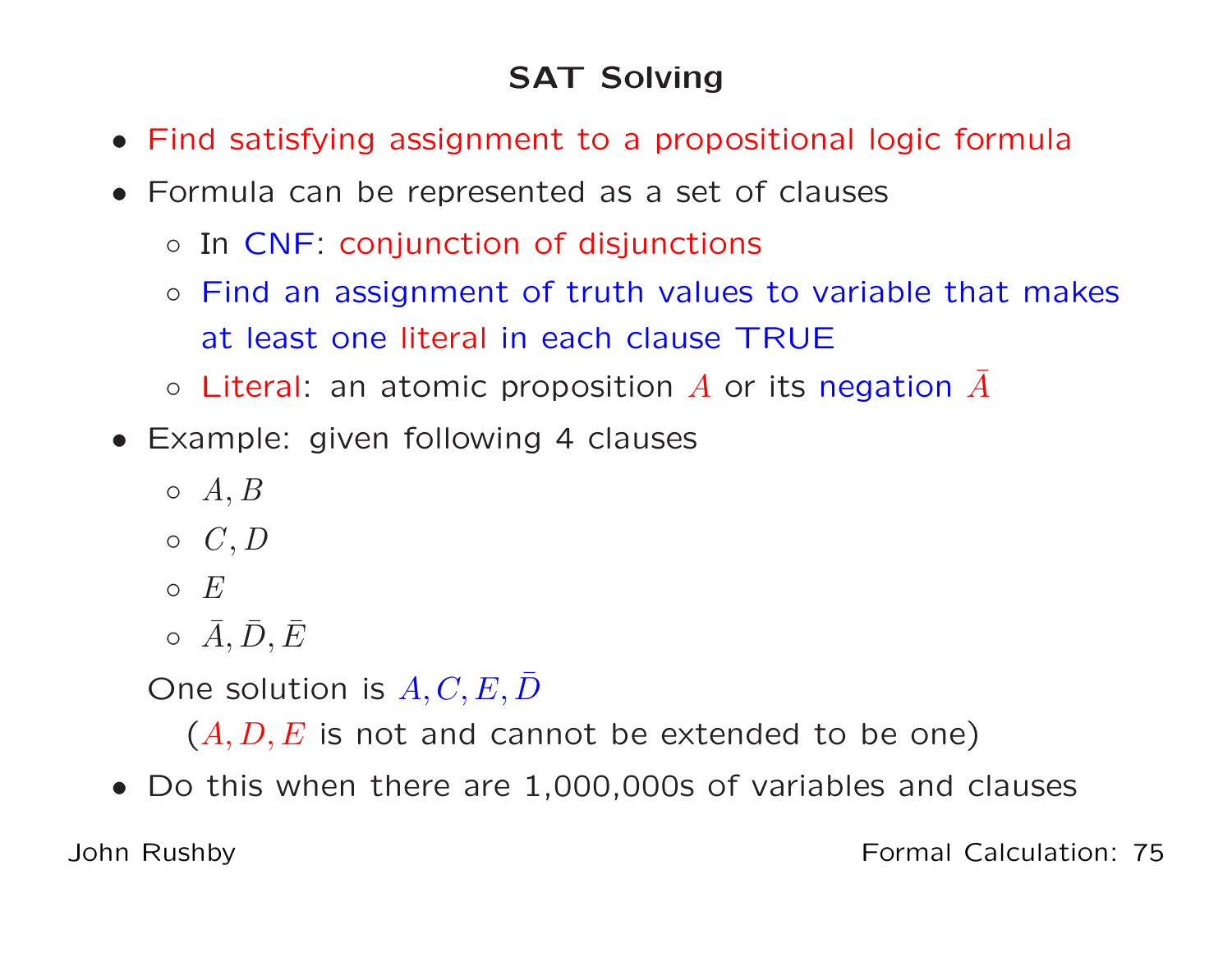### SAT Solvers

- SAT solving is the quintessential NP-complete problem
- But now amazingly fast in practice (most of the time)
	- $\circ$  Breakthroughs (starting with Chaff) since <sup>2001</sup>
		- $\star$  Building on earlier innovations in SATO, GRASP
	- Sustained improvements, honed by competition
- Has become <sup>a</sup> commodity technology
	- MiniSAT is <sup>700</sup> SLOC
- Can think of it as massively effective search
	- So use it when your problem can be formulated as SAT
- Used in bounded model checking and in AI planning
	- $\circ$  Routine to handle  $10^{300}$  states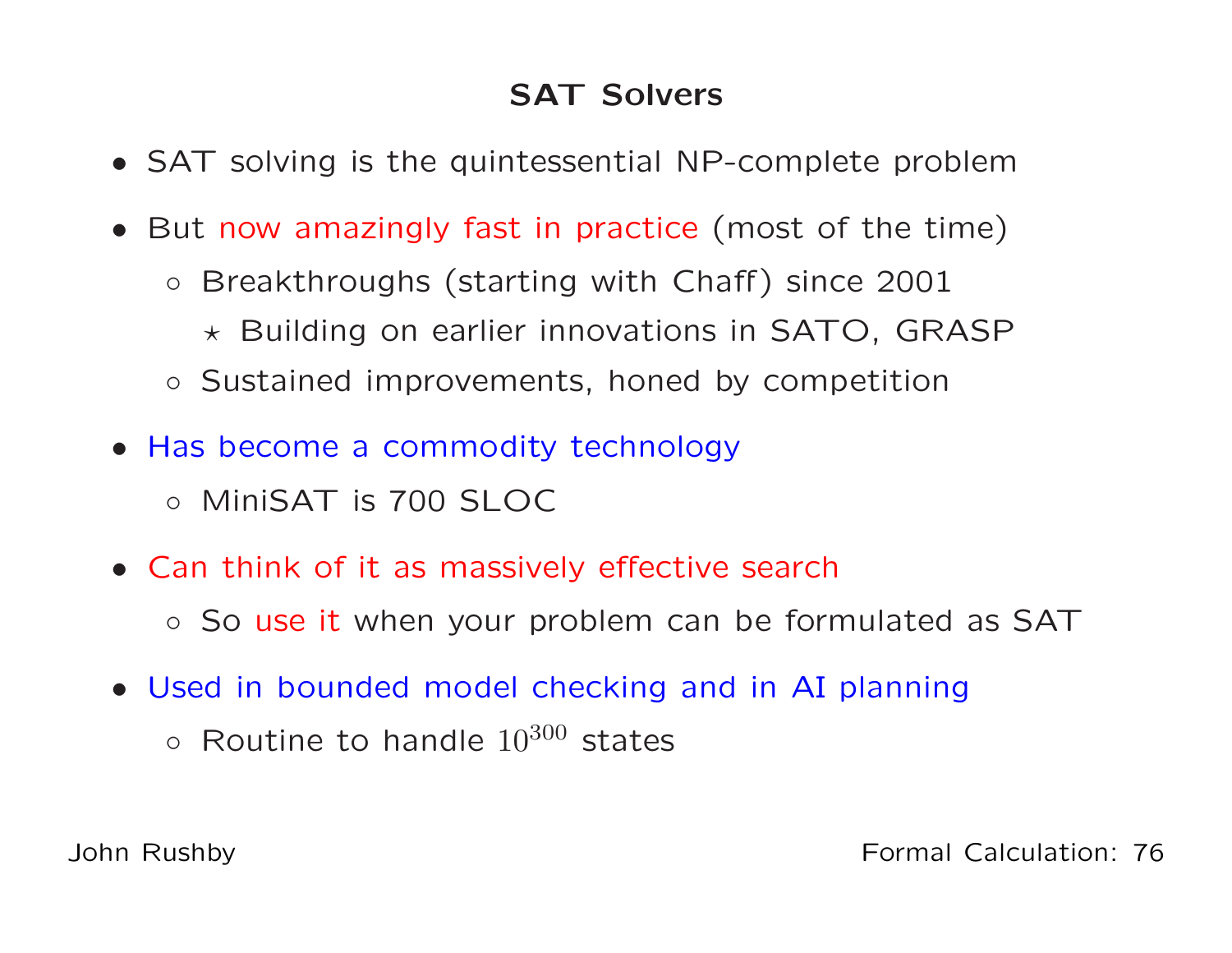### SAT Plus Theories

- SAT can encode operations and relations on bounded integers
	- Using bitvector representation
	- With adders etc. represented as Boolean circuits And other finite data types and structures
- But cannot do not unbounded types (e.g., reals), or infinite structures (e.g., queues, lists)
- And even bounded arithmetic can be slow when large
- There are fast decision procedures for these theories
- But their basic form works only on conjunctions
- General propositional structure requires case analysis
	- Should use efficient search strategies of SAT solvers That's what an SMT solver does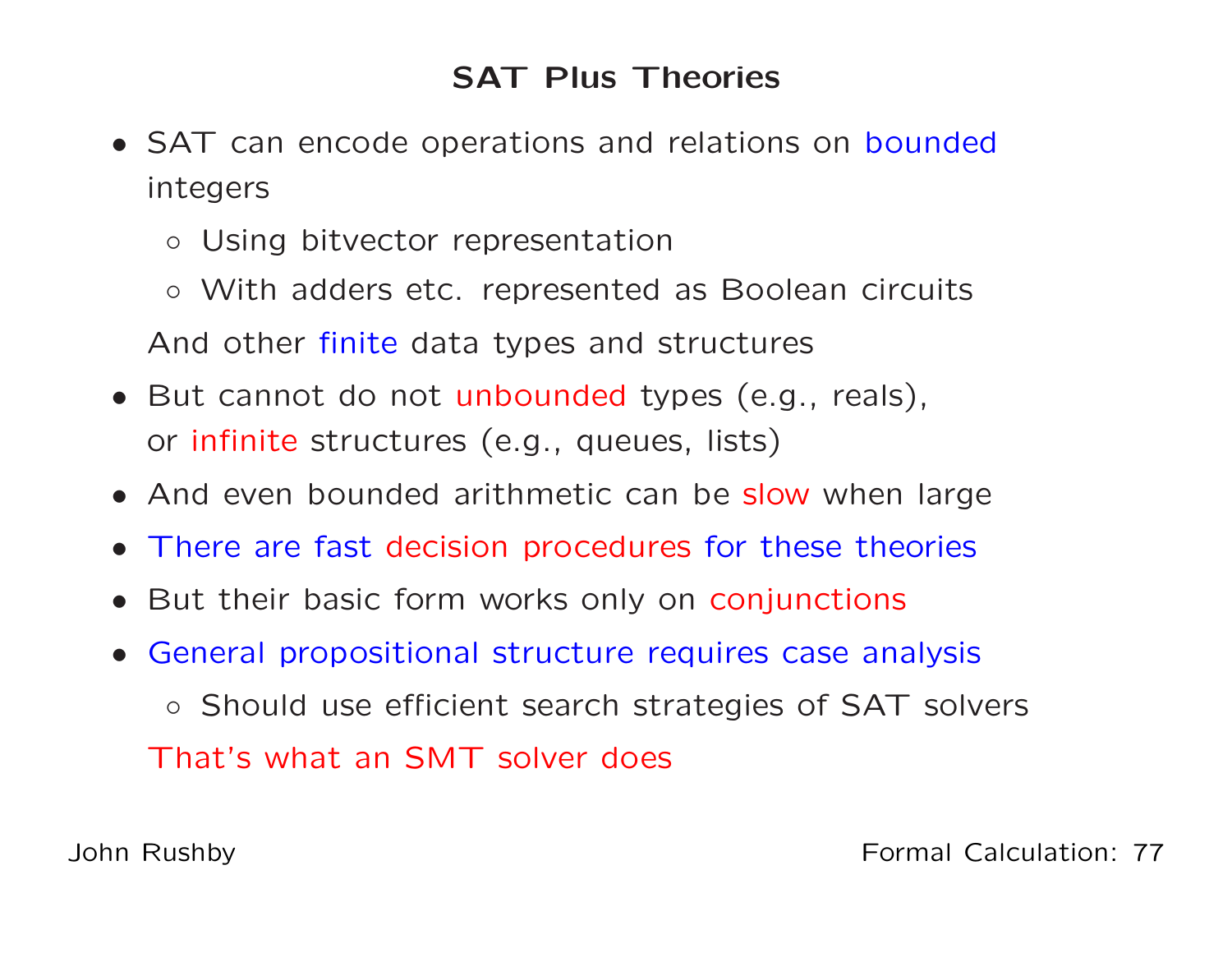#### Decidable Theories

- Many useful theories are decidable (at least in their unquantified forms)
	- Equality with uninterpreted function symbols

 $x = y \wedge f(f(f(x))) = f(x) \supset f(f(f(f(f(y)))) = f(x)$ 

◦ Function, record, and tuple updates

f with  $[(x) := y](z) \stackrel{\text{def}}{=}$  if  $z = x$  then  $y$  else  $f(z)$ 

◦ Linear arithmetic (over integers and rationals)

 $x \leq y \wedge x \leq 1 - y \wedge 2 \times x \geq 1 \supset 4 \times x = 2$ 

◦ Special (fast) case: difference logic

 $x - y < c$ 

• Combinations of decidable theories are (usually) decidable

 $e.g., 2 \times car(x) - 3 \times cdr(x) = f(cdr(x)) \supset$  $f(cons(4 \times car(x) - 2 \times f(cdr(x)), y)) = f(cons(6 \times cdr(x), y))$ 

Uses equality, uninterpreted functions, linear arithmetic, lists

John Rushby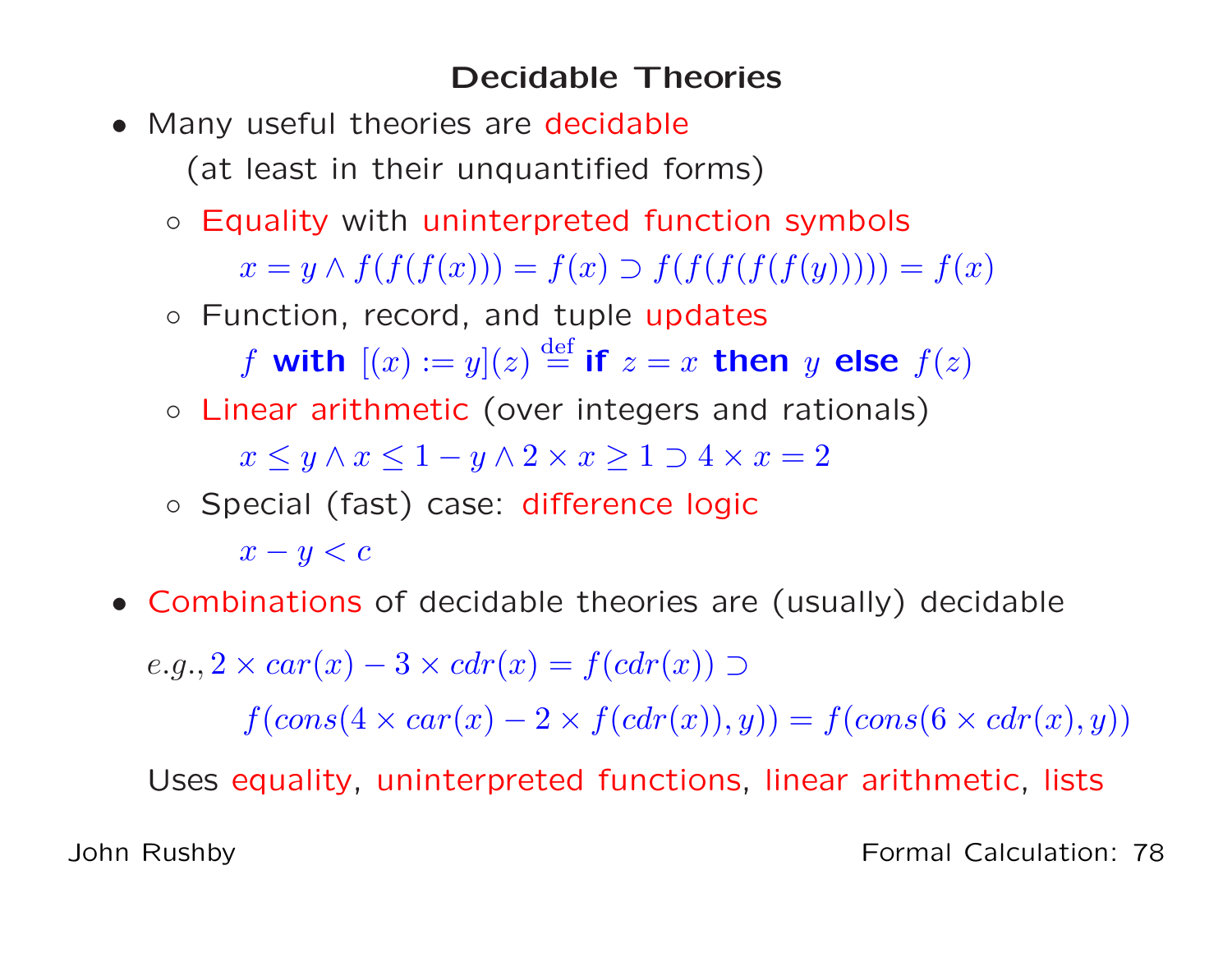## SMT Solving

- $\bullet$  Individual and combined decision procedures decideconjunctions of formulas in their decided theories
- SMT allows general propositional structure

。e.g.,  $(x \le y \lor y = 5) \land (x < 0 \lor y \le x) \land x \ne y$ . . . possibly continued for 1000s of terms

- Should exploit search strategies of modern SAT solvers
- So replace the terms by propositional variables  $\circ$  i.e.,  $(A \vee B) \wedge (C \vee D) \wedge E$
- Get <sup>a</sup> solution from <sup>a</sup> SAT solver (if none, we are done)  $\circ$  e.g.,  $A, D, E$
- Restore the interpretation of variables and send theconjunction to the core decision procedure

 $\circ$  i.e.,  $x \leq y \wedge y \leq x \wedge x \neq y$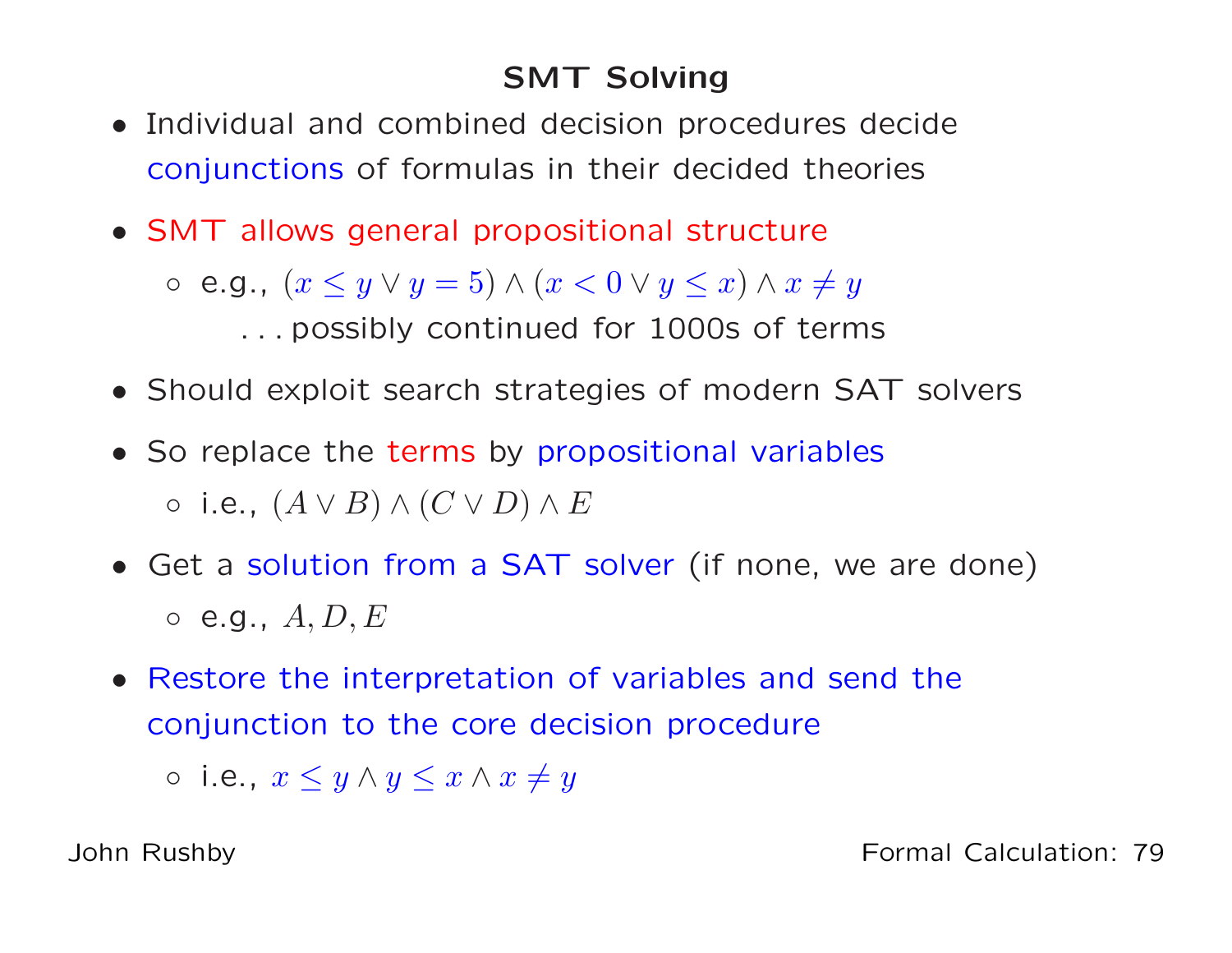#### SMT Solving by "Lemmas On Demand"

- If satisfiable, we are done
- If not, ask SAT solver for <sup>a</sup> new assignment
- But isn't it expensive to keep doing this ?
- Yes, so first, do <sup>a</sup> little bit of work to find fragments that explain the unsatisfiability, and send these back to the SATsolver as additional constraints (i.e., lemmas)

 $\circ\;\;A\wedge D\supset \bar{E}$  (equivalently,  $\bar{A}\vee \bar{D}\vee \bar{E})$ 

- Iterate to termination
	- $\circ$  e.g.,  $A,C,E,\bar{D}$
	- $\circ$  i.e.,  $x \leq y, x < 0, x \neq y, y \not\leq x$  (simplifies to  $x < y, x < 0$ )
	- $\circ$  A satisfying assignment is  $x= 3, y = 1$
- This is called "lemmas on demand" (de Moura, Ruess,  $\mathsf{Sorea})$  or " $\mathsf{DPLL}(\mathsf{T})$ "; it yields effective  $\mathsf{SMT}$  solvers

John Rushby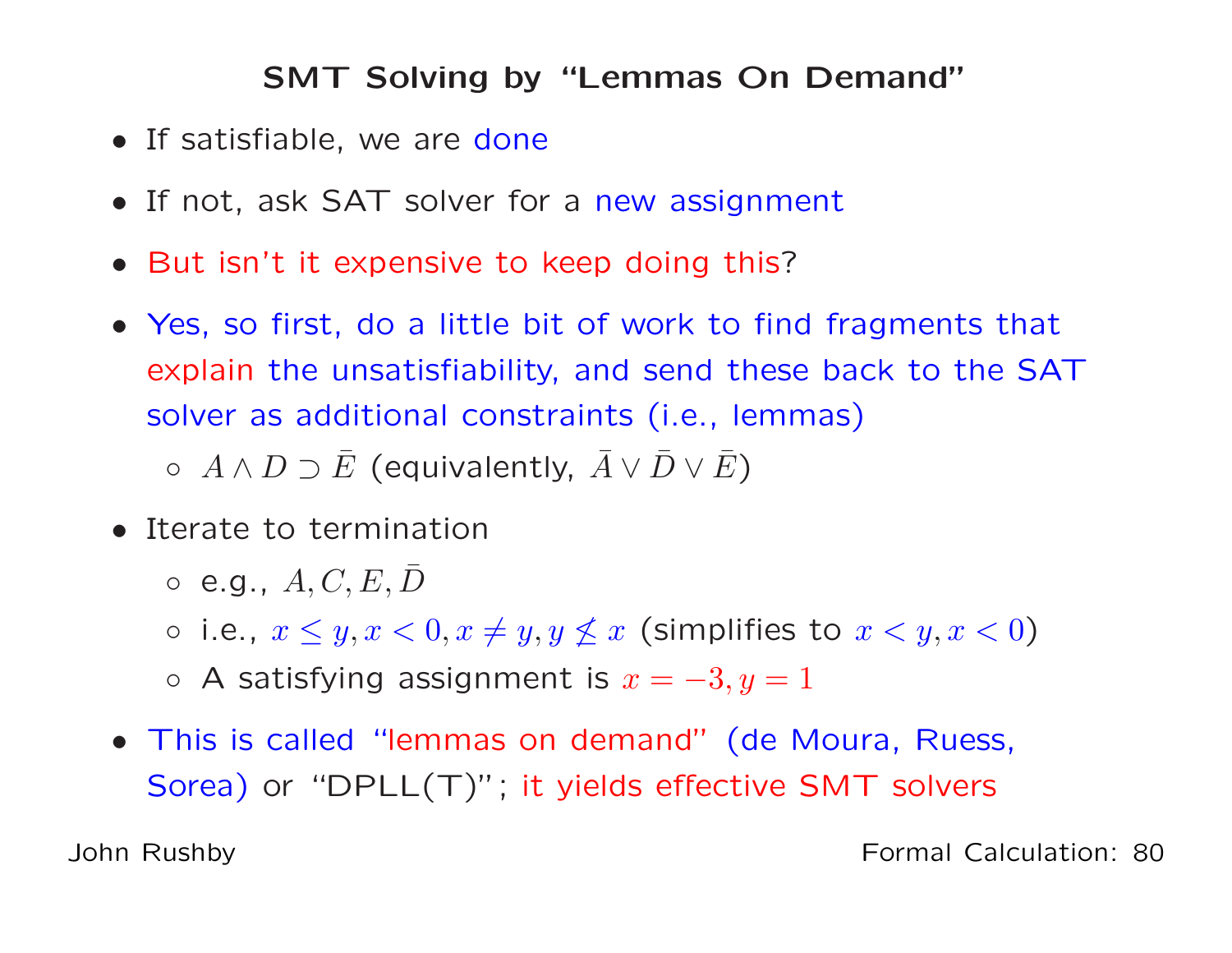### Pros and Cons of Model Checking

- •"Model checking saved the reputation of formal methods"
- But have to be explicit where we may prefer not to be
	- E.g., have to specify the ALU (Arithmetic Logic Unit) when we're really only interested in the pipeline logic
	- But infinite BMC allows use of uninterpreted functions
- Usually have to downscale the model—can be <sup>a</sup> lot of work
- Often good at finding bugs, but what if no bugs detected?
	- Have we achieved verification, or just got too crude <sup>a</sup>model or property?
- Sometimes it's possible to prove that <sup>a</sup> small model is <sup>a</sup> property-preserving abstraction of <sup>a</sup> large, accurate one
- Then not detecting <sup>a</sup> bug is equivalent to verification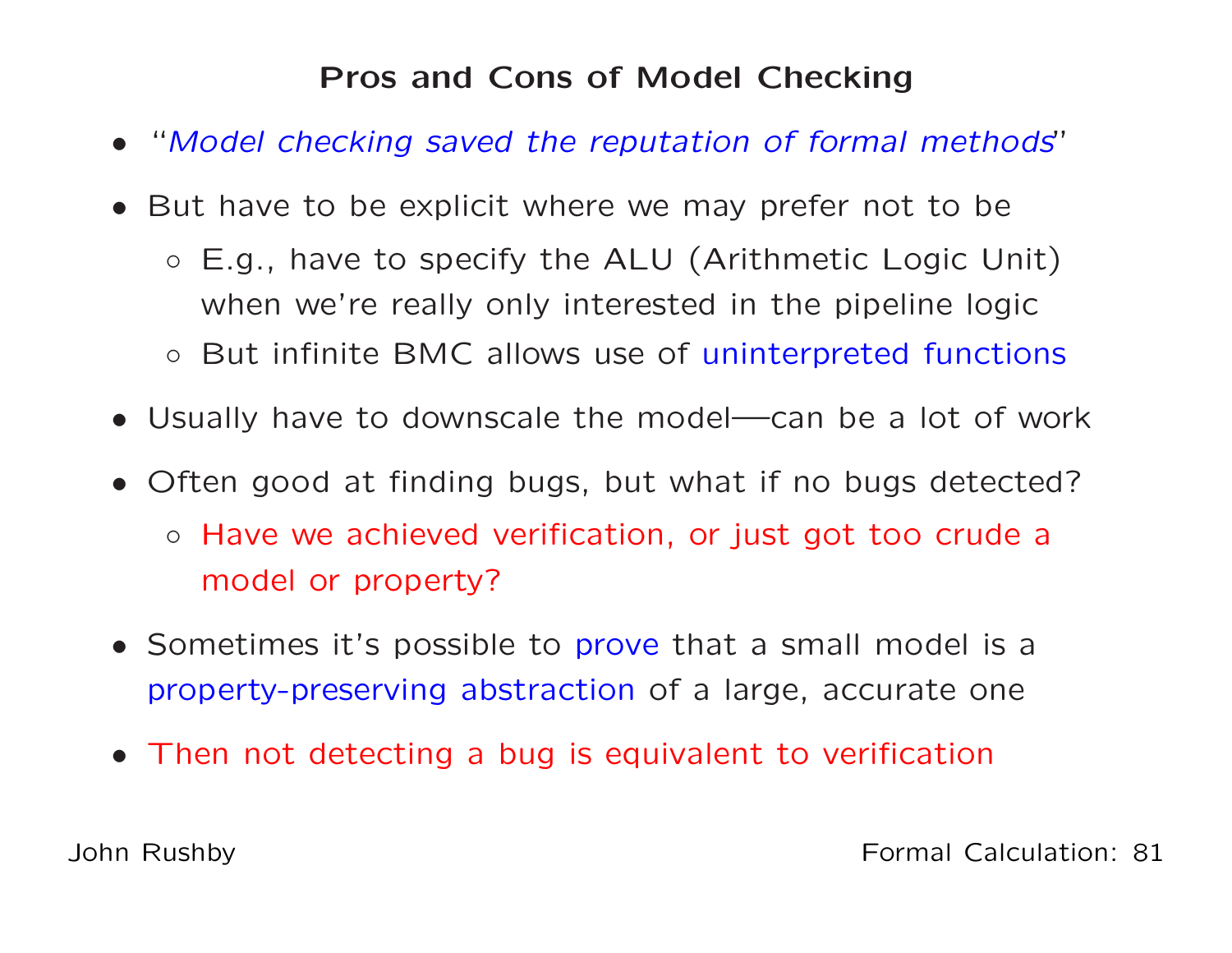Model Checking: An Island



Effort

John Rushby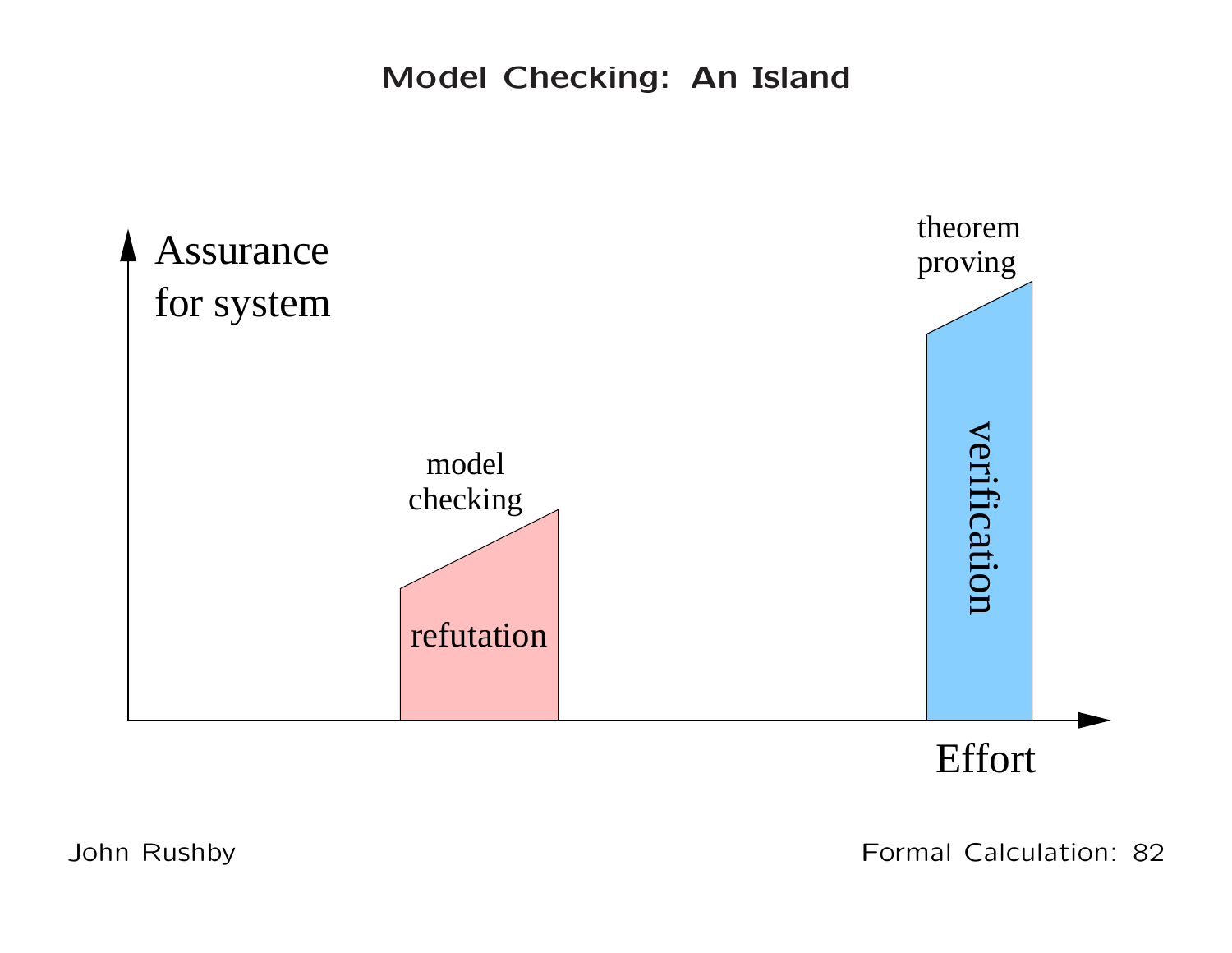### Combining Model Checking and Theorem Proving

- Model checking <sup>a</sup> downscaled instance is <sup>a</sup> useful prelude totheorem proving the general case
- But <sup>a</sup> more interesting combination is to use model checkingas part of <sup>a</sup> proof for the general case
- One approach is to create <sup>a</sup> finite state property-preservingabstraction of the original protocol
	- Theorem proving shows abstraction preserves the property
	- Model checking shows abstraction satisfies the propertyInstead of proving i<mark>ndinv(safe)</mark>, we invoke a model checker to show abs\_system |- G(safe) [LTL]

Can actually do all of this within PVS, because it includes <sup>a</sup>symbolic model checker (for CTL)

- $\circ~$  Built on a decision procedure for finite  $\mu$ -calculus
- $\circ$  We use it to prove  $\text{init}(s) \Rightarrow \text{AG}(\text{safe})(s)$  [CTL]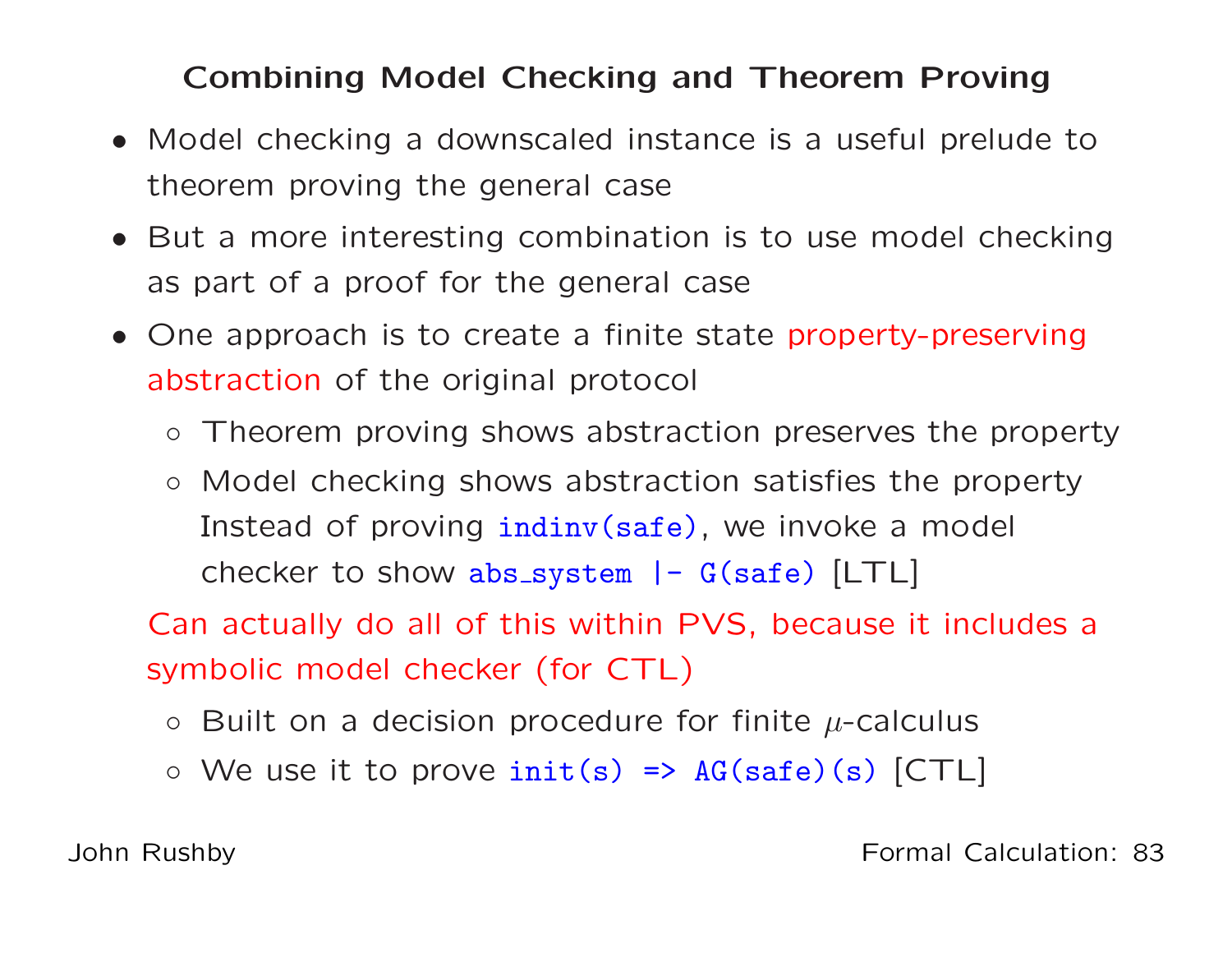#### Conditions for Property-Preserving Abstraction

- Want an abstracted state type abstract\_state
	- And corresponding transition relation a\_trans
	- And initiality predicate a\_init
	- Together with abstracted safety property a\_<mark>saf</mark>e

```
• And an abstraction function abst from state to
  abstract_state, such that following properties hold
init_simulation: THEOREM
  init(s) IMPLIES a_init(abst(s))
trans_simulation: THEOREM
 transitions(pre, post) IMPLIES a_trans(abst(pre), abst(post))
safety_preserved: THEOREM
  a_safe(abst(s)) IMPLIES safe(s)
abs_invariant_ctl: THEOREM % a_safe is invariant
  a_init(as) IMPLIES AG(a_trans, a_safe)(as)
```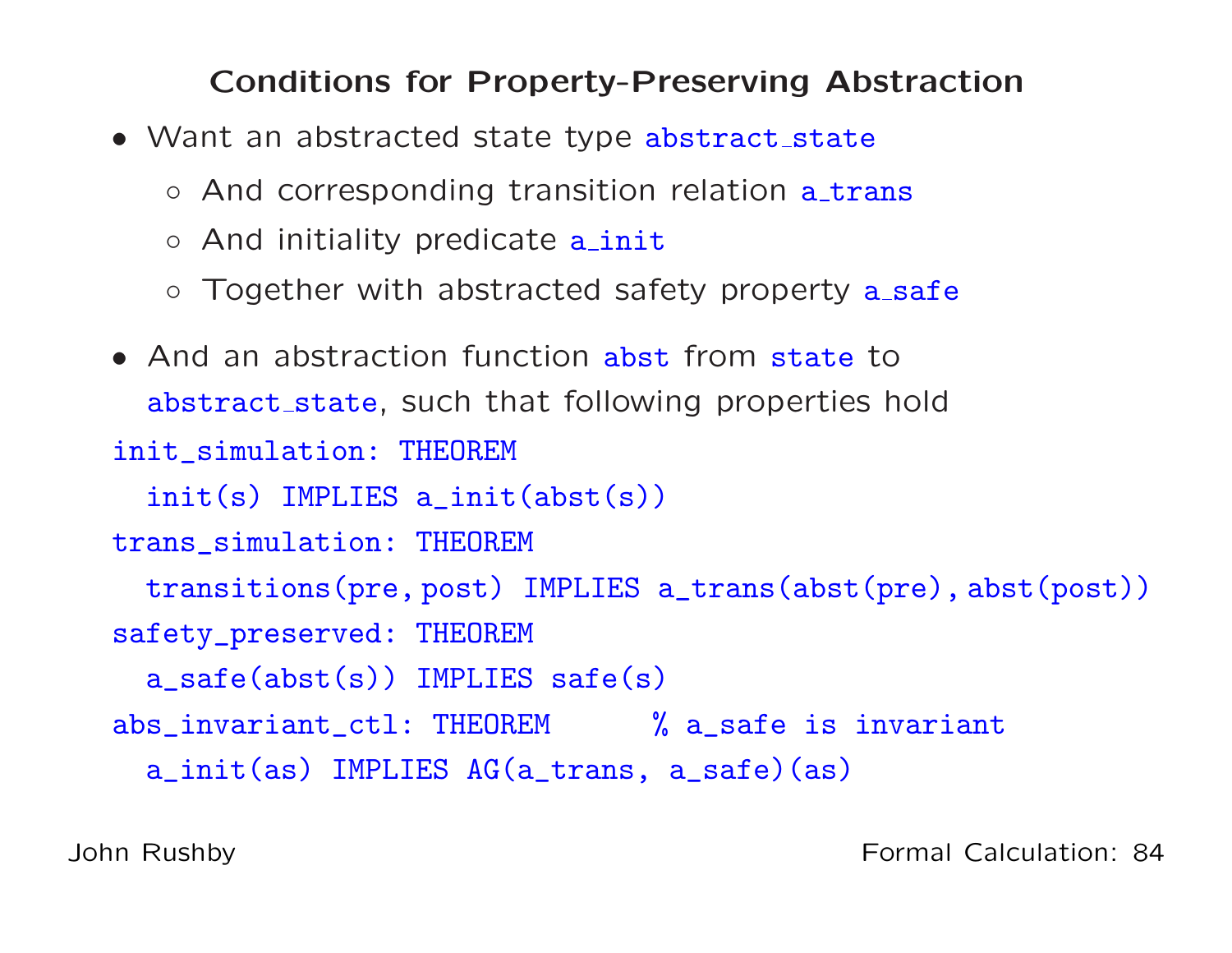### Abstracted Model

- It doesn't matter to the protocol what the actual values of the tickets are
- All that matters is whether or not each of them is zero, andwhether one is less than the other
- We can use Booleans to represent these relations
	- This is called predicate abstraction
- So introduce the abstracted (finite) state typeabstract state: TYPE =

[# pc1, pc2: <sup>p</sup>hase,

 $t1$ <sub>\_</sub>is\_0,  $t2$ <sub>\_</sub>is\_0,  $t1$ <sub>\_</sub>lt\_ $t2$ : bool #]

as, a\_pre, a\_post: VAR abstract\_state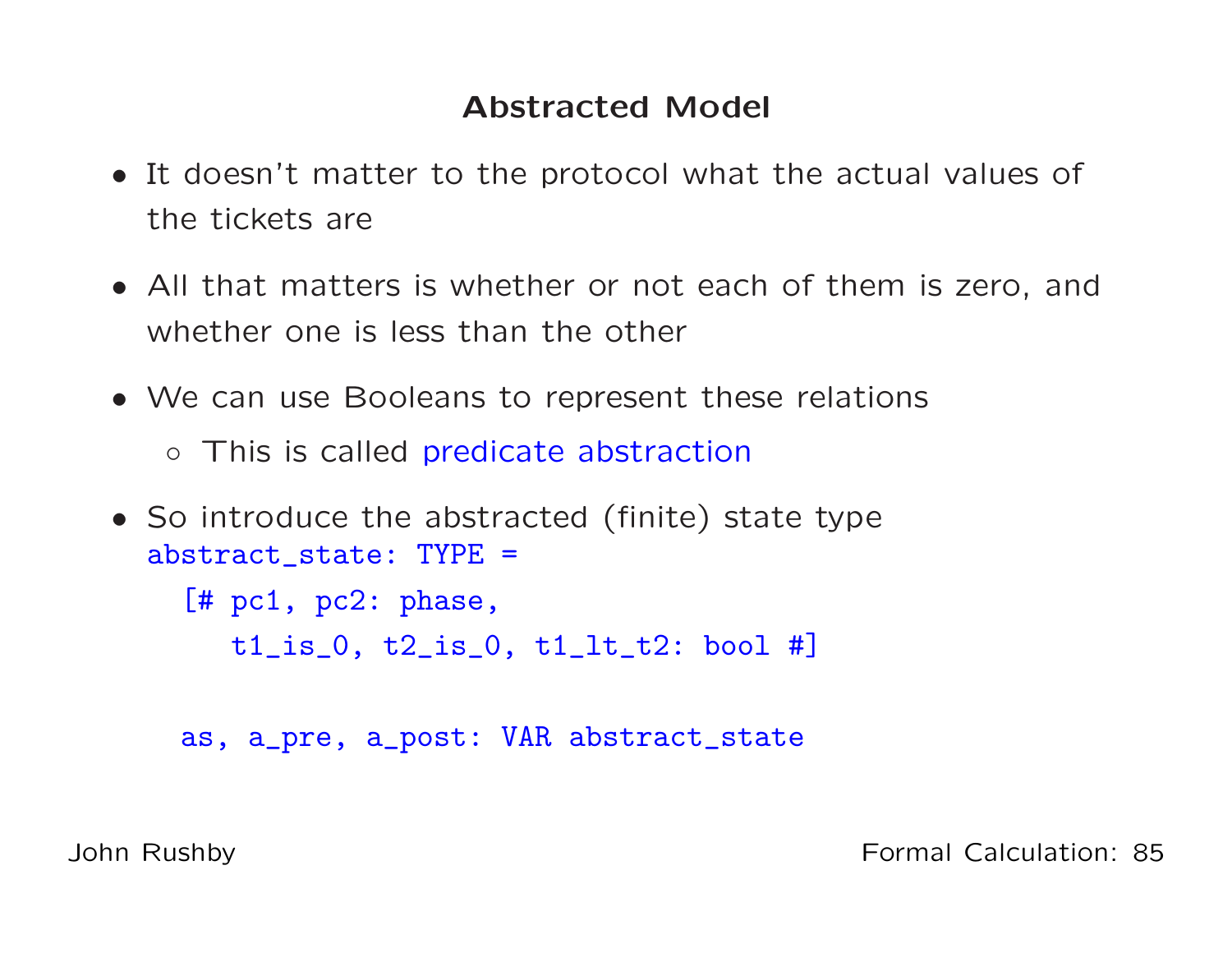# Abstraction FunctionAnd Abstracted Properties in PVS

```
abst(s): abstract_state =
  (\# \text{ pc1} := \text{s} \text{′pc1}, \text{ pc2} := \text{s} \text{′pc2},t1_is_0 := s't1 = 0, t2_is_0 := s't2 = 0,t1_l t_l := s't1 < s't2 #a\_init(as): bool =
   as'pc1 = idle AND as'pc2 = idle
     AND as't1_is_0 AND as't2_is_0
a_safe(as): bool =
   NOT (as 'pc1 = critical AND as 'pc2 = critical)
```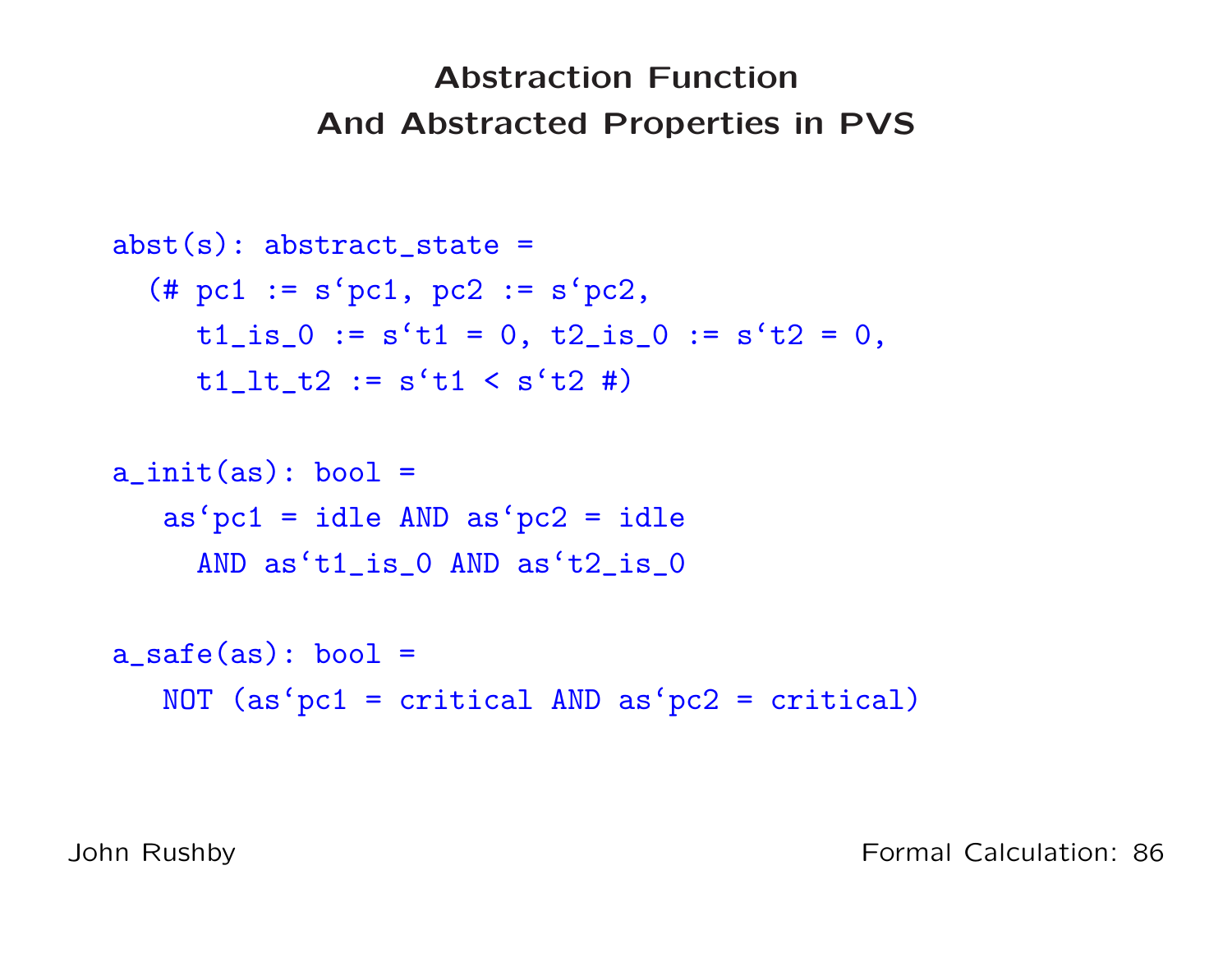```
a_P1_transition(a_pre, a_post): bool =
 IF a_pre'pc1 = idle
   THEN a_{post} = a_{pre} WITH [(t1_is_0) := false,(t1_l_t_t2) := false,(pc1) := tryingELSIF a_{pre}'pc1 = trying
         AND (a_pre't2_is_0 OR a_pre't1_lt_t2)
   THEN a_{post} = a_{pre} WITH [(pc1) := critical]ELSIF a_pre'pc1 = critical
   THEN a_{post} = a_{pre} WITH [(t1_is_0) := true,(t1_l t_t) := NOT a_p t'_l t'_l = ( t_1 t_t t'_l )(pc1) := idle]ELSE a_post = a_pre
ENDIF
```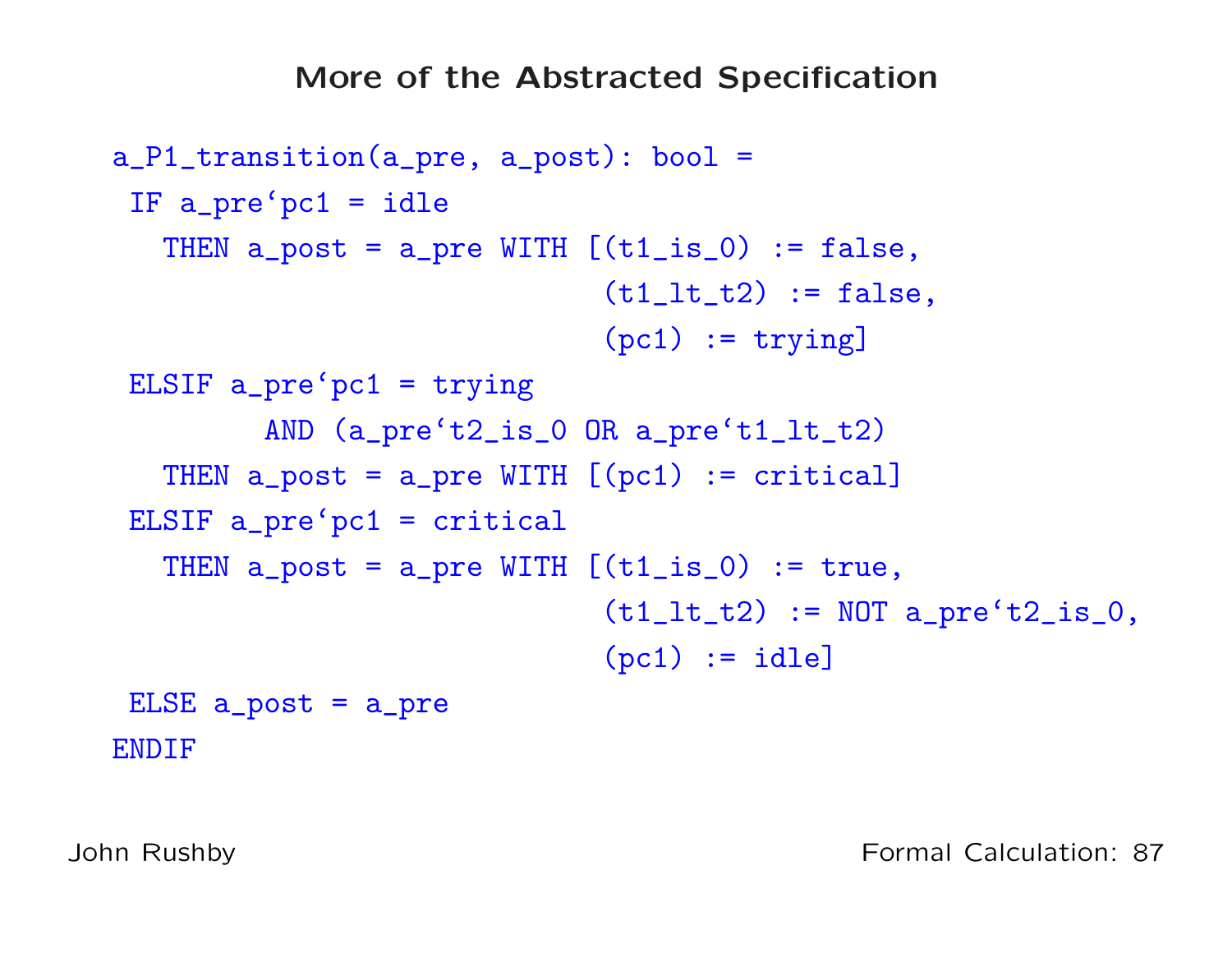```
a_P2_transition(a_pre, a_post): bool =
 IF a_pre'pc2 = idle
   THEN a_{post} = a_{pre} WITH [(t2_is_0) := false,(t1_l_t_t2) := true,
                              (pc2) := tryingELSIF a_{pre}'pc2 = trying
         AND (a_pre't1_is_0 OR NOT a_pre't1_lt_t2)
   THEN a_{post} = a_{pre} WITH [(pc2) := critical]ELSIF a_pre'pc2 = critical
   THEN a\_post = a\_pre WITH [(t2_is_0) := true,(t1_l_t_t2) := false,(pc2) := idle]ELSE a_post = a_pre
ENDIF
```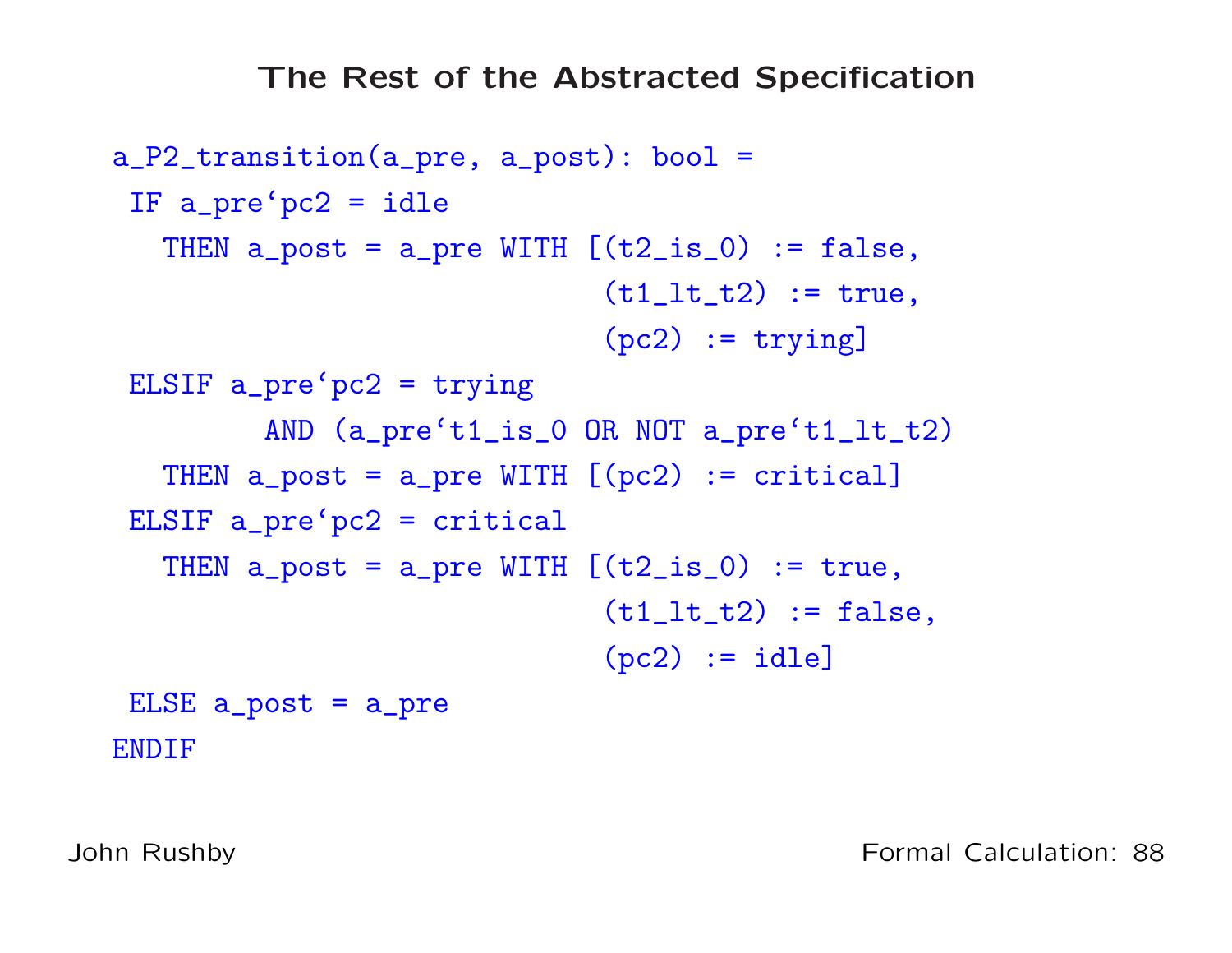### Proofs to Justify The Abstraction

- The conditions init simulation and safety preserve<sup>d</sup> are proved by (GRIND)
- And abs invariant ctl is proved by (MODEL-CHECK)

◦ Or could use sal-smc on the SAL equivalent

• But trans simulation has <sup>2</sup> unproved cases—here's the first trans\_simulation.2.6.1 :

```
[-1] post!1 = pre!1
```
 $\{-2\}$  idle?(pre!1'pc1)

```
|-------
```
 $\{1\}$  critical?(pre!1'pc2)

```
[2] pre!1't1 = 0
```
[3]  $pre!1't1 > pre!1't2$ 

```
\{4\} idle?(pre!1'pc2)
```

```
\{5\}pre!1't1 < pre!1't2
```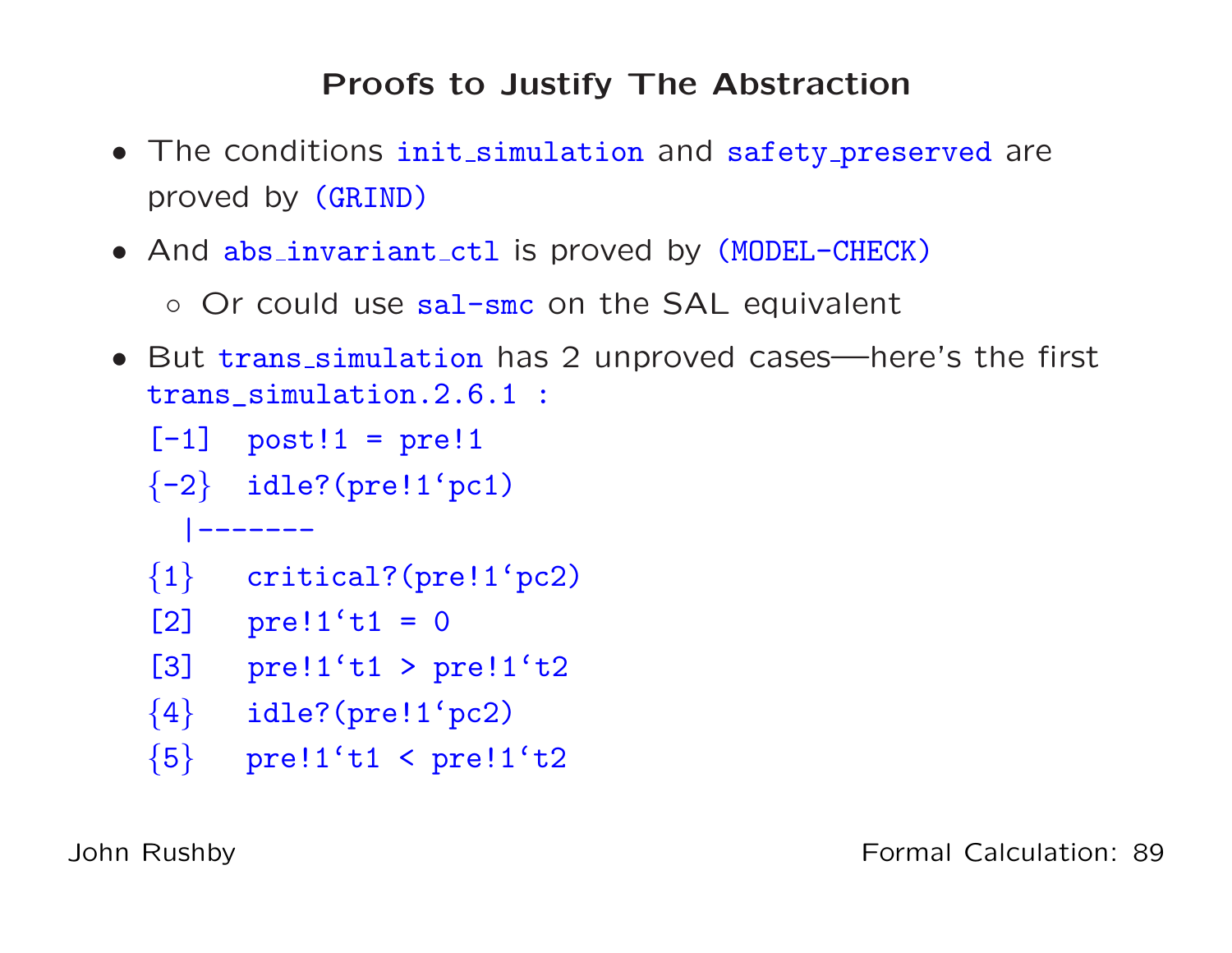### The Problem Justifying The Abstraction

- The problem here is that when the two tickets are equal but nonzero, the concrete protocol drops through to the ELSE case and requires the pre and post states to be the same
- But in the abstracted protocol, this situation can satisfy thecondition for Process <sup>2</sup> to enter its critical section
	- Because NOT a\_pre't1\_lt\_t2 abstracts pre't1 >= pre't2 rather than pre't1 <sup>&</sup>gt; pre't2
- But this situation can never arise, because each ticket is always incremented to be strictly greater than the other
- We can prove this as an invariant  $not_eq(s)$ : bool =  $s't1 = s't2$  =>  $s't1 = 0$

```
extra: LEMMA indinv(not_eq)
```
• This is proved with (GRIND)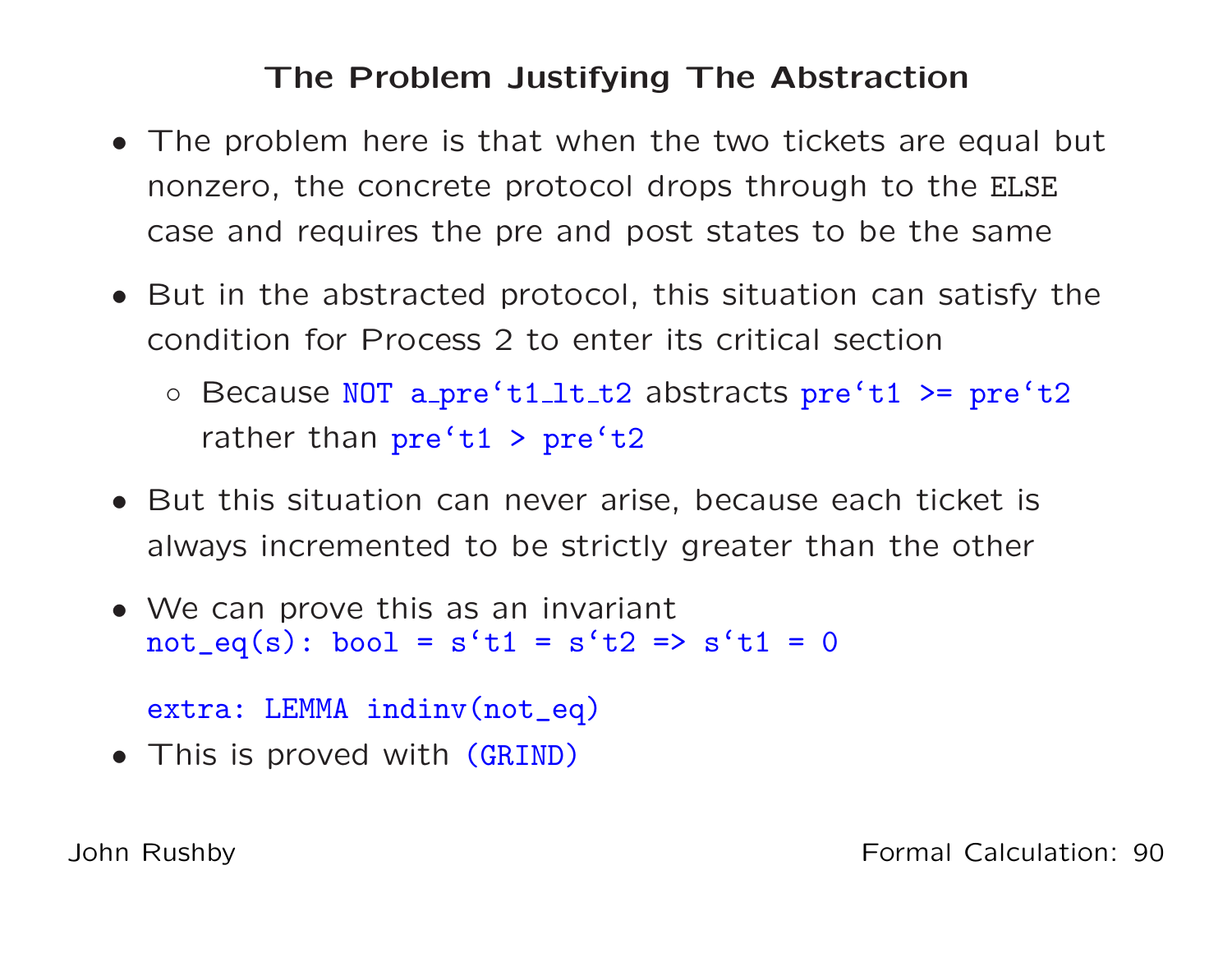## <sup>A</sup> Justification of the Abstraction

• <sup>A</sup> stronger version of the simulation property allows us to use<sup>a</sup> known invariant to establish it strong\_trans\_simulation: THEOREM indinv(not\_eq)AND not\_eq(pre) AND not\_eq(post) AND transitions(pre, post) IMPLIES a\_trans(abst(pre), abst(post)) • This is proved by (SKOSIMP)(EXPAND "transitions") (GROUND)(("1" (EXPAND "P1\_transition") (APPLY (THEN (GROUND) (GRIND)))) ("2" (EXPAND "P2\_transition") (APPLY (THEN (GROUND) (GRIND)))))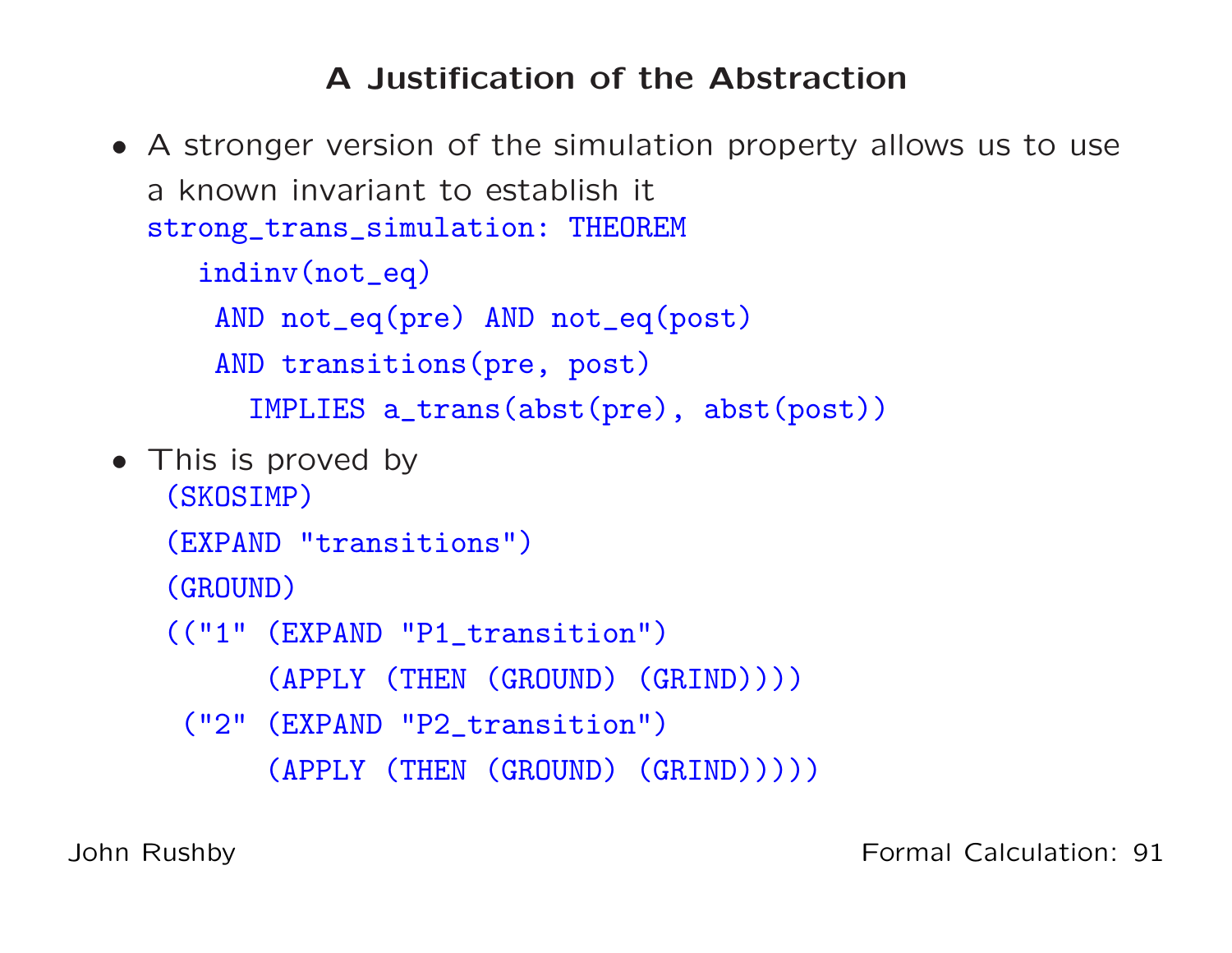### Pros and Cons of Manually-Constructed Abstractions

- Justifying the abstraction is usually almost as hard as provingthe property directly
- And generally requires auxiliary invariants
- Bounded retransmission protocol required <sup>45</sup> of the original 57 invariants to justify an abstraction
- But there's the germ of an idea here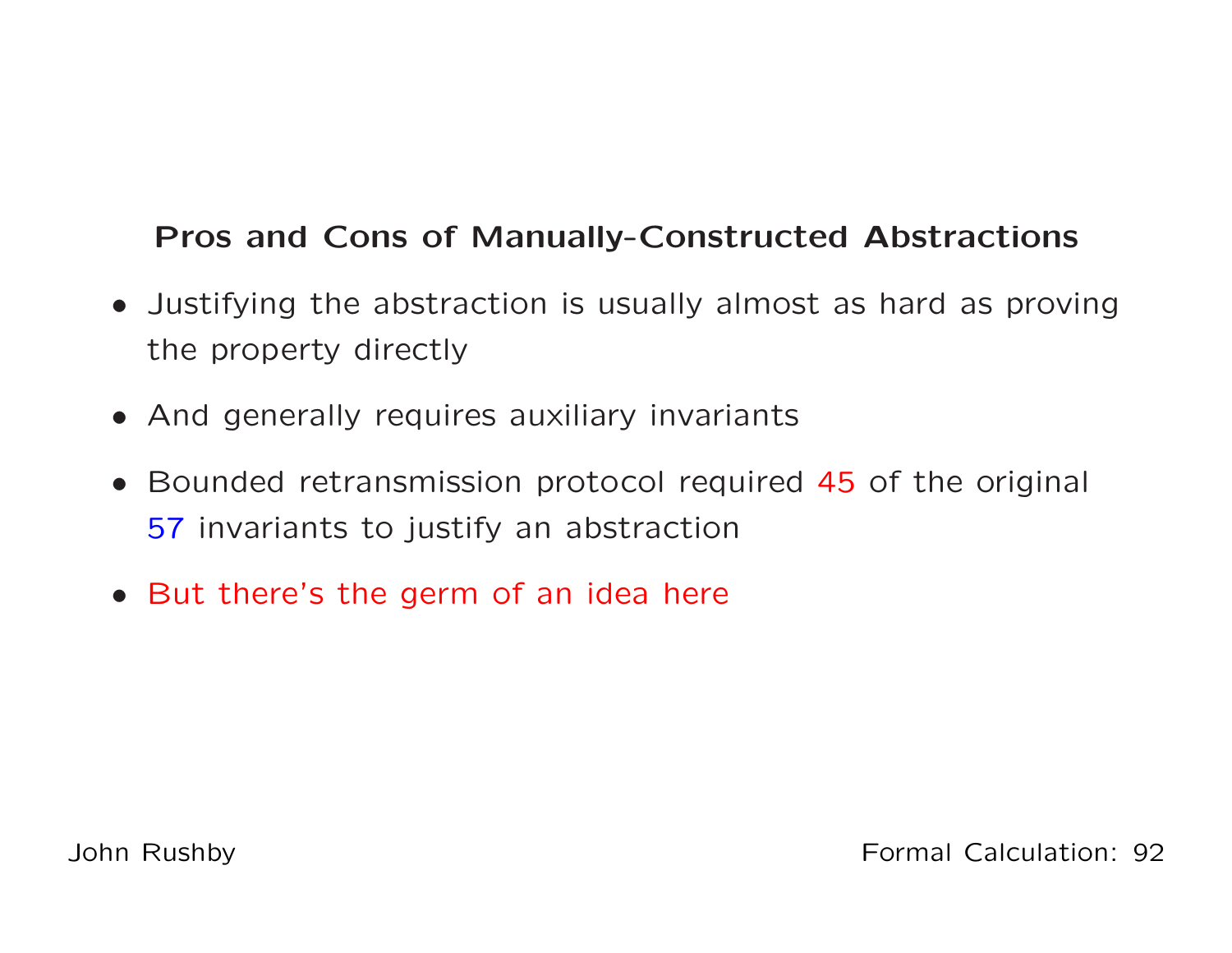#### Abstraction Is The Bridge

 Between Deductive and Algorithmic MethodsAnd Between Refutation and Verification



John Rushby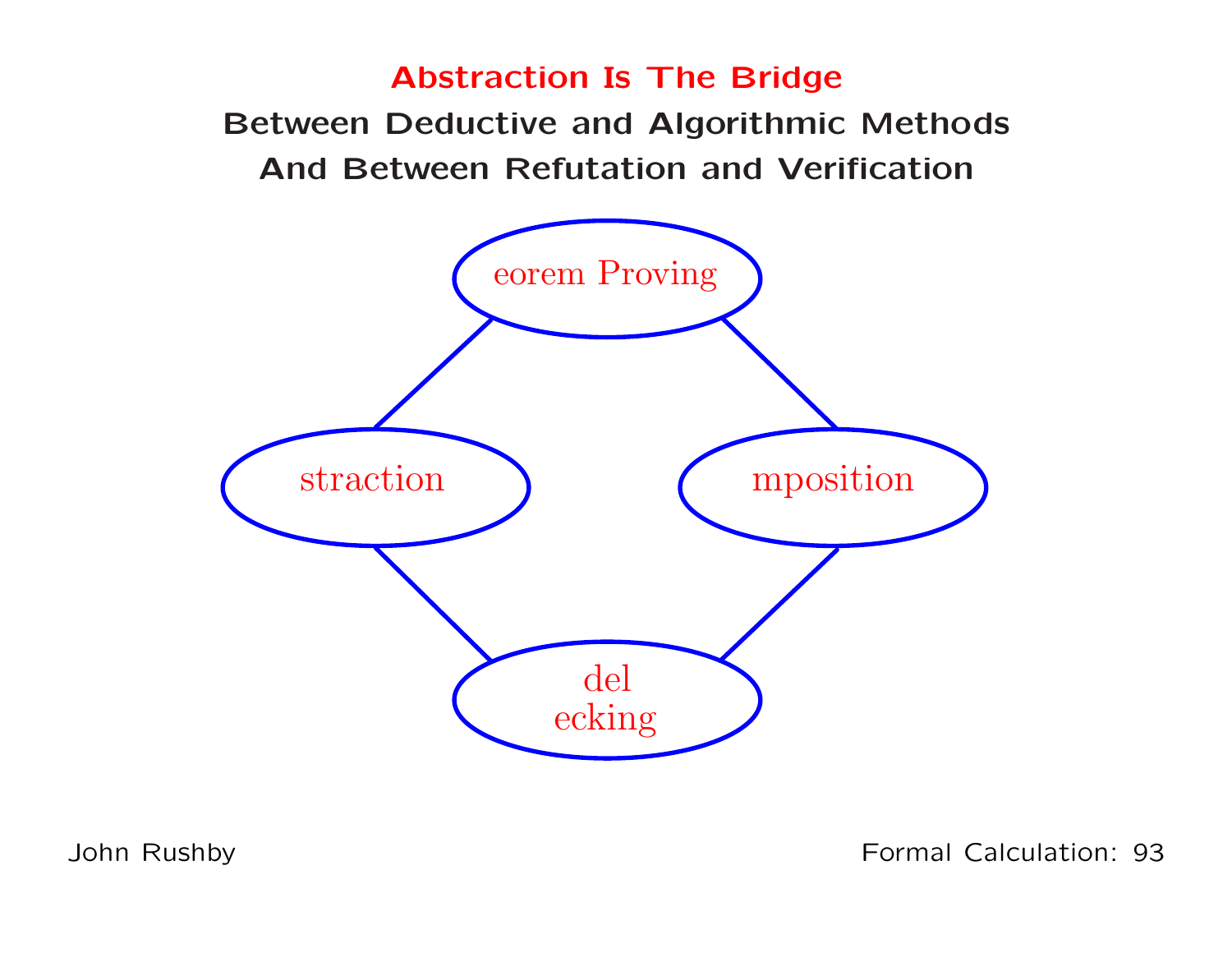#### Failure-Tolerant Theorem Proving

- Model checking is based on search
- Safe to do because the search space is bounded, and efficient because we know its structure
- Verification systems (theorem provers aimed at verification) tend to avoid search at the top level
	- Too big <sup>a</sup> space to search, too little known about it
	- When they do search, they have to rely on heuristics
	- Which often fail
- Classical verification poses correctness as one "big theorem"
	- So failure to prove it (when true) is catastrophic
- Instead, let's try "failure-tolerant" theorem proving
	- Prove lots of small theorems instead of one big one
	- In <sup>a</sup> context where some failures can be tolerated

John Rushby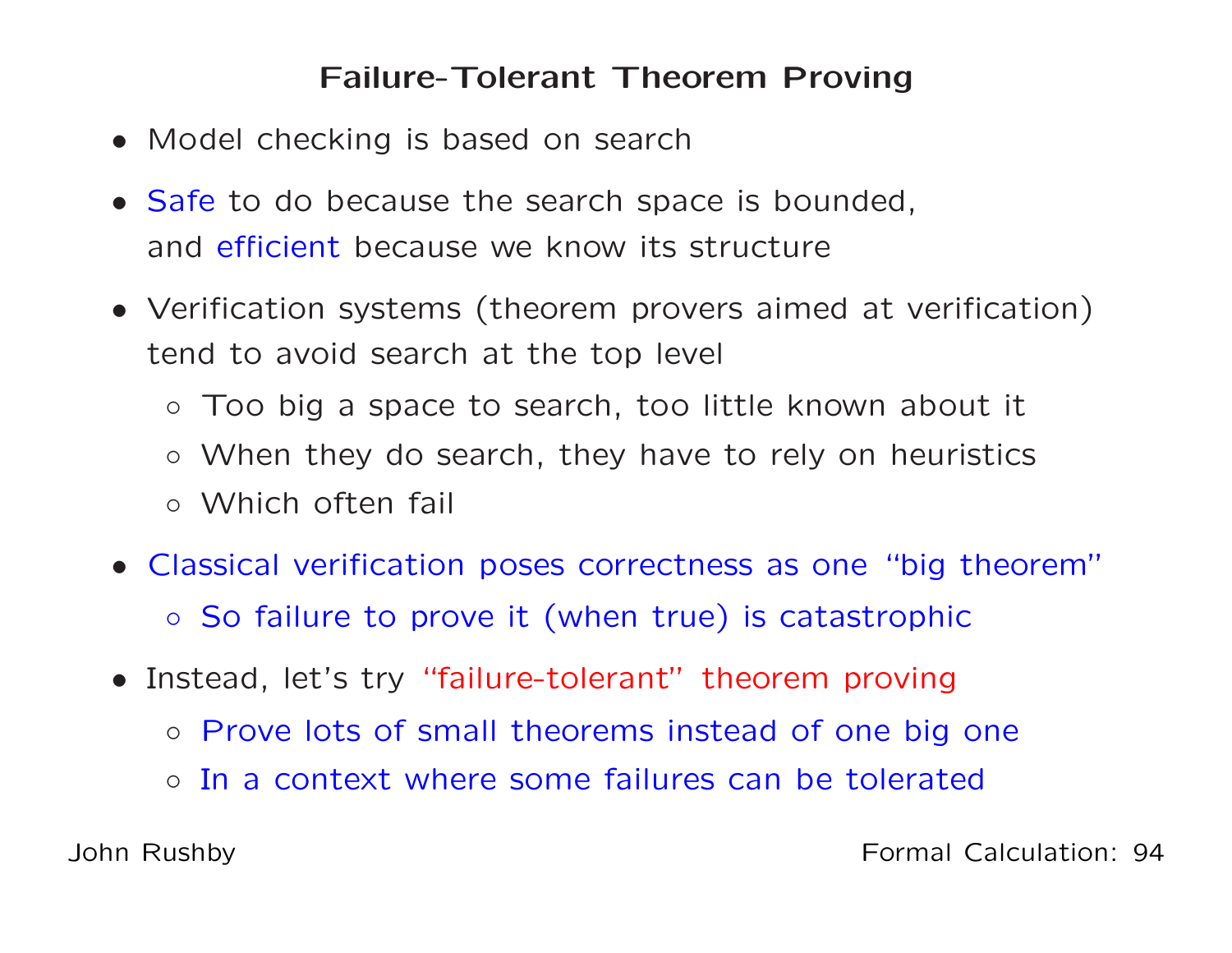Contexts for Failure-Tolerant Theorem Proving

- Extended static checking (see later)
- Property preserving abstractions
	- Instead of justifying an abstraction,
	- Use deduction to calculate it
- Given a transition relation  $G$  on  $S$  and property  $P$ , a property-preserving abstraction yields a transition relation  $\hat{G}$ on  $\hat{S}$  and property  $\hat{P}$  such that

$$
\hat{G} \models \hat{P} \Rightarrow G \models P
$$

Where  $\hat{G}$  and  $\hat{P}$  that are simple to analyze (e.g., finite state)

- <sup>A</sup> good abstraction typically (for safety properties) introduces nondeterminism while preserving the property
- Note that abstraction is not the inverse of refinement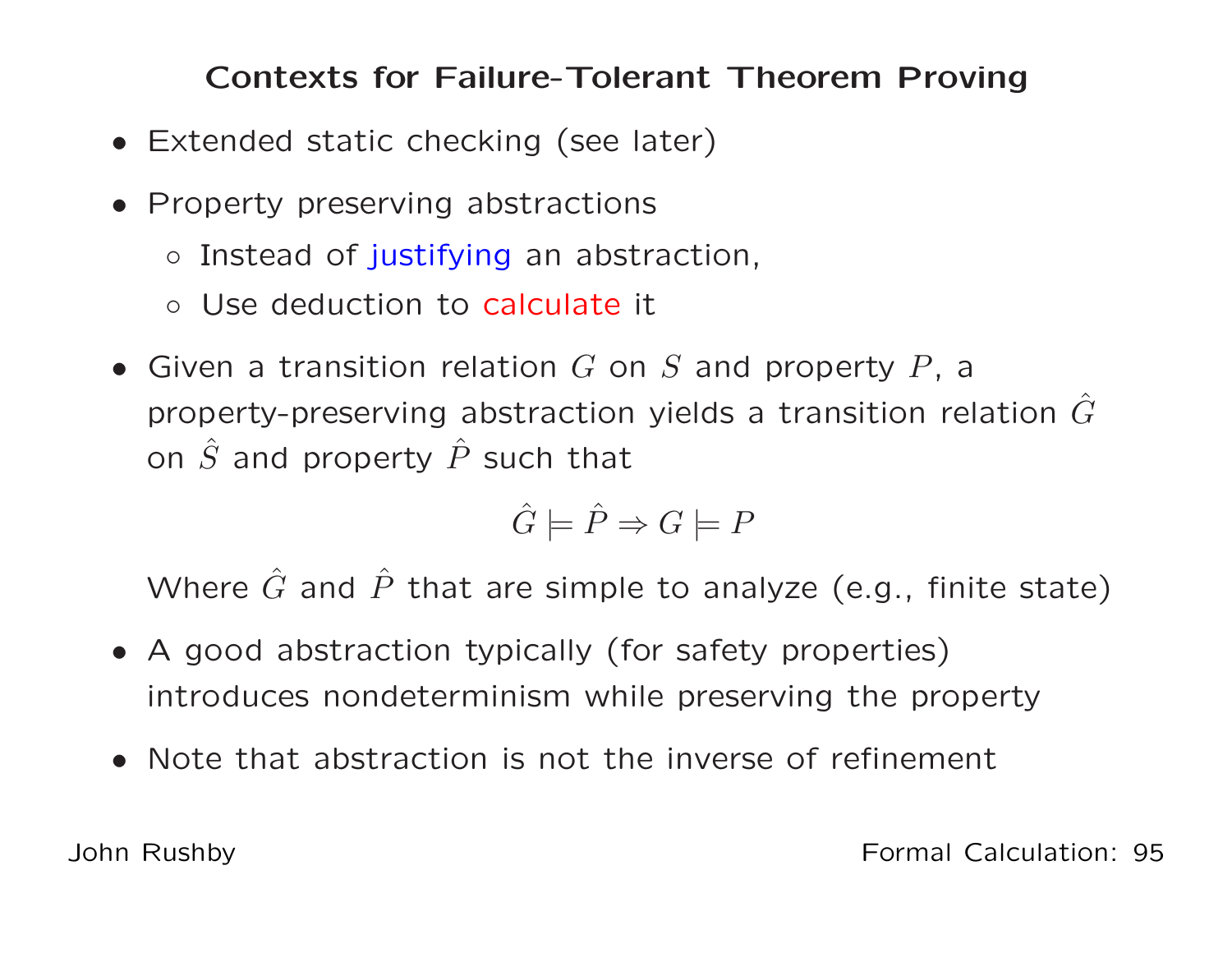#### Calculating an Abstraction

- We need to figure out if we need <sup>a</sup> transition between anypair of abstract states
- Given abstraction function  $\phi : [S \rightarrow \hat{S}]$  we have

 $\hat{G}(\hat{s}_1, \hat{s}_2) \Leftrightarrow \exists s_1, s_2 : \hat{s}_1 = \phi(s_1) \wedge \hat{s}_2 = \phi(s_2) \wedge G(s_1, s_2)$ 

- We'll use highly automated theorem proving on theseformulas: include transition iff the formula is proved
	- There's <sup>a</sup> chance we may fail to prove true formulas
	- This will produce unsound abstractions
- So turn the problem around and calculate when we don't need <sup>a</sup> transition: omit transition iff the formula is proved $\neg \hat{G}(\hat{s}_1, \hat{s}_2) \Leftrightarrow \vdash \forall s_1, s_2: \hat{s}_1 \neq \phi(s_1) \vee \hat{s}_2 \neq \phi(s_2) \vee \neg G(s_1, s_2)$
- Now theorem-proving failure affects accuracy, not soundness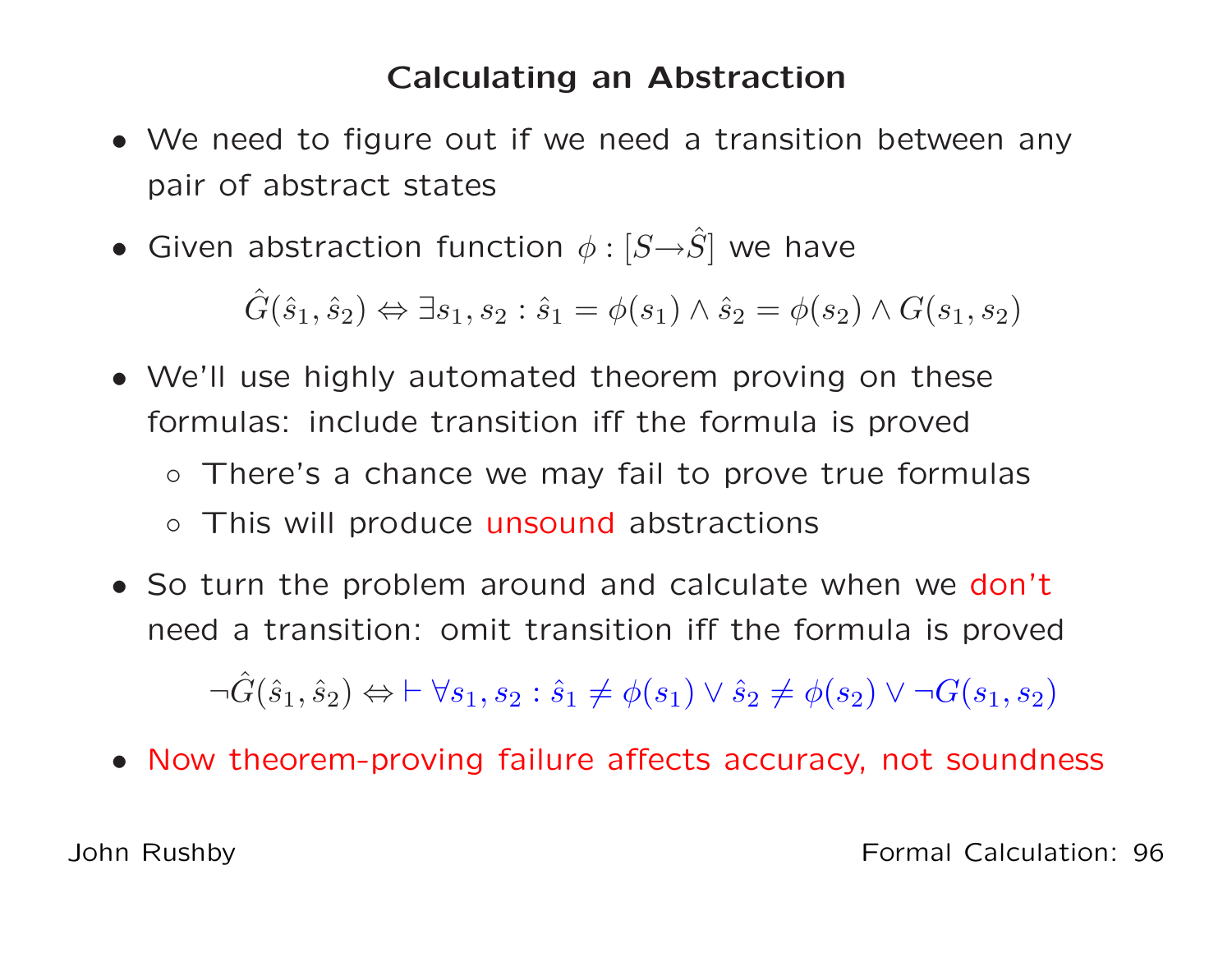### Automated Abstraction

- The method described is automated in InVeSt
	- An adjunct to PVS developed in conjunction with Verimag
- A different method (due to Saïdi and Shankar) is implemented in PVS
	- Exponentially more efficient
- The abstraction is specified in the proof command by givingthe concrete function or predicate that defines the value of each abstract state variable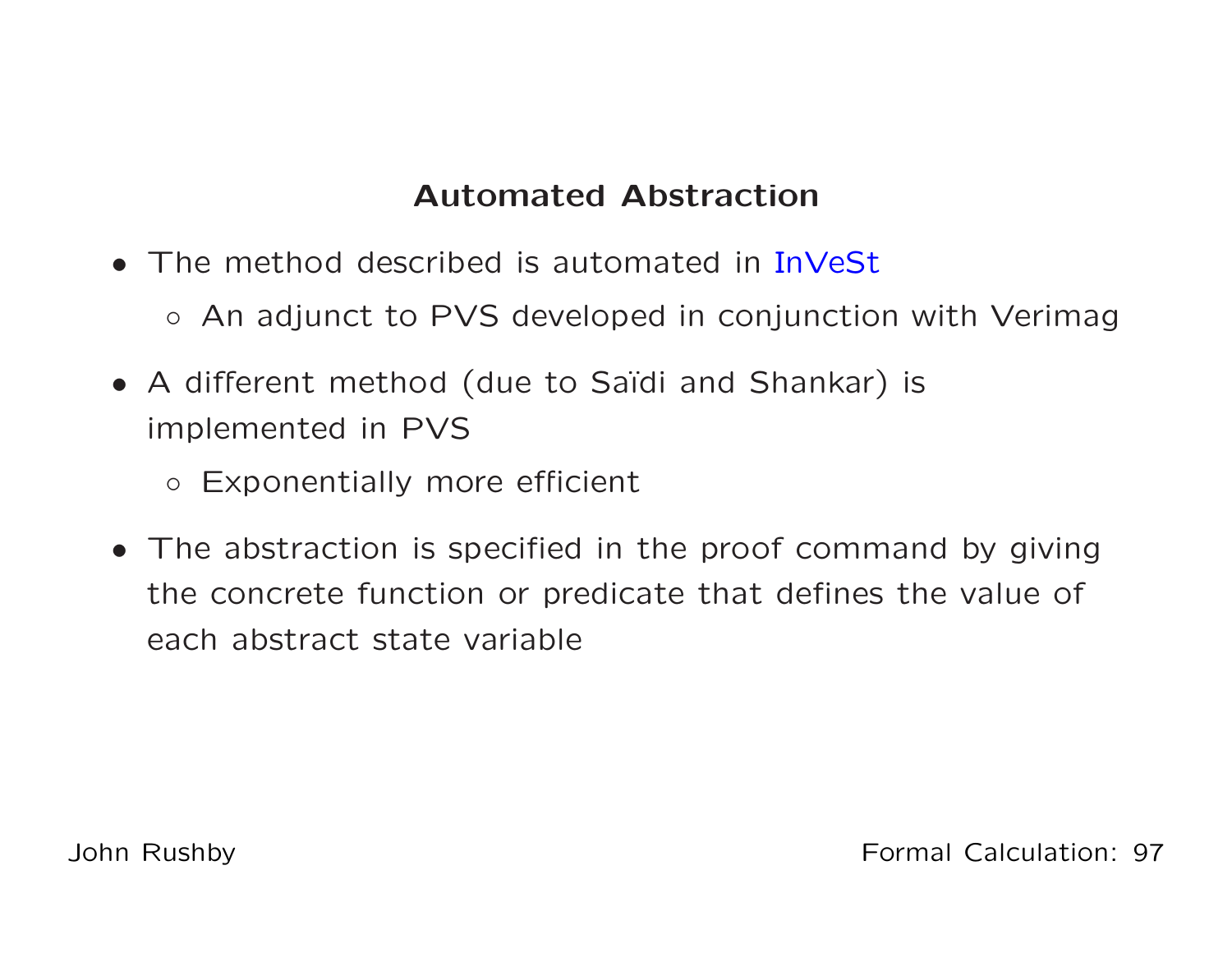#### Automated Abstraction in PVS

• auto\_abstract: THEOREM

init(s) IMPLIES AG(transitions, safe)(s)

- This is proved by (abstract-and-mc "state" "abstract\_state"  $(("t1_is_0" "lambda (s): s't1=0")$ ("t2\_is\_0" "lambda (s): <sup>s</sup>'t2=0")  $('t1_1t_t2" 'lambda (s): s't1 < s't2"))$
- Now let's see this work in practice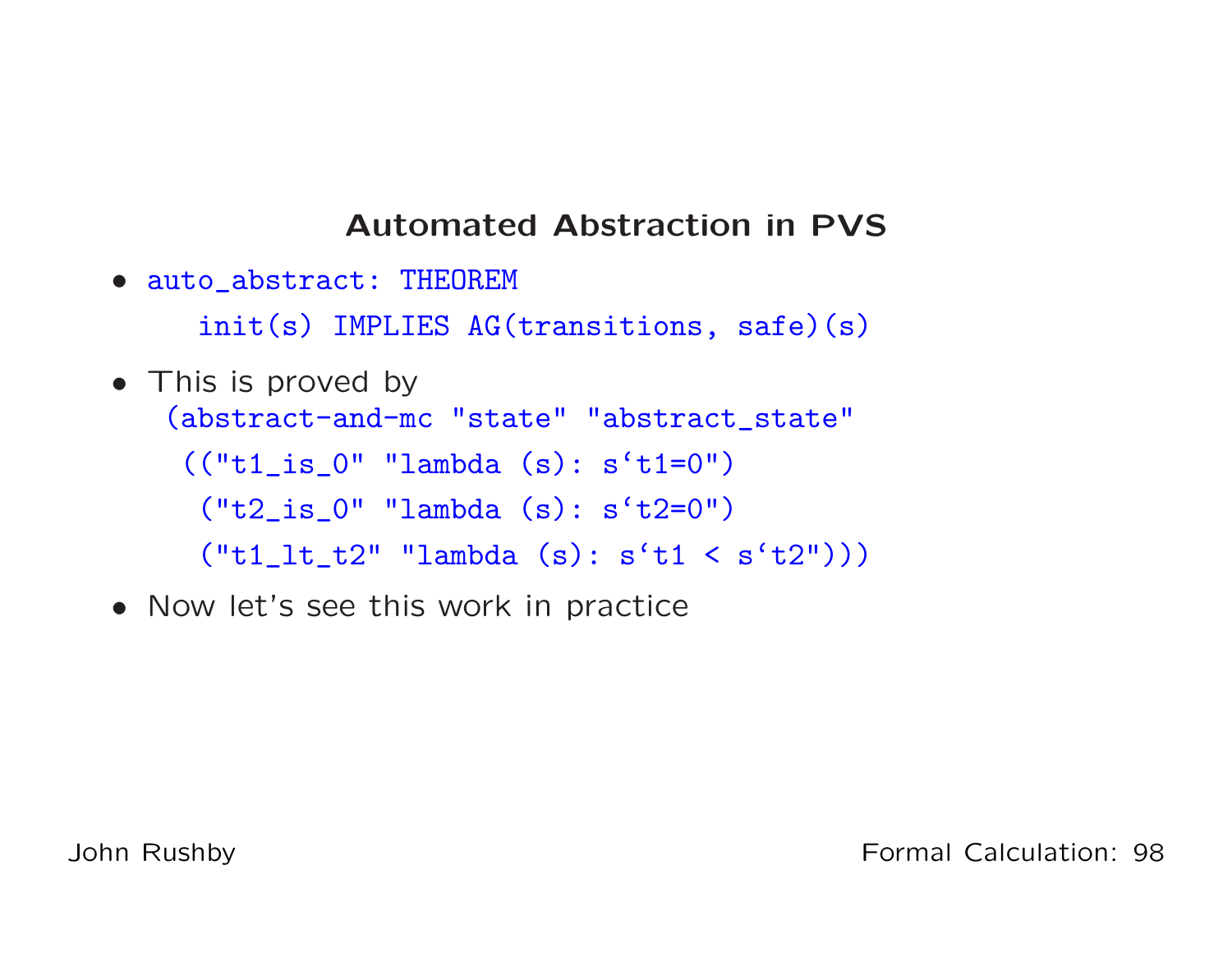## Other Kinds of Abstraction

- We've seen predicate abstraction [Graf and Saïdi]
- I'll briefly sketch data abstraction and hybrid abstraction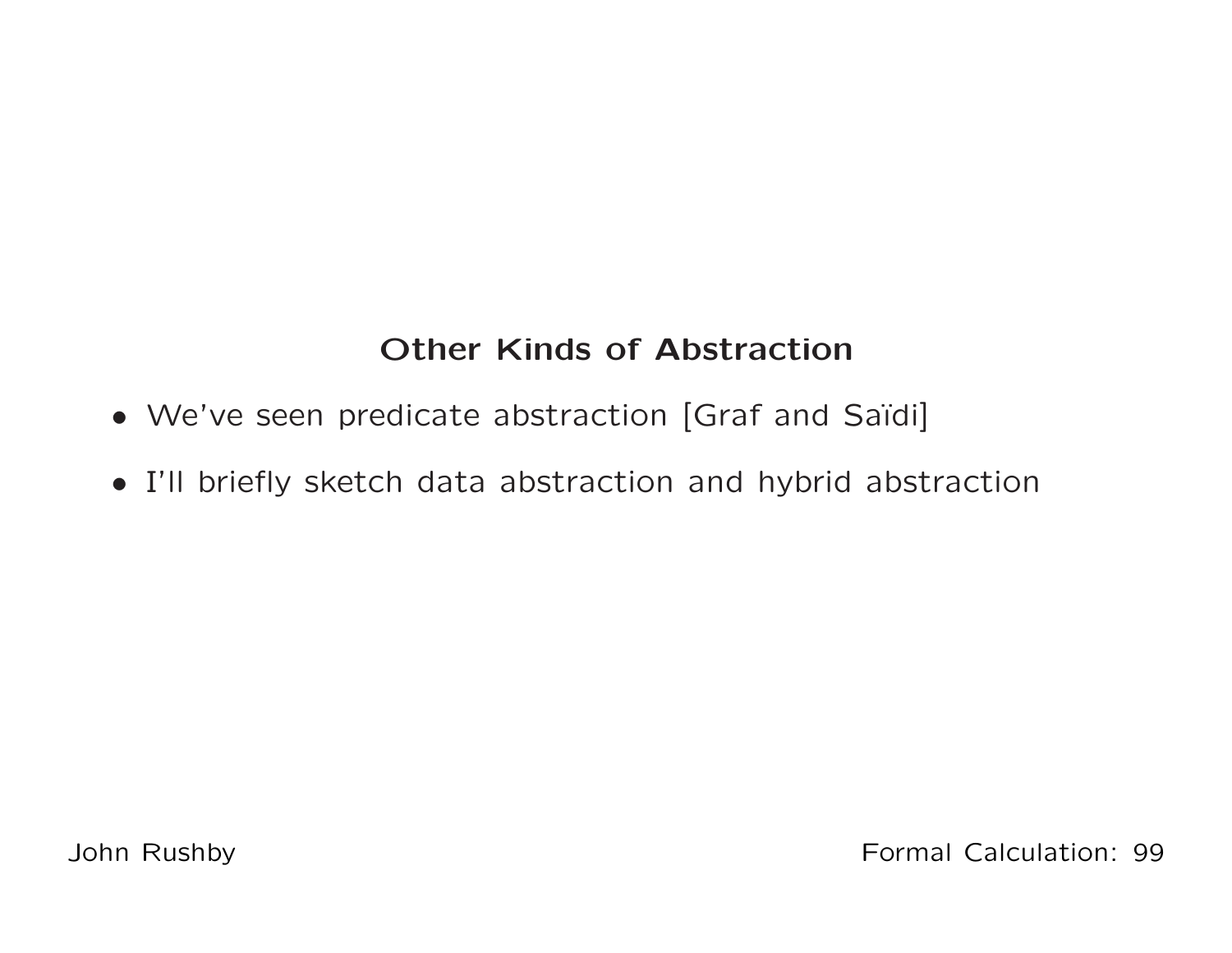### Data Abstraction [Cousot & Cousot]

- Replace concrete variable  $x$  over datatype  $C$  by an abstract variable  $x'$  over datatype  $A$  through a mapping  $h: [C \rightarrow A]$
- Examples: Parity,  $mod\ N$ , zero-nonzero, intervals, cardinalities,  $\{0,~1,~$  many $\},~$  {empty, nonempty}
- Syntactically replace functions  $f$  on  $C$  by abstracted functions  $\hat{f}$  on  $A$
- $\bullet$  Given  $f : [C {\rightarrow} C]$ , construct  $\hat{f} : [A {\rightarrow} set[A]]$ : (observe how data abstraction introduces nondeterminism)

$$
b \in \hat{f}(a) \Leftrightarrow \exists x : a = h(x) \land b = h(f(x))
$$

$$
b \notin \hat{f}(a) \Leftrightarrow \ \vdash \forall x : a = h(x) \Rightarrow b \neq h(f(x))
$$

• Theorem-proving failure affects accuracy, not soundness

John Rushby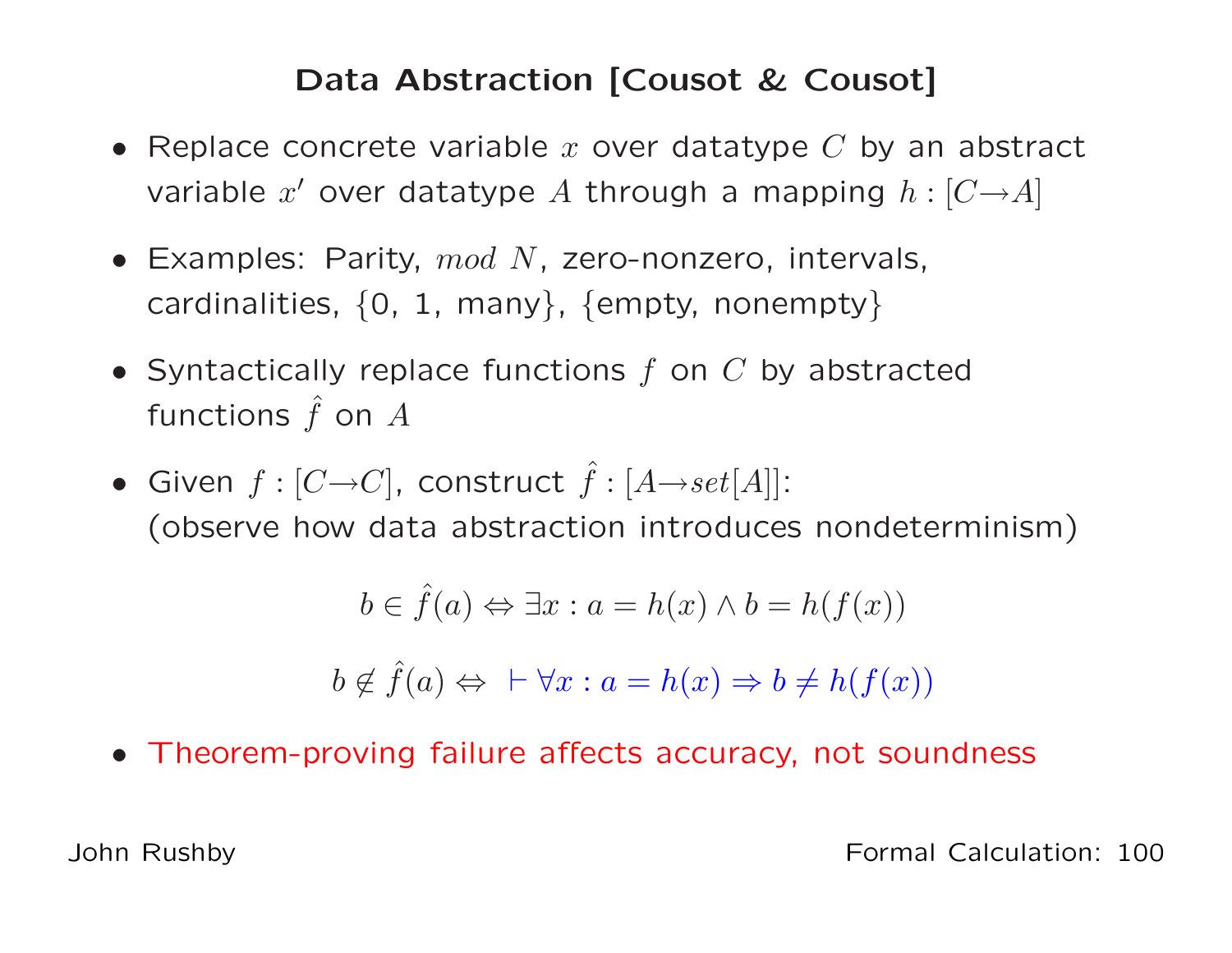### Data Abstraction Example

Replace natural numbers by  $\{0,~1,~$ many $\}$ 

Calculate behavior of subtraction on  $\{0,~1,~$ many $\}$ 

|      |                     | many                                            |
|------|---------------------|-------------------------------------------------|
|      |                     |                                                 |
|      |                     |                                                 |
| many | $\left \max\right $ | $\{1, \text{many}\}\mid \{0, 1, \text{many}\}\$ |

$$
0 \notin (many - 1)
$$
 iff  $\forall x \in \{2, 3, 4, ...\} : x - 1 \neq 0$ 

John Rushby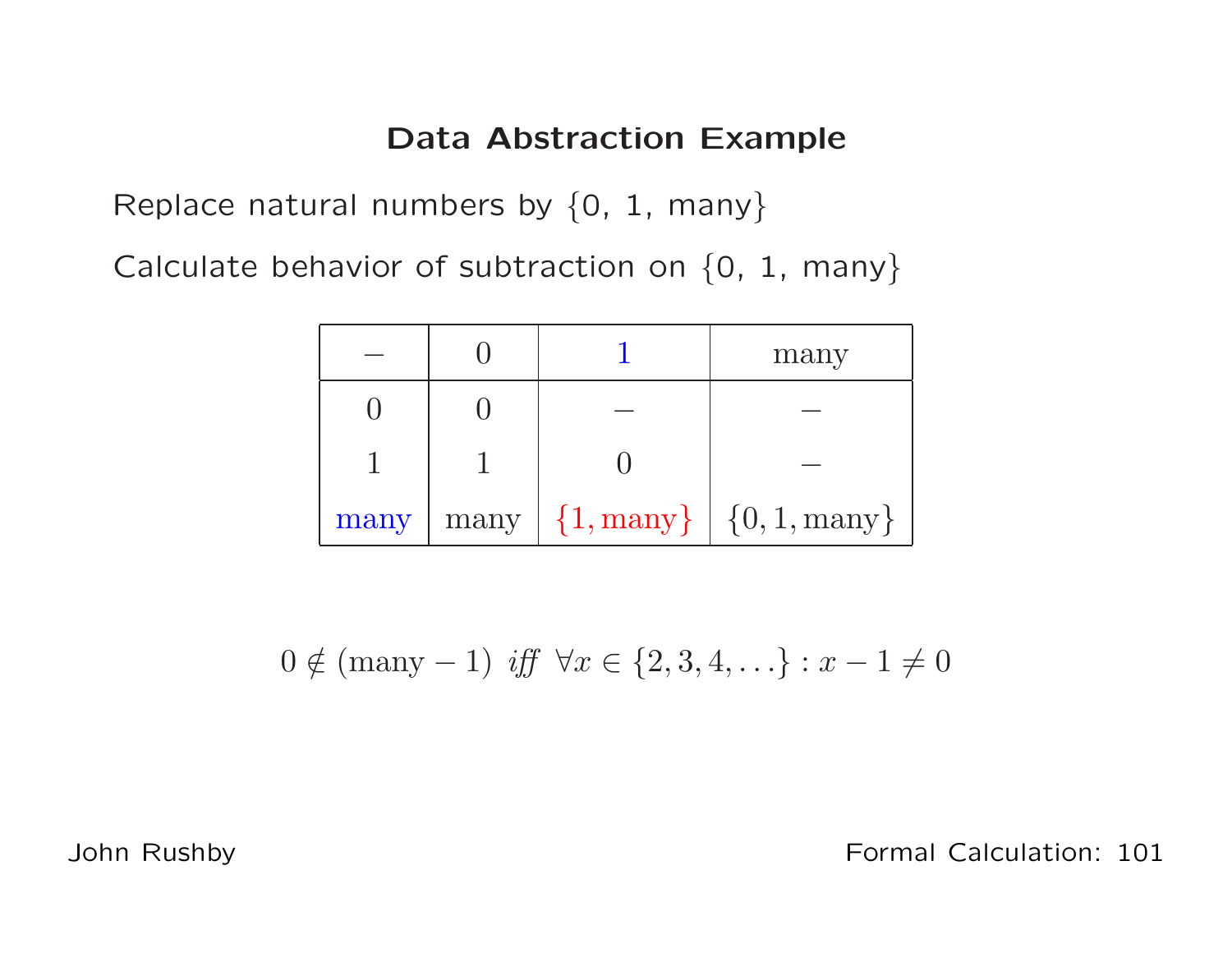### Data Abstraction for Matlab (Hybrid Systems)



Mixed continuous/discrete (i.e., hybrid) system

John Rushby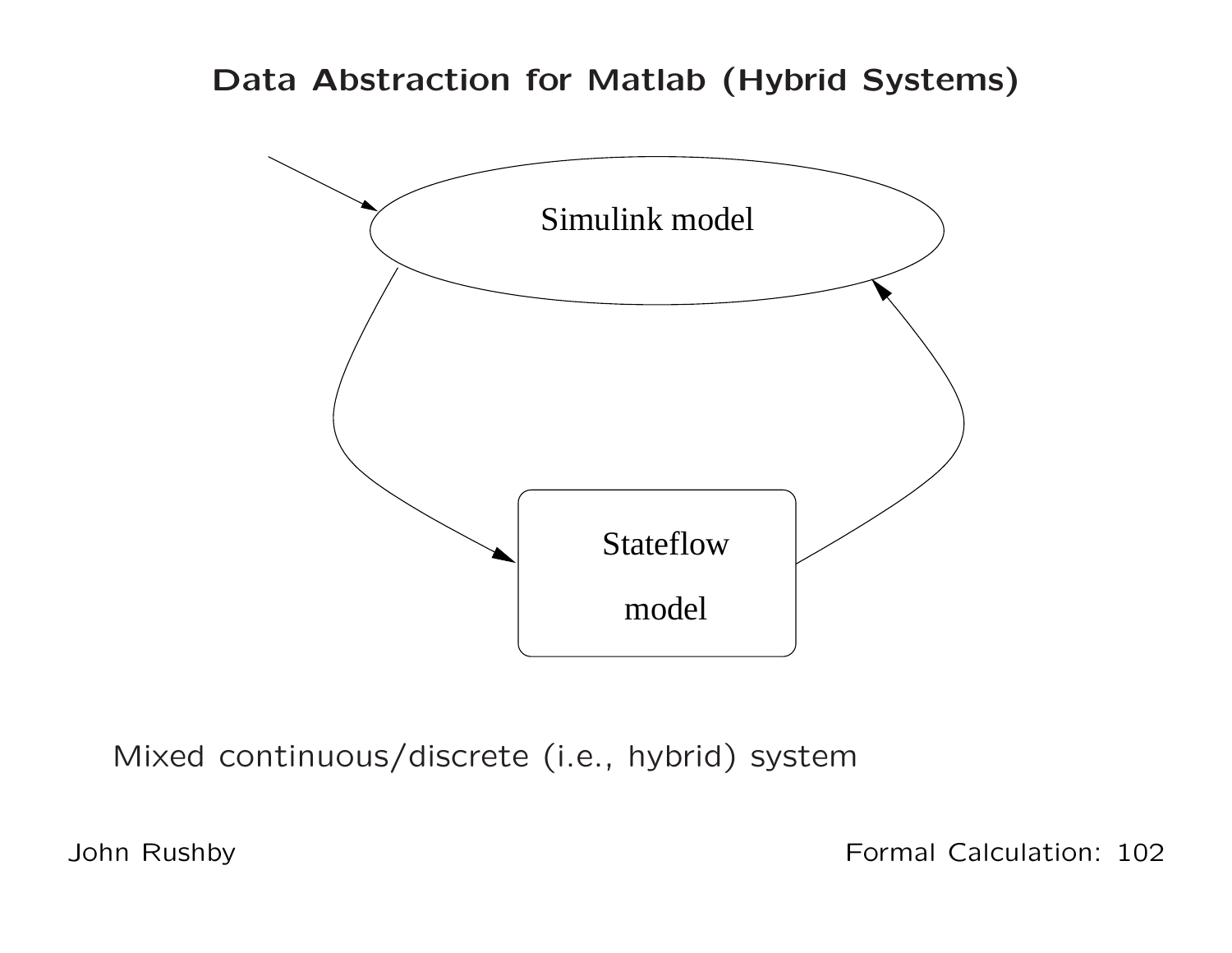#### Simulate One Trajectory at <sup>a</sup> Time



Just like testing: when have you done enough?

John Rushby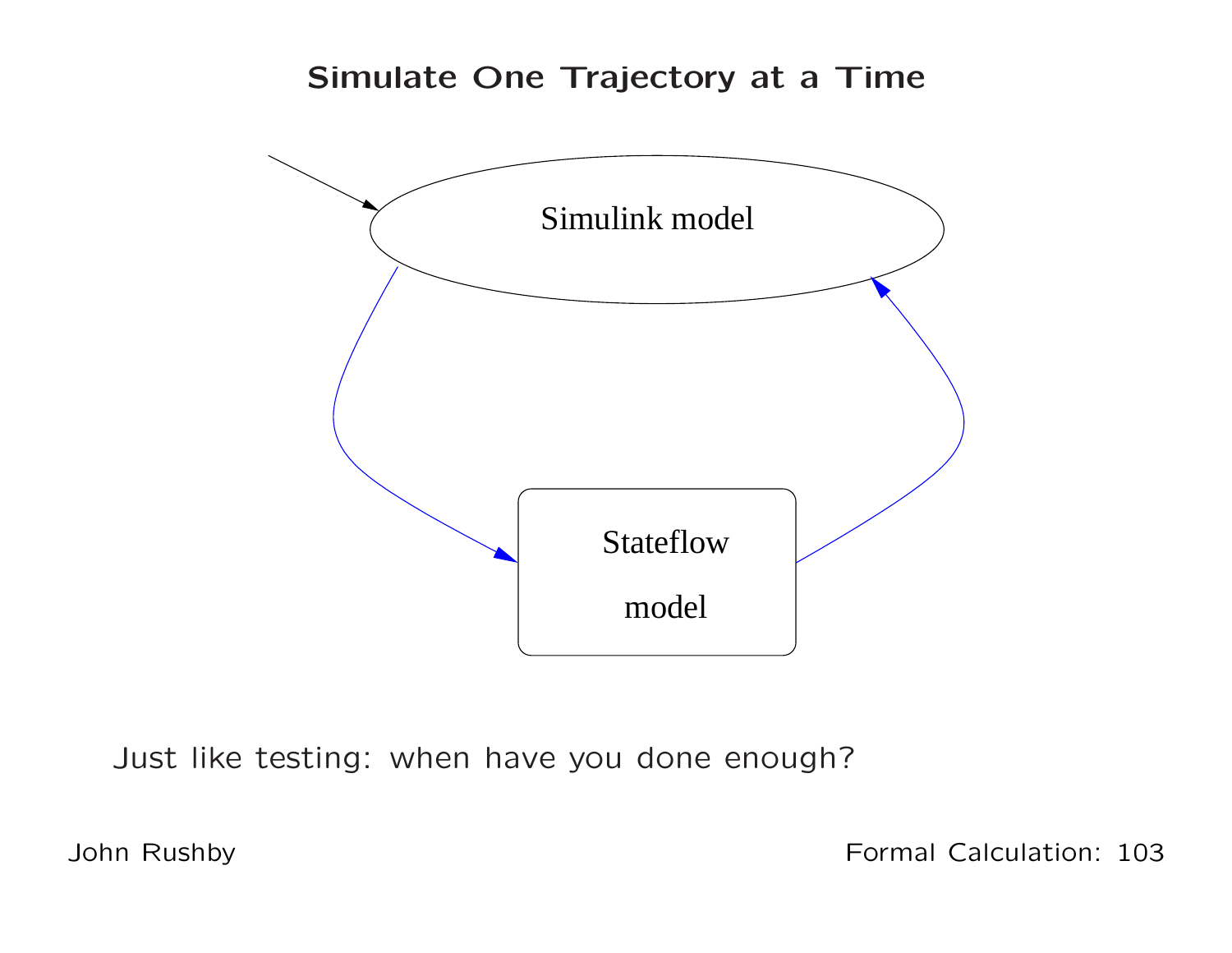### Model Check With Nondeterministic Environment



Too crude to establish useful properties

John Rushby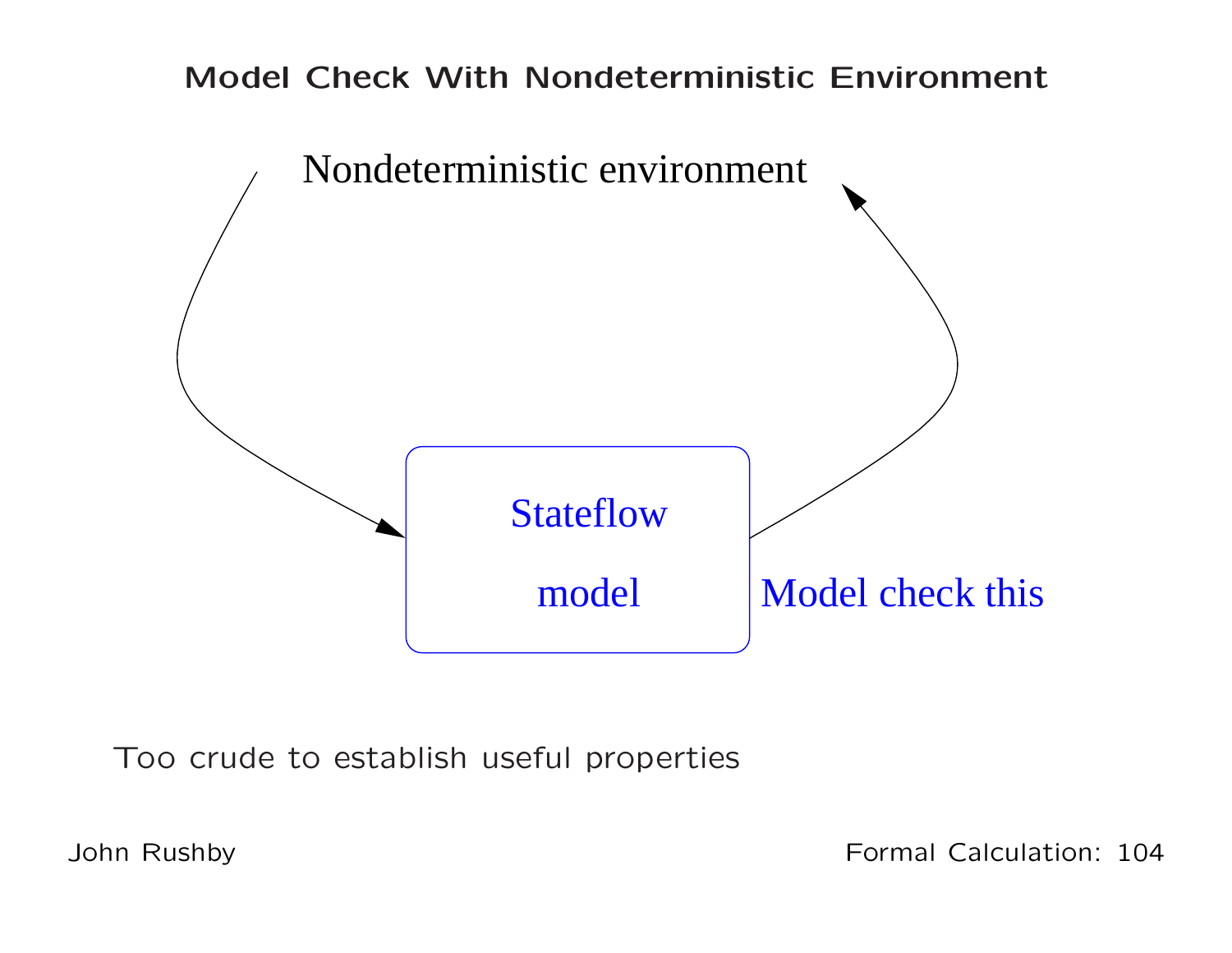#### Analyze By The Methods Of Hybrid Systems



OK, but restricted

John Rushby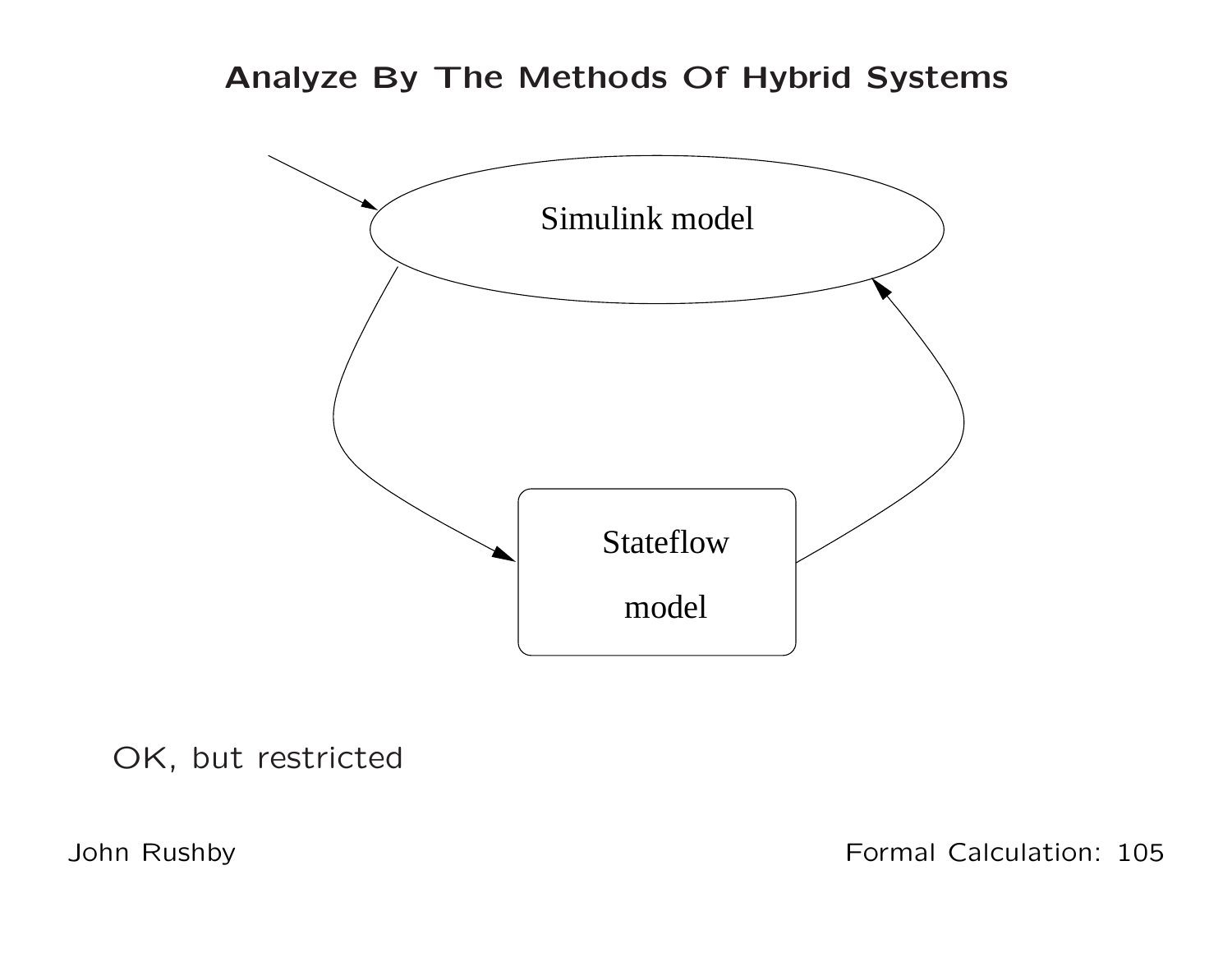## Model Check With Sound Discretization Of TheContinuous Environment



Just right

John Rushby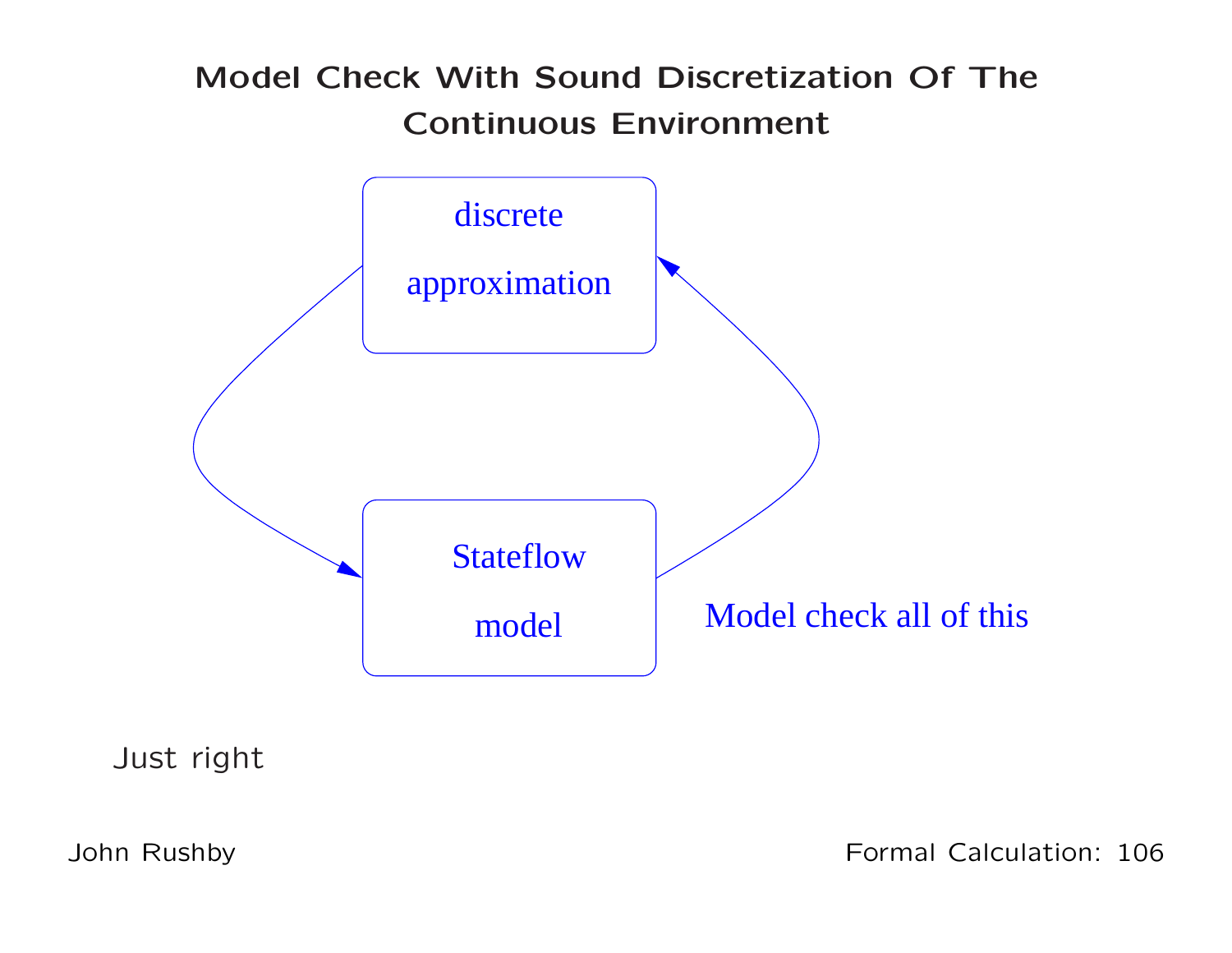### Data Abstraction for Hybrid Systems

- Method developed by Ashish Tiwari
- The continuous environment is given by some collection of (polynomial) differential equations on  ${\bf R}^n$
- Divide these into regions where the first  $j$  derivatives are sign-invariant ( $m$  polynomials,  $(m\times j)^3$  regions)
	- $\circ$  I.e., data abstraction from  $\mathbf R$  to  $\{-,0,+\}$
	- $\circ~$  For each mode  $l \in \mathbf{Q}$ : if  $q_{pi}, q_{pj}$  abstract  $p_i, p_j$  and  $\dot{p_i} = p_j$ in mode  $l$ , then apply rules of the form:

★ if 
$$
q_{pi}
$$
 = + &  $q_{pj}$  = +, then  $q'_{pi}$  is +  
★ if  $q_{pi}$  = + &  $q_{pj}$  = 0, then  $q'_{pi}$  is +  
★ if  $q_{pi}$  = + &  $q_{pj}$  = -, then  $q'_{pi}$  is either + or 0  
★ ...

John Rushby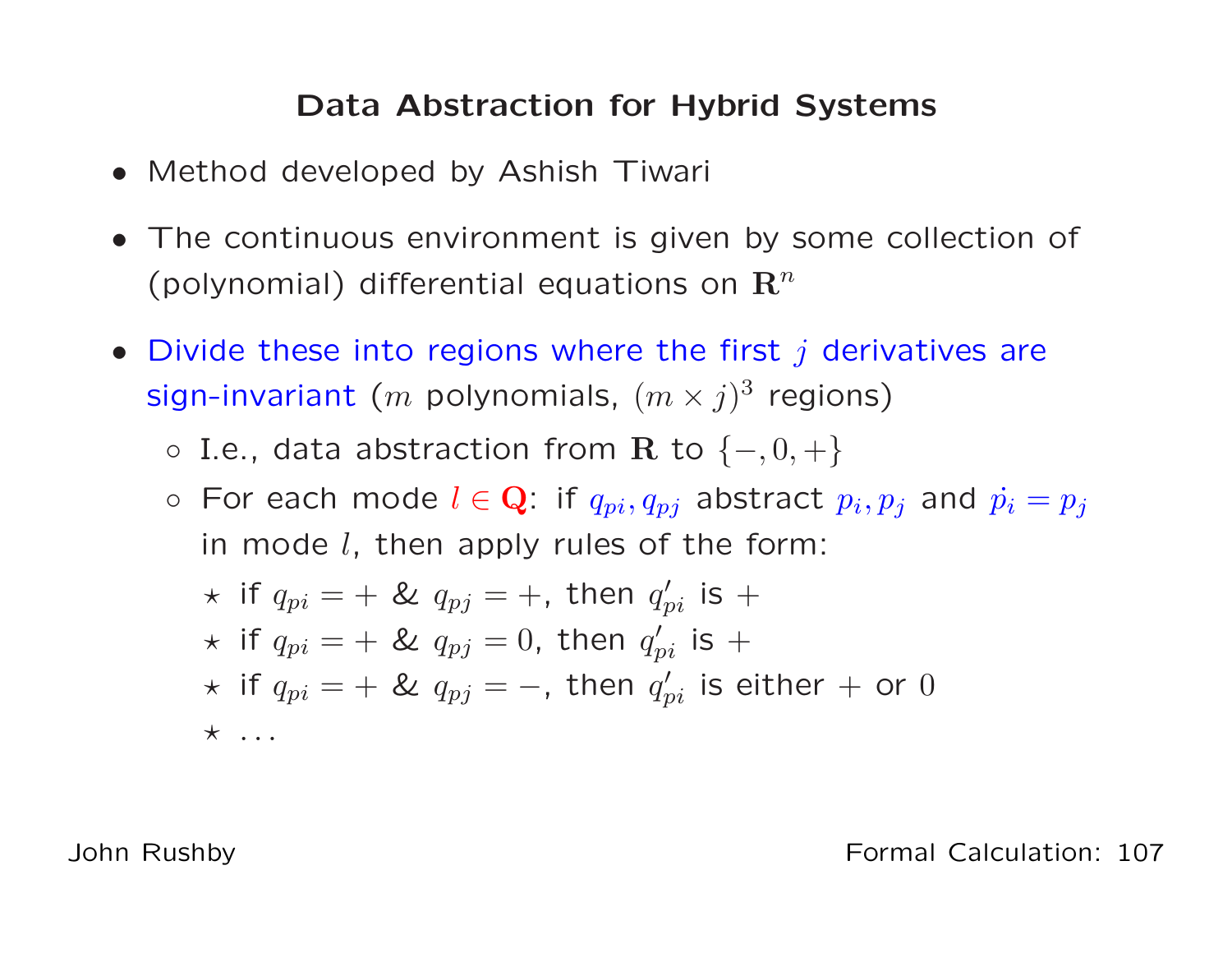### Data Abstraction for Hybrid Systems

- Larger choices of  $j$  give successively finer abstractions
- Usually enough to take  $j=1$  or  $2$
- Method is complete for some (e.g., nilpotent) systems
- Parameterized also by selection of polynomials to abstract on
	- The eigenvectors are <sup>a</sup> good start
	- Method is then complete for linear systems
- Construction is automated using decision procedures for real closed fields (e.g., Cylindric Algebraic Decomposition—CAD)
- Also provides <sup>a</sup> general underpinning to qualitative reasoning as used in AI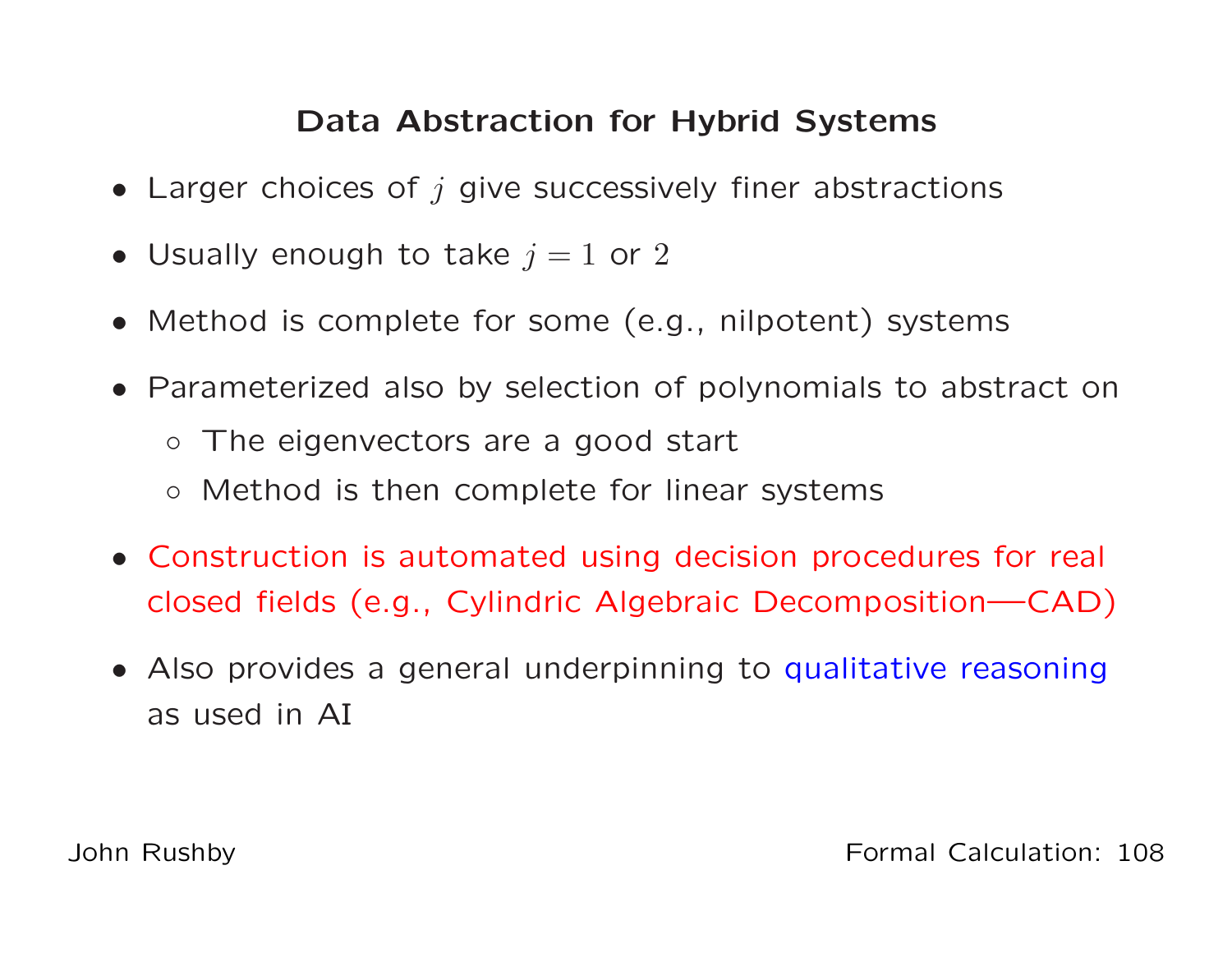#### Example: Thermostat

Consider <sup>a</sup> simple thermostat controller with:

- Discrete modes: Two modes,  $q = on$  and  $q = off$
- Continuous variable: The temperature  $x$
- Initial State:  $q = off$  and  $x = 75$
- Discrete Transitions:

$$
q = off \ and \ x \le 70 \ \longrightarrow \ q' = on
$$
  

$$
q = on \ and \ x \ge 80 \ \longrightarrow \ q' = off
$$

• Continuous Flow:

$$
q = off and x > 68 \longrightarrow \dot{x} = -Kx
$$
  

$$
q = on and x < 82 \longrightarrow \dot{x} = K(h - x)
$$

We want to prove  $68 \leq x \leq 82$ 

John Rushby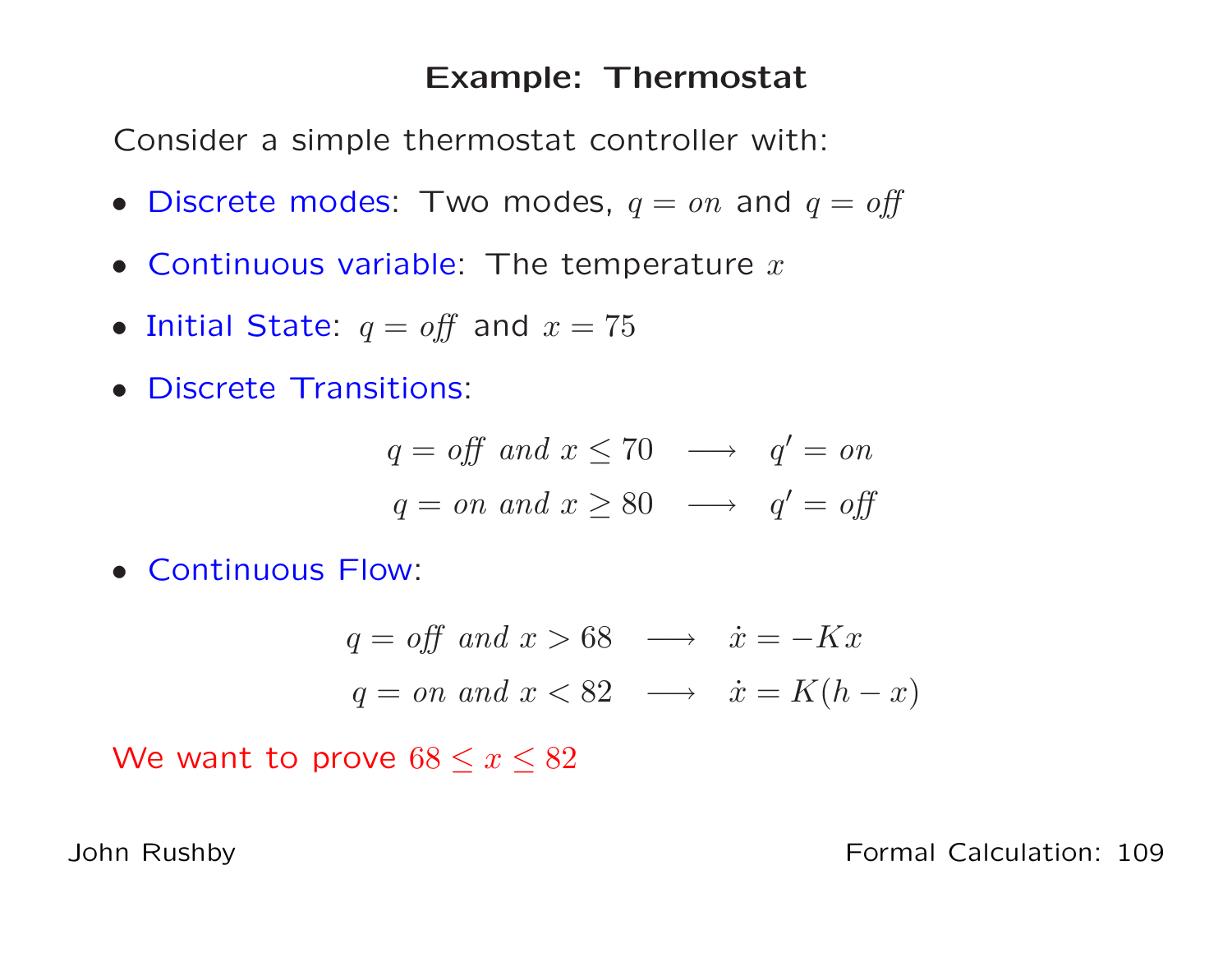

John Rushby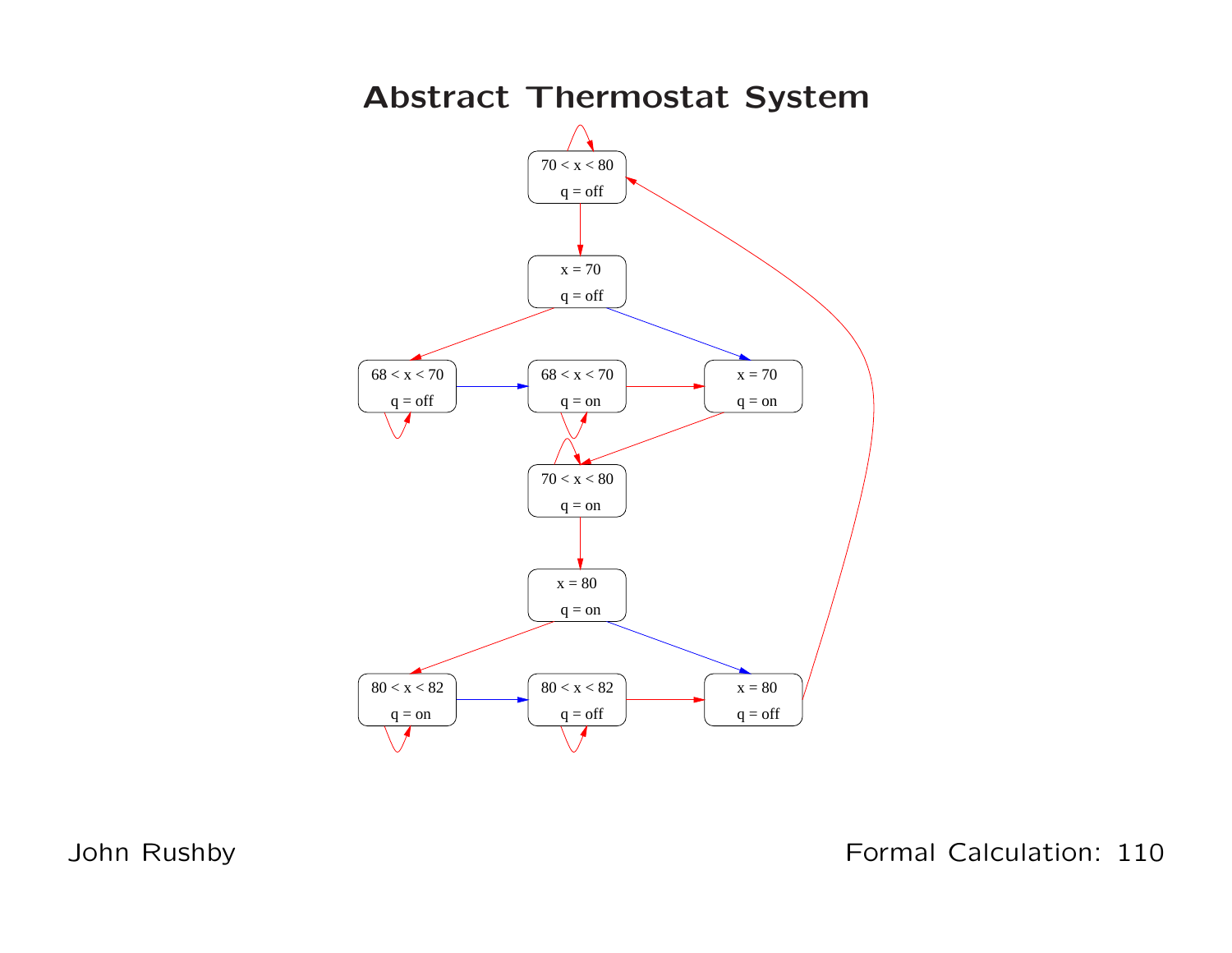# Pros and Cons of Automated Abstraction

- Good match between local theorem proving, and <mark>global</mark> model checking
- Quality of the abstraction depends on information providedby the user (predicates, polynomials etc.)
	- It's easier to guess useful predicates than invariants
	- Can guess additional ones if inadequate
	- Or let counterexamples suggest refinements (CEGAR)
		- $\star$  A general approach can be discerned here: find quick solutions and fix them up, rather than deliberate inhope of finding good solutions

And the deductive power applied

◦ Which may increase if provided with known invariants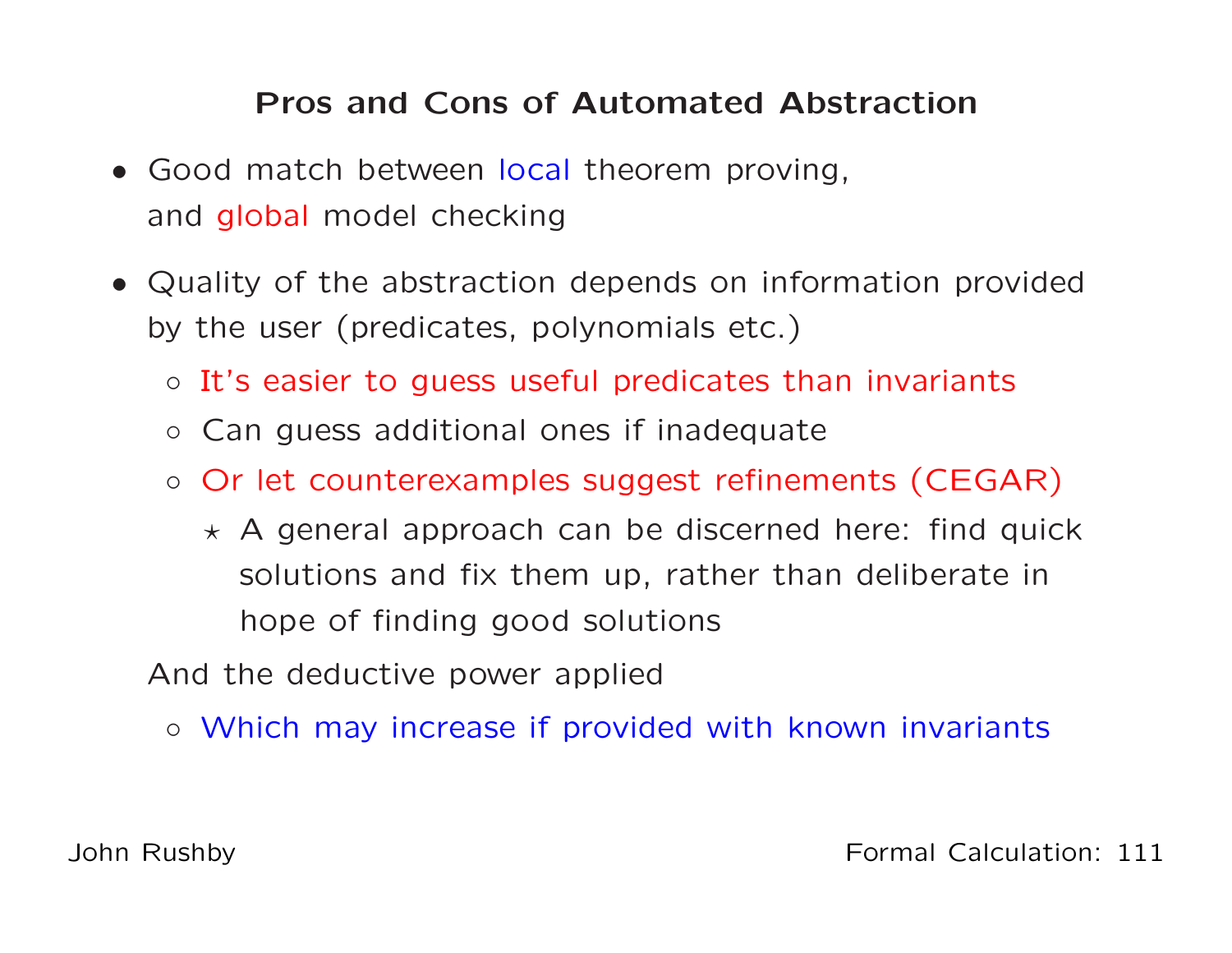### Truly Integrated, Iterated Analysis!

- Recast the goal as one of calculating and accumulatingproperties about <sup>a</sup> design (symbolic analysis)
- Rather than just verifying or refuting <sup>a</sup> specific property
- Properties convey information and insight, and provideleverage to construct new abstractions
	- And hence more properties
- Requires restructuring of verification tools
	- So that many work together
	- And so that they return symbolic values and properties rather than just yes/no results of verifications
- This is what SAL is about: Symbolic Analysis Laboratory
	- Next generation will have <sup>a</sup> tool bus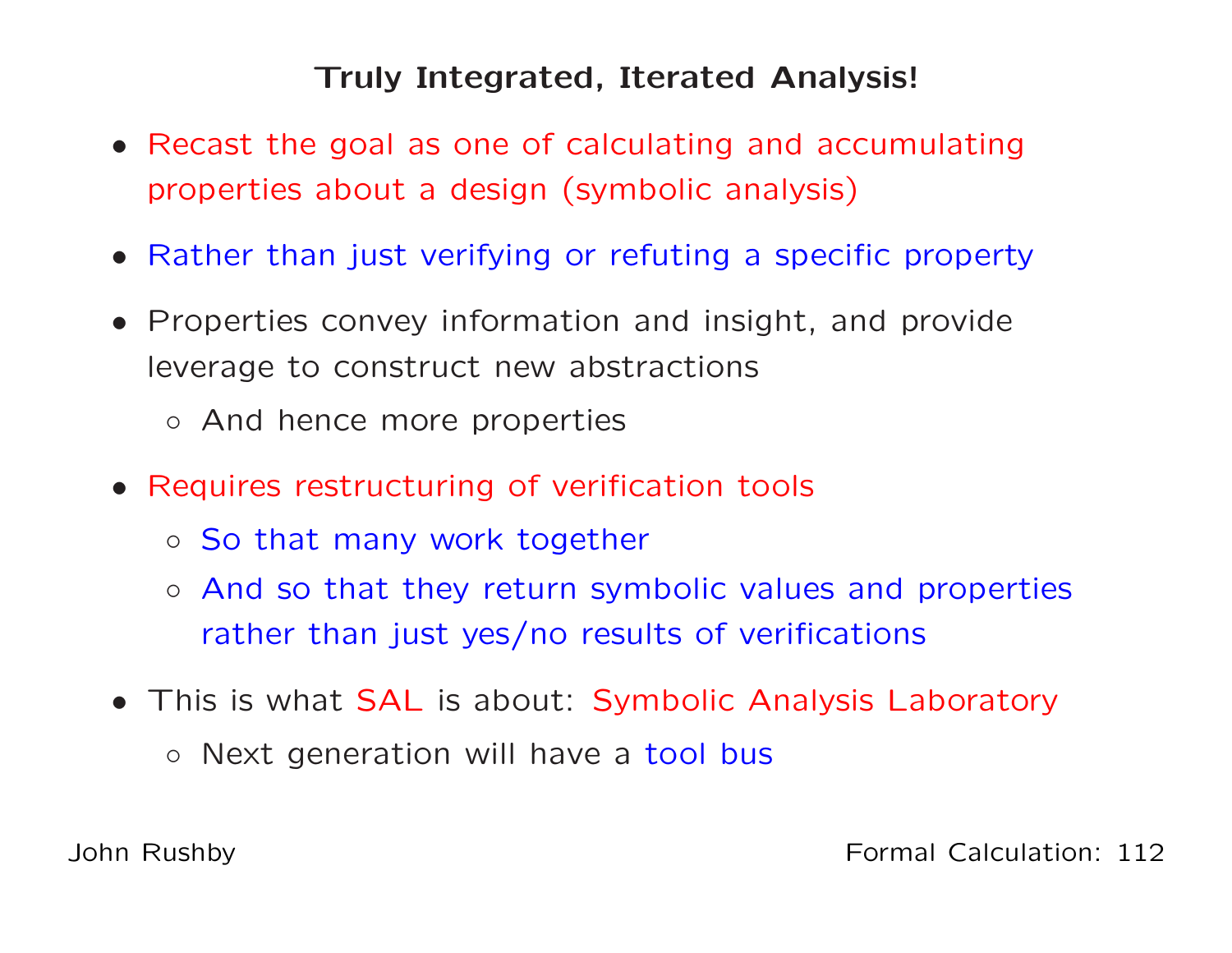# Integrated, Iterated Analysis



John Rushby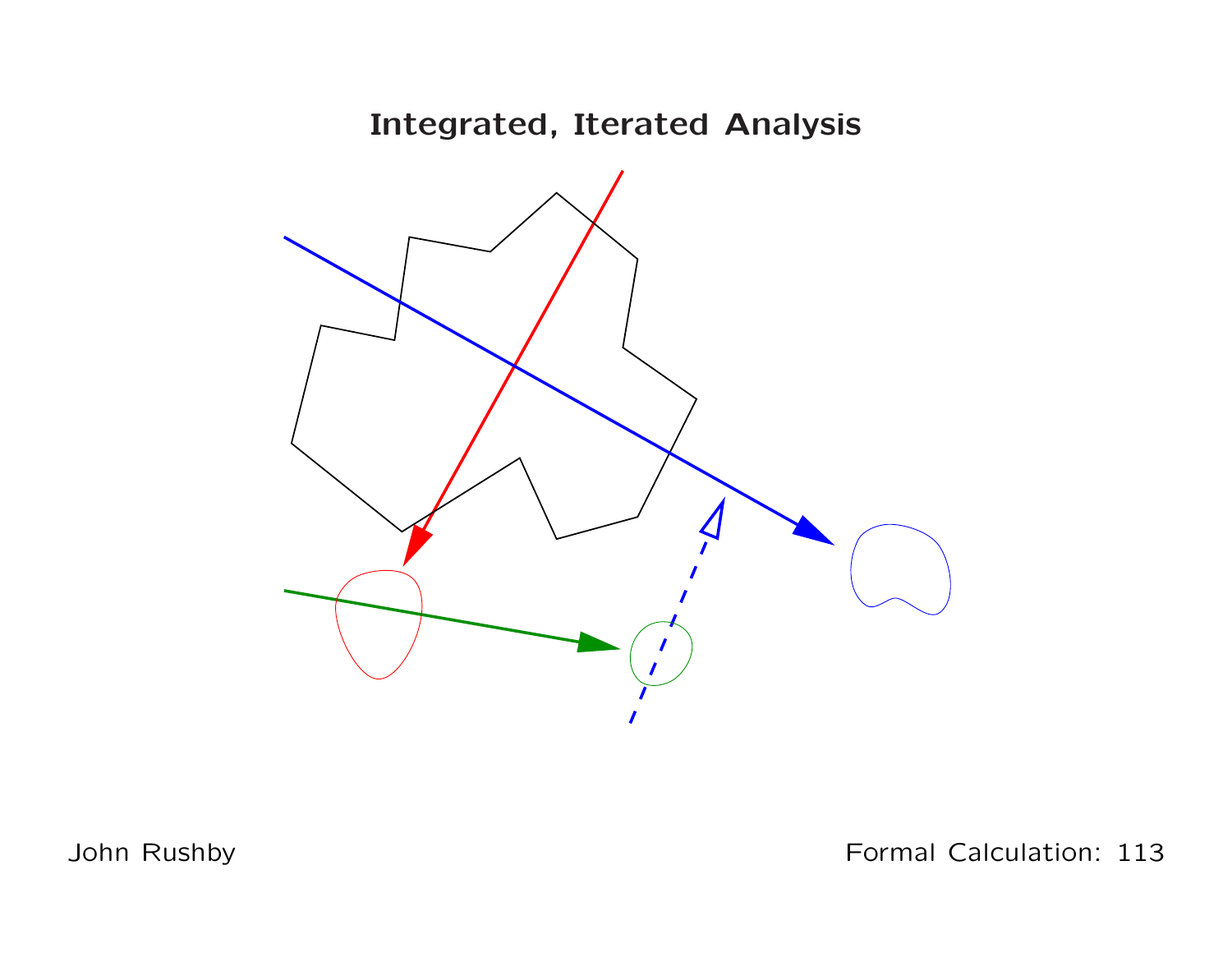### Refutation and Verification

• By allowing unsound abstractions

 $\hat{G} \models \hat{P} \not\Rightarrow G \models P$ 

We can do refutation as well as verification

- Then, by selecting abstractions (sound/unsound) andproperties (little/big) we can fill in the space betweenrefutation and verification
- Refutation lowers the barrier to entry
- Provides economic incentive: discovery of high value bugs
	- Can estimate the cost of each bug found
	- And can directly compare with other technologies
- Yet allows smooth transition to verification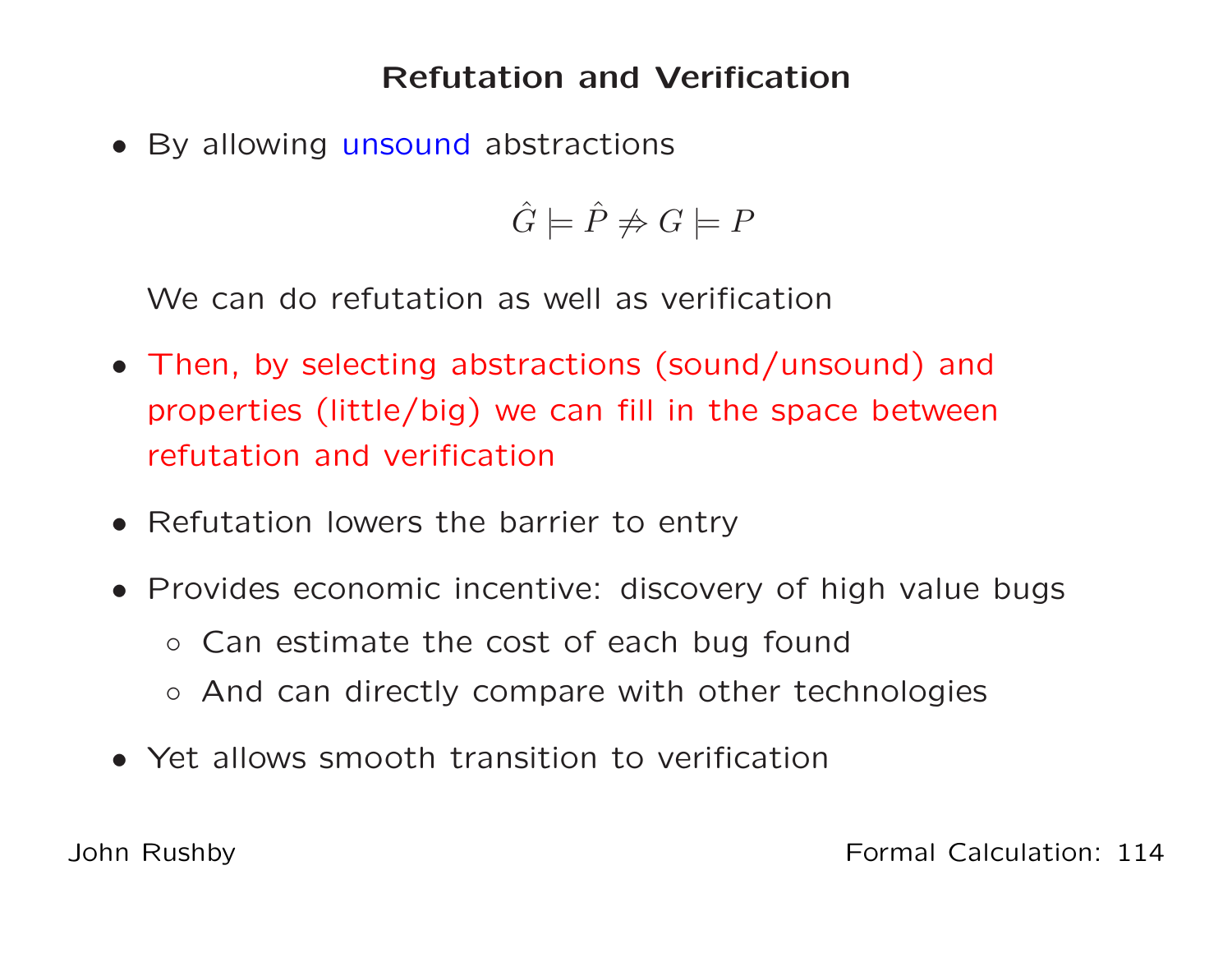### From Refutation To Verification





John Rushby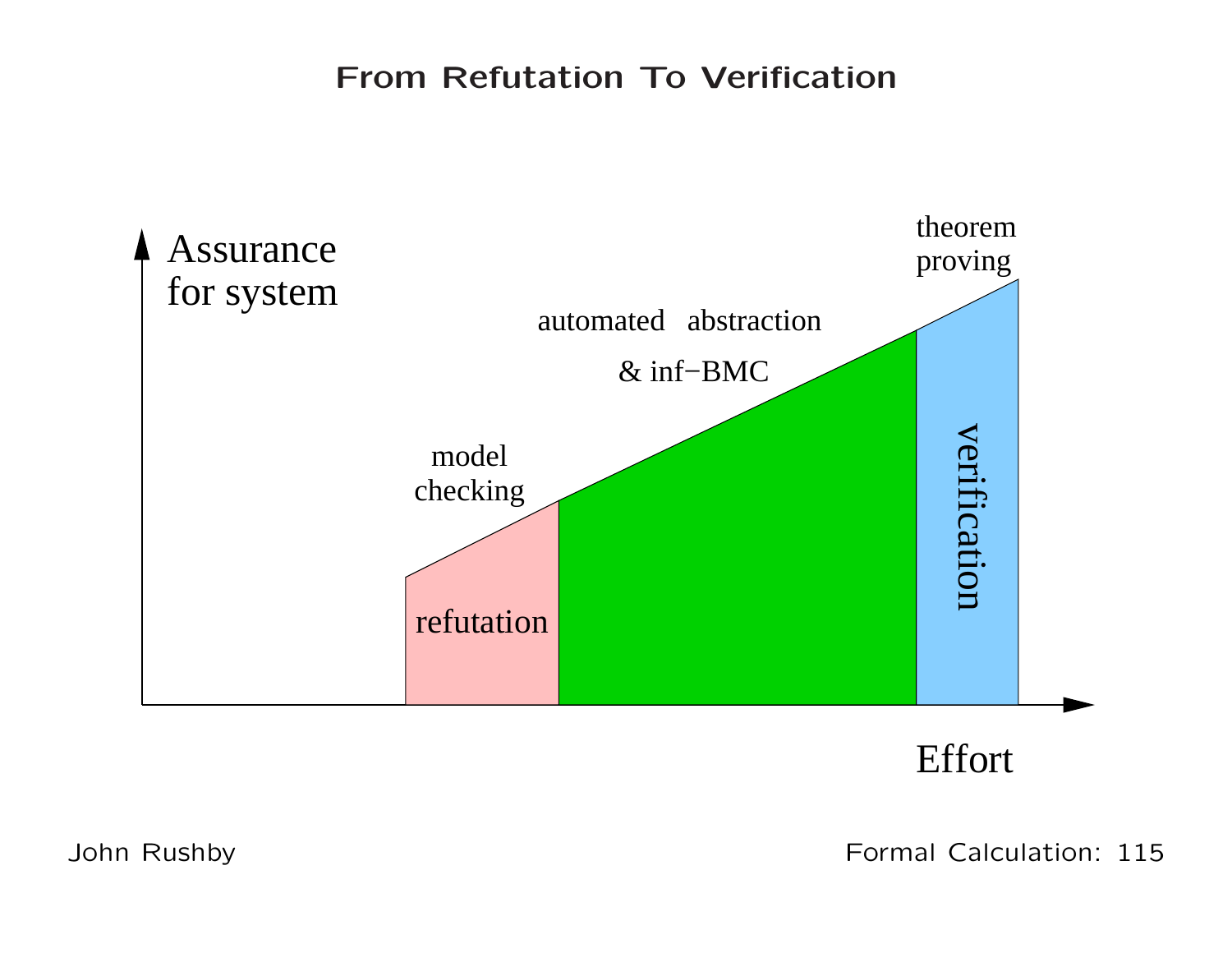# Filling the Remaining Gap

- Model checking for refutation and (via automatedabstraction and inf-BMC) for verification imposes <sup>a</sup> muchsmaller barrier to adoption than old-style formal verification
- But the barrier is still there
- What about really low cost/low threat kinds of formal analysis?
- Make the formal methods disappear inside traditional tools and methods
	- We call these invisible formal methods
	- And it's where <sup>a</sup> lot of the action and opportunity is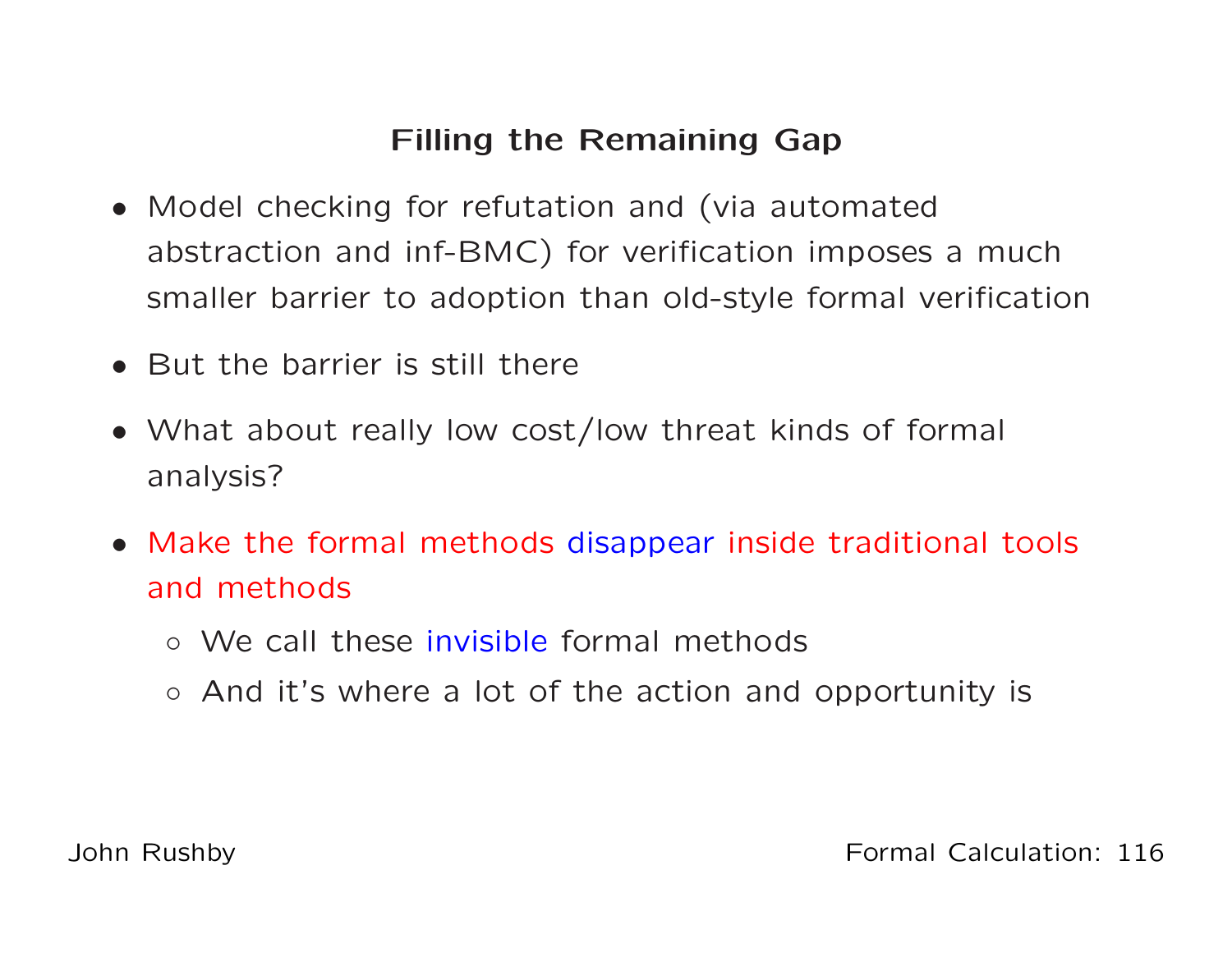The Formal Methods Wedge



Evidential Tool Bus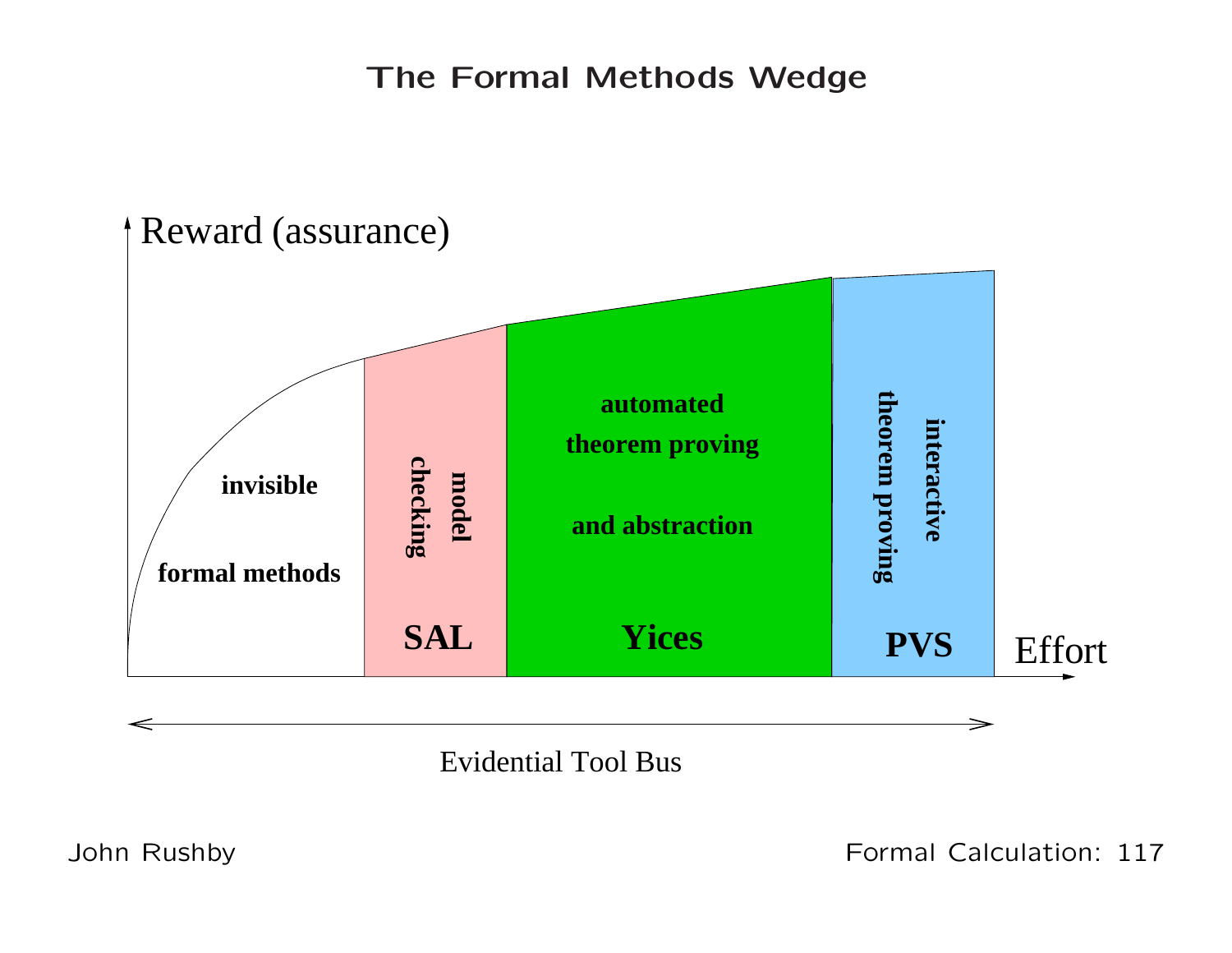# Examples of Invisible Formal MethodsStronger Checking in Traditional Tools

- Various forms of extended static checking
	- Failed proof generates <sup>a</sup> possibly spurious warning
- Static analysis: typestate, shape analysis, abstract interpretation etc.
- PVS-like type system (predicate subtypes) for any language
	- $\circ$ Traditional type systems have to be trivially decidable
	- $\circ$  But can gain enormous error detection by adding <sup>a</sup>component that requires theorem proving (lots of small theorems, failure generates <sup>a</sup> spurious warning)
- The verifying compiler (aka. verified systems roadmap)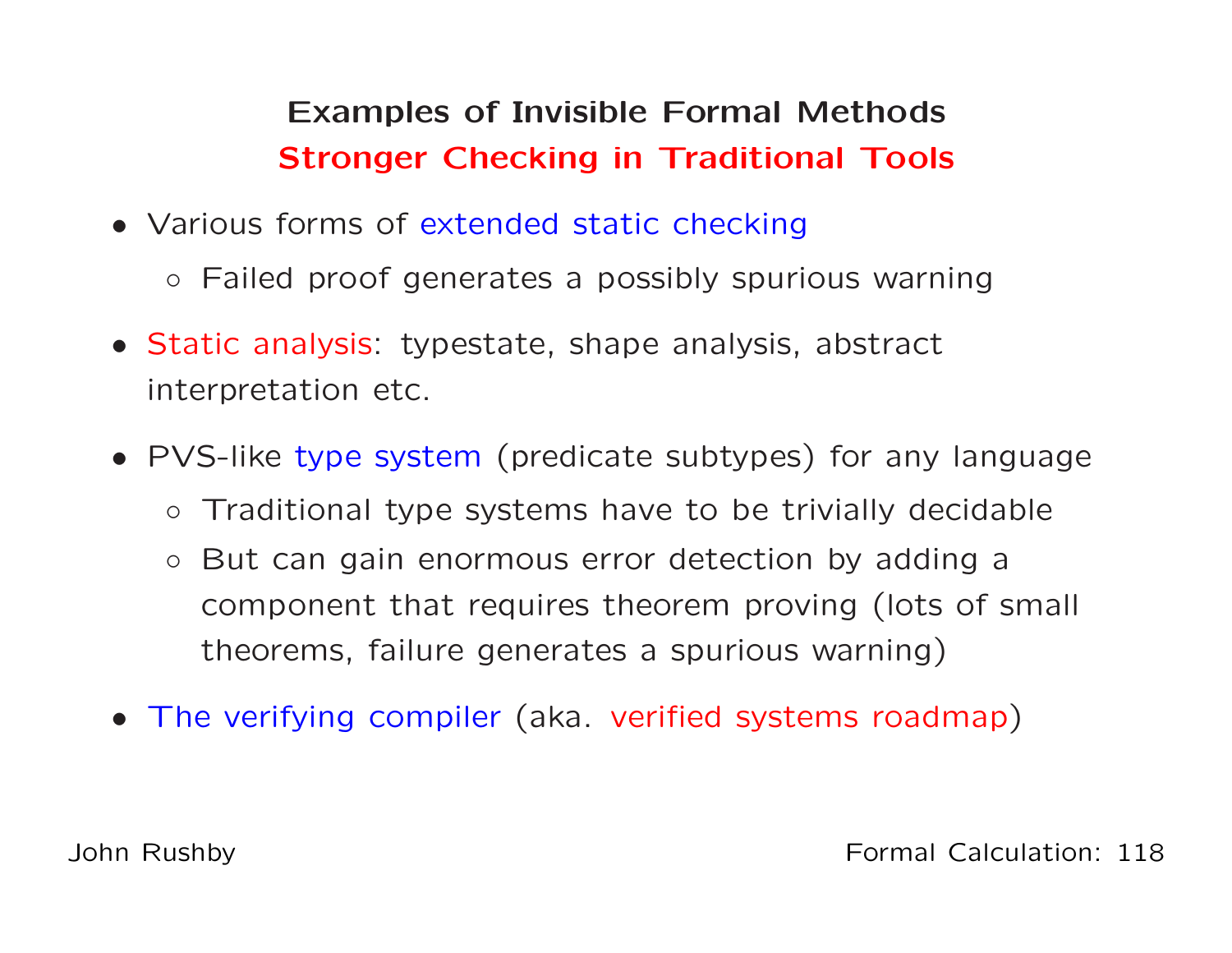Examples of Invisible Formal MethodsBetter Tools for Traditional Activities

• Statechart/Stateflow property checkers

(cf. Reactis, Honeywell, SRI, Mathworks)

- Show me <sup>a</sup> path that activates this state
- Can this state and that be active simultaneously?
- Checker synthesizers (cf. IBM FOCS)
- Completeness/Consistency checkers for tabular specifications (cf. Ontario Hydro, RSML, SCR)
- Test case generators (cf. Verimag/IRISA TGV and STG, SAL-ATG)

There's an entire industry in this space, with many companiesmake <sup>a</sup> living from modest technology (but very good understanding of their markets)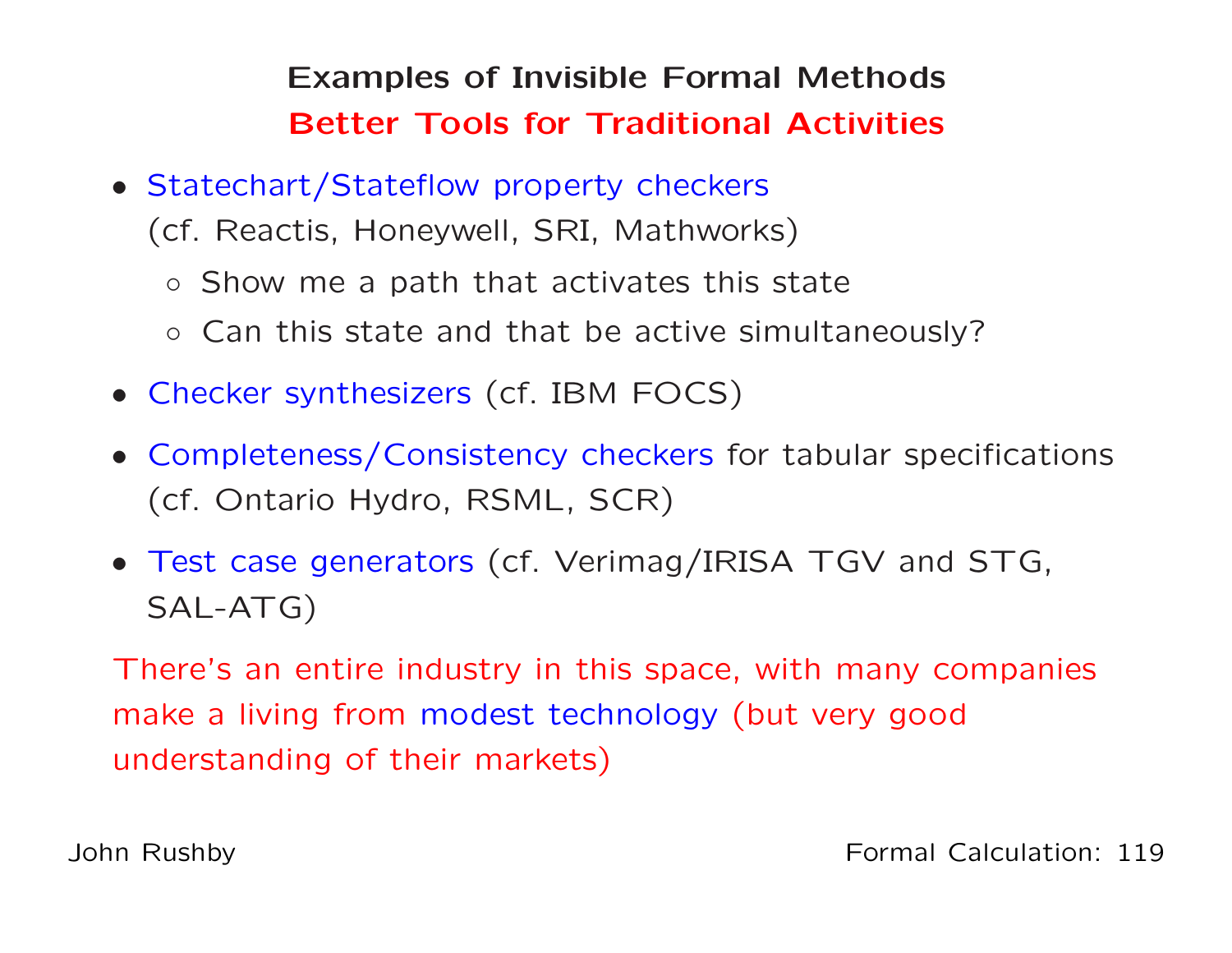Static Program Analysis

John Rushby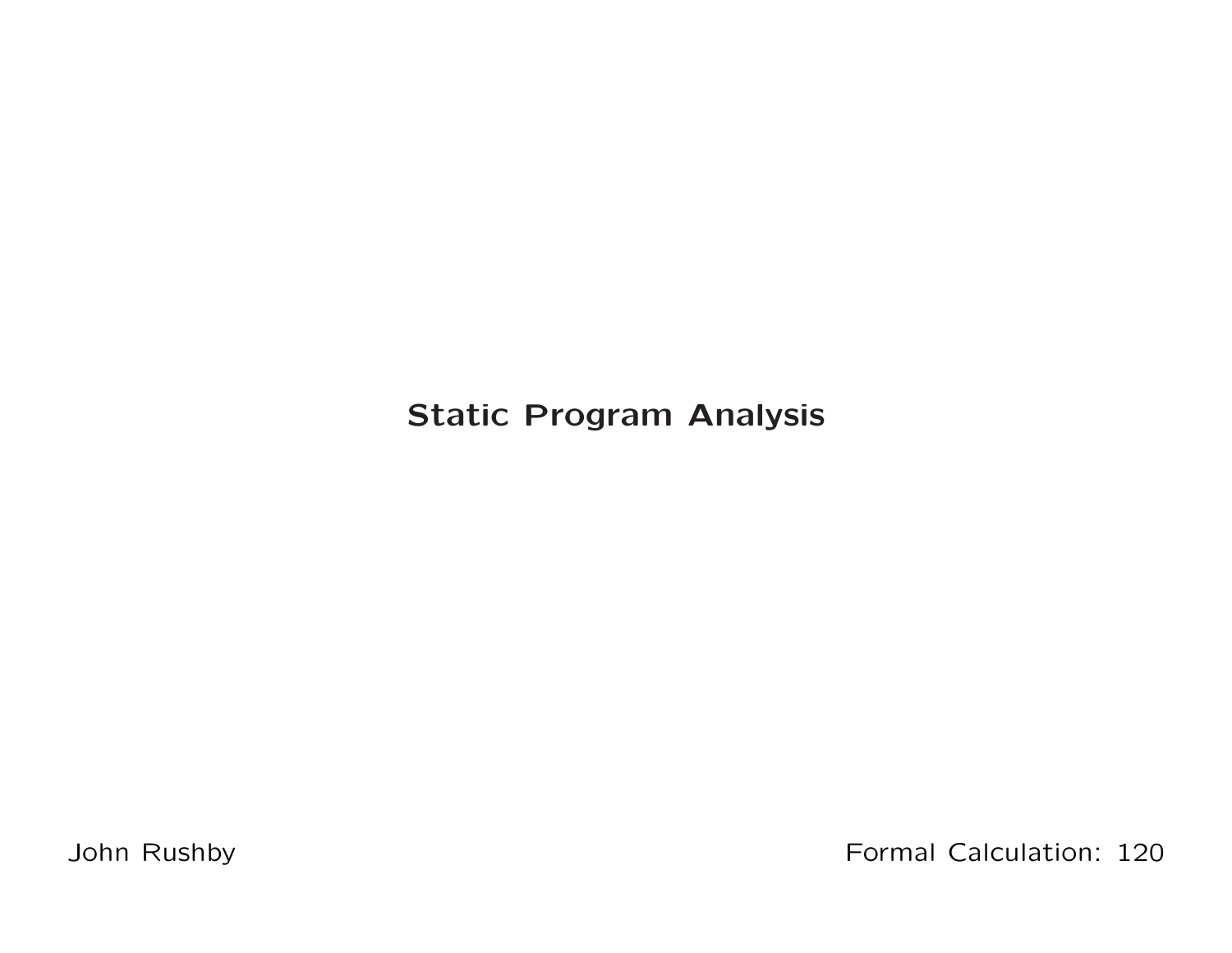# The Bug That Stopped The Zunes

Real time clock sets days to number of days since <sup>1</sup> Jan <sup>1980</sup>

```
year = ORIGINYEAR; /* = 1980 */
```

```
while (days > 365)
{if (IsLeapYear(year))
{if (days > 366)
{days -= 366;
            year += 1;
        \} else... loops forever on last day of a leap year
    \} else \{days -= 365;
        year += 1;
    }}Coverage-based testing will find this
```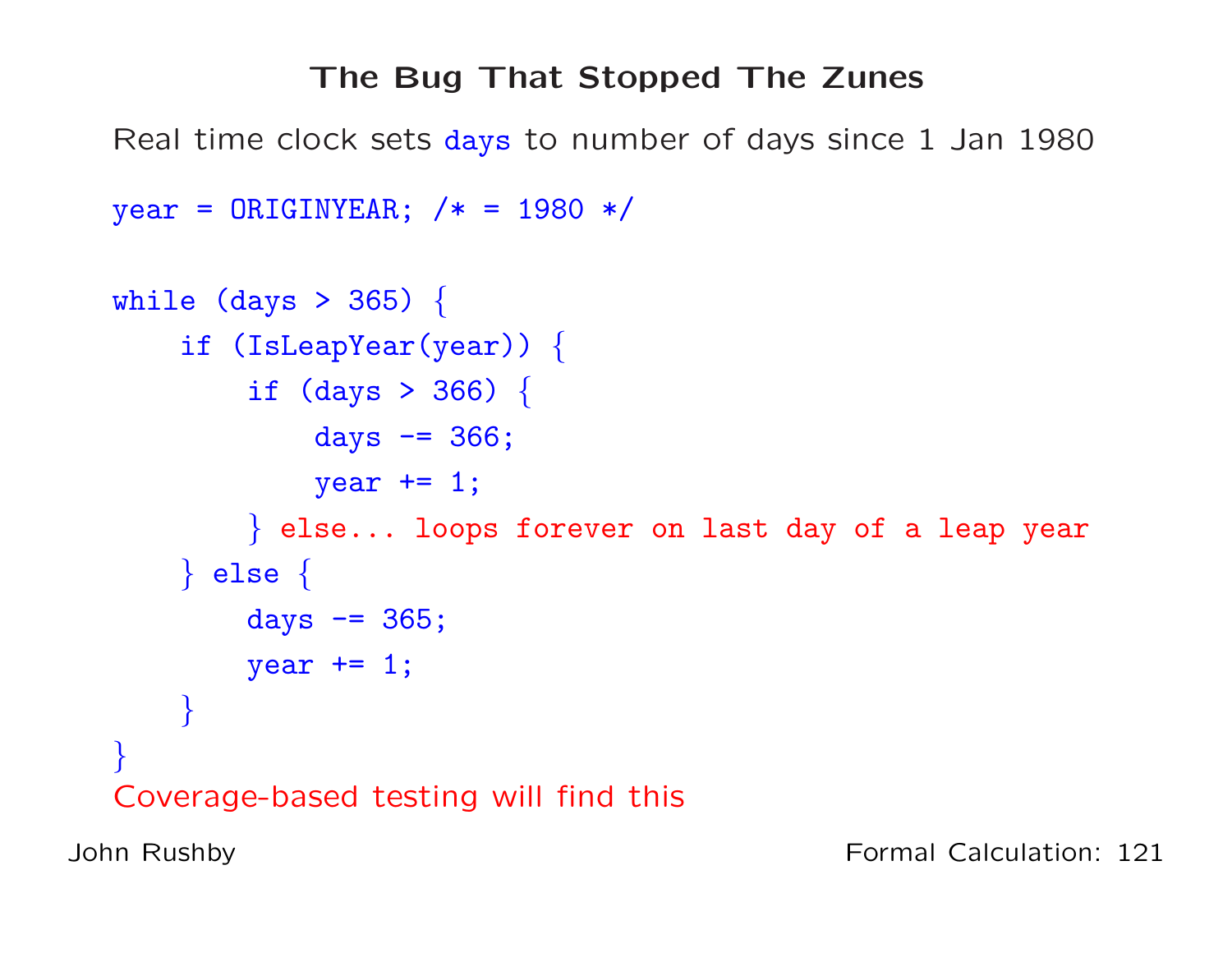# <sup>A</sup> Hasty Fix

```
while (days > 365) {
    if (IsLeapYear(year)) {
         if (\text{days} > 365) {
             days - = 366;
             year += 1;
         }} else {
         days - = 365;
        year += 1;
    }}
```
- Fixes the loop but now days can end up as zero
- Coverage-based testing might not find this
- Boundary condition testing would
- But <sup>I</sup> think the point is clear. . .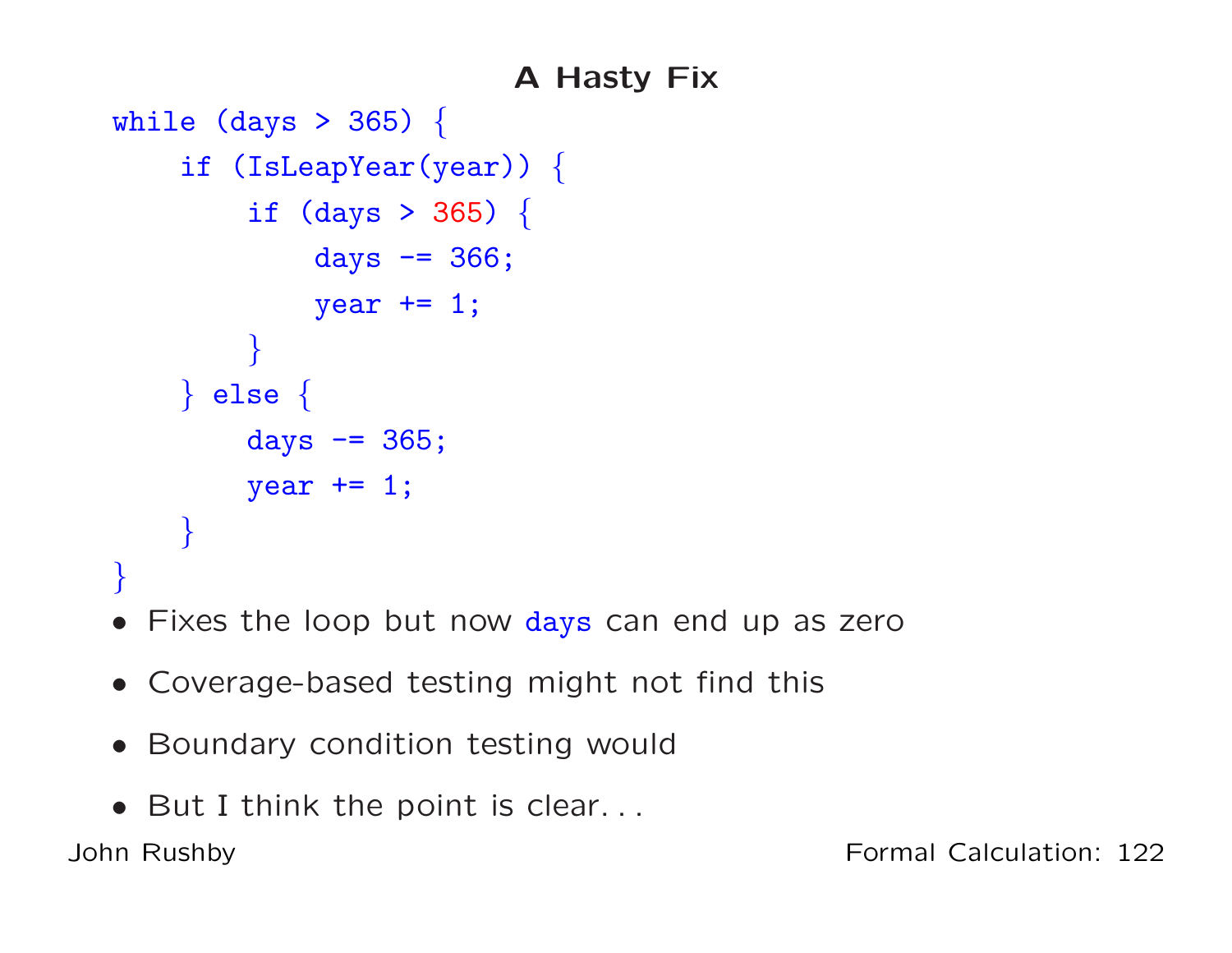# The Problem With Testing

- Is that it only samples the set of possible behaviors
- And unlike physical systems (where many engineers gainedtheir experience), software systems are discontinuous
- There is no sound basis for extrapolating from tested tountested cases
- So we need to consider all possible cases. . . how is this possible?
- It's possible with symbolic methods
- Cf.  $x^2$  $2-y^2 = (x$  $y)(x+y)$  vs. 5\*5-3\*3 = (5-3)\*(5+3)
- Static Analysis is about totally automated ways to do this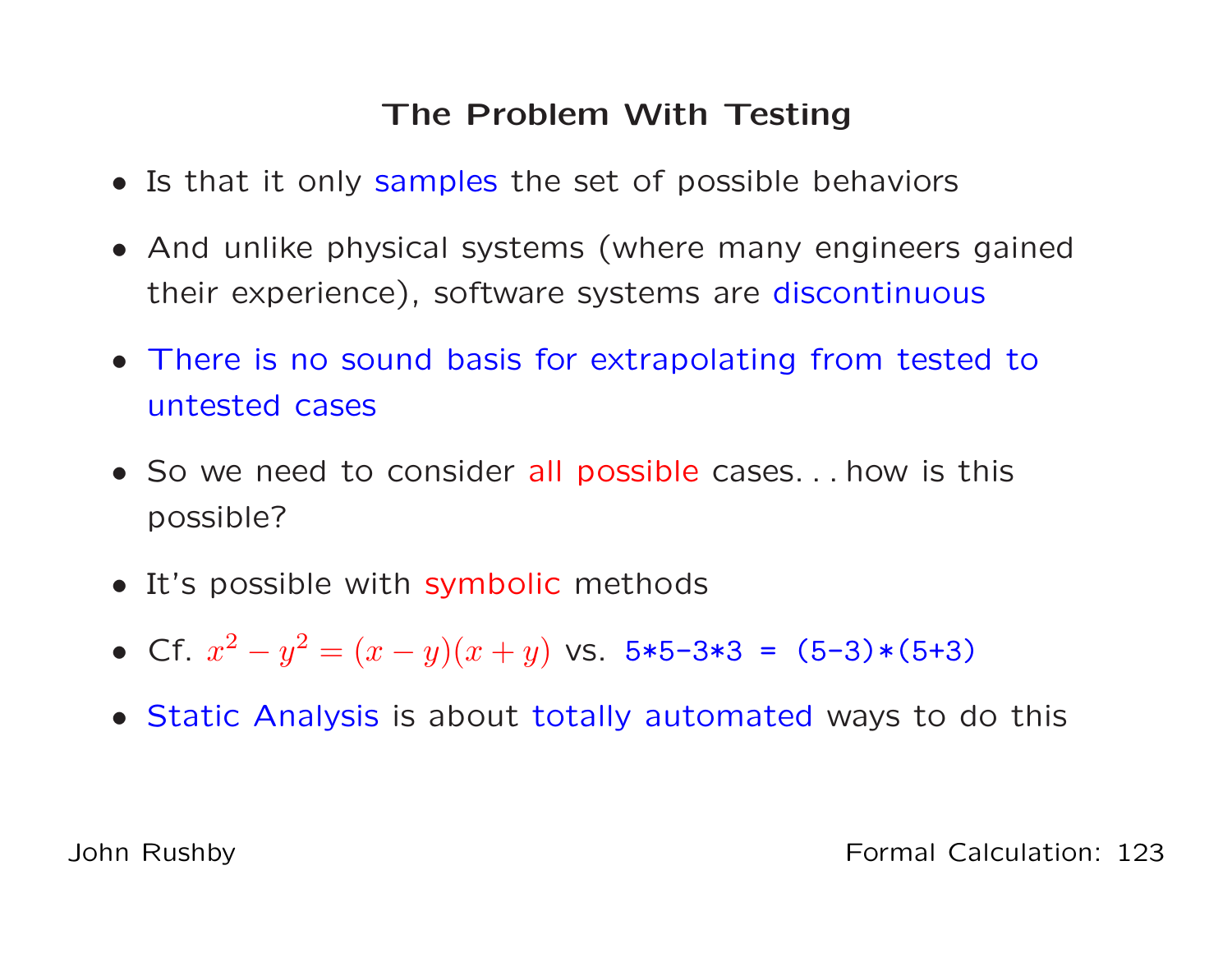```
The Zune Example Again[days > 0]
while (days > 365) { [days > 365]
   if (*) \}if (days > 365) { [days > 365]
           days == 366; [days > = 0]year += 1;
       }} else { [days > 365]
       days - = 365; [days > 0]year += 1;
    }}[days >= 0 and days <= 365]
```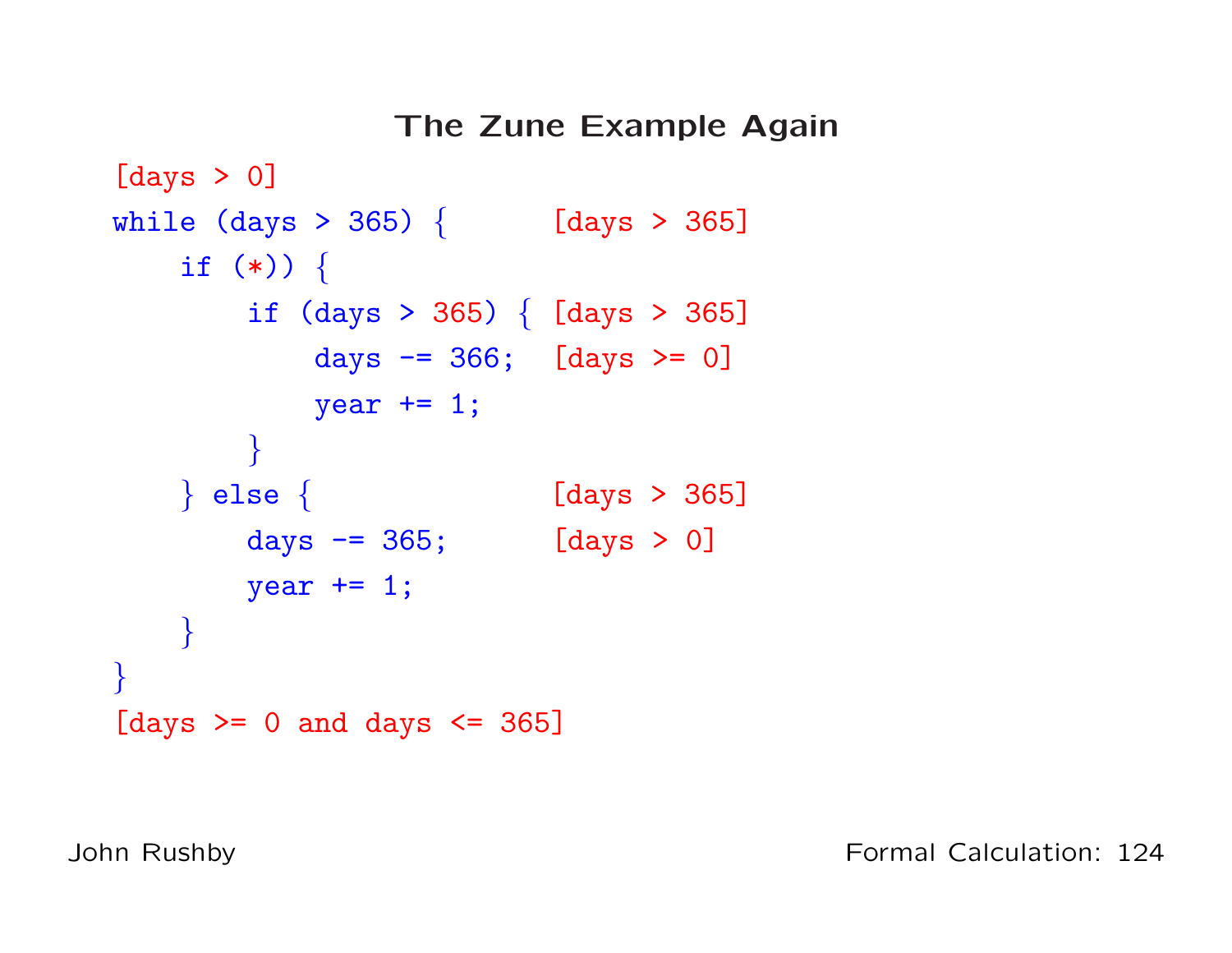### Automated Analysis of the Zune Example

- Ashish Tiwari has an analyzer for <sup>C</sup> programs that does abstract interpretation over the combination of linear arithmetic and uninterpreted functions
- Primarily used to discover invariants
- But we can illustrate it on this example abs-li zune.c

-------------------FINAL Invariants------------------ days >= 1.000000 days <= 365.000000  $loop$  >= 0.000000 loop <= 1.000000 Monitoring variable loop can equal <sup>1</sup> means program can loop

• Now the hastily fixed version abs-li zune2.c

-------------------FINAL Invariants------------------ days >= 0.000000 days <= 365.000000  $loop = 0.000000$ Now it does not loop, but <mark>days</mark> can be 0

John Rushby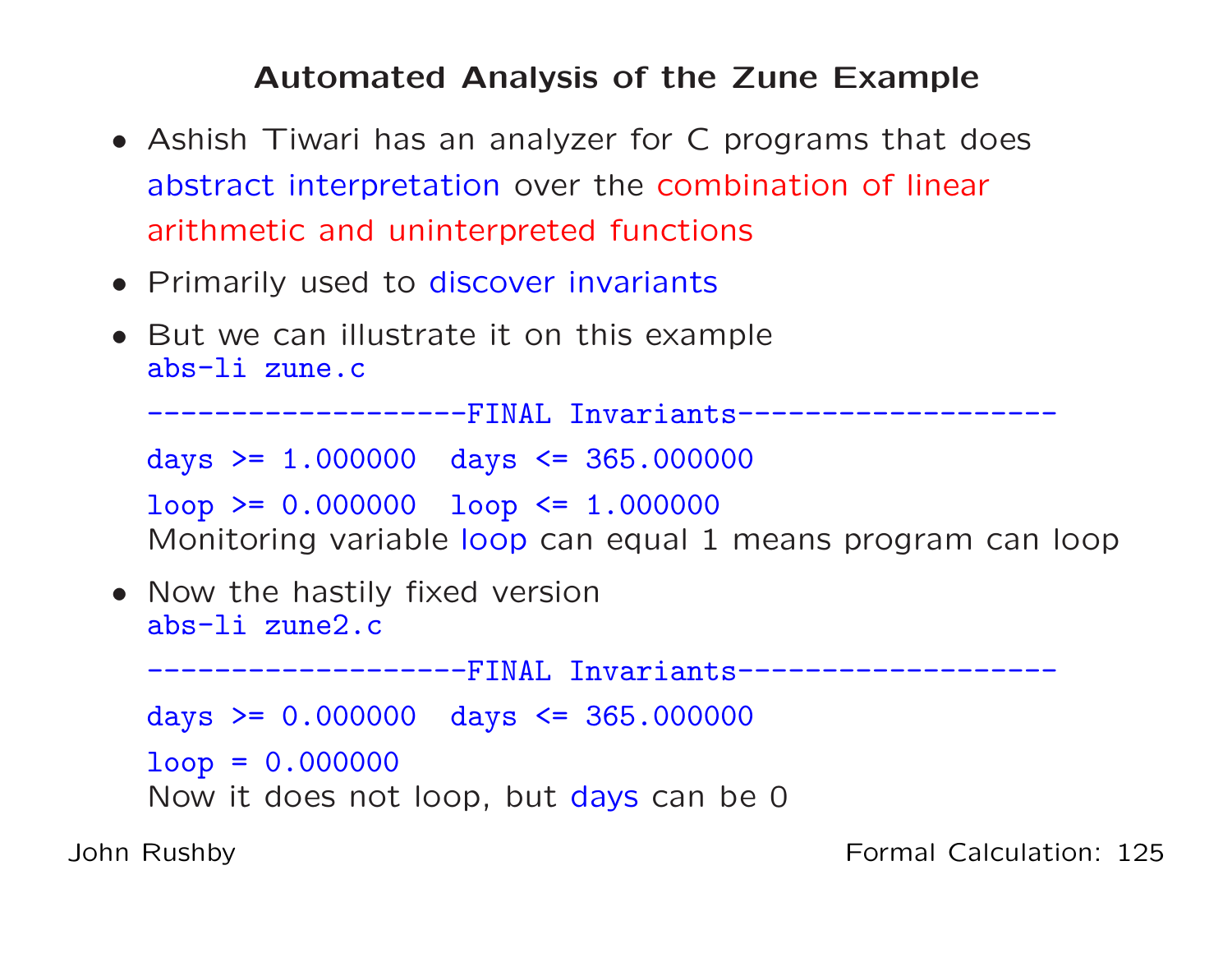# Approximations

- We were lucky that we could do the previous example withfull symbolic arithmetic
- Usually, the formulas get bigger and bigger as we accumulateinformation from loop iterations (we'll see an example later)
- So it's common to approximate or abstract information to try and keep the formulas manageable
- Here, instead of the natural numbers 0, 1, 2, . . . , we coulduse
	- zero, small, big
	- Where big abstracts everything bigger than 365, small is everything from 1 to 365, and zero is 0
	- Arithmetic becomes nondeterministic
		- $\star$  e.g., small+small  $=$  small  $|$  big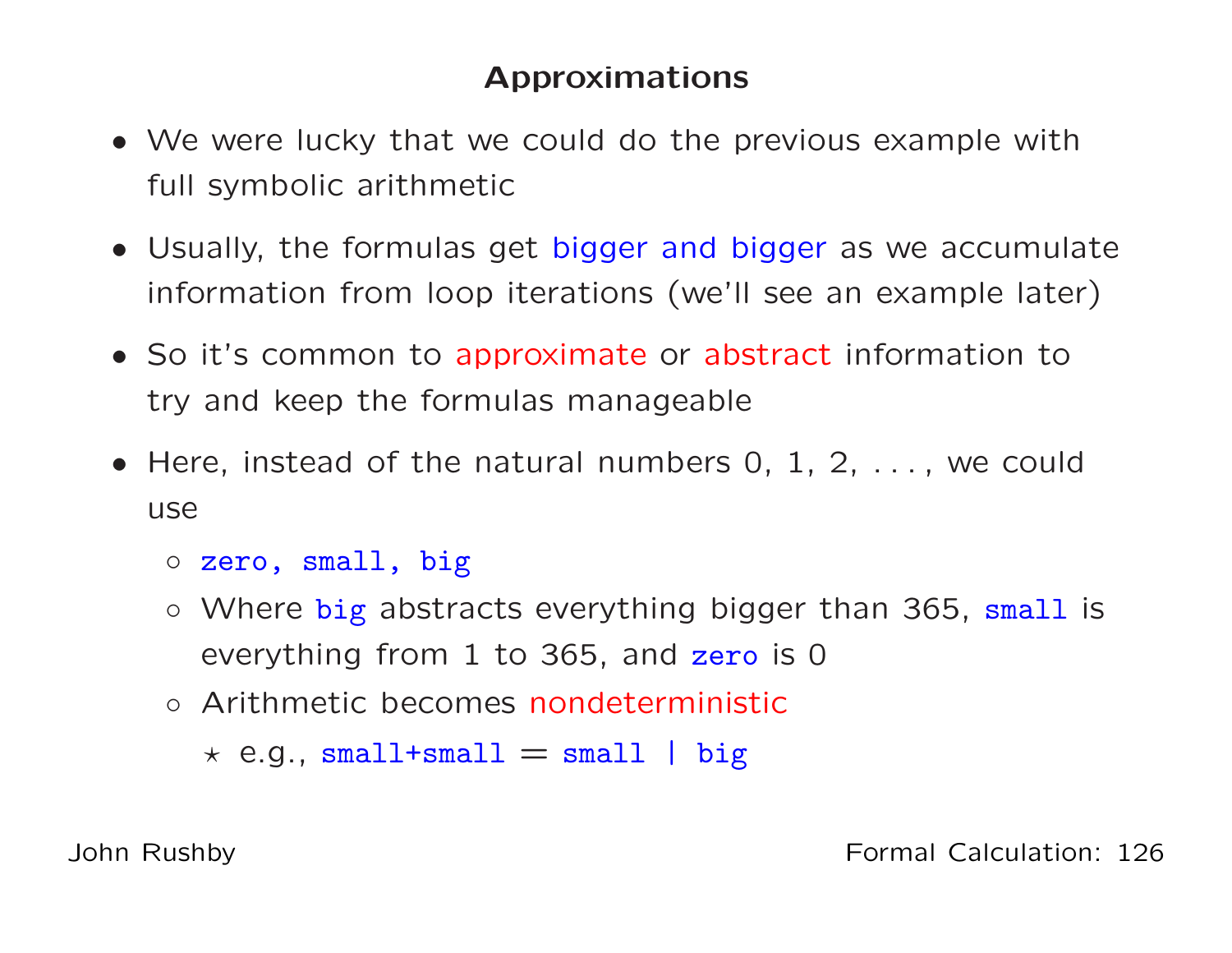```
The Zune Example Abstracted[days = small | big]while (\text{days} = \text{big}) \{ [\text{days} = \text{big}]if (*)) {
         if (\text{days} = \text{big}) \{ [\text{days} = \text{big}]days \overline{-} big; [days = big | small | zero]
             year += 1;
         }\} else \{[days = big]days = small; [days = big | small]year += 1;
    }}[days = small | zero]
```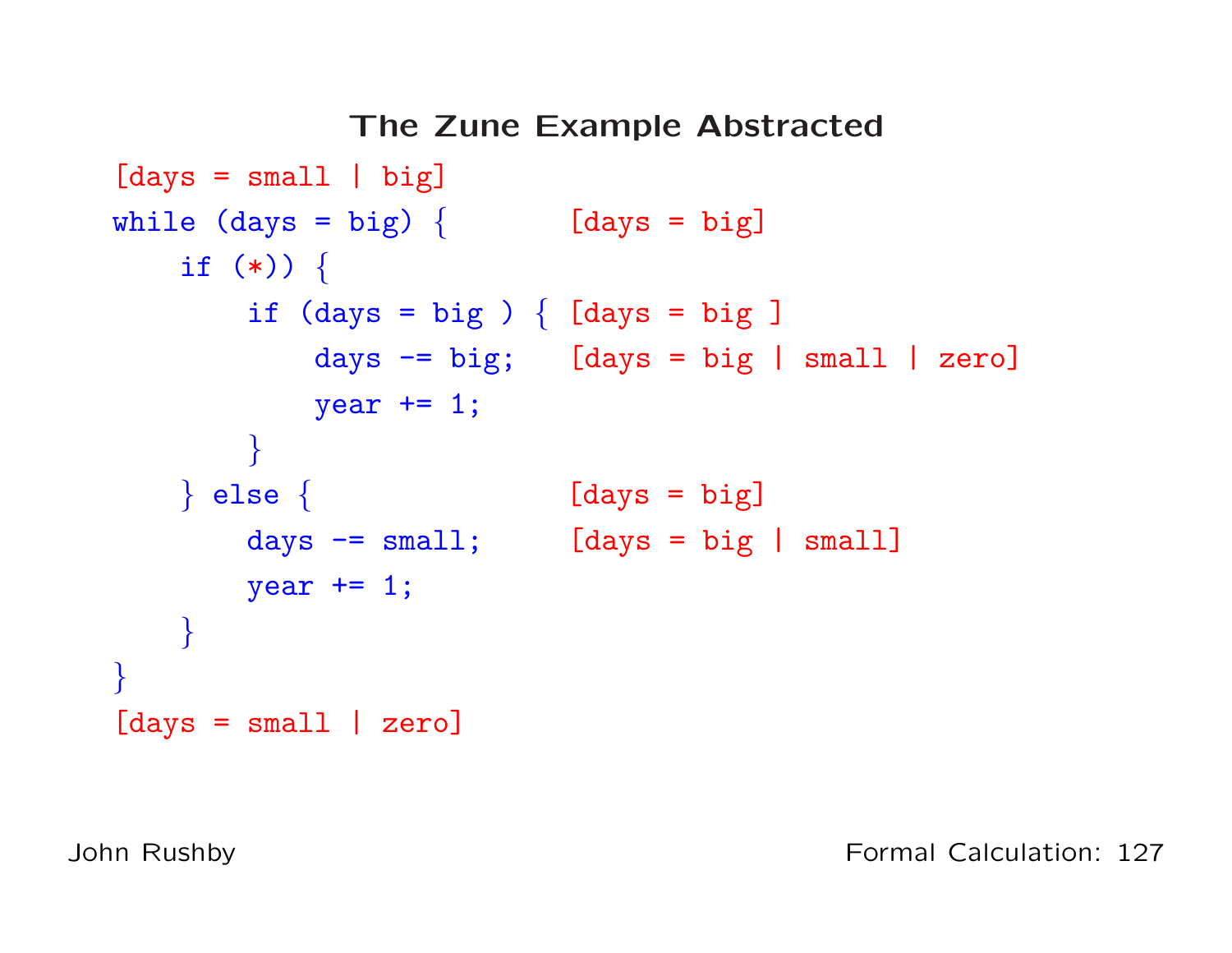#### The Zune Example Abstracted Again

Suppose we abstracted to  $\{$ negative, zero, positive $\}$ 

```
[days = positive]
while (days = positive)
{ [days = positive]
    if (*)) {
        if (days = positive )
{ [days = positive ]
            days -= positive; [days = negative | zero | positive]
            year += 1;
        }\} else \{ [days = positive]
       days -= positive; [days = negative | zero | positive]
       year += 1;
} }
[days = negative | zero]
```
We've lost too much information: have a false alarm that days can go negative (pointer analysis is sometimes this crude)John RushbyFormal Calculation: <sup>128</sup>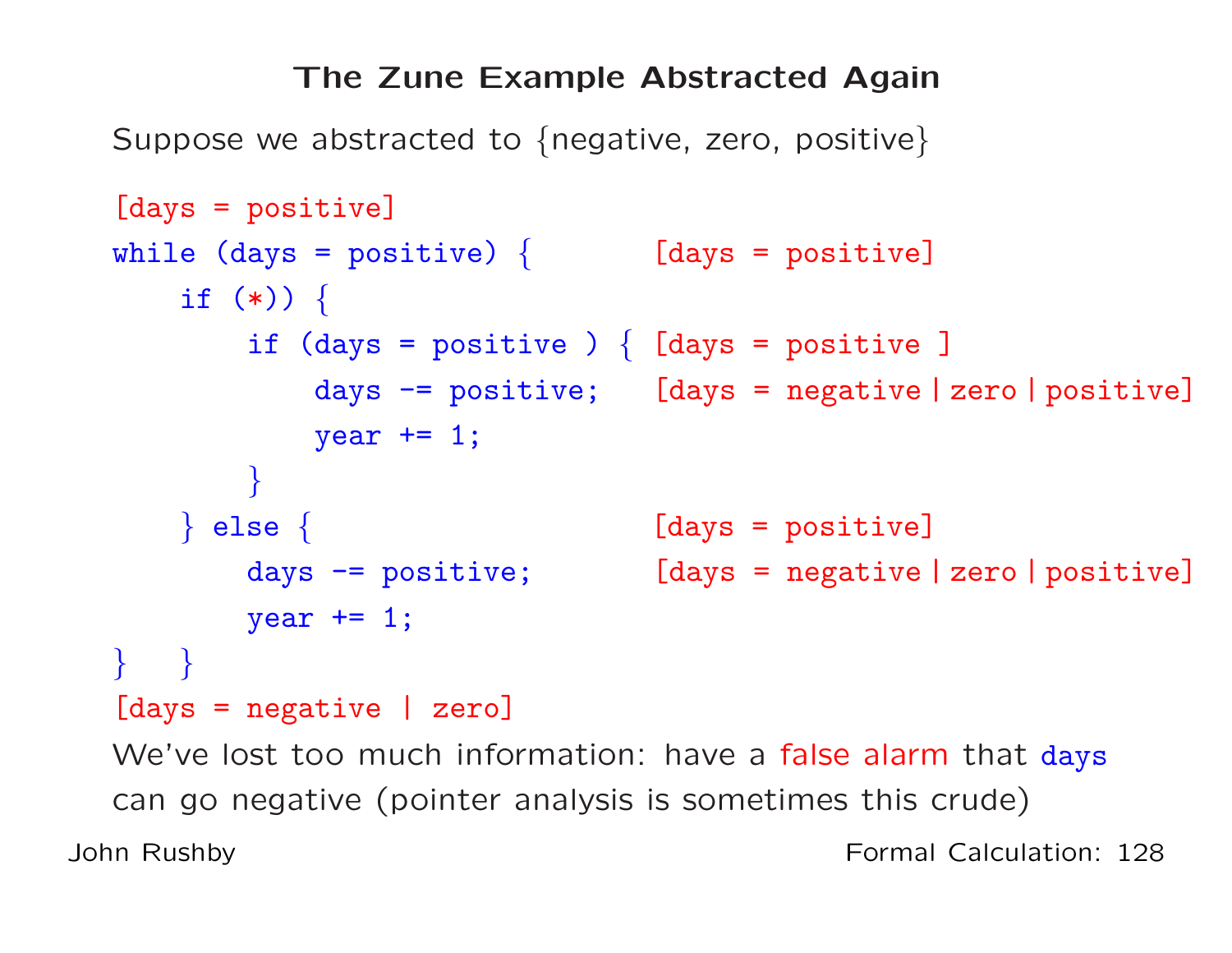### We Have To Approximate, But There's <sup>A</sup> Price

- It's no accident that we sometimes lose precision
- Rice's Theorem says there are inherent limits on what can be accomplished by automated analysis of programs
	- Sound (miss no errors)
	- Complete (no false alarms)
	- Automatic
	- Allow arbitrary (unbounded) memory structures
	- Final results

Choose at most <sup>4</sup> of the <sup>5</sup>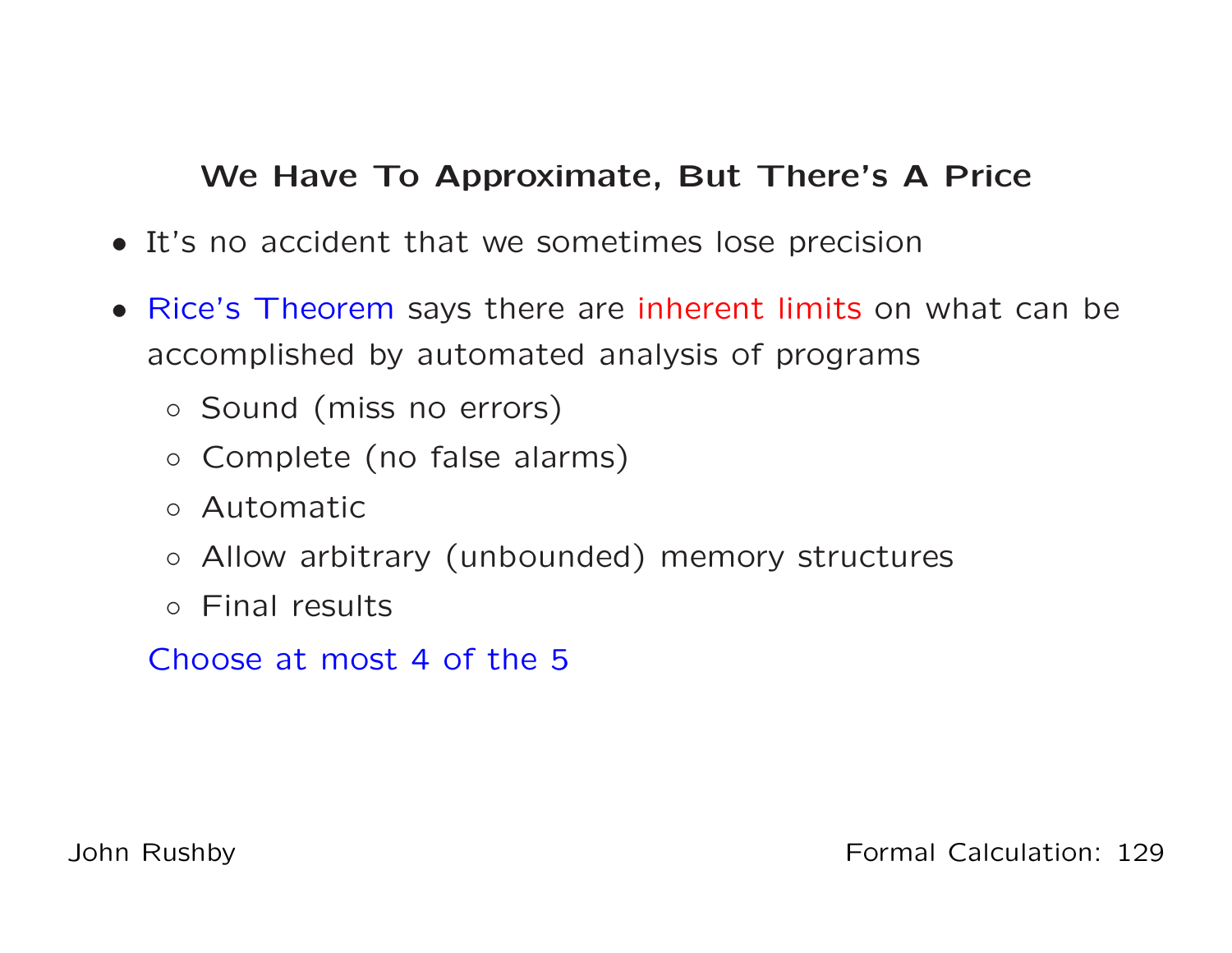# Approximations



Sound approximations include all the behaviors and reachablestates of the real system, but are easier to compute

John Rushby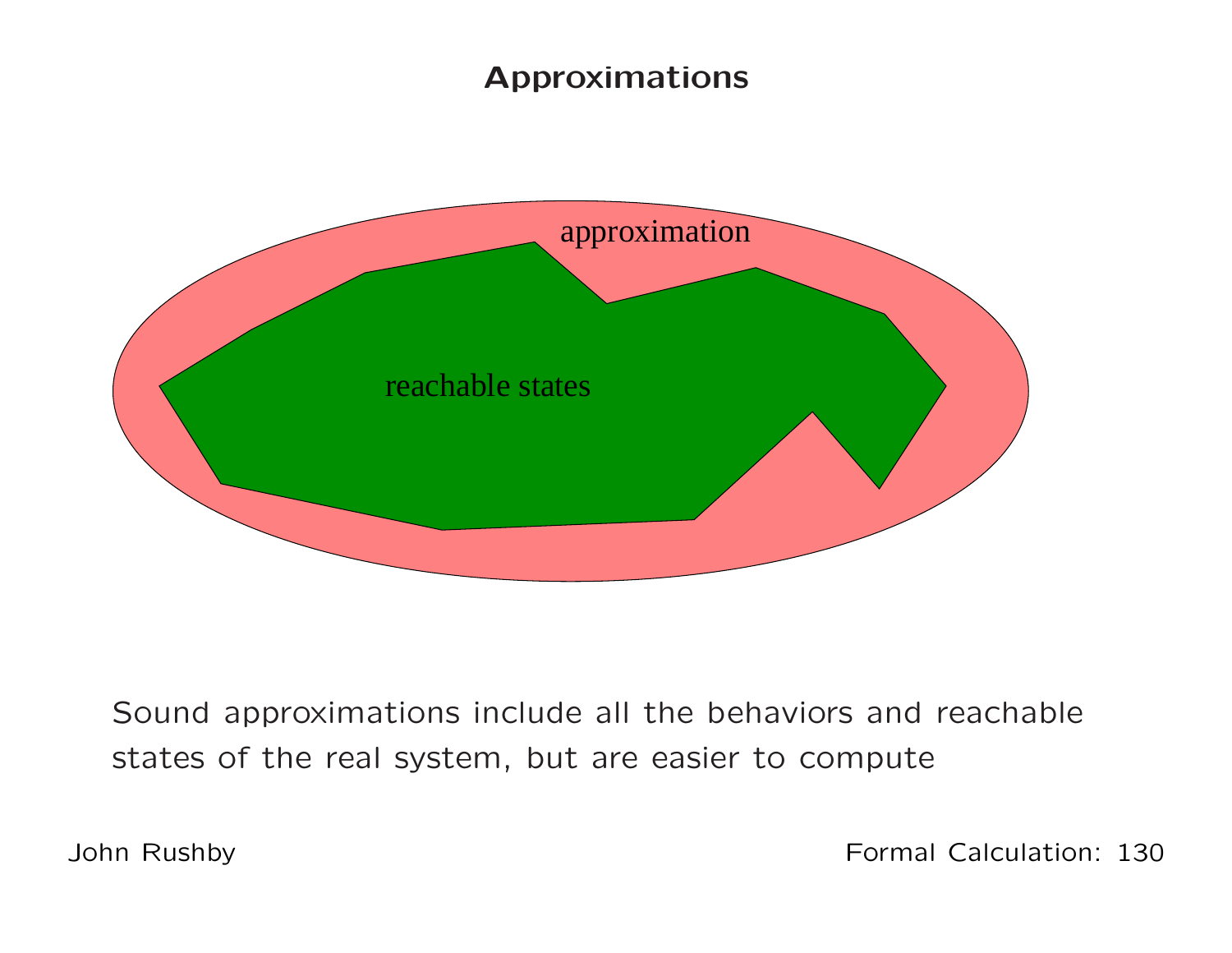#### But Sound Approximations Come with <sup>a</sup> Price



May flag an error that is unreachable in the real system: a f<mark>alse</mark> positive, or false alarm

John Rushby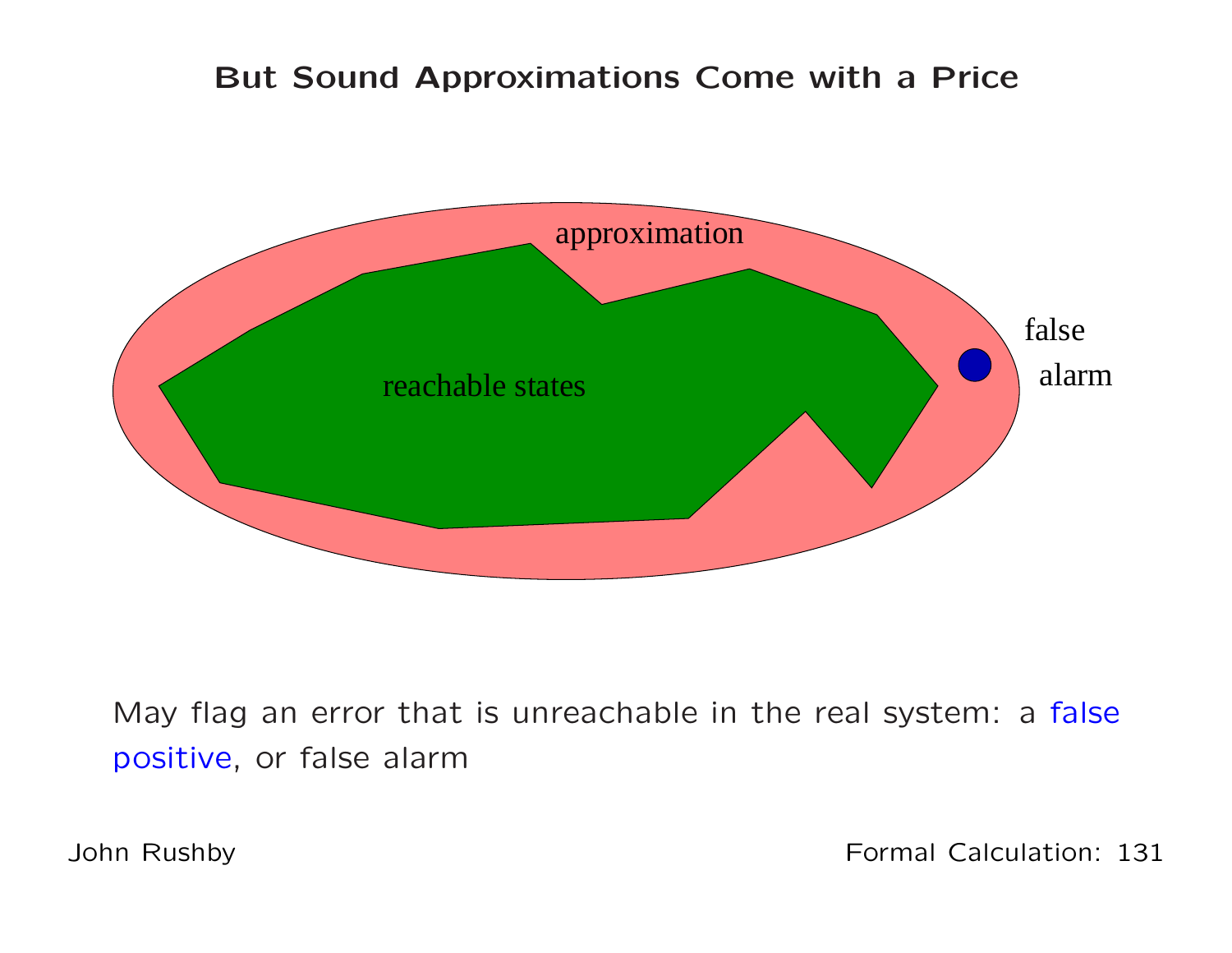#### Unsound Approximations Come with <sup>a</sup> Price, Too



Can miss real errors: <sup>a</sup> false negative

John Rushby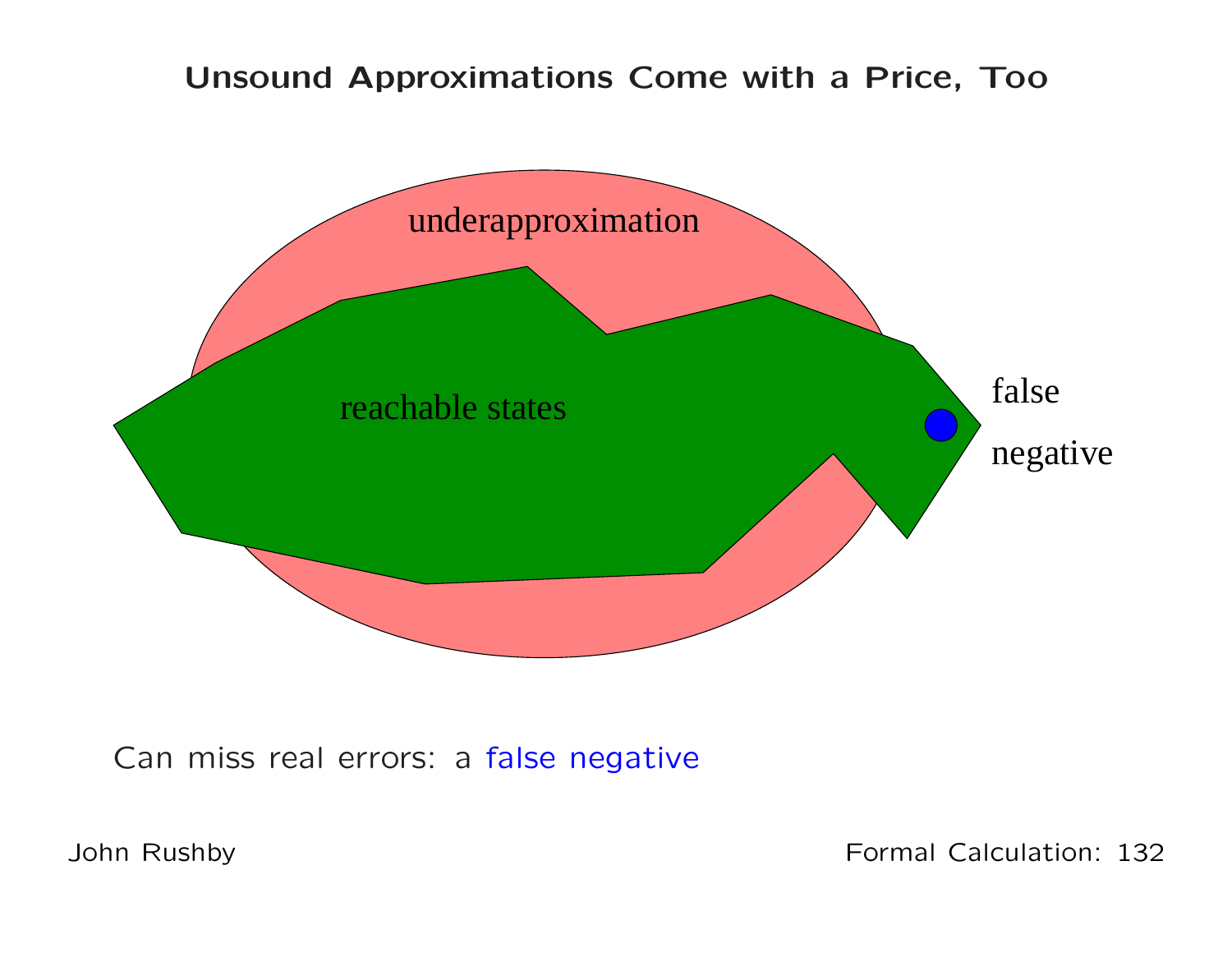# Predicate Abstraction

- The Zune example used data abstraction
	- <sup>A</sup> kind of abstract interpretation
- Replaces variables of complex data types by simpler (often finite) ones
	- $\circ$  e.g., integers replaced by  $\{$ negative, zero, positive $\}$
- But sometimes this doesn't work
	- Just replaces individual variables
	- Often its the relationship between variables that matters
- Predicate abstraction replaces some relationships (predicates) by Boolean variables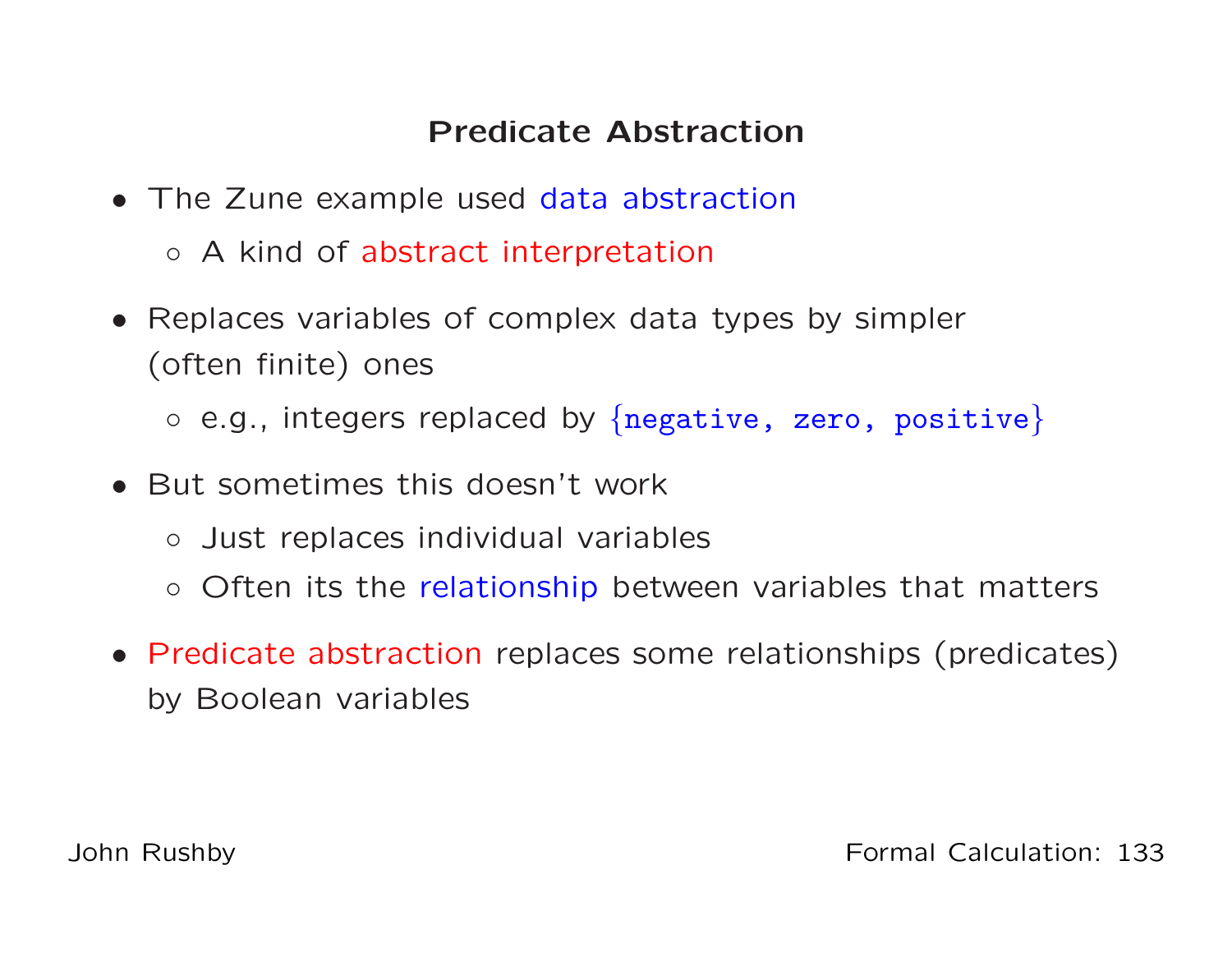### Another Example

```
start with r unlocked
do {
 lock(r)old = newif (*) {
   unlock(r)new++}}while old != new
want r to be locked at this point
unlock(r)
```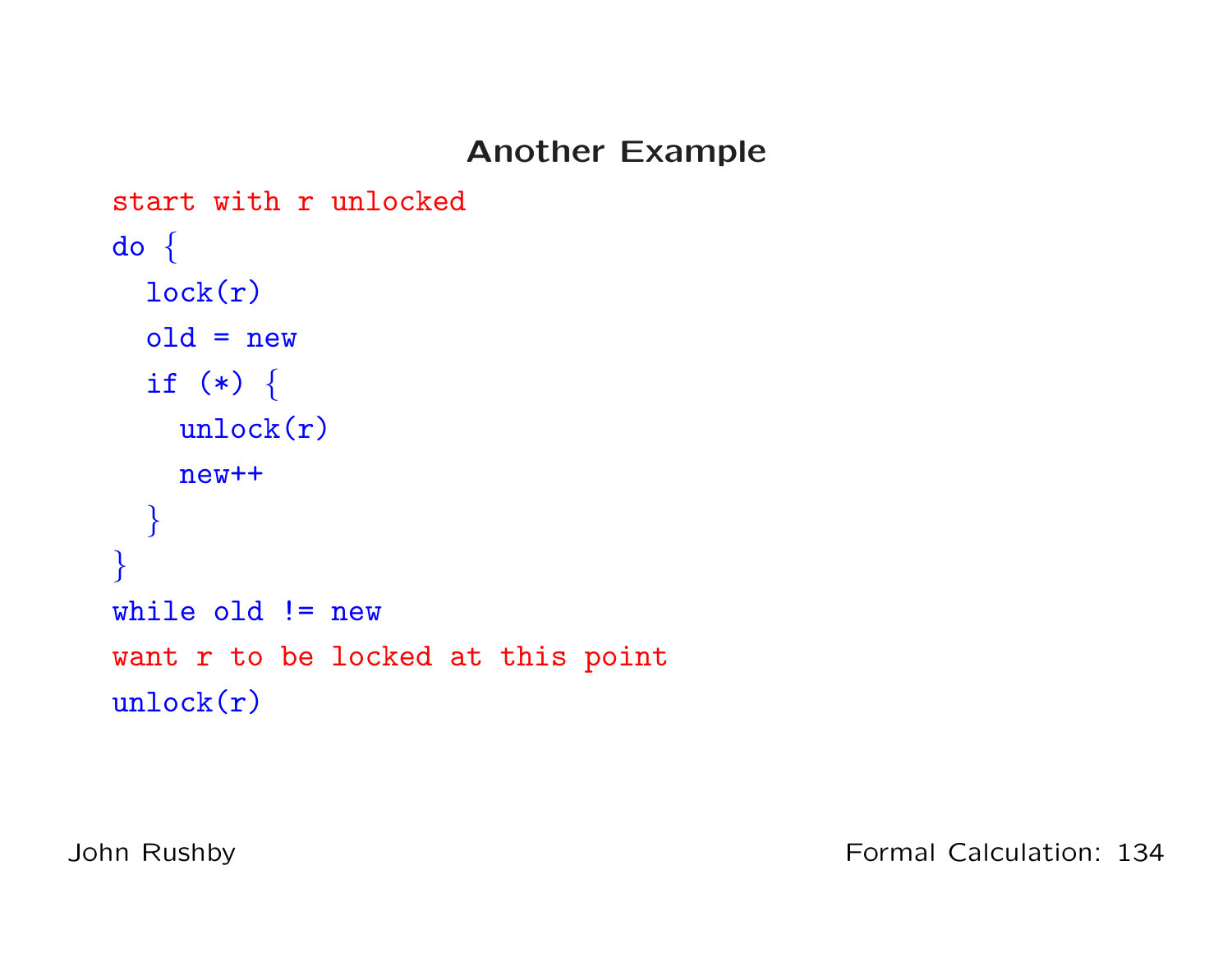### Abstracted Example

The significant relationship seems to be old == new Replace this by <mark>eq</mark>, throw away old and  $\mathtt{new}$ 

```
[!locked]
do {
  lock(r) [locked]
 eq = true [locked, eq]
 if (*) {
    unlock(r) [!locked, eq]
   eq = false [!locked, !eq]
 }} [locked, eq] or [!locked, !eq]
while not eq
[locked, eq]
unlock(r)
```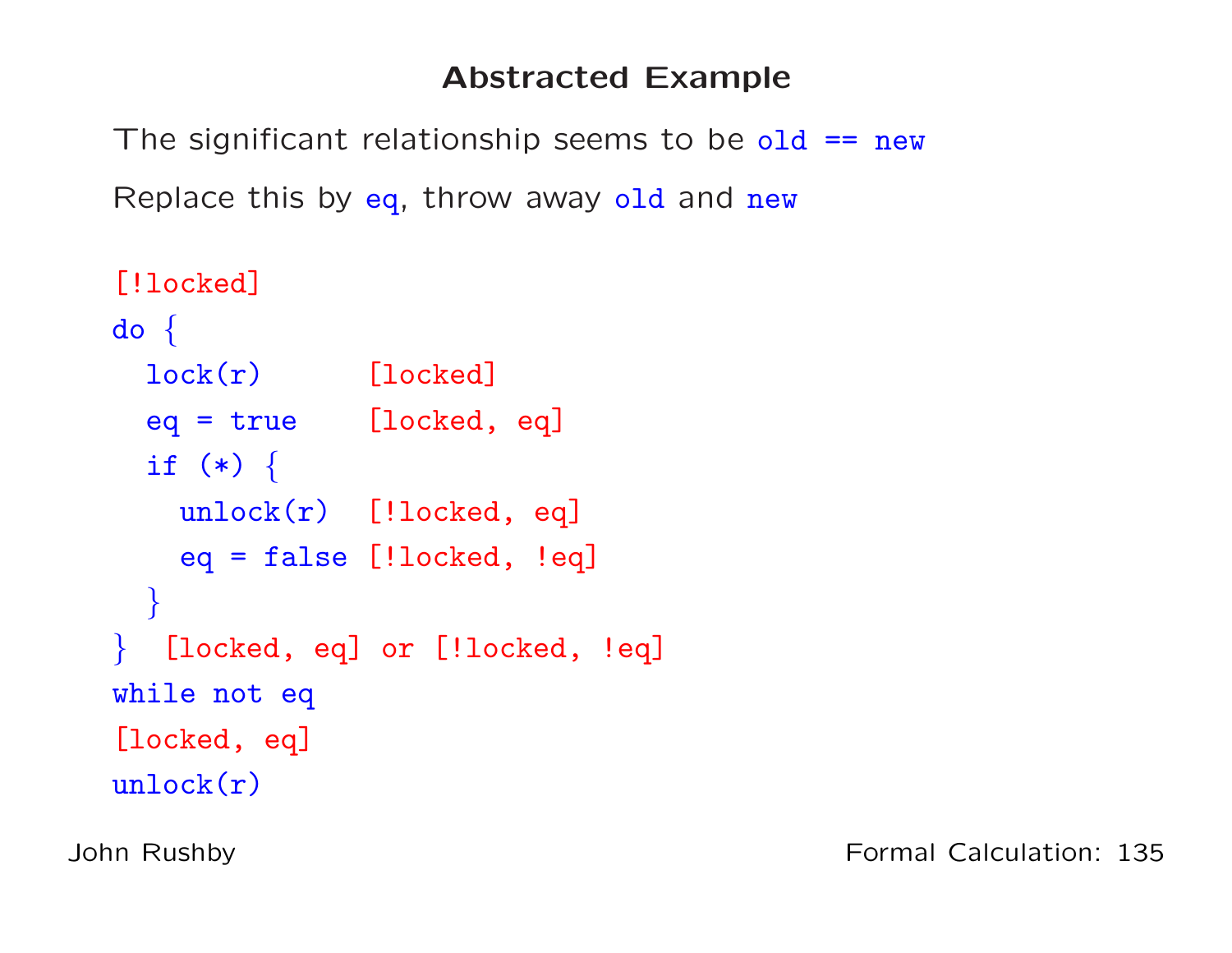### Yet Another Example

```
z := n; x := 0; y := 0;while (z > 0) {
  if (*) {
    x := x+1;z := z-1;} else {
    y := y+1;z := z-1;}}want y!= 0, given x := z, n > 0
```
- The invariant needed is  $x + y + z = n$
- But neither this nor its fragments appear in the program or the desired property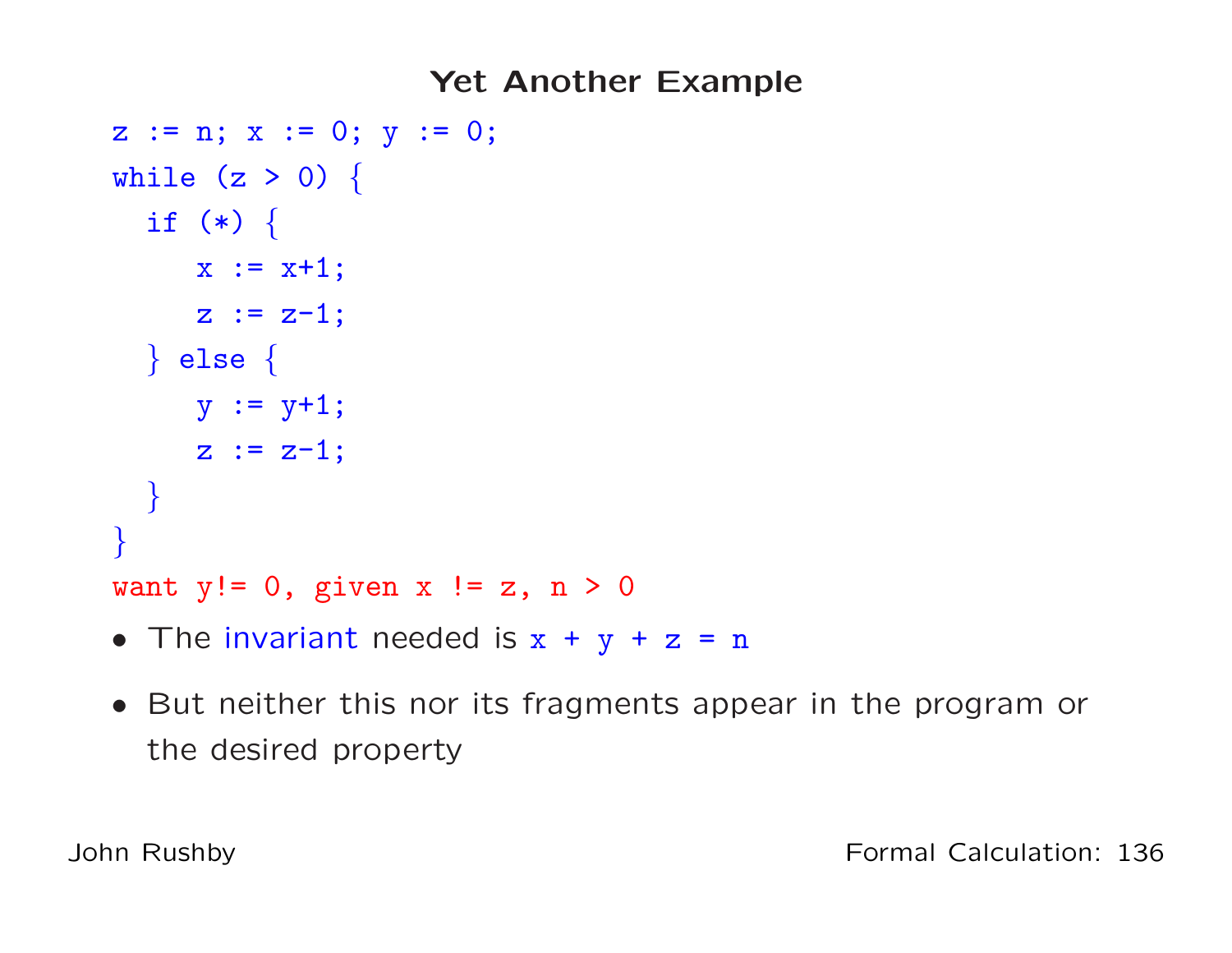### Let's Just Go Ahead

```
First time into the loop[n > 0]z := n; x := 0; y := 0;while (z > 0) \{ [x = 0, y = 0, z = n]if (*) {
    x := x+1:
    z := z-1; [x = 1, y = 0, z = n-1]} else {
    y := y+1;z := z-1; [x = 0, y = 1, z = n-1]\{x = 1, y = 0, z = n-1\} or [x = 0, y = 1, z = n-1]}
```
Next time around the loop we'll have <sup>4</sup> disjuncts, then 8, then16, and so on

This won't get us anywhere useful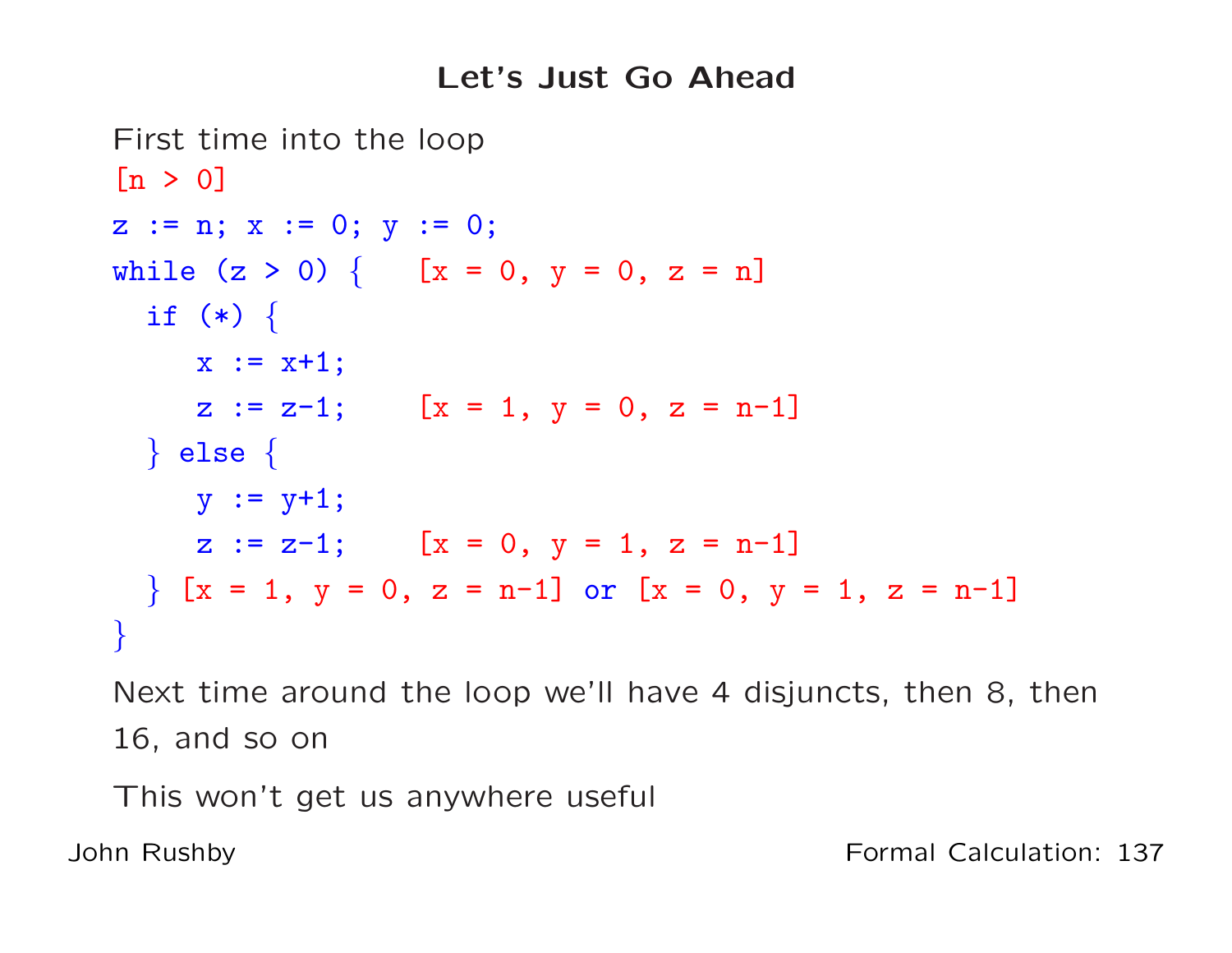#### Widening the Abstraction

- We could try eliminate disjuncts
- Look for <sup>a</sup> conjunction that is implied by each of the disjuncts
- One such is  $[x+y=1, z=n-1]$
- Then we'd need to do the same thing with $[x+y = 1, z = n-1]$  or  $[x = 0, y = 0, z = n]$
- That gives  $[x + y + z = n]$
- There are techniques that can do this automatically
- This is where <sup>a</sup> lot of the research action is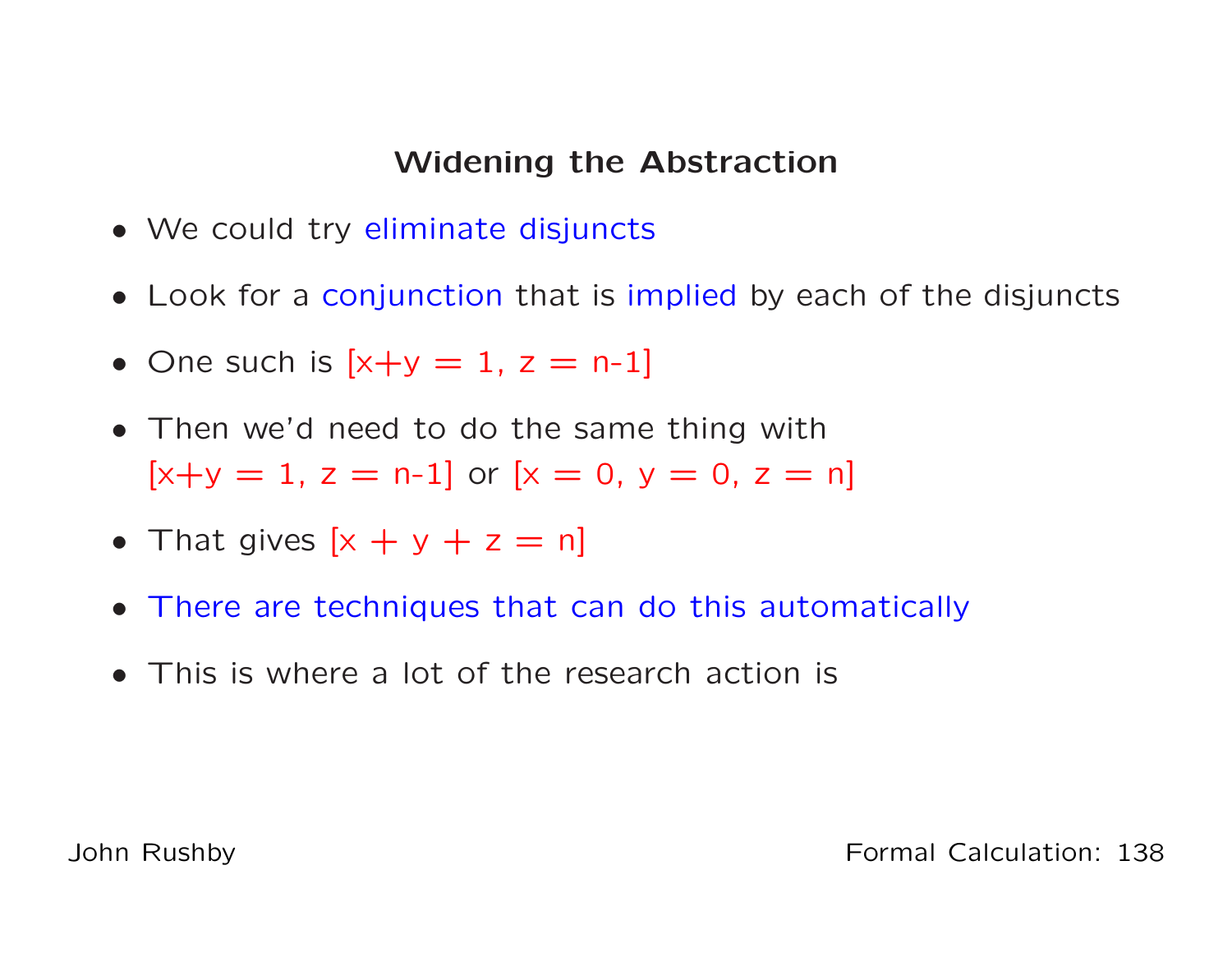# Tradeoffs

- We're trying to guarantee absence of errors in <sup>a</sup> certain class
- Equivalently, trying to verify properties of <sup>a</sup> certain class
- Terminology is in terms of finding errors

**TP True Positive:** found a real error FP False Positive: false alarm **TN True Negative:** no error, no alarm—OK **FN False Negative:** missed error

• Then we have

**Sound:** no false negatives

**Recall:** TP/(TP+FN) measures how (un)sound

TP+FN is number of real errors

**Complete:** no false alarms

**Precision:** TP/(TP+FP) measures how (in)complete

TP+FP is number of alarms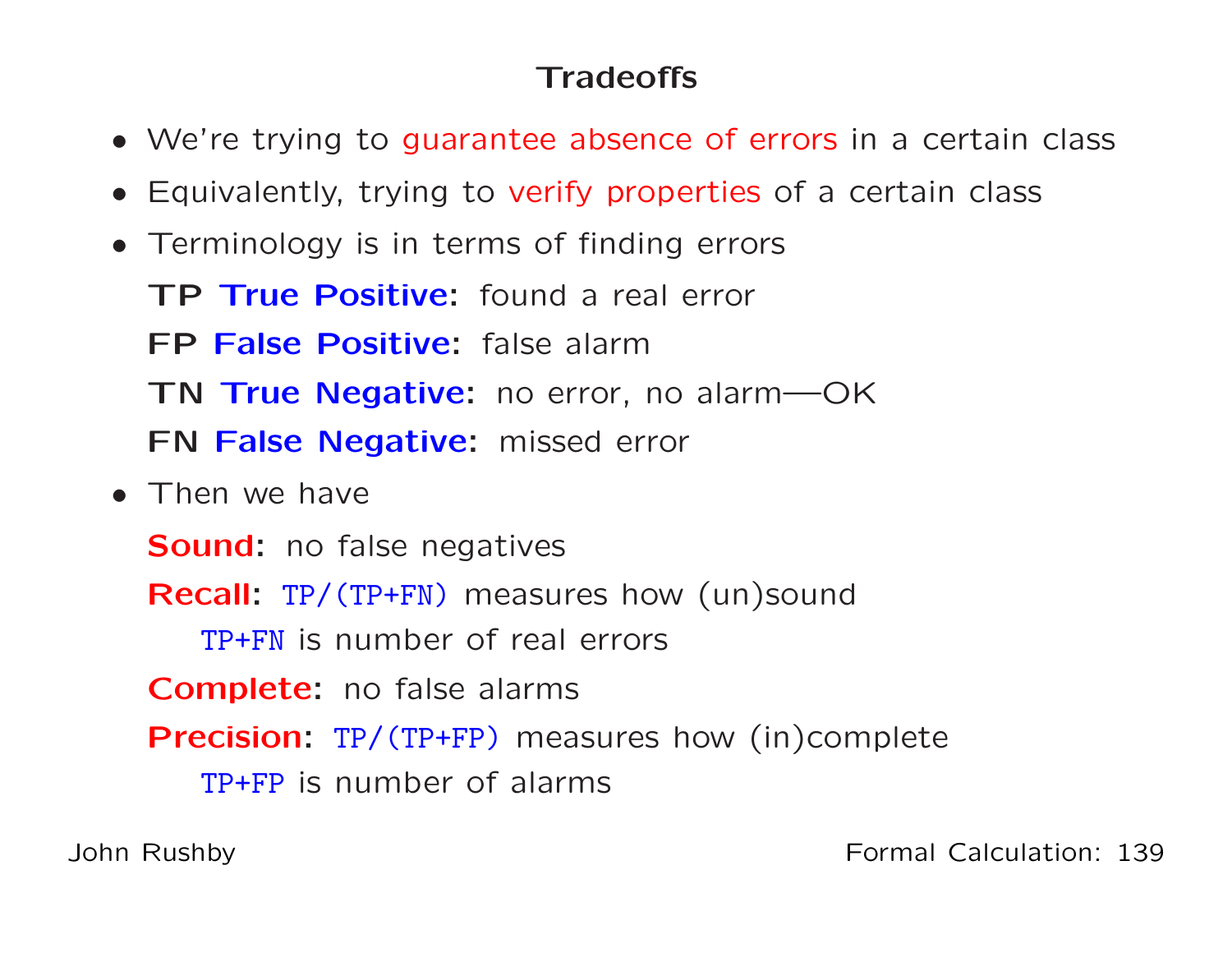# Tradeoff Space

- Basic tradeoff is between soundness and completeness
- For assurance, we need soundness

◦ When told there are no errors, there must be none So have to accept false alarms

- But the main market for static analysis is bug finding in general-purpose software, where they aim merely to reduce the number of bugs, not to eliminate them
- Their general customers will not tolerate many false alarms, so tool vendors give up soundness
- Will consider the implications later
- Other tradeoffs are possible
	- Give up full automation: e.g., require user annotation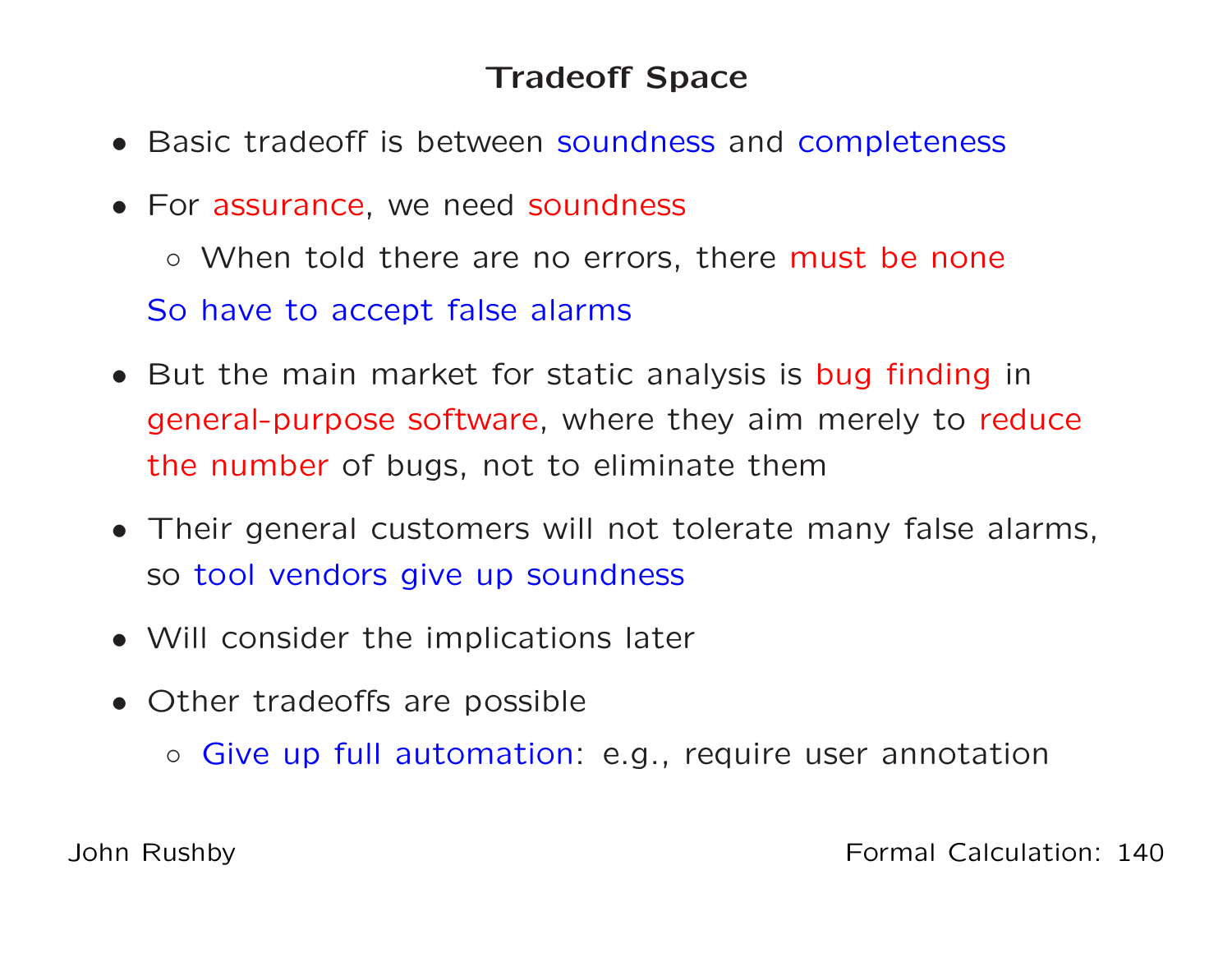# Tradeoffs In Practice

- **Testing** is complete but unsound
- **Spark Ada with its Examiner** is sound but not fully automatic
- Abstract Interpretation (e.g., PolySpace) is sound but incomplete, and may not terminate
	- Astrée is pragmatically complete for its domain
- Pattern matchers (e.g. Lint, Findbugs) are not based on semantics of program execution, neither sound nor complete
	- But pragmatically effective for bug finding
- Commercial tools (e.g., Coverity, Code Sonar, Fortify, KlocWork, LDRA) are neither sound nor complete
	- Pragmatically effective
	- Different tools use different methods, have different capabilities, make different tradeoffs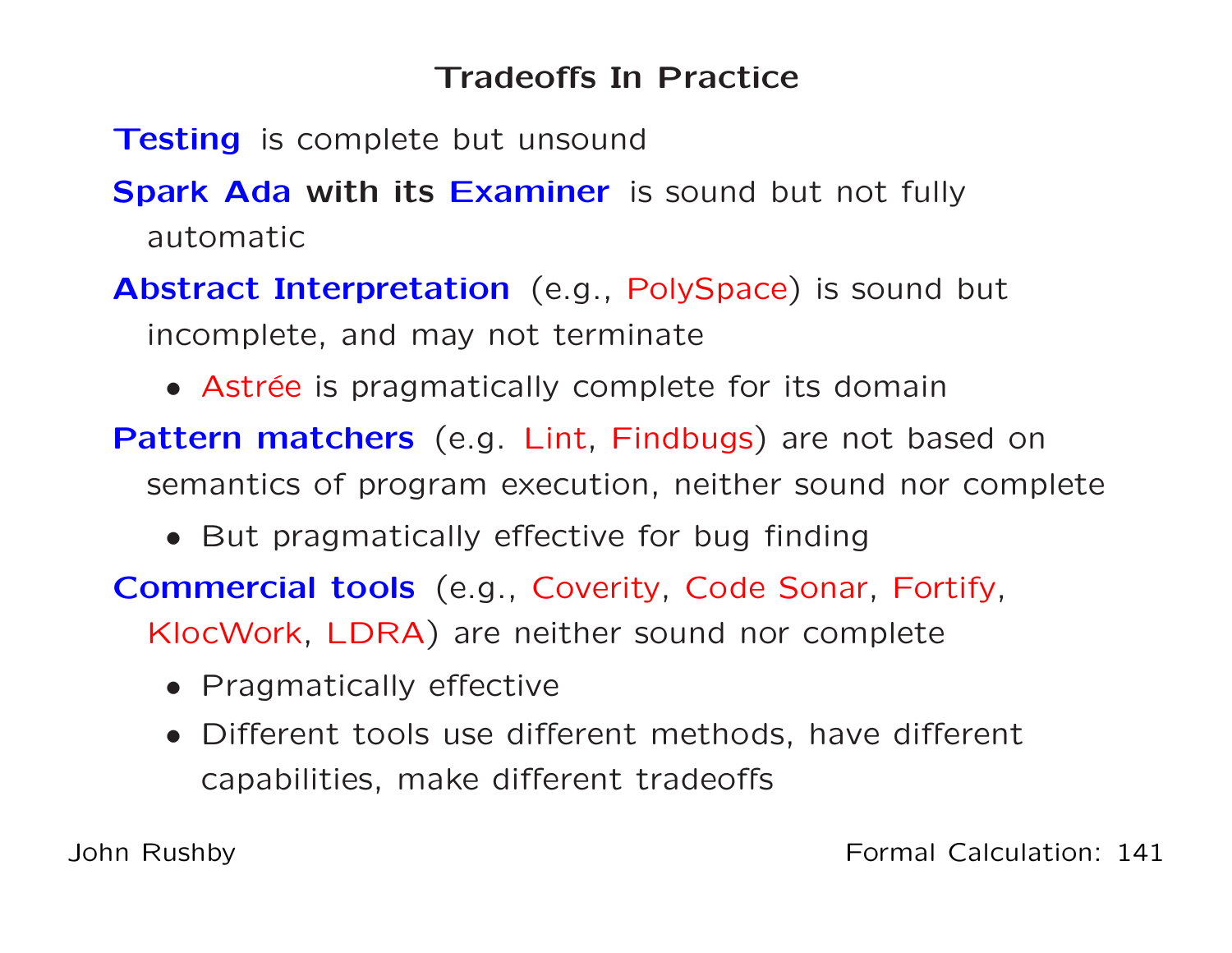### Properties Checked

- The properties checked are usually implicit
	- e.g., uninitialized variables, divide by zero (and other exceptions), null pointer dereference, buffer overrun
- Much of this is compensating for deficiencies of C and  $C++$ 
	- Some tools support Ada, Java, not much for MBD
	- But Mathworks has Design Verifier for Simulink
- Some tools support user-specified checks, but. . .
- Some tools look at resources
	- e.g., memory leaks, locks (not freed, freed twice, useafter free)
- Some (e.g., AbsInt) can do quantitative analysis
	- e.g., worst case execution time, maximum stack height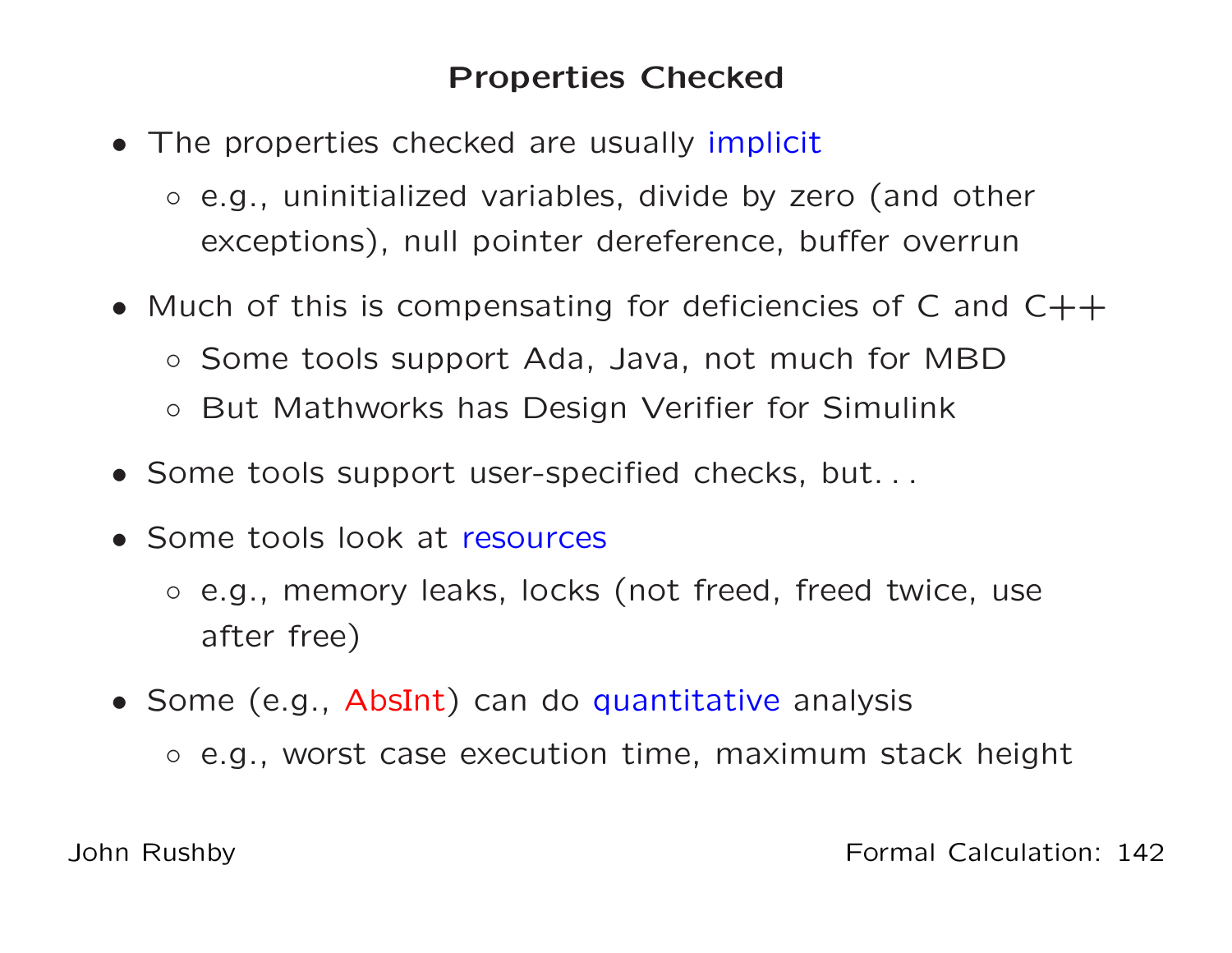### Real Software

- It's not enough to check individual programs
- Need information from calls to procedures, subroutines
	- Analyze each in isolation, then produce <sup>a</sup> procedure summary for use by others
- Need summaries for libraries, operating system calls
- Analyzer must integrate with the build process
- Must present the information in <sup>a</sup> useful and attractive way
- Much of the engineering in commercial tools goes here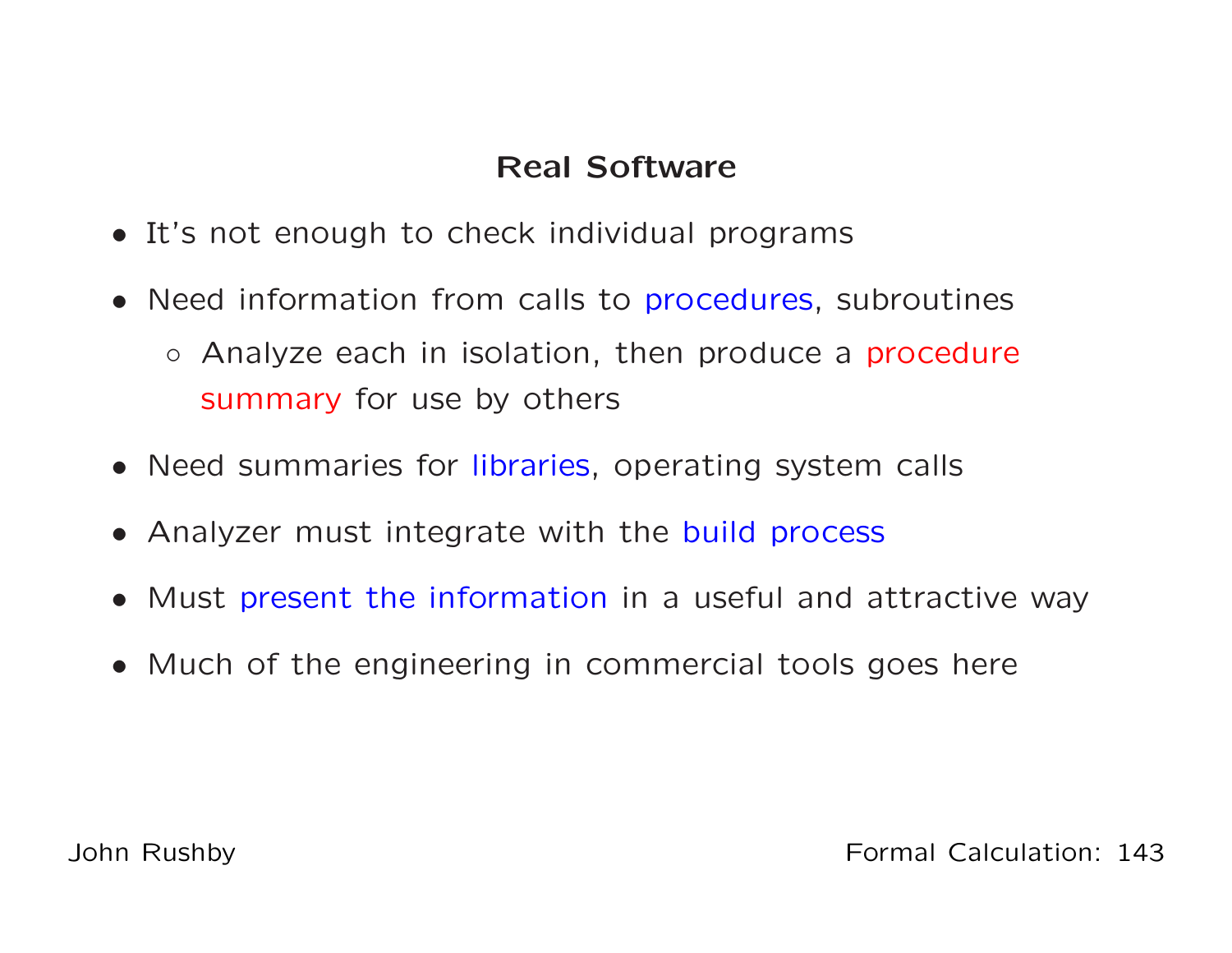# So How Good Are Static Analyzers?

- Some tool licences forbid benchmarking
- Hard to get representative examples
- NIST SAMATE study compared several
	- Found all had strengths and weaknesses
	- $\circ$  Needed <sup>a</sup> combination to get comprehensive bugdetection
- This was bug finding, not assurance
- Anecdotal evidence is they are very useful for general QA
- Need to be tuned to individual environment
- e.g., Astrée tuned to Airbus A380 SCADE-generated digital filters is sound and pragmatically complete
- There are papers by Raoul Jetley and others of FDA applyingtools to medical device software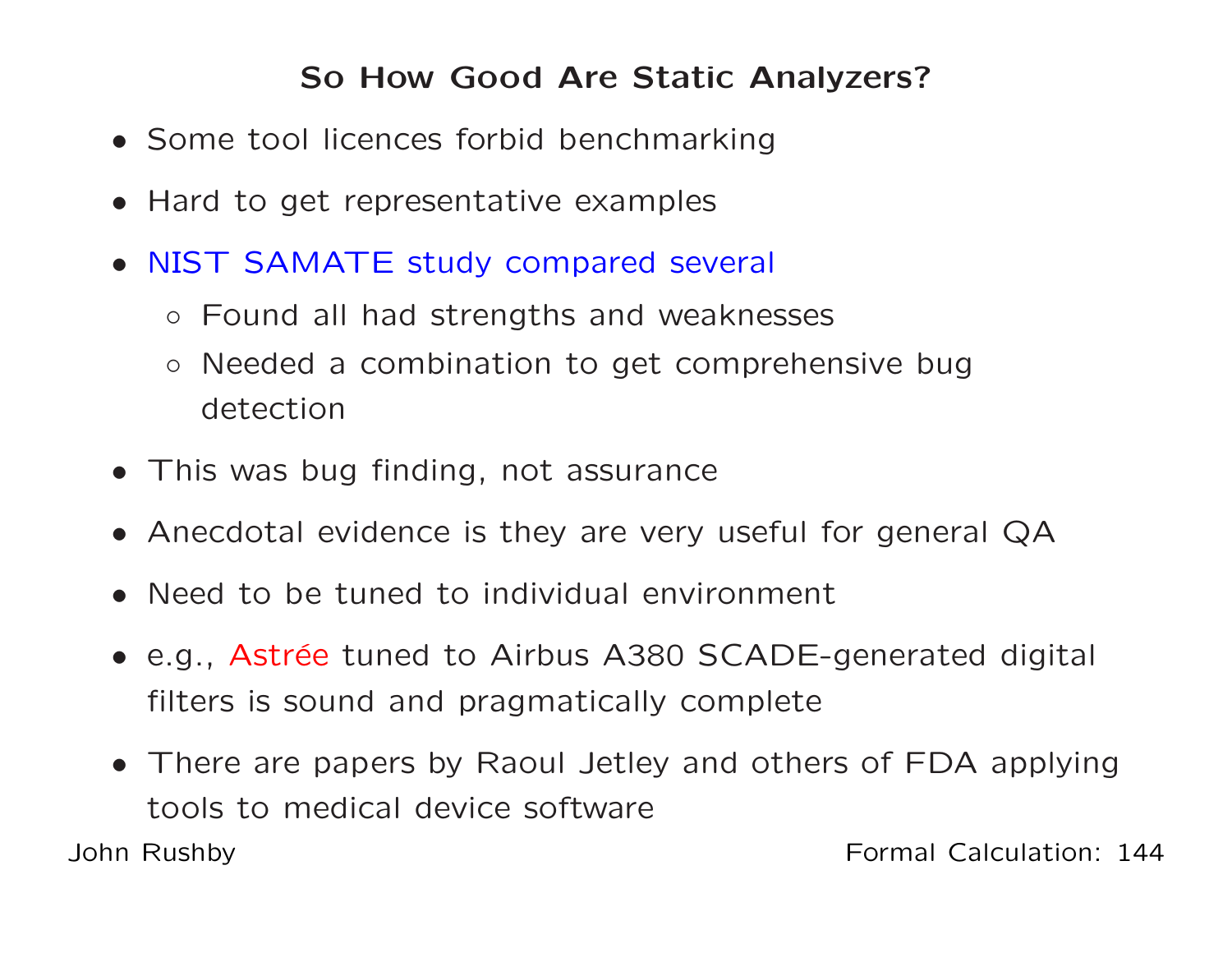## Possible Futures: Combination With Testing

- Automated test generation is getting pretty good
- Use <sup>a</sup> constraint solver to find <sup>a</sup> witness to the pathpredicate leading to <sup>a</sup> given state
	- e.g., counterexamples from (infinite) bounded model checking using SMT solvers
- So try to see if you can generate an explicit test case tomanifest <sup>a</sup> real bug for each positive turned up by staticanalysis
- Throw away those you cannot manifest
- Aha! Next generation of tools do this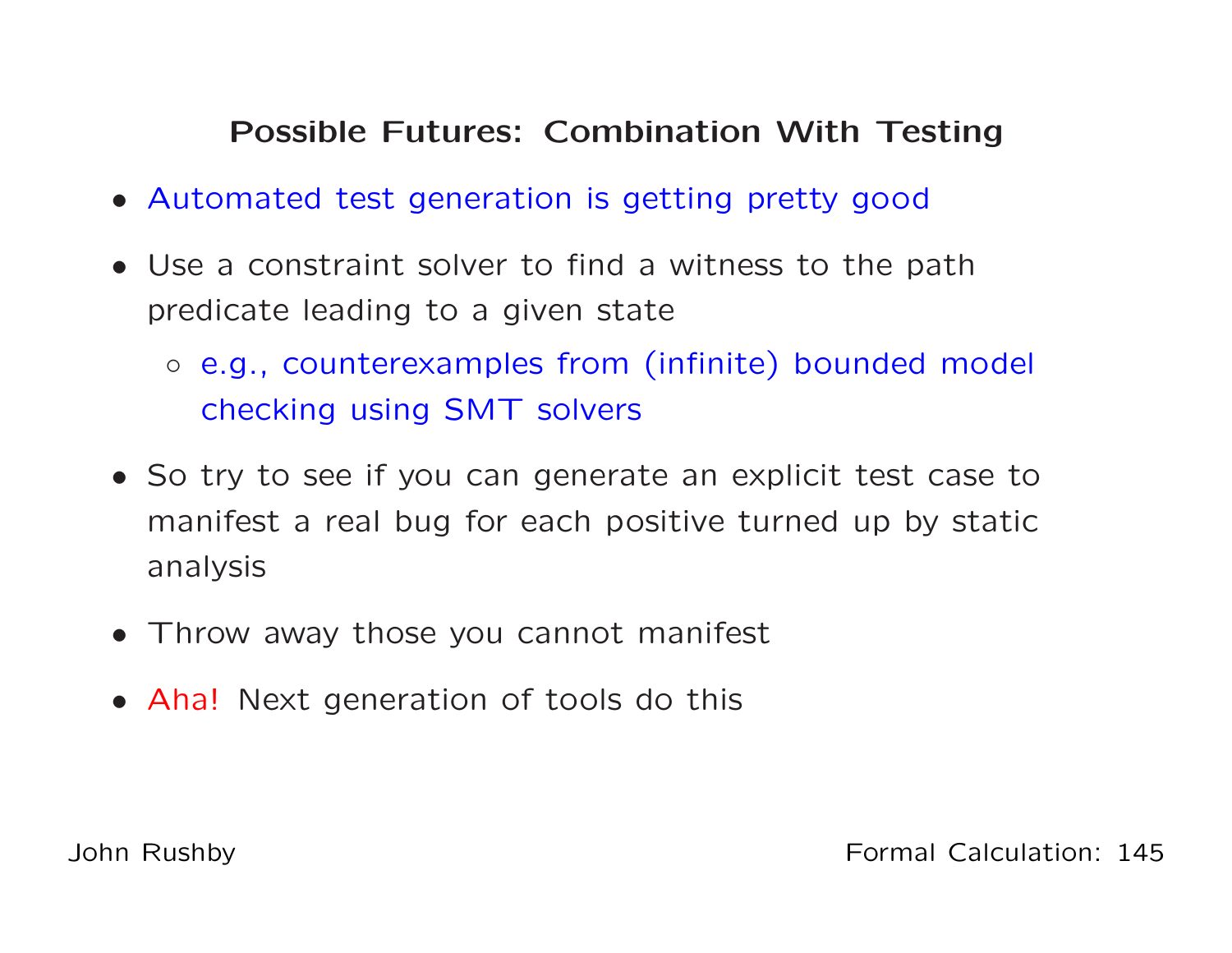## Automated Test Generation

John Rushby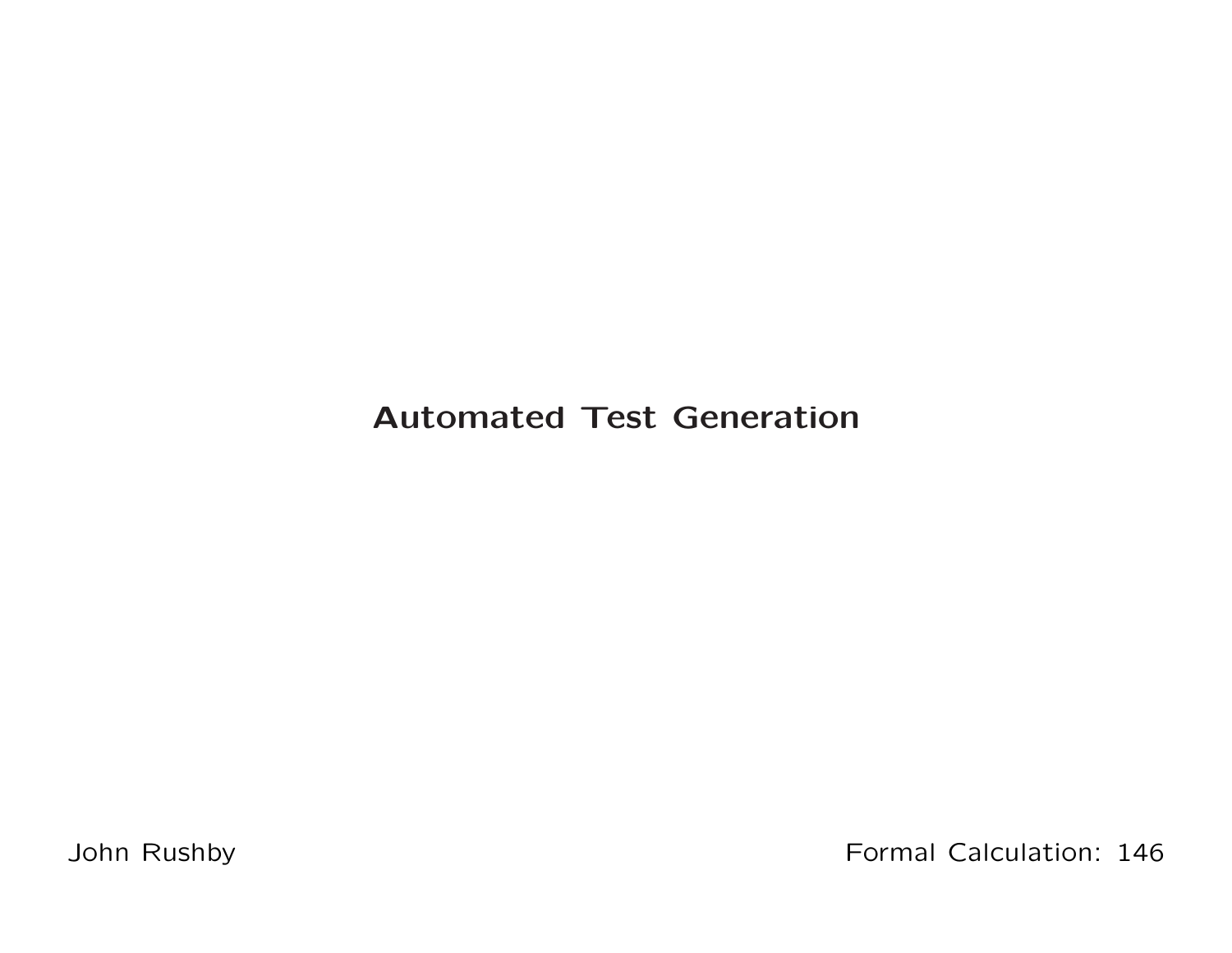## Test Generation

- Observe that <sup>a</sup> counterexample to an assertion: "control cannot reach this point" is <sup>a</sup> structural test case
- So BMC can be used for automated test generation
- Actually, <sup>a</sup> customized combination of SMC and BMC works best
	- Use SMC to reach first control point, then use BMC toextend to further control points
	- Get long tests that probe deep into the system
	- Can add test purposes that constrain the kinds of tests generated
		- $\star$  e.g., Change the gear input by 1 at every step
	- Easily built because checkers are scriptable (in Scheme)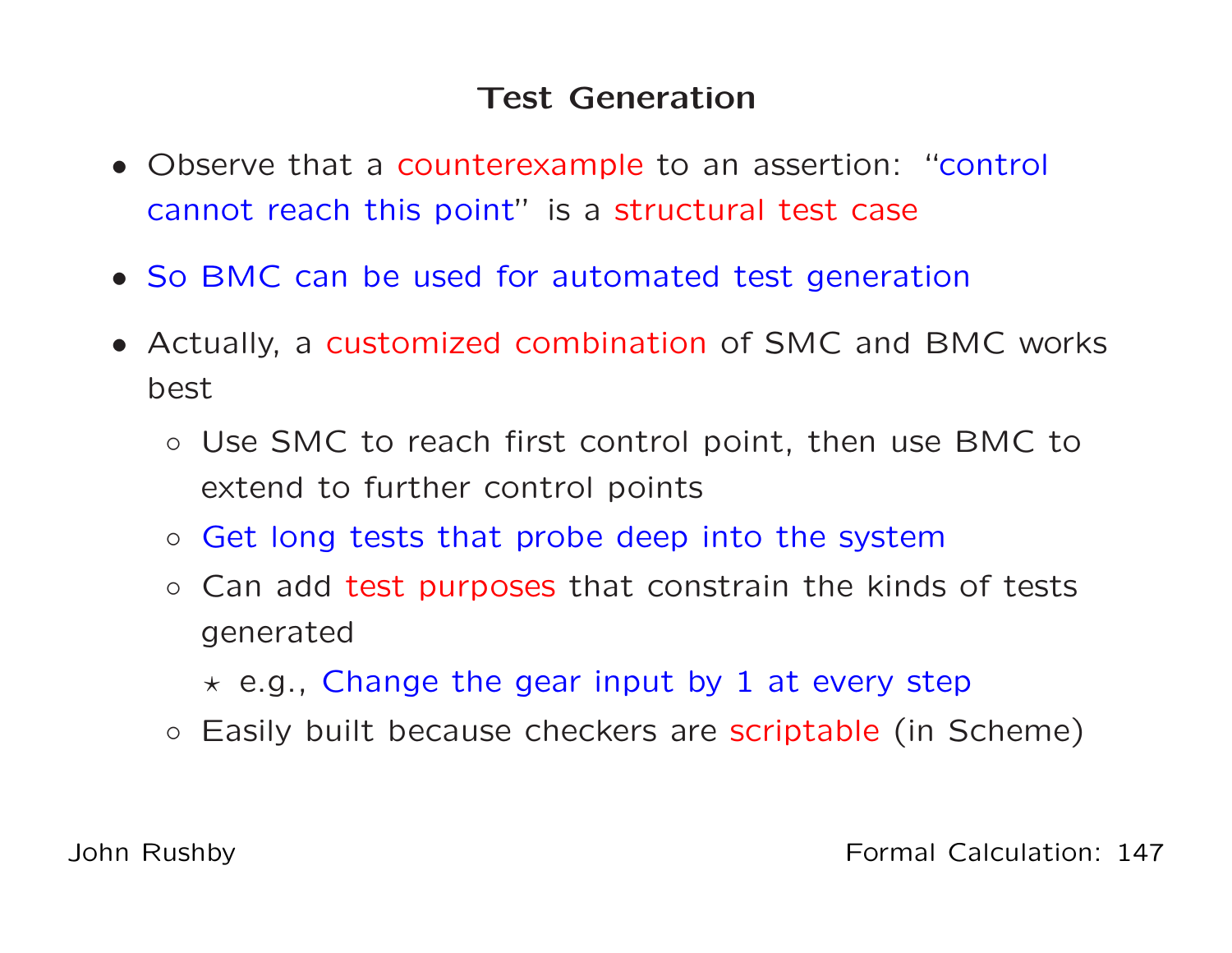```
Core Of The SAL-ATG Test Generation Script<br>Cextend-search module goal-list
(define (extend-search module goal-list
         path scan prune innerslice start step stop)
   (let ((new-goal-list (if prune (goal-reduce scan goal-list path)
                             (minimal-goal-reduce scan goal-list path))))
    (cond ((null? new-goal-list) (cons '() path))
          ((> start stop) (cons new-goal-list path))
          (else(let* ((goal (list->goal new-goal-list module))
                   (mod (if innerslice
                          (sal-module/slice-for module goal) module))
                   (new-path(let loop ((depth start))
                         \text{(cond)} (\text{& depth stop)} \text{'} ()((sal-bmc/extend-pathpath mod goal depth 'ics))
                                \text{(else (loop (+ depth step)))))})(if (pair? new-path)
                  (extend-search mod new-goal-list new-path scan
                                  prune innerslice start step stop)
                (cons new-goal-list path)))))))
```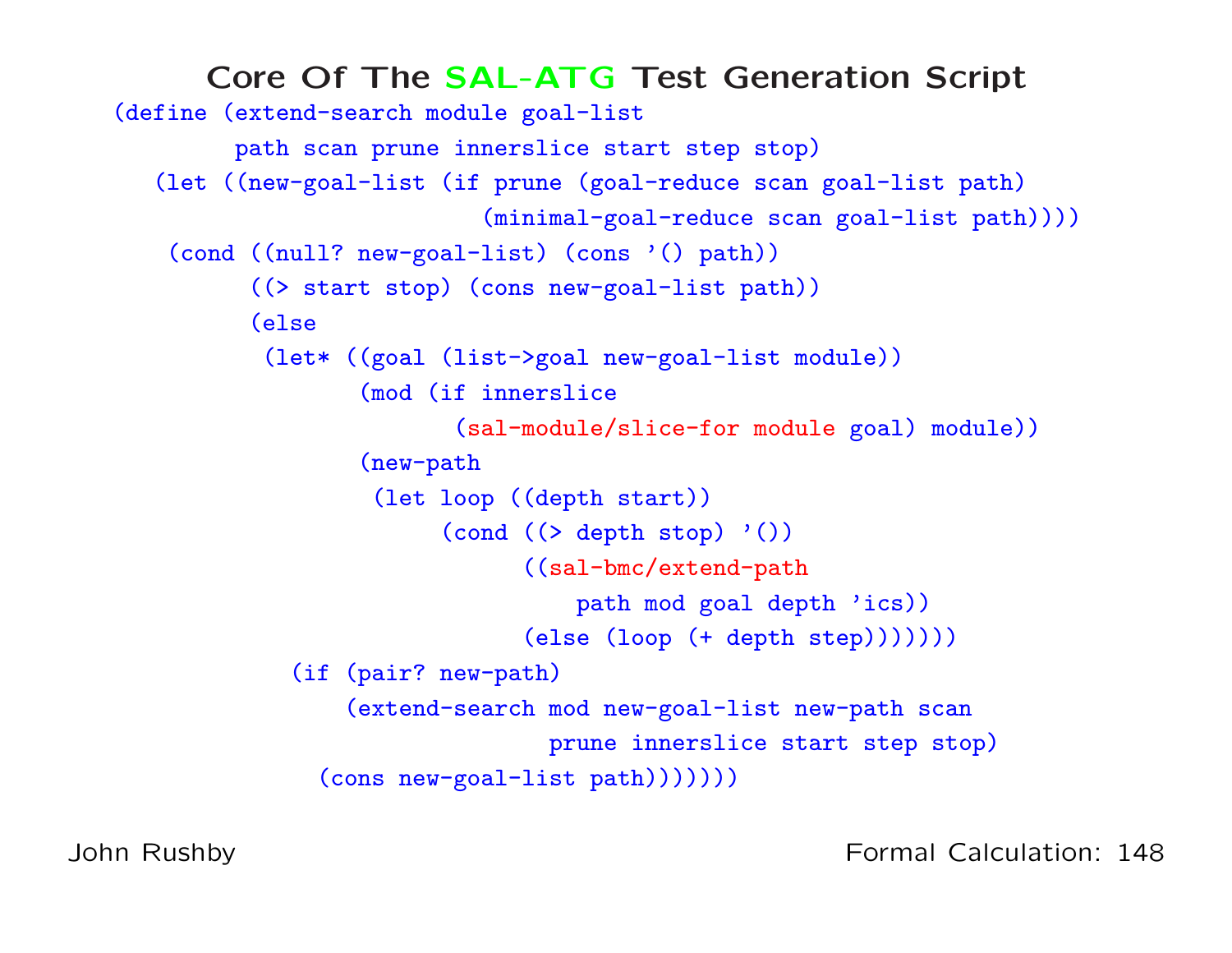# Outer Loop Of The SAL-ATG Test Generation Script

```
(define (iterative-search module goal-list
          scan prune slice innerslice bmcinit start step stop)
 (let* ((goal (list->goal goal-list module))
         (mod (if slice (sal-module/slice-for module goal) module))
         (path (if bmcinit
                   (sal-bmc/find-path-from-initial-statemod goal bmcinit 'ics)
                 (sal-smc/find-path-from-initial-state mod goal))))
      (if path
          (extend-search mod goal-list path scan prune
              innerslice start step stop)
         #f))
```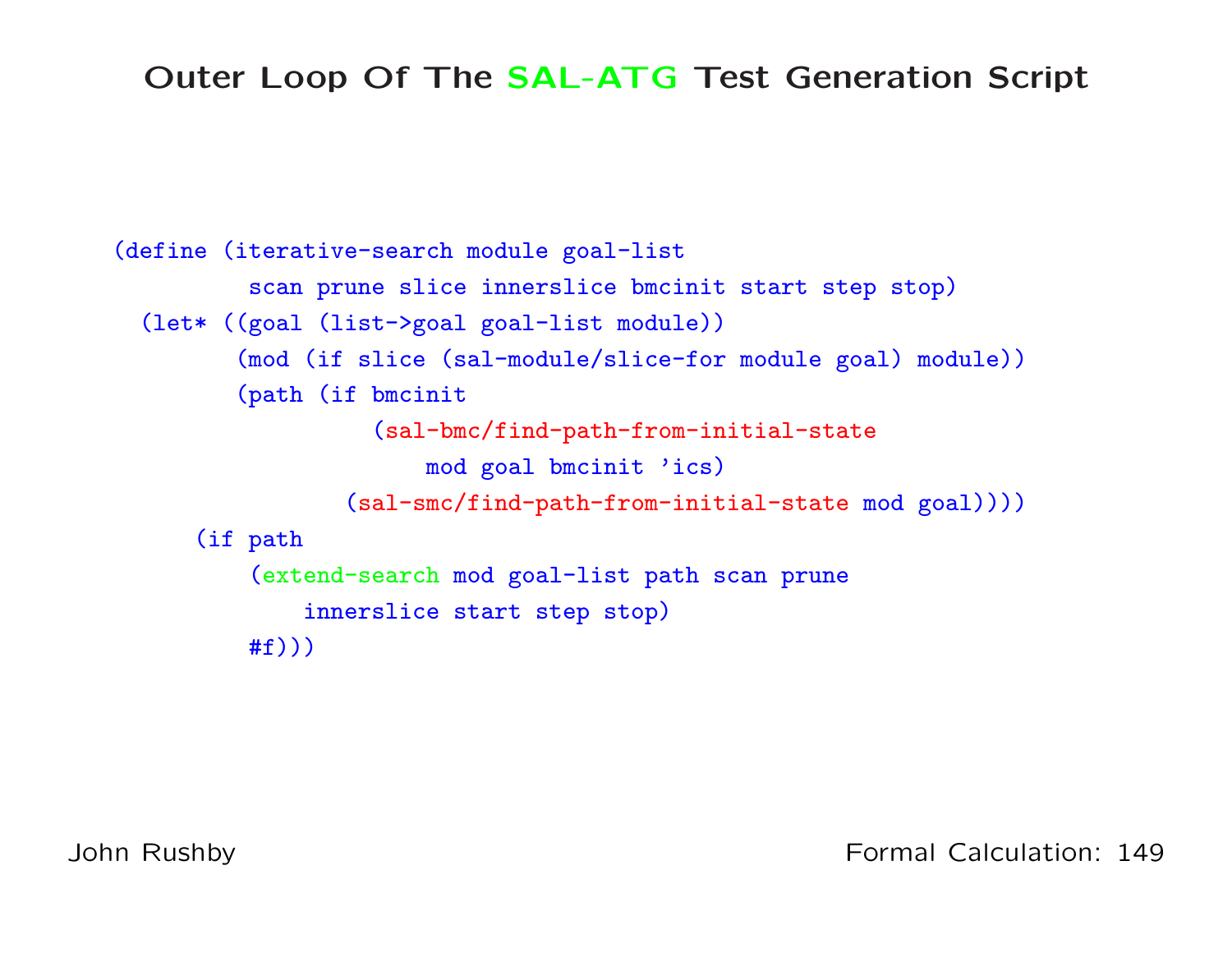#### Example: Shift Scheduler in StateFlow



Demo: sal-atg -v 3 trans\_ga monitored\_system trans ga goals.scm -ed <sup>15</sup> –incremental –testpurpose

John Rushby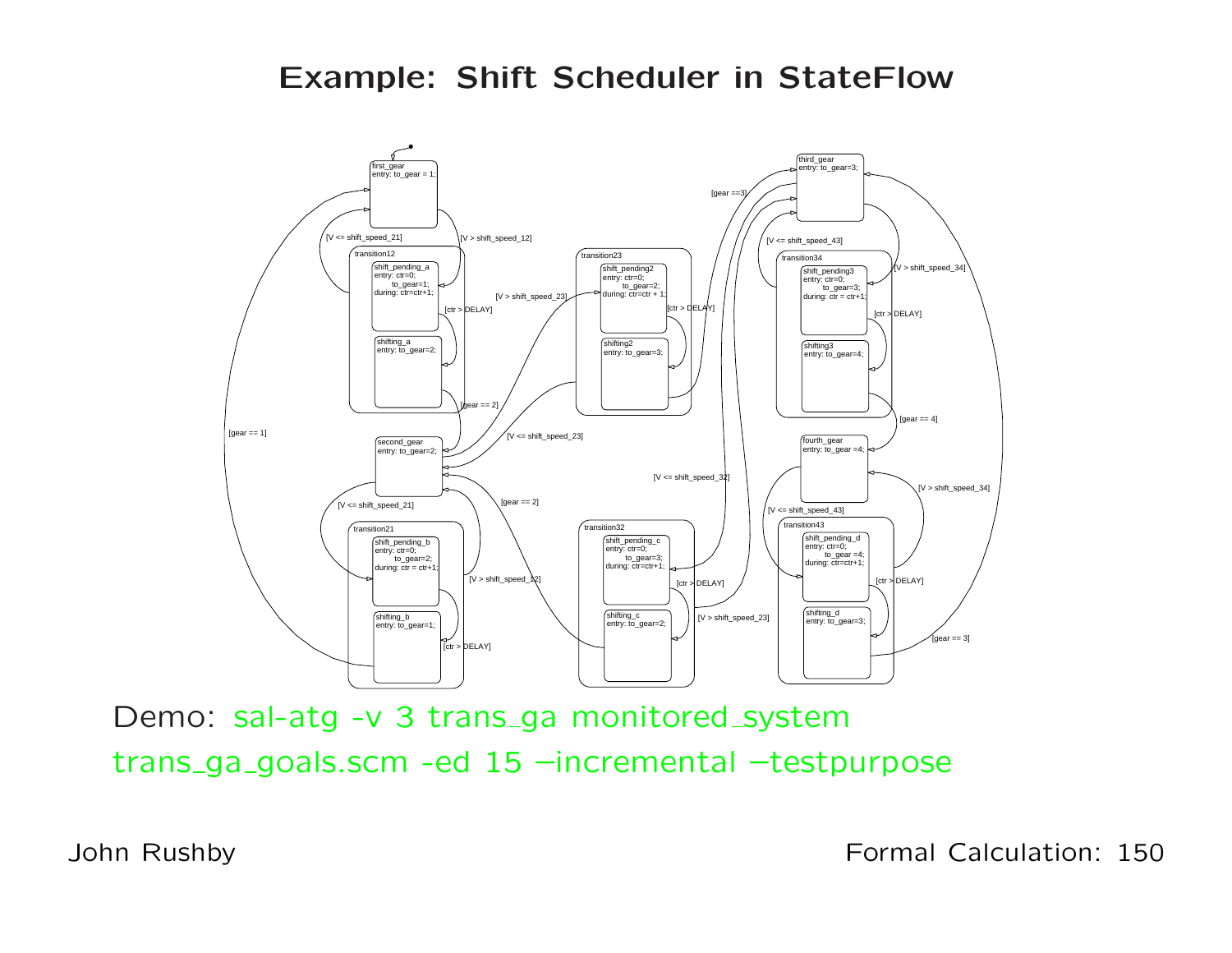Timed Systems

John Rushby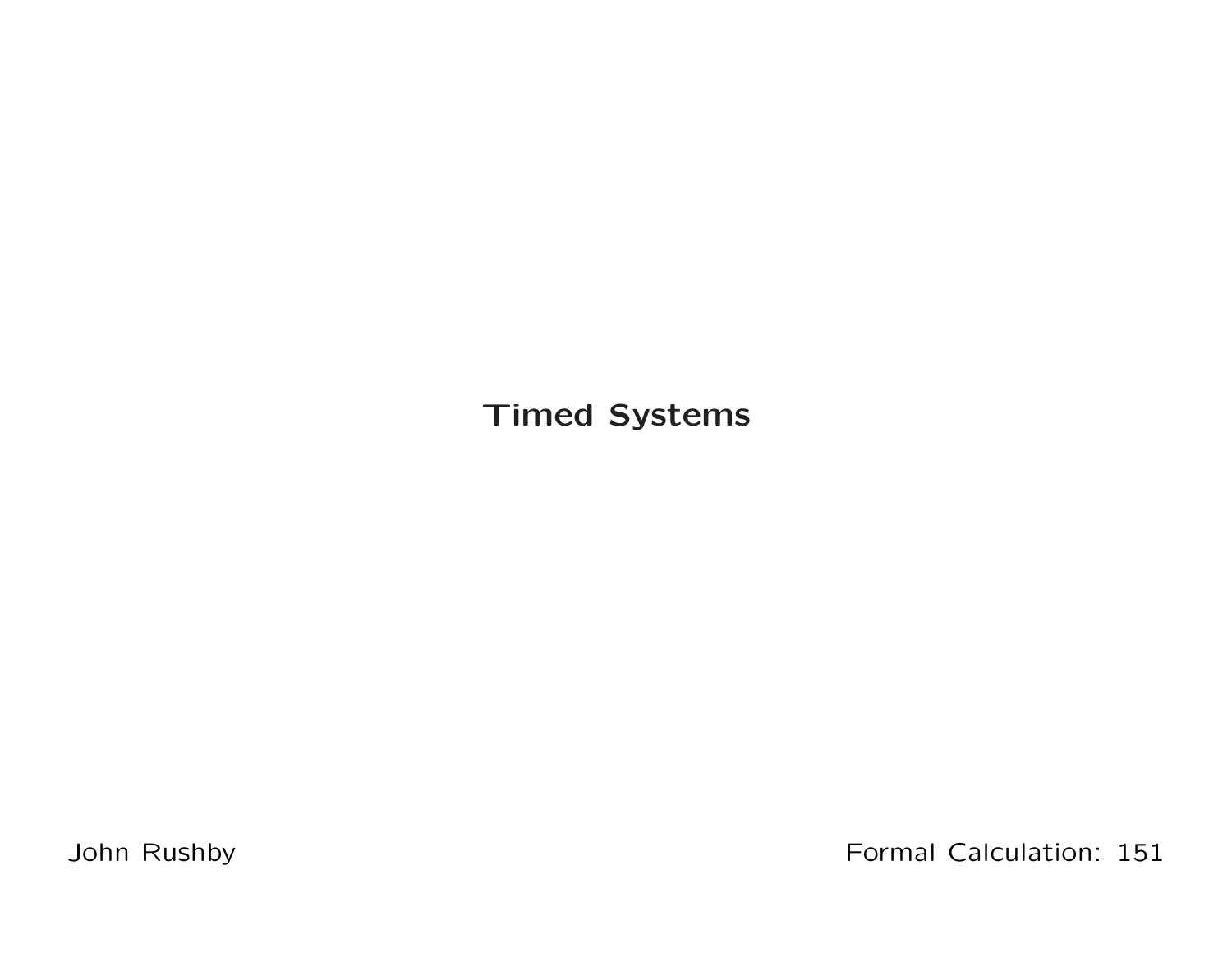## Verification of Real Time Programs

- Continuous time excludes automation by finite state methods
- Timed automata methods (e.g., Uppaal)
	- Handle continuous time
	- But are defeated by the case explosion when (discrete) faults are considered as well
- SMT solvers can handle both dimensions
	- With discrete time, can have <sup>a</sup> clock module that advances time one tick at <sup>a</sup> time
		- $\star$  Each module sets a timeout, waits for the clock to reach that value, then does its thing, and repeats
	- Better: move the timeout to the clock module and let it advance time all the way to the next timeout
		- $\star$  These are Timeout Automata (Dutertre and Sorea): and they work for continuous time

John Rushby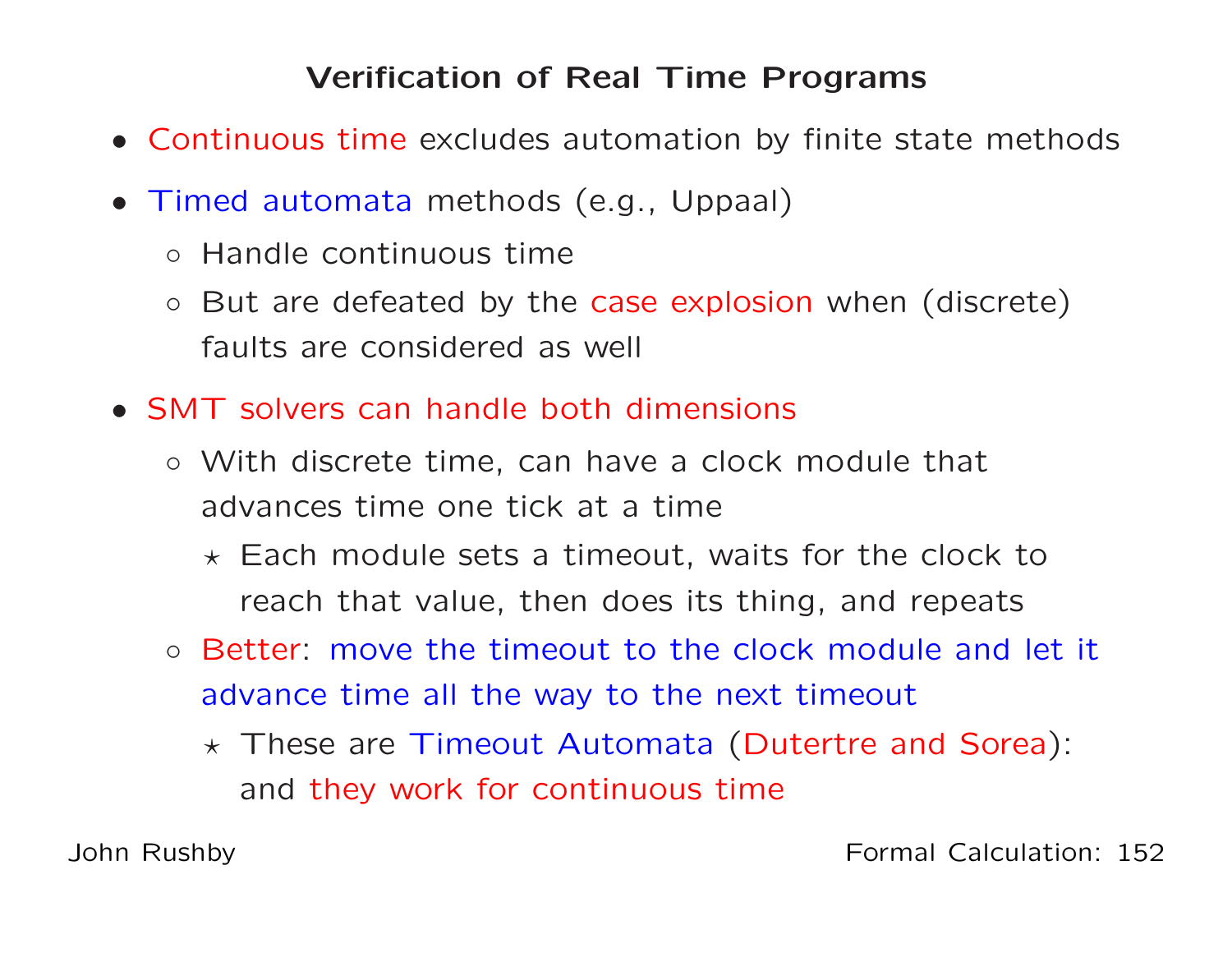#### Example: Biphase Mark Protocol

Biphase Mark is <sup>a</sup> protocol for asynchronous communication



- Clocks at either end may be skewed and have different rates, and jitter
- So have to encode <sup>a</sup> clock in the data stream
- Used in CDs, Ethernet
- Verification identifies parameter values for which data is reliably transmitted

John Rushby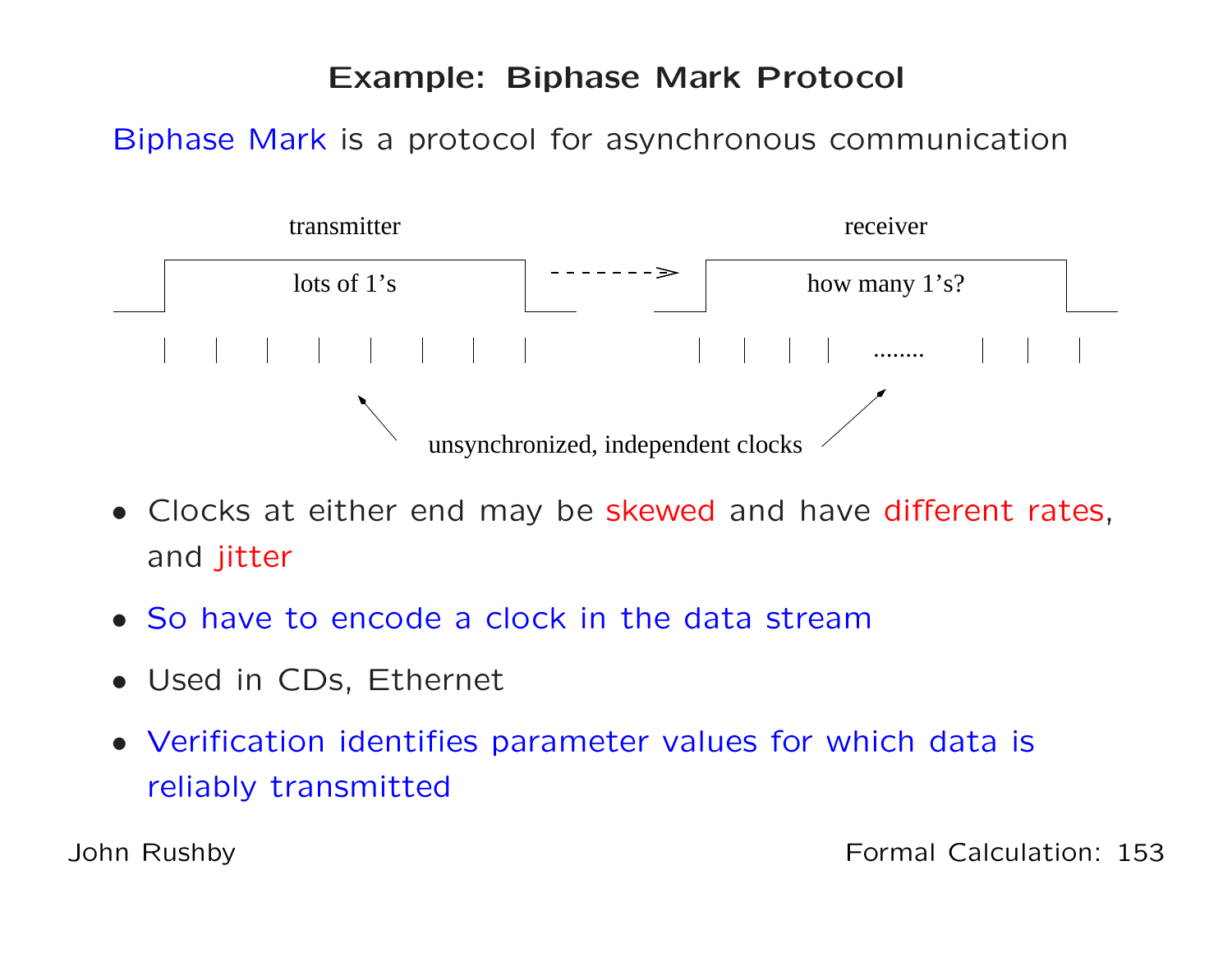#### Example: Biphase Mark Protocol (ctd)

- Flip the signal at the begining of every bit cell
- For <sup>a</sup> <sup>1</sup> bit, flip it in the middle, too
- For <sup>a</sup> <sup>0</sup> bit, leave it constant



John Rushby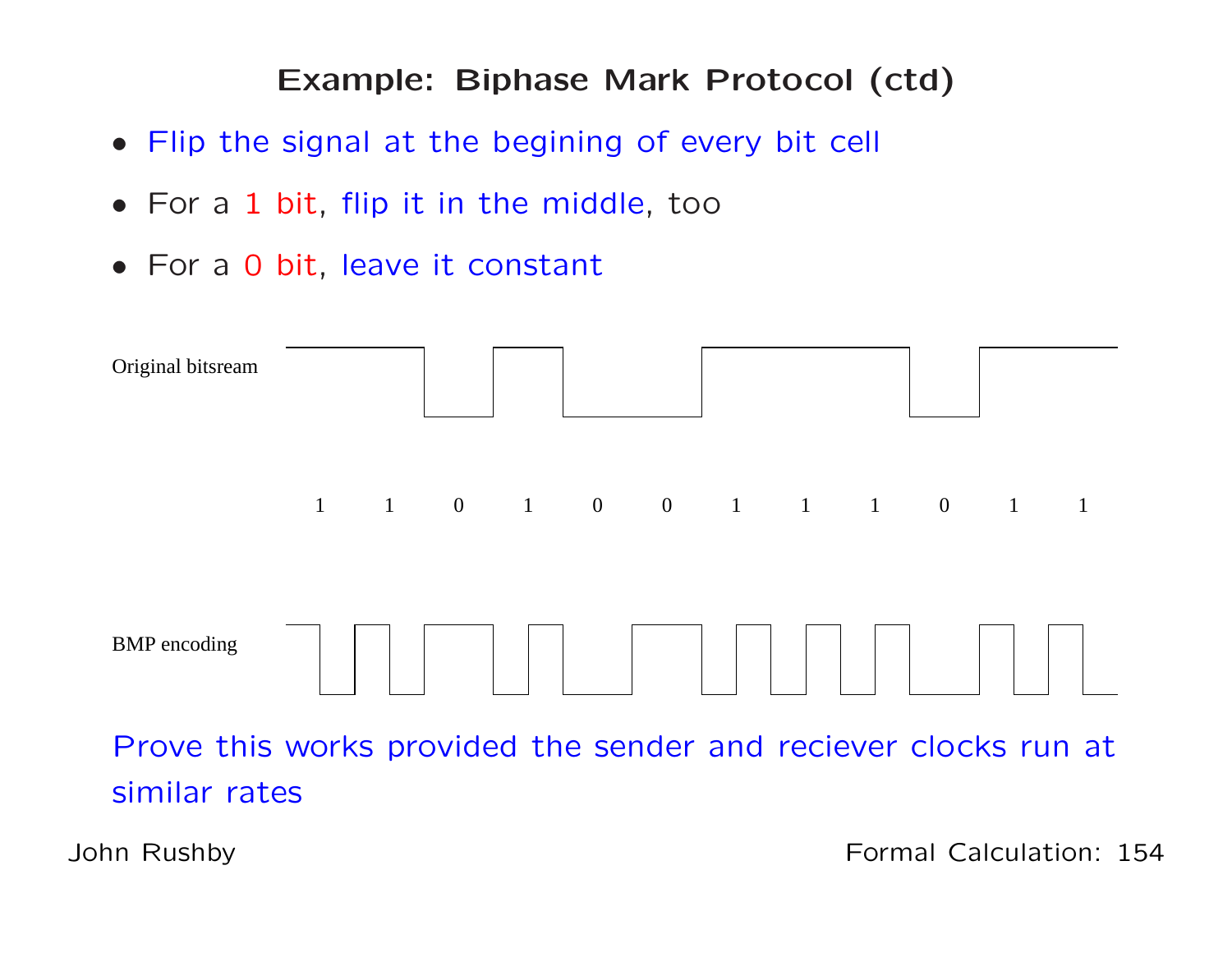## Biphase Mark Protocol Verification

- Verified by human-guided proof in ACL2 by <sup>J</sup> Moore (1994)
- Three different verifications used PVS
	- One by Groote and Vaandrager used PVS + UPPAAL required <sup>37</sup> invariants, 4,000 proof steps, hours of prover time to check
	- Also done by Dand Van Hung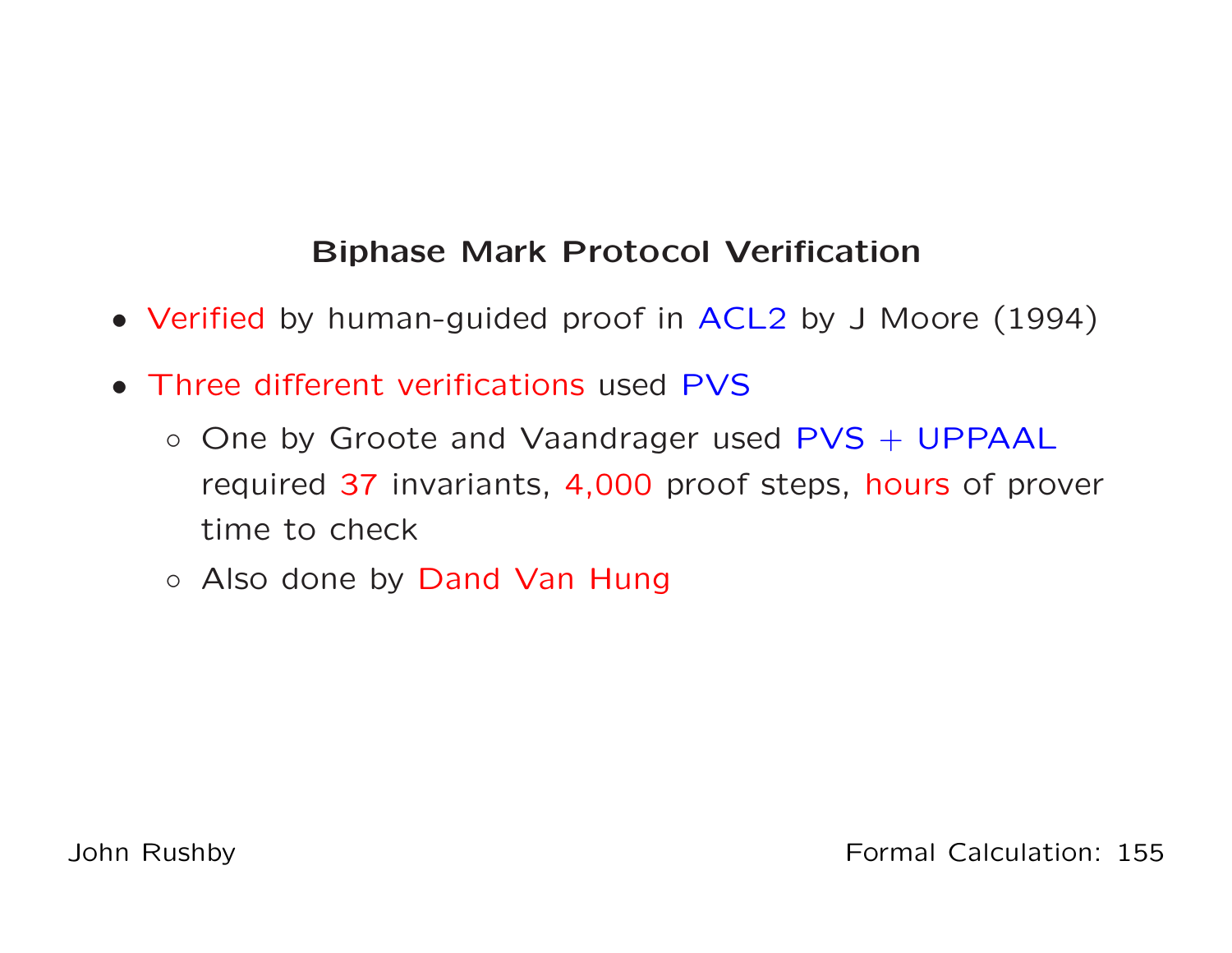Verification Systems vs. SMT-Based Model Checkers



Actually, both kinds will coexist as part of the evidential tool bus—another talk

John Rushby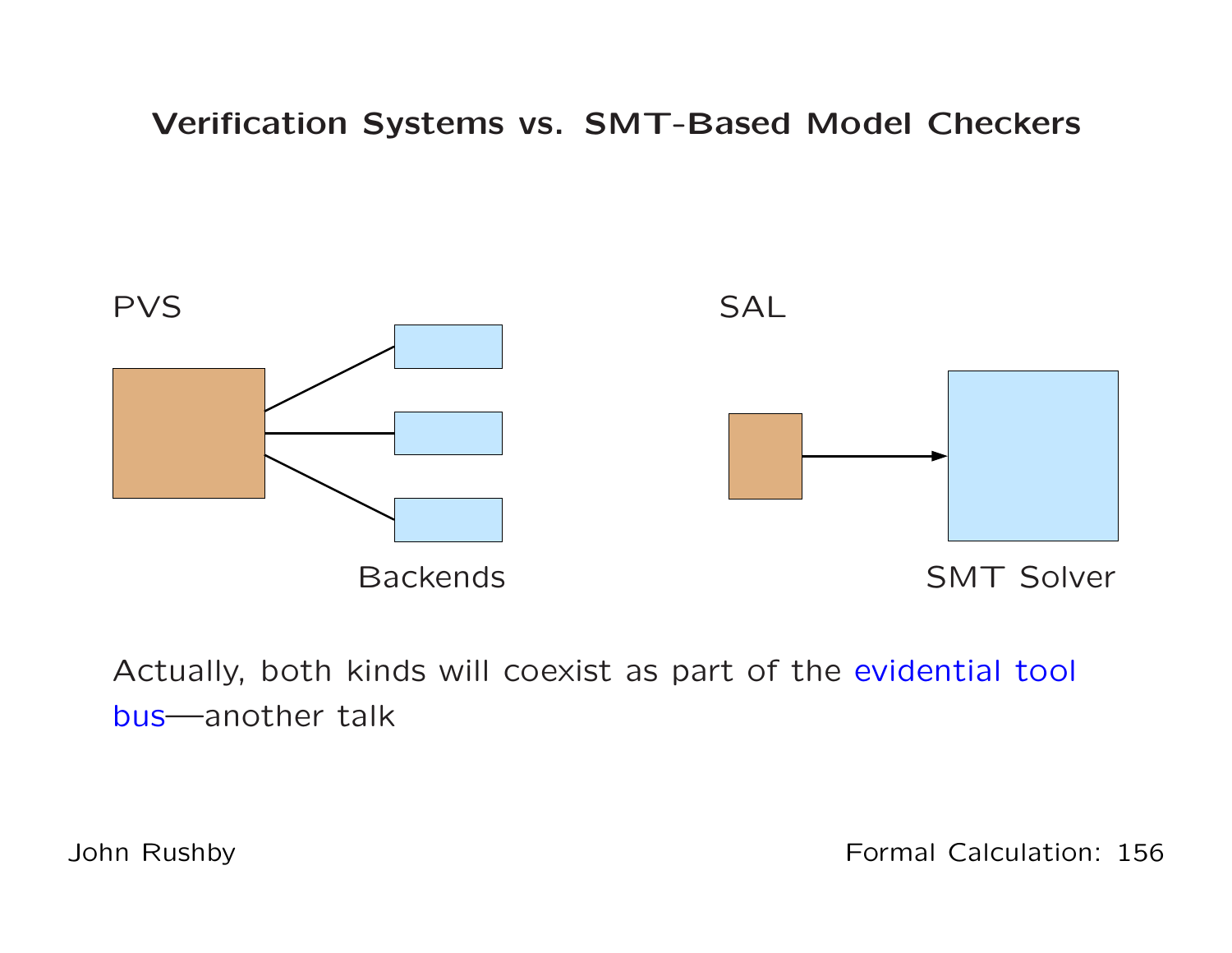## Biphase Mark Protocol Verification (ctd)

- Brown and Pike recently did it with sal-inf-bmc
	- Used timeout automata to model timed aspects
	- Statement of theorem discovered systematically usingdisjunctive invariants(7 disjuncts)
	- $\circ$ o Three lemmas proved automatically with 1-induction,
	- $\circ$ o Theorem proved automatically using 5-induction
	- Verification takes seconds to check
- Adapted verification to 8-N-1 protocol (used in UARTs)
	- Automated proofs more reusable than step-by-step ones
	- Additional lemma proved with 13-induction
	- $\circ$ Theorem proved with 3-induction (7 disjuncts)
	- Revealed <sup>a</sup> bug in published application note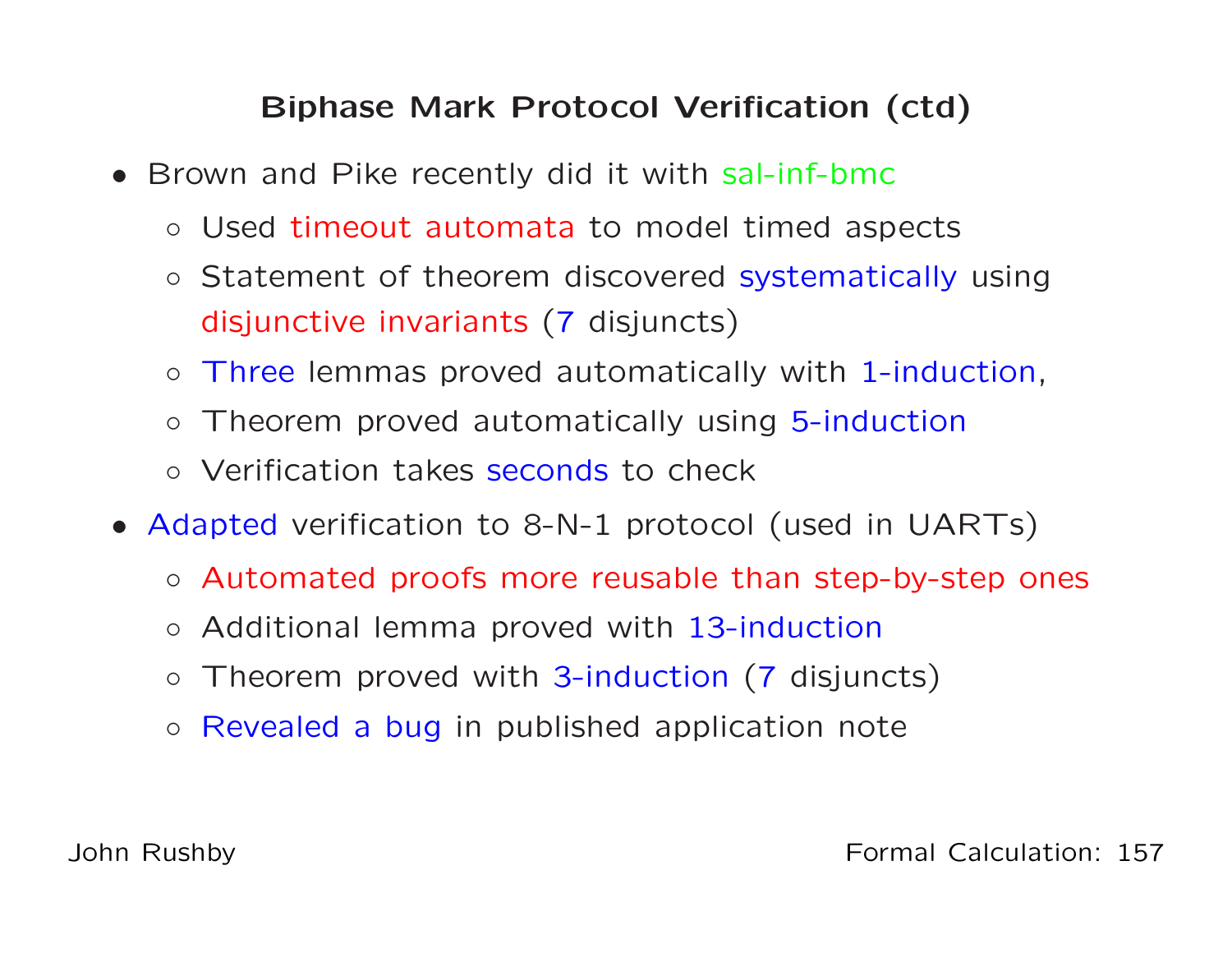### Biphase Mark Protocol Verification (demo)

Ideally, use an integrated front end; here we look at rawmodel-checker input



John Rushby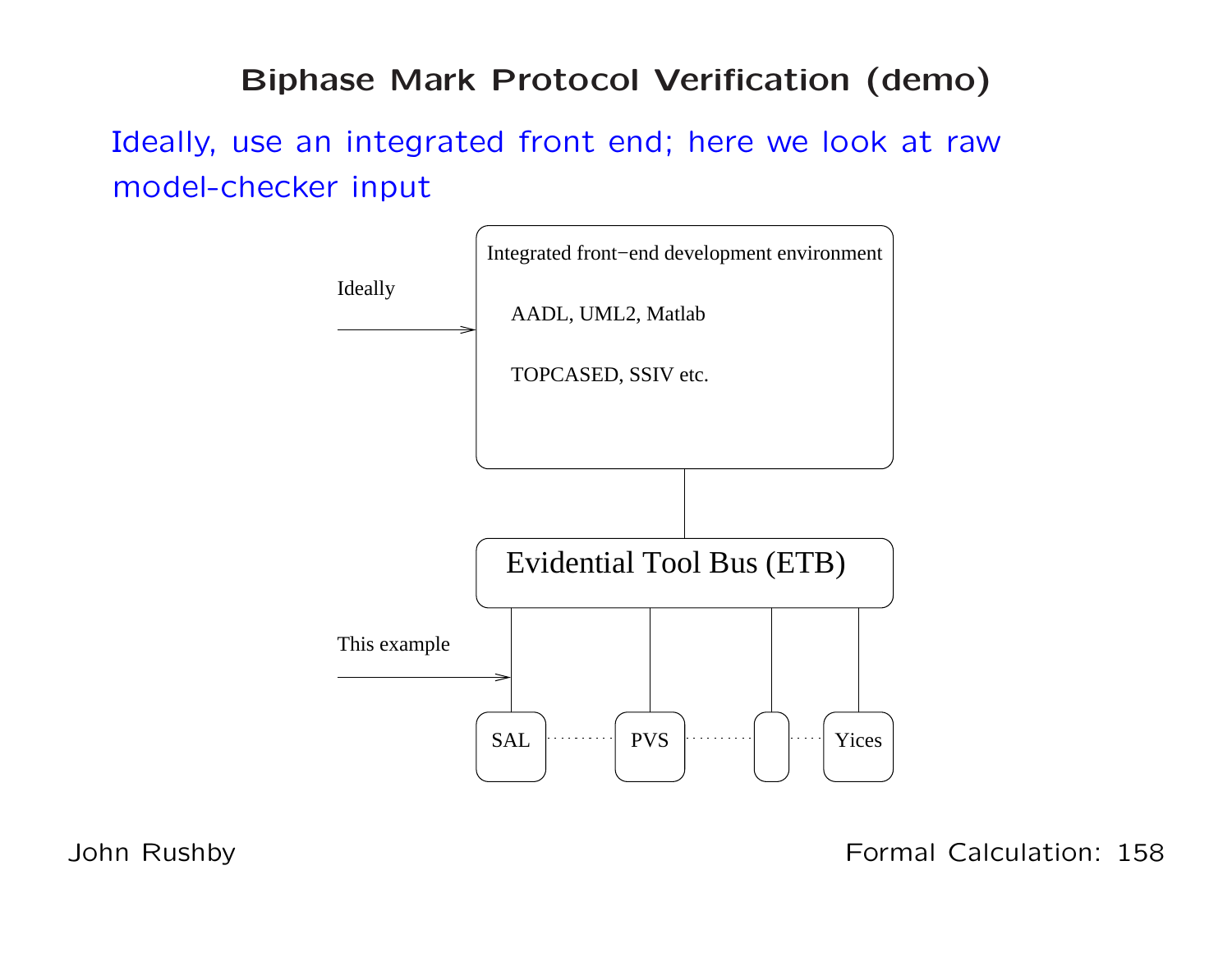## Summary

- The challenge faced by formal methods analysis tools is howto search <sup>a</sup> huge space efficiently
- Theorem proving has developed efficient methods of local search (decision procedures etc.)
- Model checking showed that efficient global search was possible
- Now, methods are emerging that combine insights from bothapproaches in <sup>a</sup> promising way
- And there <sup>a</sup> pragmatic focus on finding methods for usingthe (still limited) capabilities of formal analysis tools toaddress useful, but partial issues in big, real systems
- <sup>I</sup> have never felt more optimistic about the prospects for formal analysis tools

John Rushby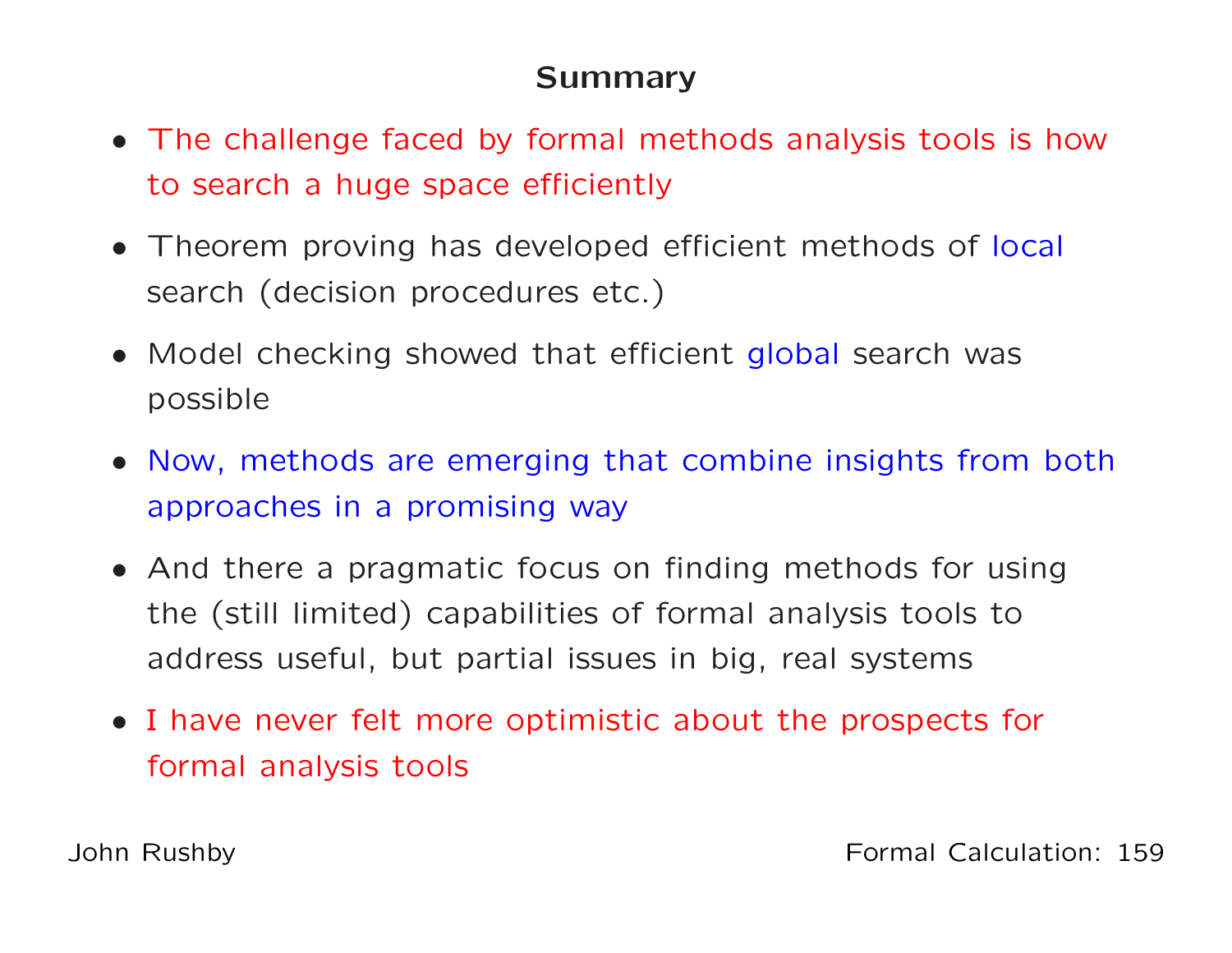## Acknowledgments

- Very little of this is my work
- Most of it the work of my colleagues: Bruno Dutertre, Leonardo de Moura, Sam Owre, Shankar, Ashish Tiwari
- With valuable contributions from Saddek Bensalem, Pavol Cerny, Judy Crow, Jean-Christophe Filliâtre, Klaus Havelund, Friedrich von Henke, Yassine Lakhnech, Pat Lincoln, César Muñoz, Holger Pfeifer, Lee Pike, Harald Rueß, Vlad Rusu, Hassen Saïdi, Eli Singerman, Maria Sorea, Dave Stringer-Calvert, Mike Whalen, and many others